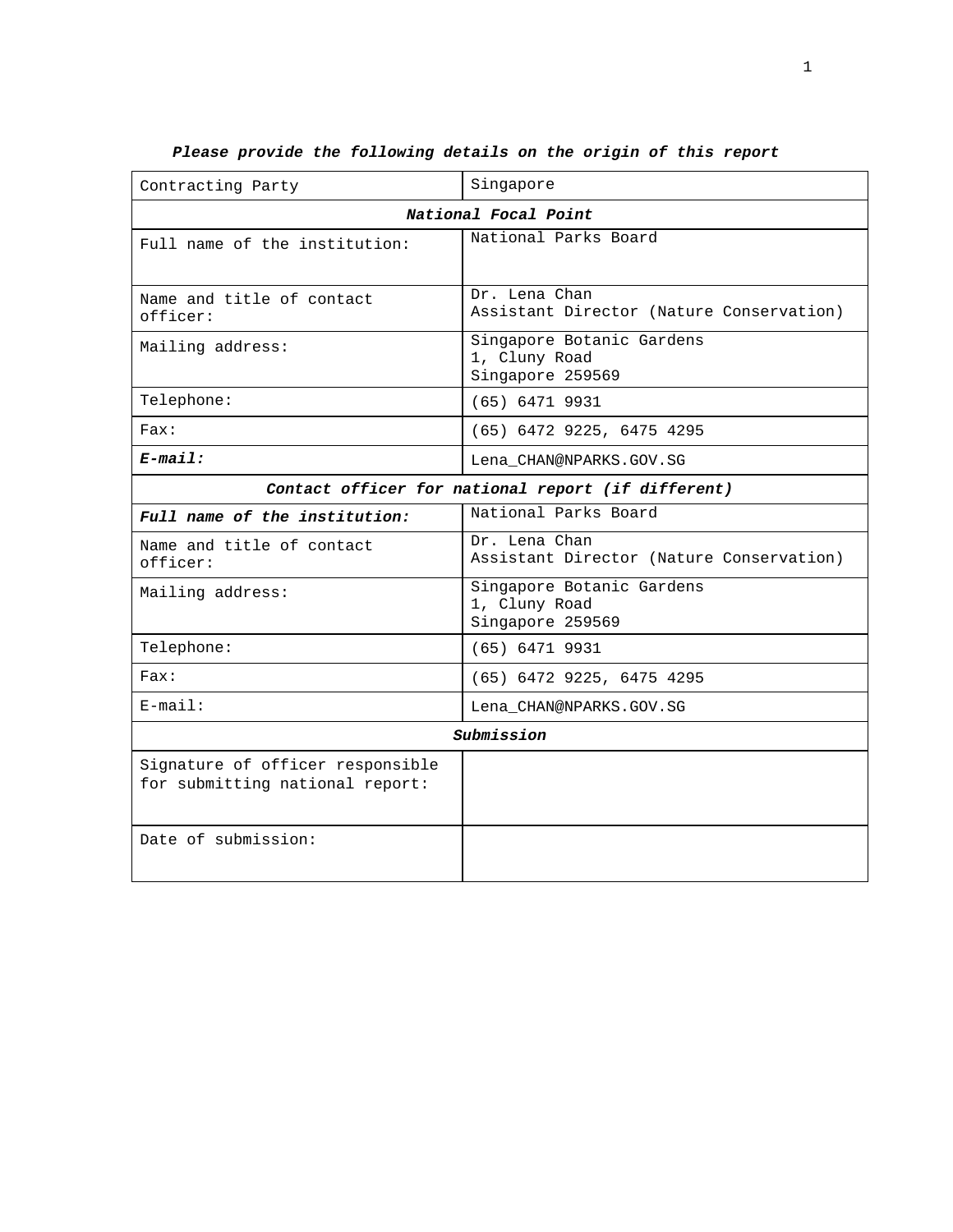#### **Please provide summary information on the process by which this report has been prepared, including information on the types of stakeholders who have been actively involved in its preparation and on material which was used as a basis for the report**

Copies of this report was sent to the following agencies : Agri-Food & Veterinary Authority (AVA), Attorney-General's Chambers (AGC), Ministry of The Environment (ENV), Ministry of Education (MOE), Ministry of Trade & Industry (MTI), National Science and Technology Board (NSTB), National University of Singapore (NUS), Trade Development Board (TDB, Intellectual Property Office of Singapore (IPOS) and National Parks Board (NParks).

Their responses were collated and compiled. When responses differed widely, the National Parks Board as the National Focal Point for CBD and as the scientific authority on Nature Conservation, took the liberty to be the arbitrator and decided on the most appropriate response.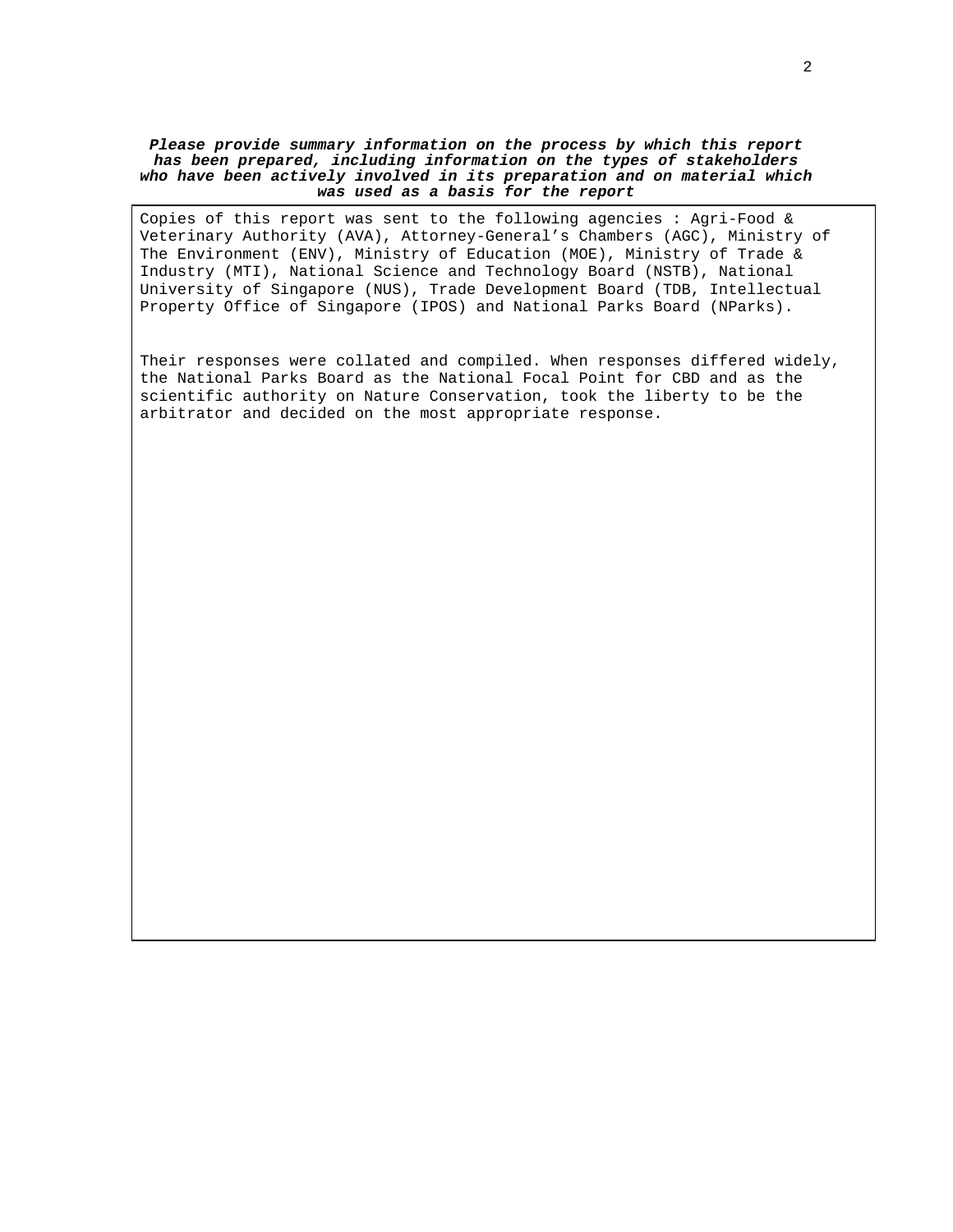#### **Please provide information on any particular circumstances in your country that are relevant to understanding the answers to the questions in this report**

N.A. denotes Not Applicable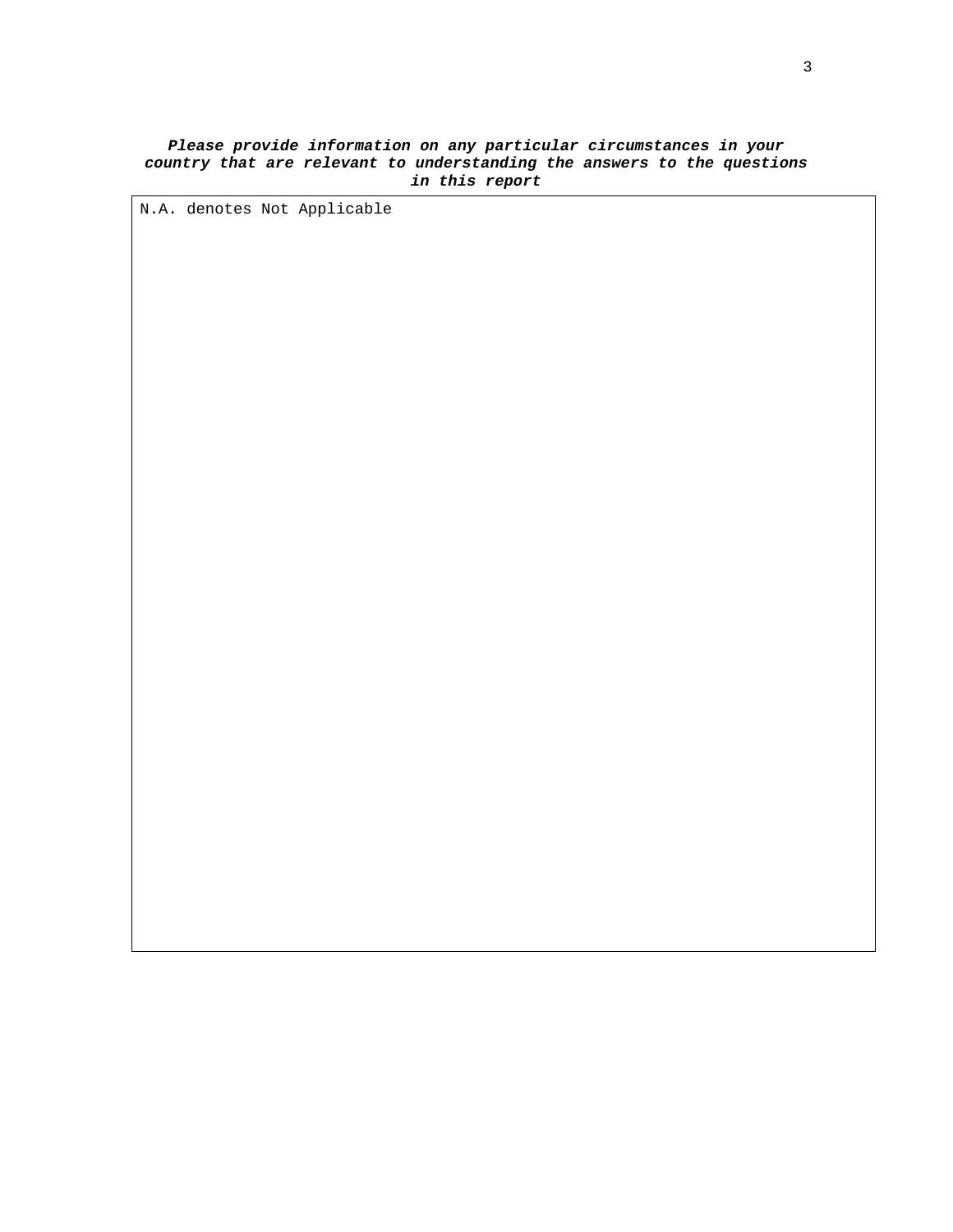**The COP has established programmes of work that respond to a number of Articles. Please identify the relative priority accorded to each theme and the adequacy of resources. This will allow subsequent information on implementation of each Article to be put into context. There are other questions on implementation of the programmes of work at the end of these guidelines.** 

| 1. What is the relative priority for implementation of this work programme in your<br>country?                  |   |
|-----------------------------------------------------------------------------------------------------------------|---|
| a) High                                                                                                         |   |
| b) Medium                                                                                                       | X |
| c) Low                                                                                                          |   |
| d) Not relevant                                                                                                 |   |
| 2. To what extent are the resources available adequate for meeting the obligations and<br>recommendations made? |   |
| a) Good                                                                                                         |   |
| b) Adequate                                                                                                     | X |
| c) Limiting                                                                                                     |   |
| d) Severely limiting                                                                                            |   |

#### **Inland water ecosystems**

#### **Marine and coastal biological diversity**

| 3. What is the relative priority for implementation of this work programme in your<br>country?                  |   |
|-----------------------------------------------------------------------------------------------------------------|---|
| a) High                                                                                                         |   |
| b) Medium                                                                                                       | X |
| c) Low                                                                                                          |   |
| d) Not relevant                                                                                                 |   |
| 4. To what extent are the resources available adequate for meeting the obligations and<br>recommendations made? |   |
| a) Good                                                                                                         |   |
| b) Adequate                                                                                                     |   |
| c) Limiting                                                                                                     | X |
| Severely limiting<br>d)                                                                                         |   |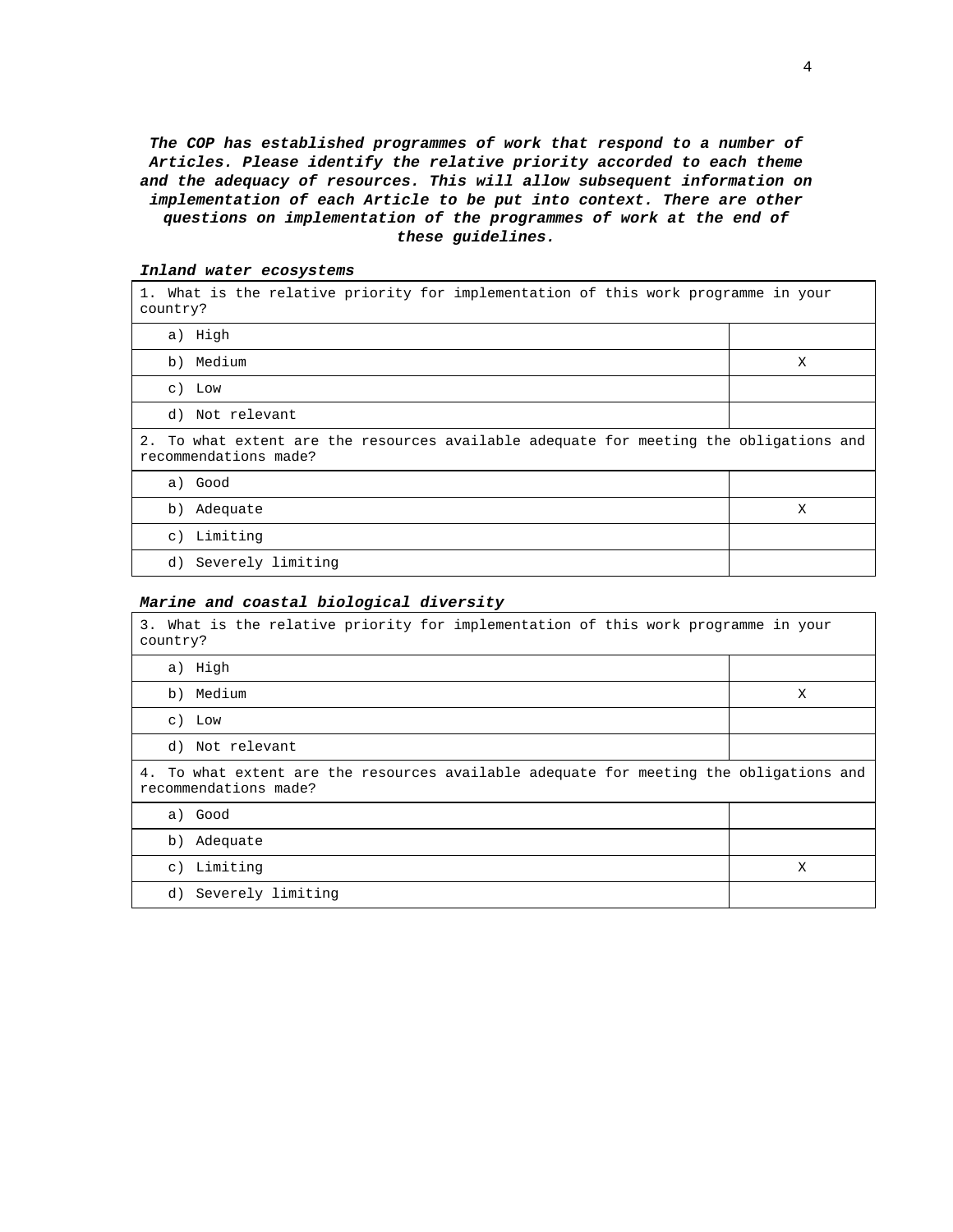# **Agricultural biological diversity**

| 5. What is the relative priority for implementation of this work programme in your<br>country?                  |   |
|-----------------------------------------------------------------------------------------------------------------|---|
| a) High                                                                                                         |   |
| b) Medium                                                                                                       | Χ |
| c) Low                                                                                                          |   |
| d) Not relevant                                                                                                 |   |
| 6. To what extent are the resources available adequate for meeting the obligations and<br>recommendations made? |   |
| a) Good                                                                                                         |   |
| b) Adequate                                                                                                     | X |
| c) Limiting                                                                                                     |   |
| d) Severely limiting                                                                                            |   |

# **Forest biological diversity**

| 7. What is the relative priority for implementation of this work programme in your<br>country?                  |   |
|-----------------------------------------------------------------------------------------------------------------|---|
| a) High                                                                                                         |   |
| b) Medium                                                                                                       | X |
| $c)$ Low                                                                                                        |   |
| d) Not relevant                                                                                                 |   |
| 8. To what extent are the resources available adequate for meeting the obligations and<br>recommendations made? |   |
| a) Good                                                                                                         |   |
| b) Adequate                                                                                                     | X |
| c) Limiting                                                                                                     |   |
| d) Severely limiting                                                                                            |   |

# **Biological diversity of dry and sub-humid lands**

| 9. What is the relative priority for implementation of this work programme in your<br>country? |   |
|------------------------------------------------------------------------------------------------|---|
| a) High                                                                                        |   |
| Medium<br>b)                                                                                   |   |
| c) Low                                                                                         |   |
| Not relevant<br>d)                                                                             | Х |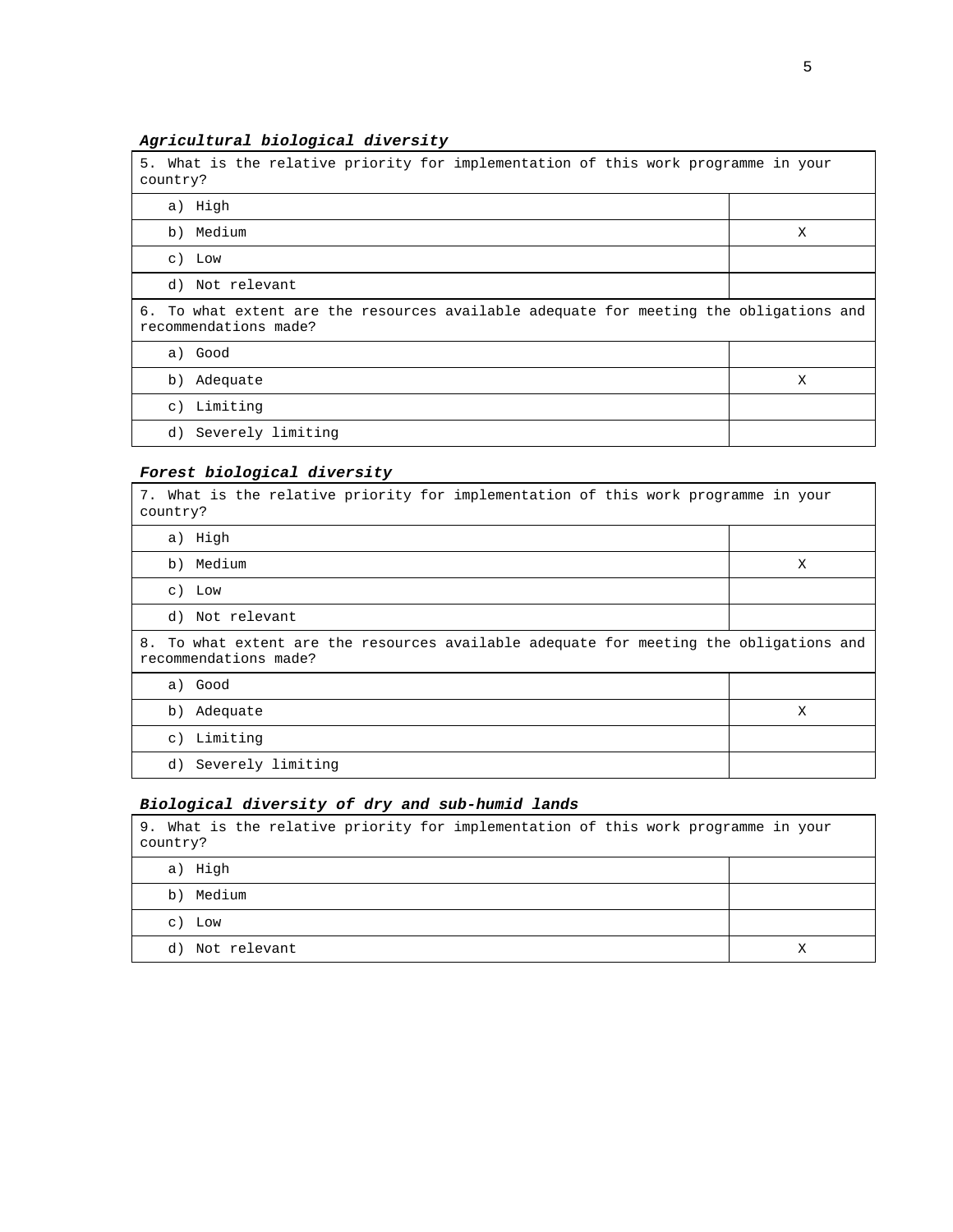| 10. To what extent are the resources available adequate for meeting the obligations and<br>recommendations made? |      |
|------------------------------------------------------------------------------------------------------------------|------|
| Good<br>a)                                                                                                       |      |
| Adequate<br>b)                                                                                                   |      |
| Limiting<br>$\circ$ )                                                                                            |      |
| Severely limiting<br>d)                                                                                          | N.A. |

# **Further comments on work programmes and priorities**

**Comment :** 

# **Forest Biological Diversity**

Singapore has no forest industry. It has an insignificant area of managed forest, hence the relatively low priority in the area of forest biology diversity.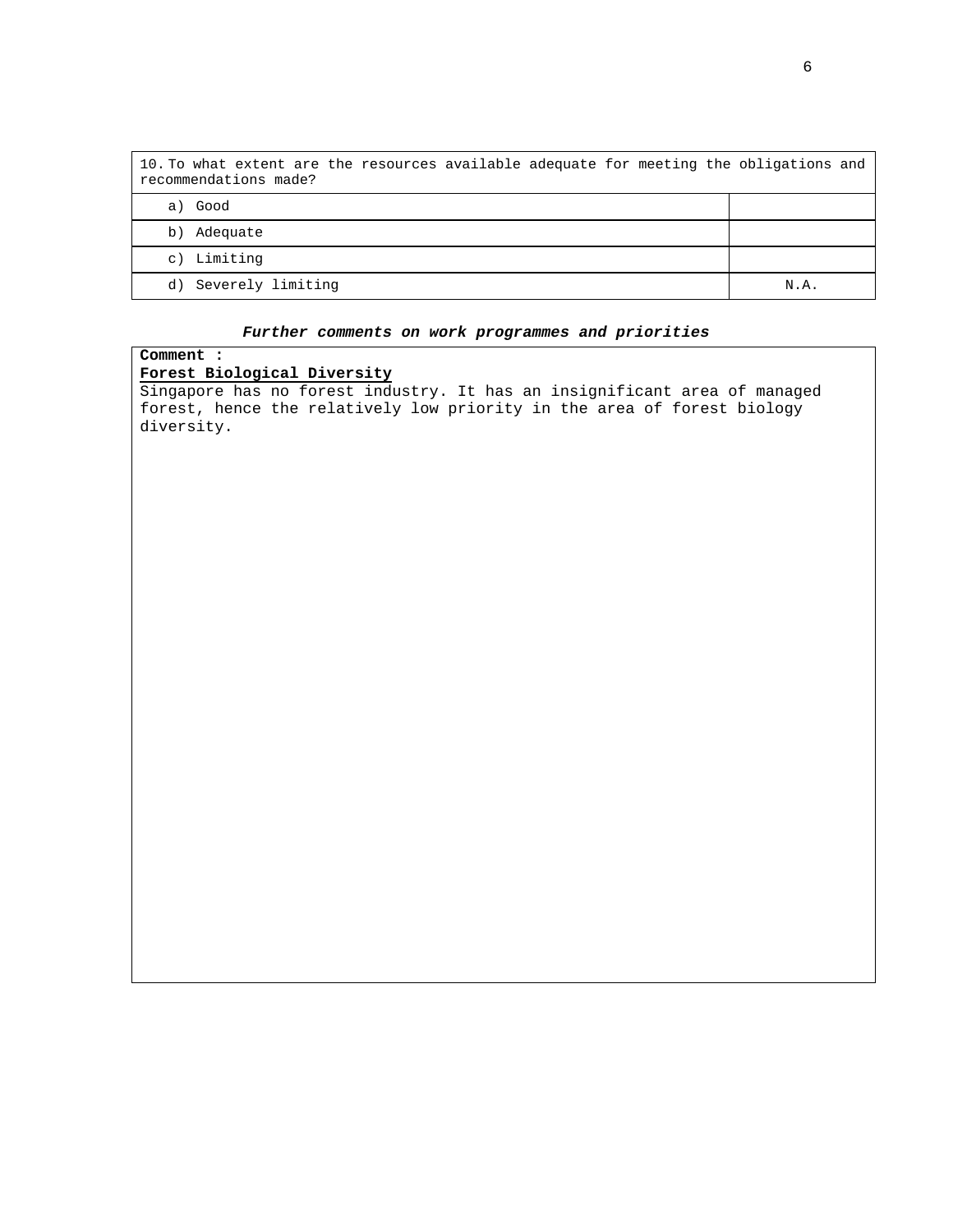# 11. What is the relative priority afforded to implementation of this Article and the associated decisions by your country? a) High  $X$  b) Medium  $|c|$  Low 12. To what extent are the resources available adequate for meeting the obligations and recommendations made? a) Good  $X$  b) Adequate c) Limiting d) Severely limiting Further comments on relative priority and on availability of resources

13. Is your country actively cooperating with other Parties in respect of areas beyond national jurisdiction for the conservation and sustainable use of biological diversity?

| a) bilateral cooperation (please give details below)    |  |
|---------------------------------------------------------|--|
| b) international programmes (please give details below) |  |
| c) international agreements (please give details below) |  |

#### **Decision IV/4. Status and trends of the biological diversity of inland water ecosystems and options for conservation and sustainable use**

| 14. Has your country developed effective cooperation for the sustainable management of<br>transboundary watersheds, catchments, river basins and migratory species through<br>bilateral and multilateral agreements? |   |
|----------------------------------------------------------------------------------------------------------------------------------------------------------------------------------------------------------------------|---|
| a) no                                                                                                                                                                                                                |   |
| b) yes - limited extent (please give details below)                                                                                                                                                                  | Х |
| c) yes - significant extent (please give details below)                                                                                                                                                              |   |
| d) not applicable                                                                                                                                                                                                    |   |

#### **Decision IV/15. The relationship of the CBD with the CSD and biodiversity-related conventions, other international agreements, institutions and processes or relevance**

| 15. Has your country developed management practices for transboundary protected areas? |  |
|----------------------------------------------------------------------------------------|--|
| a) no                                                                                  |  |
| b) yes - limited extent (please give details below)                                    |  |
| c) yes - significant extent (please give details below)                                |  |
| d) not relevant                                                                        |  |

#### **Article 5 Cooperation**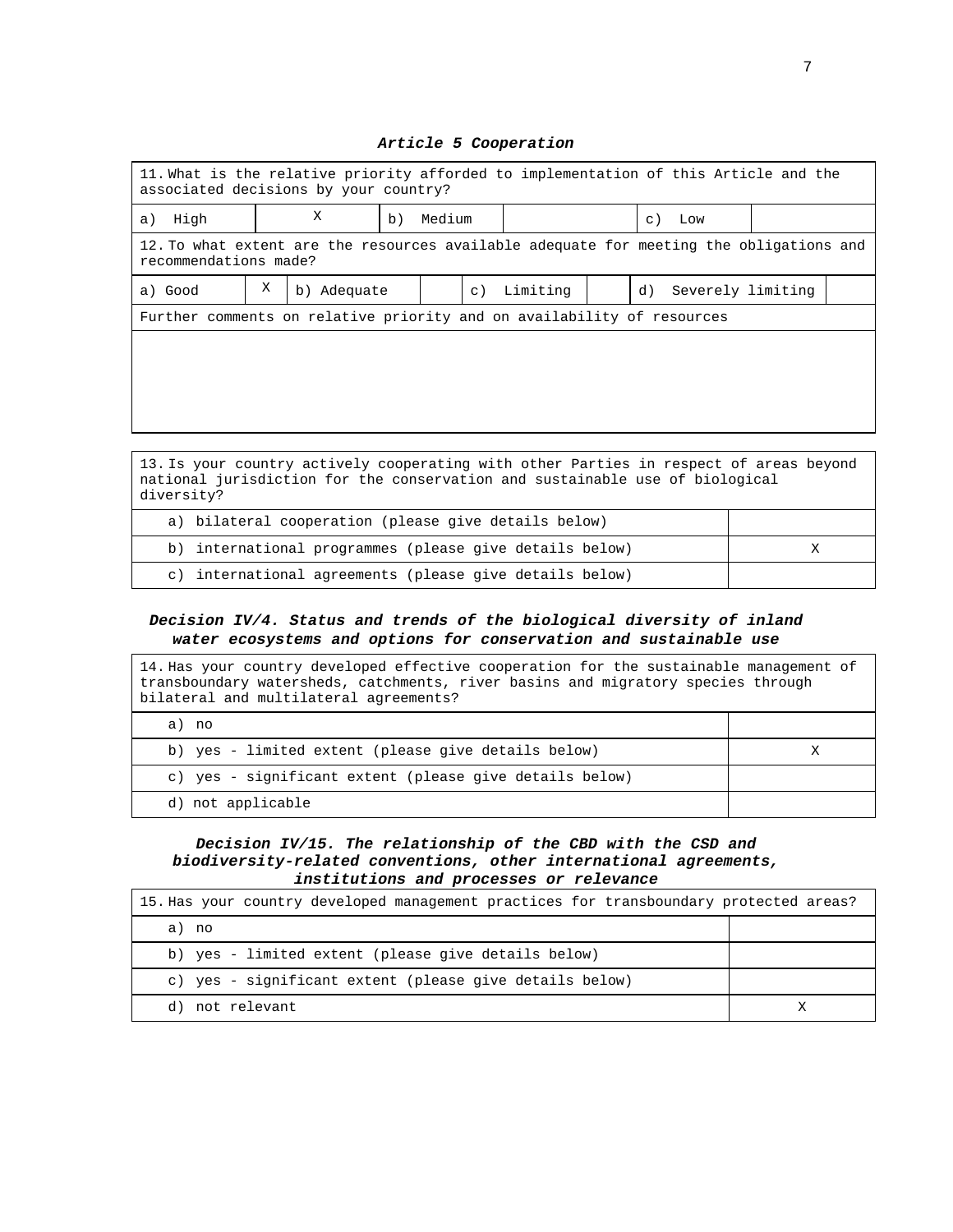#### **Decision V/21. Co-operation with other bodies**

| 16. Has your country collaborated with the International Biodiversity Observation Year<br>of DIVERSITAS, and ensured complementarity with the initiative foreseen to be<br>undertaken by the United Nations Educational, Scientific and Cultural Organization and<br>the Secretariat of the Convention on Biological Diversity to increase scientific<br>knowledge and public awareness of the crucial role of biodiversity for sustainable<br>development? |  |
|-------------------------------------------------------------------------------------------------------------------------------------------------------------------------------------------------------------------------------------------------------------------------------------------------------------------------------------------------------------------------------------------------------------------------------------------------------------|--|
| a) no                                                                                                                                                                                                                                                                                                                                                                                                                                                       |  |
| b) to a limited extent                                                                                                                                                                                                                                                                                                                                                                                                                                      |  |
|                                                                                                                                                                                                                                                                                                                                                                                                                                                             |  |

c) to a significant extent

#### **Decision V/27. Contribution of the Convention on Biological Diversity to the ten-year review of progress achieved since the United Nations Conference on Environment and Development**

17. Is your country planning to highlight and emphasize biological diversity considerations in its contribution to the ten-year review of progress since the Earth Summit?

| no<br>a  |  |
|----------|--|
| yes<br>້ |  |

#### **Further comments on implementation of this Article**

#### **Comment :**

The National University of Singapore (NUS) educational program differs from the National Parks BOard (NParks) program in its focus and emphasis on biodiversity consideration. The NUS has emphasis on the theoretical and basic studies.

#### **Comment on Q.16 :**

But in the review of our 'O' & 'A' syllabus, we consult UCLES. There are some topics on biodiversity.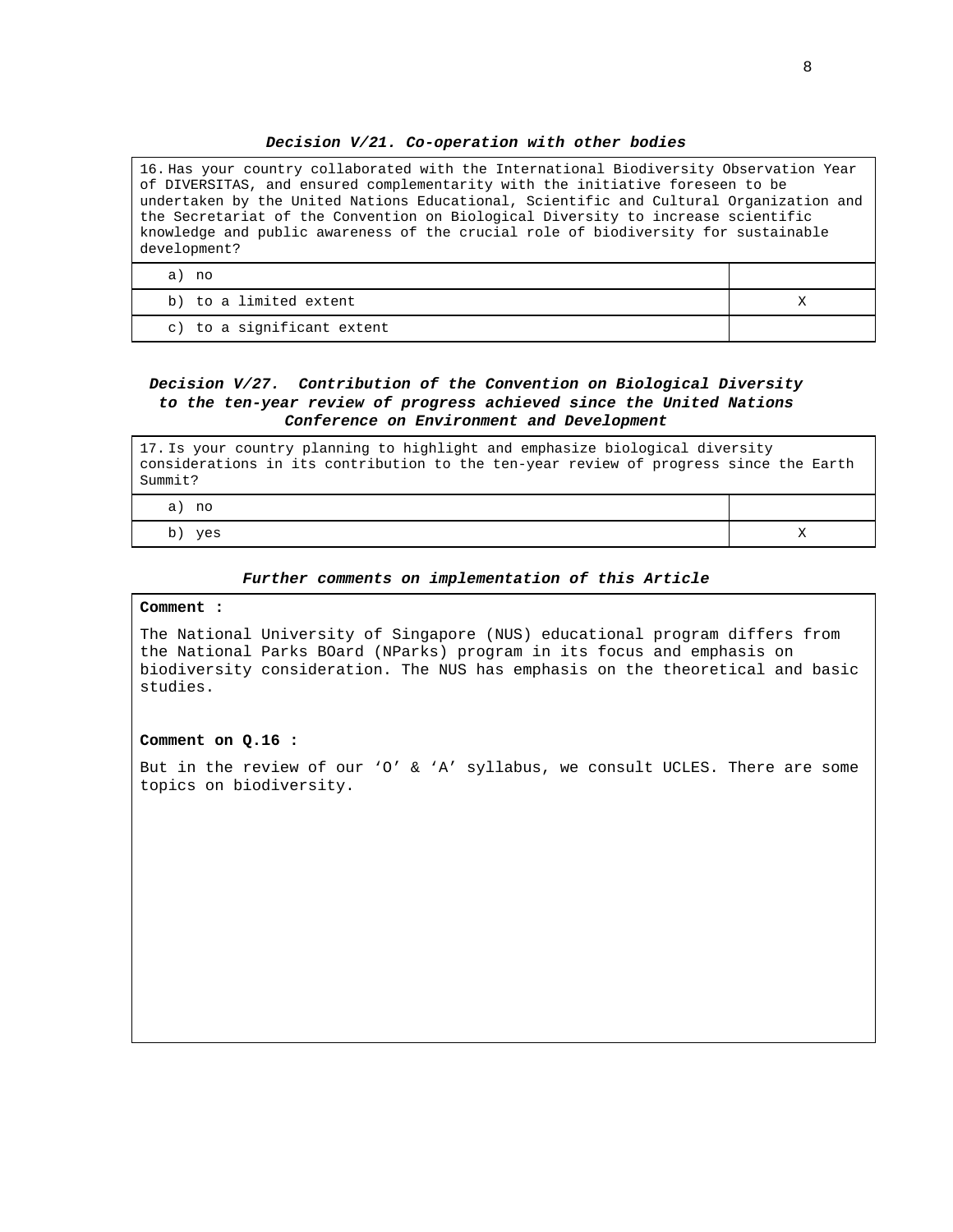# 18. What is the relative priority afforded to implementation of this Article and the associated decisions by your country? a) High  $X$  b) Medium  $c)$  Low 19. To what extent are the resources available adequate for meeting the obligations and recommendations made? a) Good  $\begin{vmatrix} X & b \end{vmatrix}$  Adequate  $\begin{vmatrix} c \end{vmatrix}$  Limiting  $\begin{vmatrix} d \end{vmatrix}$  Severely limiting Further comments on relative priority and on availability of resources

#### **Article 6 General measures for conservation and sustainable use**

| 20. What is the status of your national biodiversity strategy (6a)?                            |   |
|------------------------------------------------------------------------------------------------|---|
| a) none                                                                                        |   |
| b) early stages of development                                                                 |   |
| c) advanced stages of development                                                              | X |
| completed1<br>d)                                                                               |   |
| completed and adopted2<br>e)                                                                   |   |
| f) reports on implementation available                                                         |   |
| 21. What is the status of your national biodiversity action plan (6a)?                         |   |
| a) none                                                                                        |   |
| b) early stages of development                                                                 |   |
| c) advanced stages of development                                                              | X |
| completed2<br>d)                                                                               |   |
| completed and adopted2<br>e)                                                                   |   |
| f) reports on implementation available                                                         |   |
| 22. Do your national strategies and action plans cover all articles of the Convention<br>(6a)? |   |
| some articles only<br>a)                                                                       |   |
| most articles<br>b)                                                                            | X |
| all articles<br>$\circ$ )                                                                      |   |

<sup>1/</sup> Please provide information requested at the end of these guidelines.

-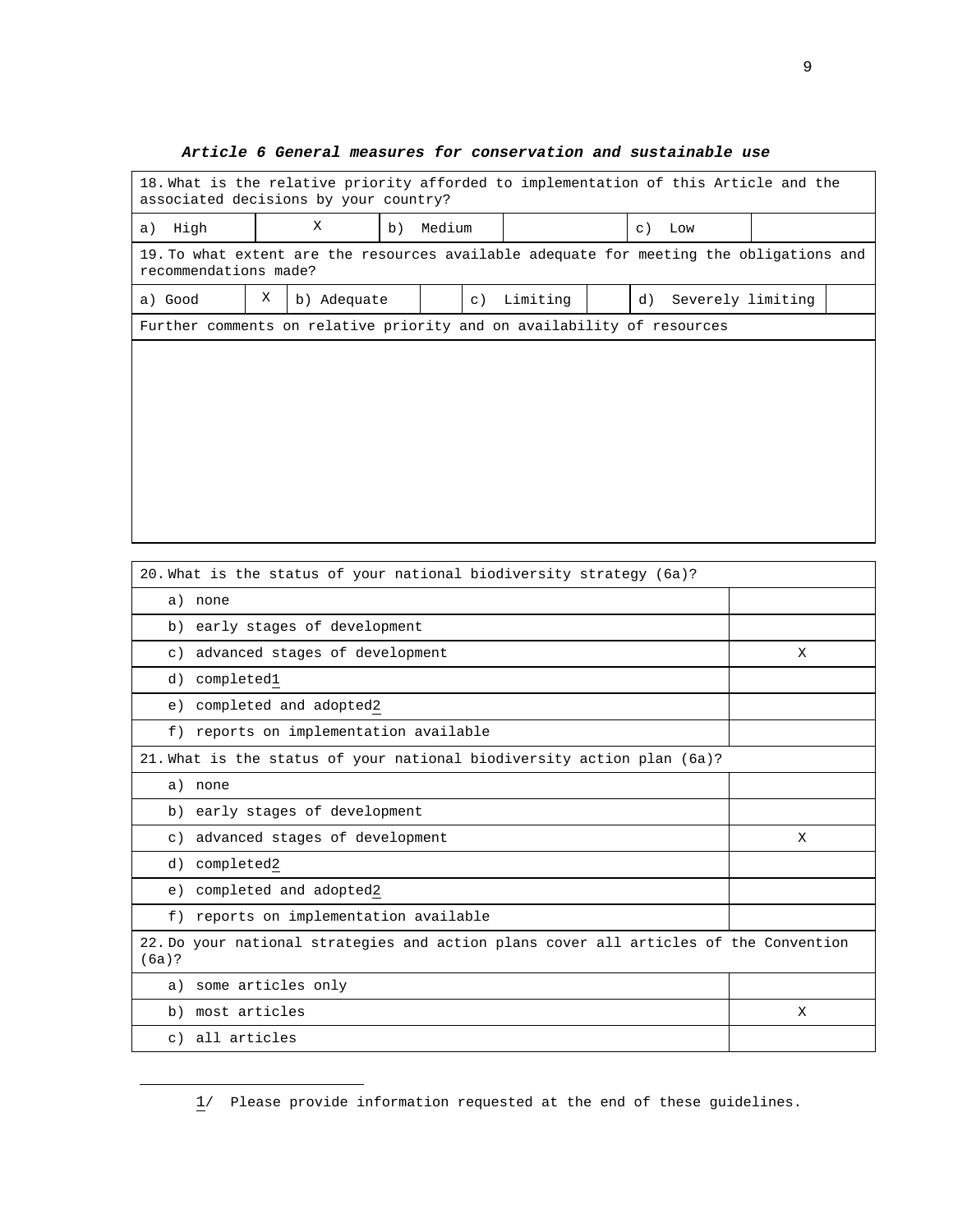| 23. Do your national strategies and action plans cover integration of other sectoral<br>activities (6b)? |  |
|----------------------------------------------------------------------------------------------------------|--|
| a) no                                                                                                    |  |
| b)<br>some sectors                                                                                       |  |
| c) all major sectors                                                                                     |  |
| d) all sectors                                                                                           |  |

#### **Decision II/7 and Decision III/9 Consideration of Articles 6 and 8**

24. Is action being taken to exchange information and share experience on the national action planning process with other Contracting Parties? a) little or no action b) sharing of strategies, plans and/or case-studies X c) regional meetings X 25. Do all of your country's strategies and action plans include an international cooperation component? a) no b) yes  $X$ 26. Are your country's strategies and action plans coordinated with those of neighbouring countries? a) no b) bilateral/multilateral discussions under way c) coordinated in some areas/themes X d) fully coordinated e) not applicable 27. Has your country set measurable targets within its strategies and action plans? a) no b) early stages of development c) advanced stages of development d) programme in place X e) reports on implementation available **If a developing country Party or a Party with economy in transition -**  28. Has your country received support from the financial mechanism for the preparation of its national strategy and action plan? a) no X b) yes If yes, which was the Implementing Agency (UNDP/UNEP/World Bank)?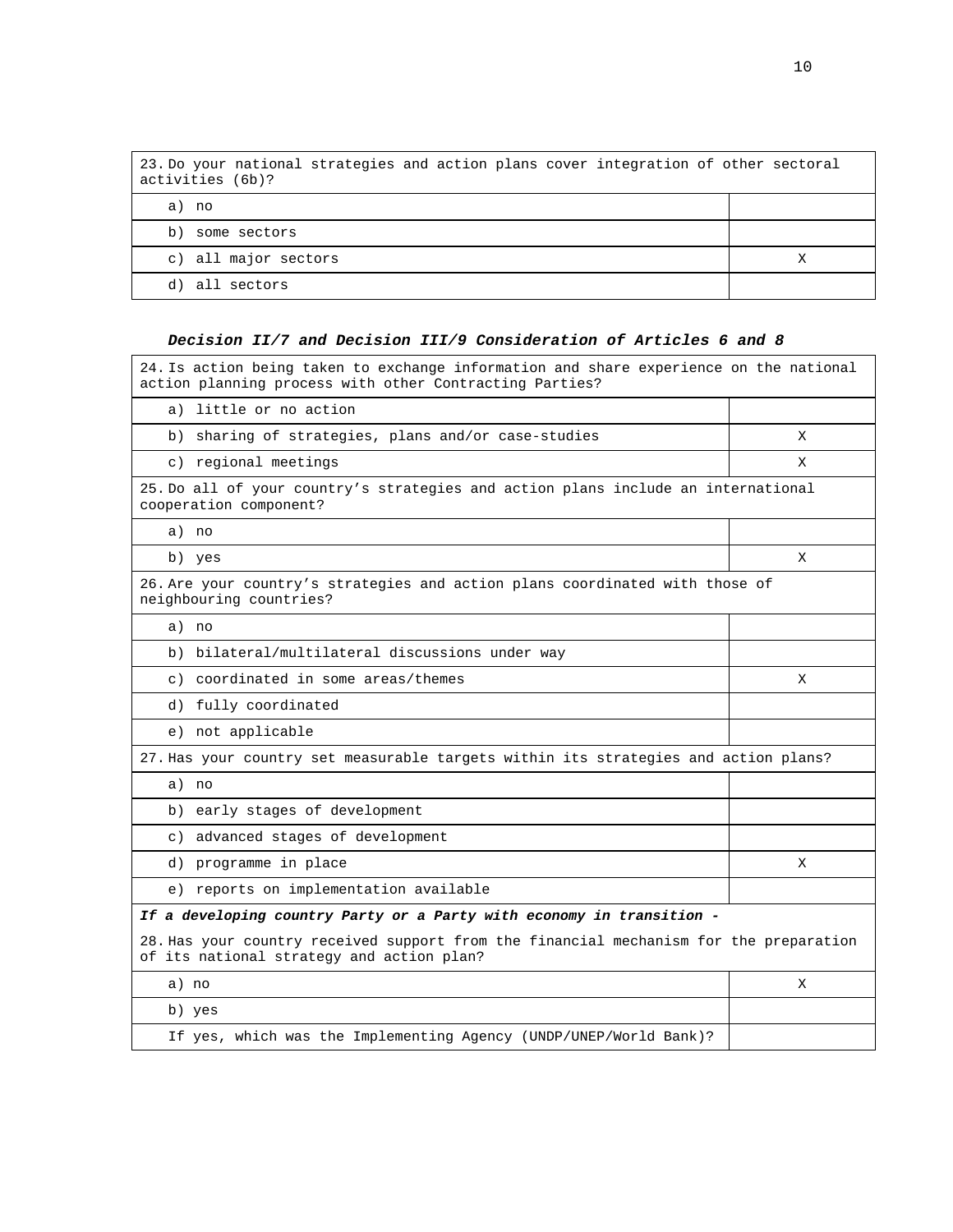# **Decisions III/21. Relationship of the Convention with the CSD and biodiversity-related conventions**

| 29. Are the national focal points for the CBD and the competent authorities of the<br>Ramsar Convention, Bonn Convention and CITES cooperating in the implementation of<br>these conventions to avoid duplication? |  |
|--------------------------------------------------------------------------------------------------------------------------------------------------------------------------------------------------------------------|--|
| a) no                                                                                                                                                                                                              |  |
| b) yes - limited extent                                                                                                                                                                                            |  |
| c) yes - significant extent                                                                                                                                                                                        |  |

#### **Further comments on implementation of this Article**

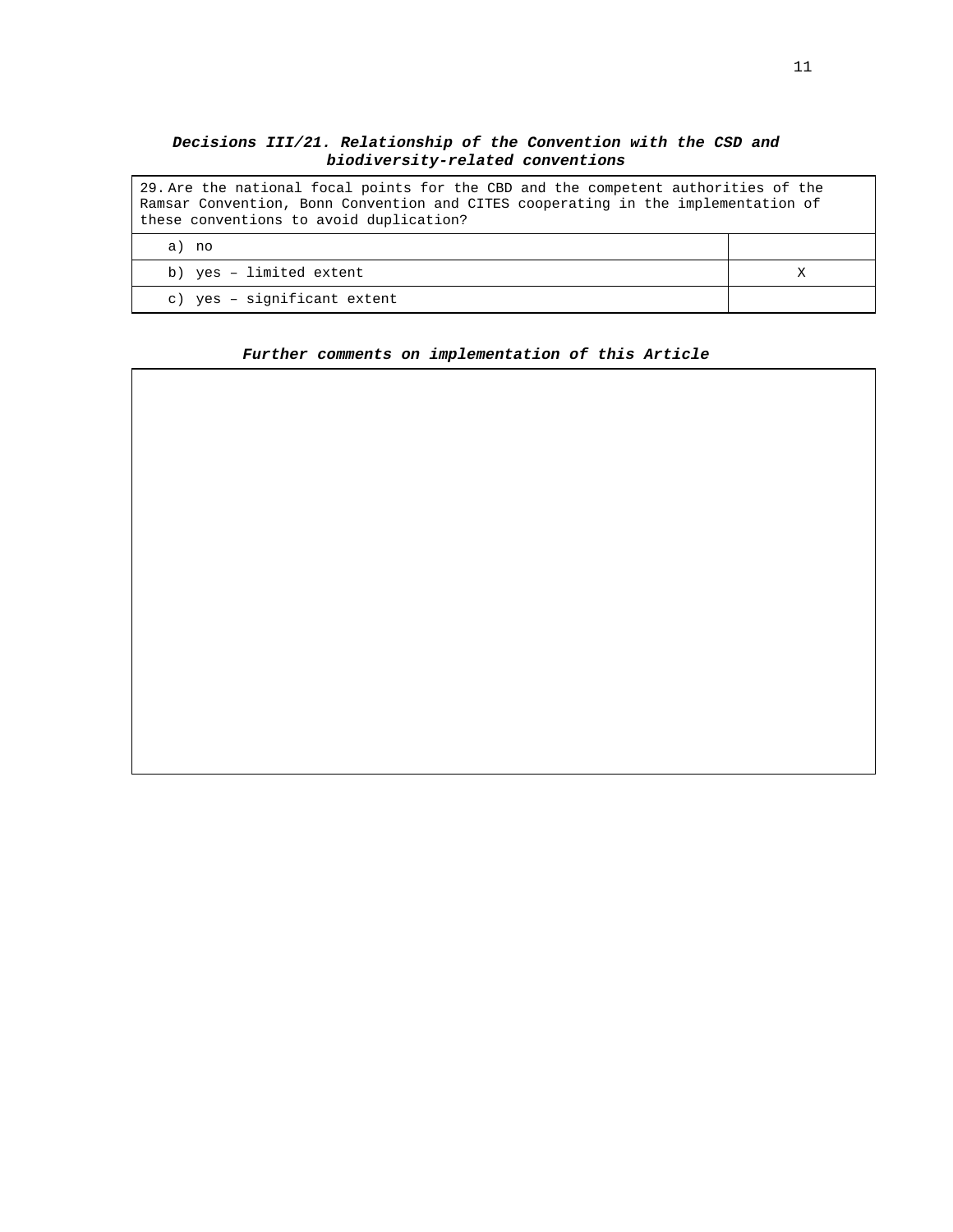| 30. What is the relative priority afforded to implementation of this Article and the<br>associated decisions by your country? |   |             |    |        |           |          |  |    |                   |  |
|-------------------------------------------------------------------------------------------------------------------------------|---|-------------|----|--------|-----------|----------|--|----|-------------------|--|
| a) High                                                                                                                       |   | X           | b) | Medium |           |          |  |    | c) Low            |  |
| 31. To what extent are the resources available adequate for meeting the obligations and<br>recommendations made?              |   |             |    |        |           |          |  |    |                   |  |
| a) Good                                                                                                                       | Χ | b) Adequate |    |        | $\circ$ ) | Limiting |  | d) | Severely limiting |  |
| Further comments on relative priority and on availability of resources                                                        |   |             |    |        |           |          |  |    |                   |  |
|                                                                                                                               |   |             |    |        |           |          |  |    |                   |  |
|                                                                                                                               |   |             |    |        |           |          |  |    |                   |  |
|                                                                                                                               |   |             |    |        |           |          |  |    |                   |  |
|                                                                                                                               |   |             |    |        |           |          |  |    |                   |  |

| 32. Does your country have an ongoing inventory programme at species level (7a)?   |   |  |  |  |
|------------------------------------------------------------------------------------|---|--|--|--|
| a) minimal activity                                                                |   |  |  |  |
| b) for key groups (such as threatened or endemic species) or<br>indicators         |   |  |  |  |
| c) for a range of major groups                                                     | X |  |  |  |
| d) for a comprehensive range of species                                            |   |  |  |  |
| 33. Does your country have an ongoing inventory programme at ecosystem level (7a)? |   |  |  |  |
| a) minimal activity                                                                |   |  |  |  |
| b) for ecosystems of particular interest only                                      |   |  |  |  |
| c) for major ecosystems                                                            | X |  |  |  |
| d) for a comprehensive range of ecosystems                                         |   |  |  |  |
| 34. Does your country have an ongoing inventory programme at genetic level (7a)?   |   |  |  |  |
| a) minimal activity                                                                |   |  |  |  |
| b) minor programme in some sectors                                                 |   |  |  |  |
| c) major programme in some sectors                                                 | X |  |  |  |
| d) major programme in all relevant sectors                                         |   |  |  |  |
| 35. Does your country have ongoing monitoring programmes at species level (7a)?    |   |  |  |  |
| a) minimal activity                                                                |   |  |  |  |
| b) for key groups (such as threatened or endemic species) or<br>indicators         | X |  |  |  |
| c) for a range of major groups                                                     |   |  |  |  |
| d) for a comprehensive range of species                                            |   |  |  |  |

٦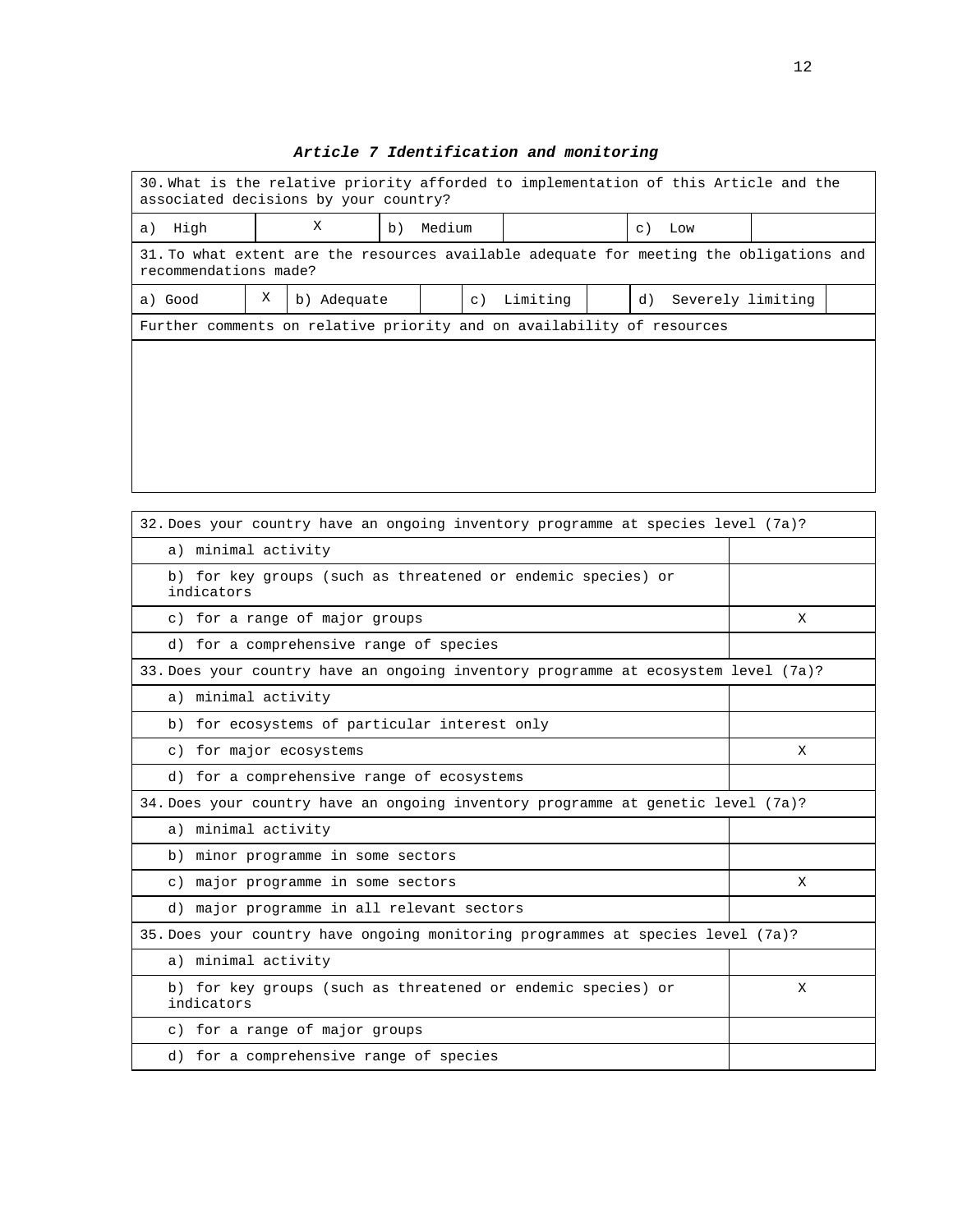| 36. Does your country have ongoing monitoring programmes at ecosystem level (7b)?                     |   |
|-------------------------------------------------------------------------------------------------------|---|
| a) minimal activity                                                                                   |   |
| for ecosystems of particular interest only<br>b)                                                      | Χ |
| c) for major ecosystems                                                                               | X |
| d) for a comprehensive range of ecosystems                                                            |   |
| 37. Does your country have ongoing monitoring programmes at genetic level (7b)?                       |   |
| a) minimal activity                                                                                   |   |
| b) minor programme in some sectors                                                                    |   |
| c) major programme in some sectors                                                                    | Χ |
| d) major programme in all relevant sectors                                                            |   |
| 38. Has your country identified activities with adverse affects on biodiversity (7c)?                 |   |
| limited understanding<br>a)                                                                           |   |
| threats well known in some areas, not in others<br>b)                                                 |   |
| c) most threats known, some gaps in knowledge                                                         | X |
| d) comprehensive understanding                                                                        |   |
| e) reports available                                                                                  |   |
| 39. Is your country monitoring these activities and their effects (7c)?                               |   |
| a) no                                                                                                 |   |
| b) early stages of programme development                                                              |   |
| c) advanced stages of programme development                                                           |   |
| d) programme in place                                                                                 | X |
| e) reports on implementation available                                                                |   |
| 40. Does your country coordinate information collection and management at the national<br>level (7d)? |   |
| a) no                                                                                                 |   |
| early stages of programme development<br>b)                                                           |   |
| c) advanced stages of programme development                                                           |   |
| d) programme in place                                                                                 | Χ |
| e) reports on implementation available                                                                |   |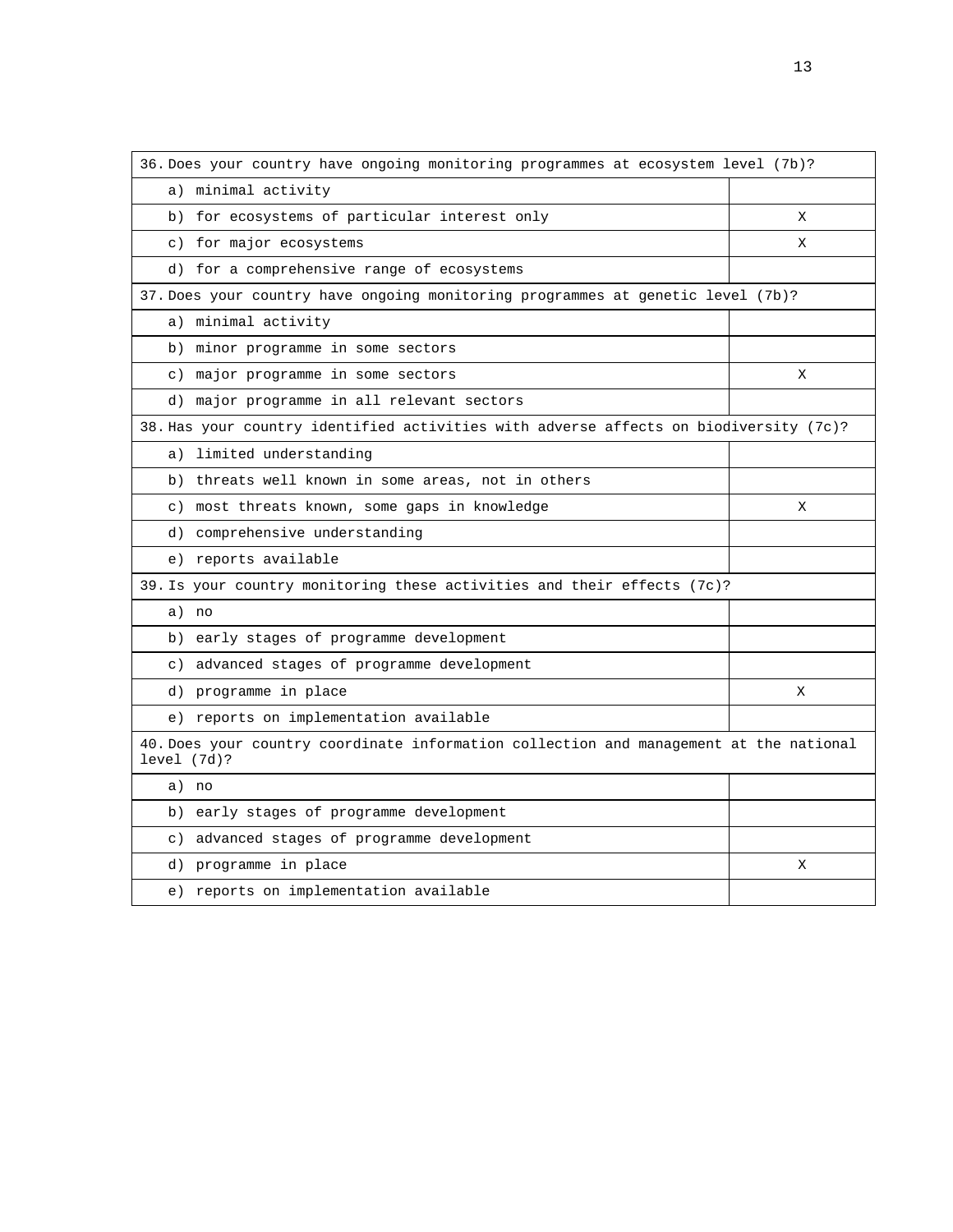# **Decision III/10 Identification, monitoring and assessment**

| 41. Has your country identified national indicators of biodiversity? |  |
|----------------------------------------------------------------------|--|
| a) no                                                                |  |
| b) assessment of potential indicators underway                       |  |
| indicators identified (if so, please describe below)<br>$\circ$ )    |  |

| 42. Is your country using rapid assessment and remote sensing techniques?                                                                                                                                          |   |  |  |  |
|--------------------------------------------------------------------------------------------------------------------------------------------------------------------------------------------------------------------|---|--|--|--|
| a) no                                                                                                                                                                                                              |   |  |  |  |
| b) assessing opportunities                                                                                                                                                                                         |   |  |  |  |
| c) yes, to a limited extent                                                                                                                                                                                        |   |  |  |  |
| d) yes, to a major extent                                                                                                                                                                                          | X |  |  |  |
| e) reports on implementation available                                                                                                                                                                             |   |  |  |  |
| 43. Has your country adopted a "step-by-step" approach to implementing Article 7 with<br>initial emphasis on identification of biodiversity components (7a) and activities<br>having adverse effects on them (7c)? |   |  |  |  |
| a) no                                                                                                                                                                                                              |   |  |  |  |
| b) not appropriate to national circumstances                                                                                                                                                                       |   |  |  |  |
| c) yes                                                                                                                                                                                                             | X |  |  |  |
| 44. Is your country cooperating with other Contracting Parties on pilot projects to<br>demonstrate the use of assessment and indicator methodologies?                                                              |   |  |  |  |
| a) no                                                                                                                                                                                                              |   |  |  |  |
| b) yes (if so give details below)                                                                                                                                                                                  | X |  |  |  |
| 45. Has your country prepared any reports of experience with application of assessment<br>methodologies and made these available to other Contracting Parties?                                                     |   |  |  |  |
| a) no                                                                                                                                                                                                              |   |  |  |  |
| b) yes                                                                                                                                                                                                             | X |  |  |  |
| 46. Is your country seeking to make taxonomic information held in its collections more<br>widely available?                                                                                                        |   |  |  |  |
| a) no relevant collections                                                                                                                                                                                         |   |  |  |  |
| b) no action                                                                                                                                                                                                       |   |  |  |  |
| c) yes (if so, please give details below)                                                                                                                                                                          | X |  |  |  |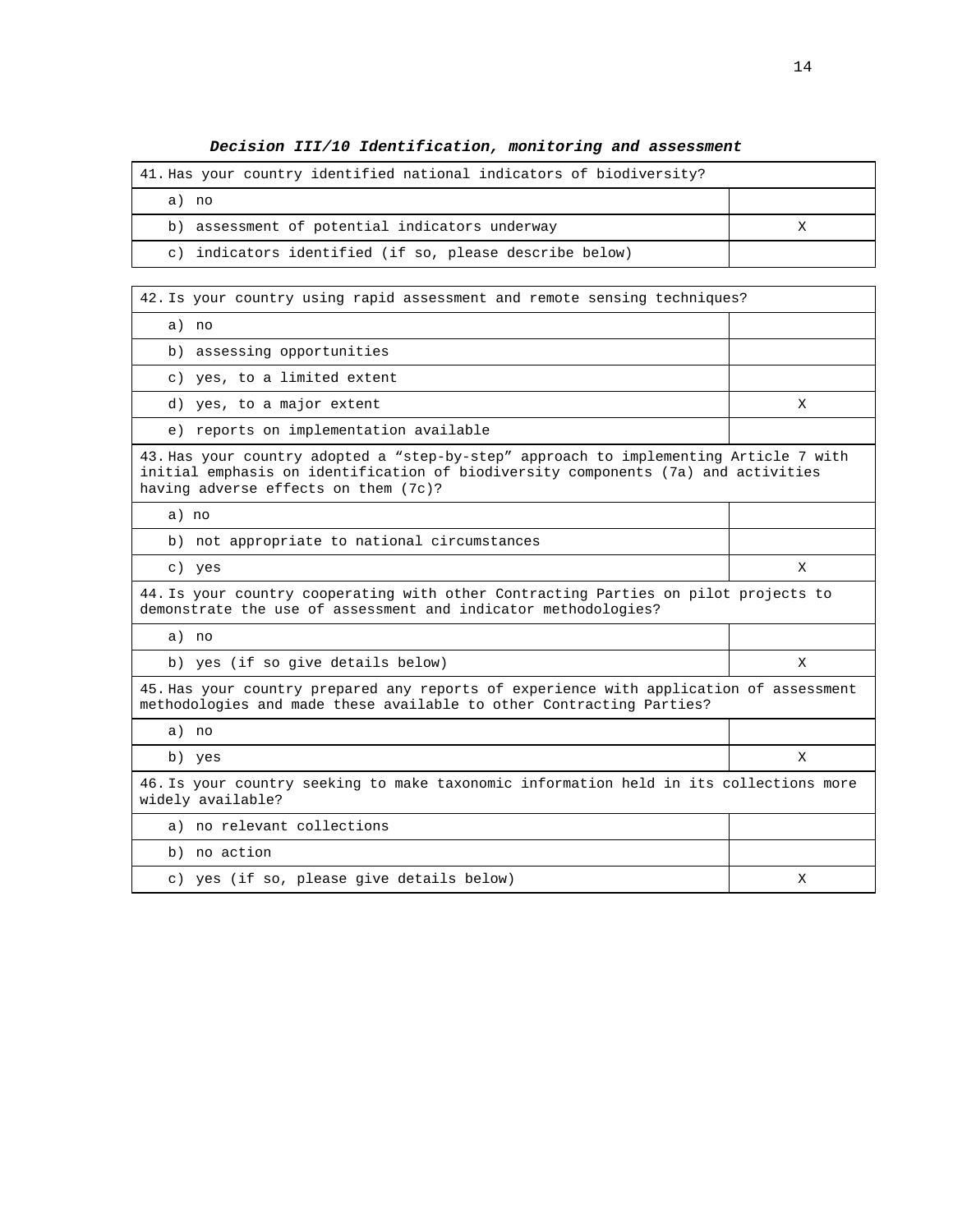| 47. Is your country actively involved in co-operating with other countries in your<br>region in the field of indicators, monitoring and assessment?   |   |  |  |
|-------------------------------------------------------------------------------------------------------------------------------------------------------|---|--|--|
| a) no                                                                                                                                                 |   |  |  |
| b) limited co-operation                                                                                                                               |   |  |  |
| c) extensive co-operation on some issues                                                                                                              | X |  |  |
| d) extensive co-operation on a wide range of issues                                                                                                   |   |  |  |
| 48. Has your country made available case studies concerning the development and<br>implementation of assessment, monitoring and indicator programmes? |   |  |  |
| a) no                                                                                                                                                 | X |  |  |
| b) yes - sent to the Secretariat                                                                                                                      |   |  |  |
| c) yes - through the national CHM                                                                                                                     |   |  |  |
| d) yes - other means (please specify)                                                                                                                 |   |  |  |
| 49. Is your country assisting other Parties to increase their capacity to develop<br>indicator and monitoring programmes?                             |   |  |  |
| a) no                                                                                                                                                 |   |  |  |
| b) providing training                                                                                                                                 |   |  |  |
| c) providing direct support                                                                                                                           |   |  |  |
| d) sharing experience                                                                                                                                 | X |  |  |
| e) other (please describe)                                                                                                                            |   |  |  |

# **Decision V/7. Identification, monitoring and assessment, and indicators**

#### **Further comments on implementation of this Article**

#### **Comment on Q.46 :**

Databases placed on the website which is available from the Raffles Museum for Biodiversity Research website at //rmbr.nus.edu.sg/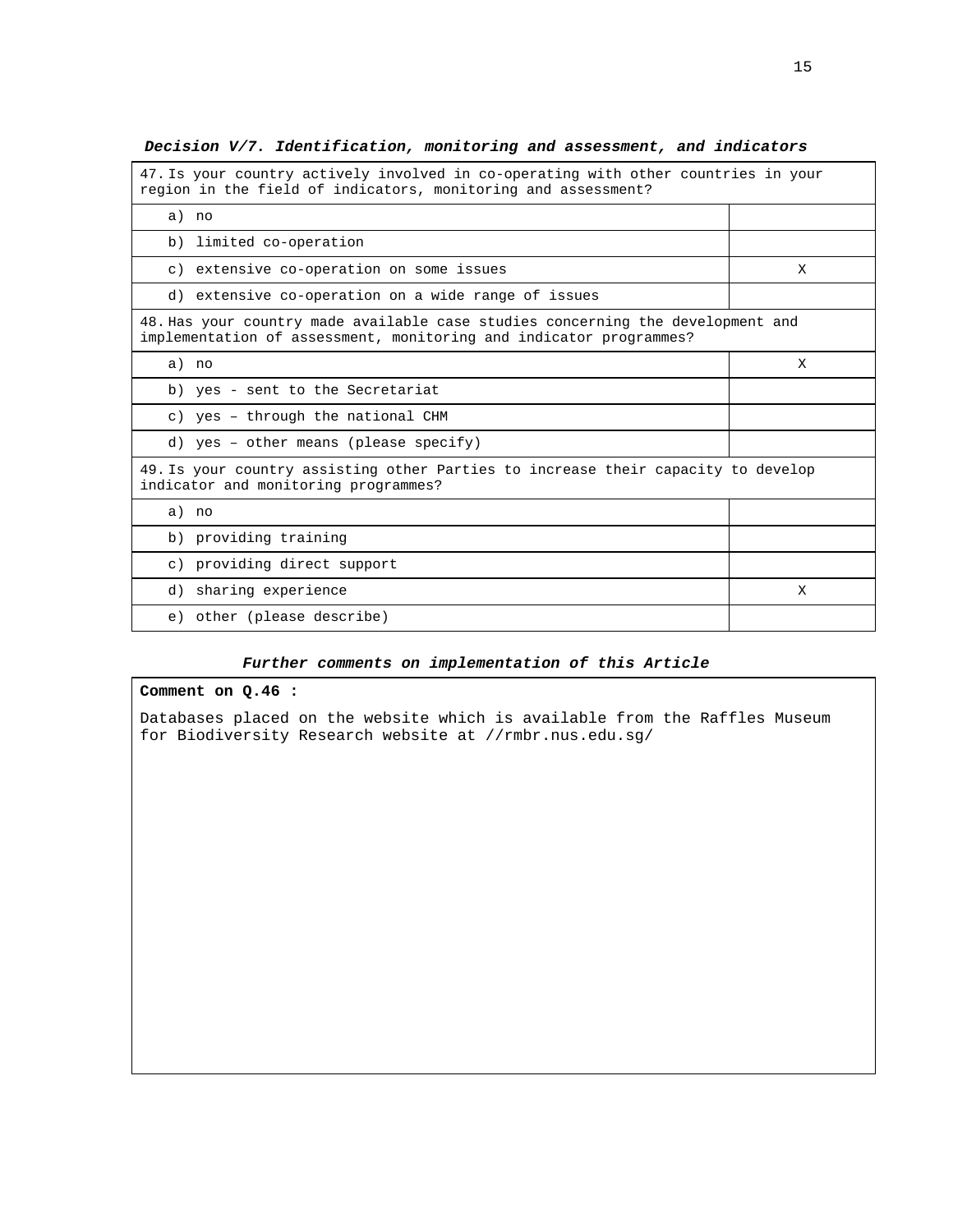#### **Decisions on Taxonomy**

# **Decision IV/1 Report and recommendations of the third meeting of SBSTTA [part]**

| 50. Has your country carried out a national taxonomic needs assessment, and/or held<br>workshops to determine national taxonomic priorities?                                 |   |
|------------------------------------------------------------------------------------------------------------------------------------------------------------------------------|---|
| a) no                                                                                                                                                                        |   |
| b) early stages of assessment                                                                                                                                                |   |
| c) advanced stages of assessment                                                                                                                                             | X |
| d) assessment completed                                                                                                                                                      |   |
| 51. Has your country developed a national taxonomic action plan?                                                                                                             |   |
| a) no                                                                                                                                                                        |   |
| b) early stages of development                                                                                                                                               |   |
| c) advanced stages of development                                                                                                                                            | X |
| d) action plan in place                                                                                                                                                      |   |
| e) reports on implementation available                                                                                                                                       |   |
| 52. Is your country making available appropriate resources to enhance the availability<br>of taxonomic information?                                                          |   |
| a) no                                                                                                                                                                        |   |
| b) yes, but this does not cover all known needs adequately                                                                                                                   |   |
|                                                                                                                                                                              |   |
| c) yes, covering all known needs                                                                                                                                             | X |
| 53. Is your country encouraging bilateral and multilateral training and employment<br>opportunities for taxonomists, particularly those dealing with poorly known organisms? |   |
| a) no                                                                                                                                                                        |   |
| b) some opportunities                                                                                                                                                        | X |
| c) significant opportunities                                                                                                                                                 |   |
| 54. Is your country investing on a long-term basis in the development of appropriate<br>infrastructure for your national taxonomic collections?                              |   |
| a) no                                                                                                                                                                        |   |
| b) some investment                                                                                                                                                           | X |
| c) significant investment                                                                                                                                                    |   |
| 55. Is your country encouraging partnerships between taxonomic institutions in<br>developed and developing countries?                                                        |   |
| a) no                                                                                                                                                                        |   |
| b) yes - stated policy                                                                                                                                                       | X |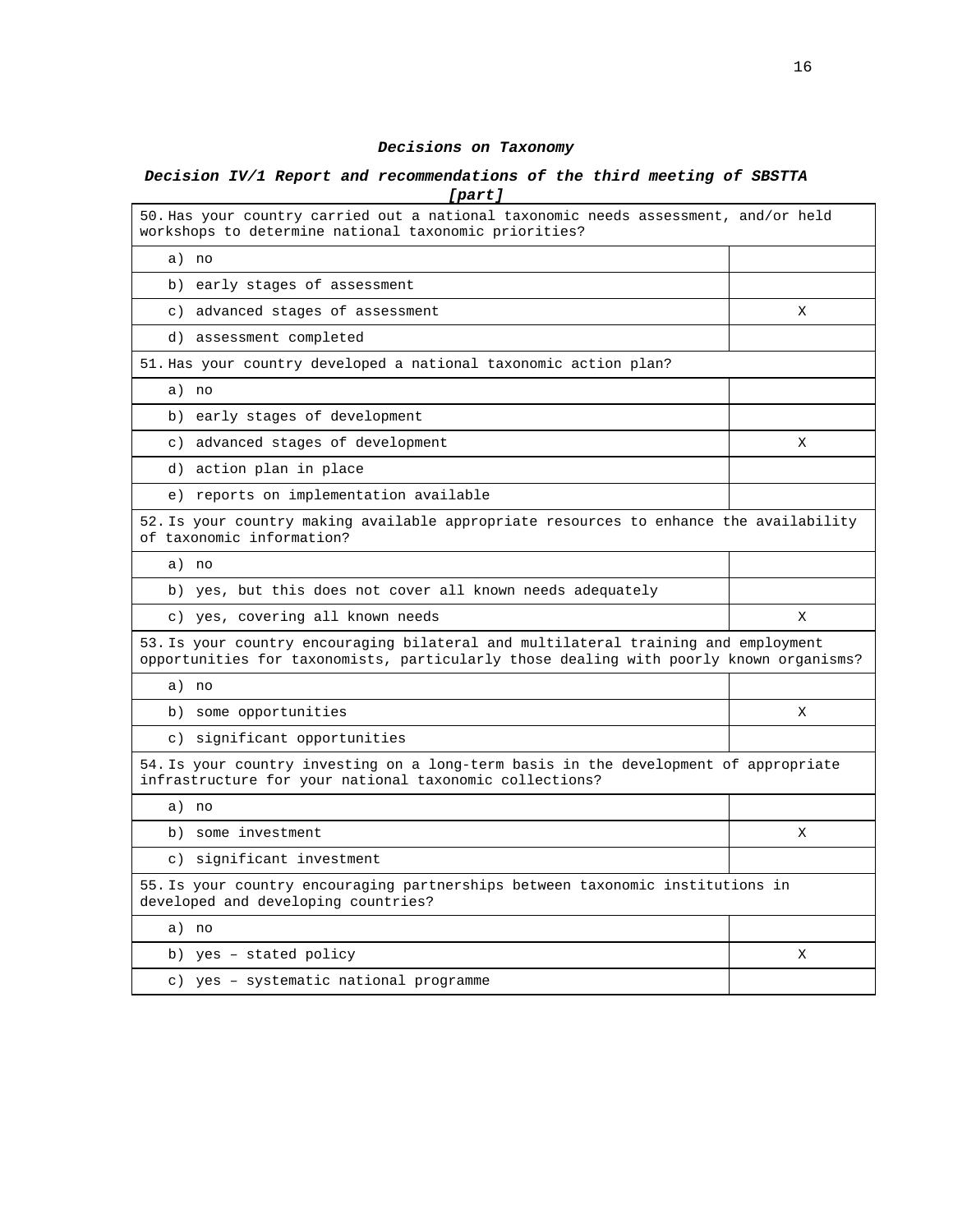| 56. Has your country adopted any international agreed levels of collection housing? |  |
|-------------------------------------------------------------------------------------|--|
| no<br>a)                                                                            |  |
| under review<br>b)                                                                  |  |
| c) being implemented by some collections                                            |  |
| d) being implemented by all major collections                                       |  |

57. Has your country provided training programmes in taxonomy?

| a) no                                                                                                                                                                                                                         |   |  |  |  |  |
|-------------------------------------------------------------------------------------------------------------------------------------------------------------------------------------------------------------------------------|---|--|--|--|--|
| b) some                                                                                                                                                                                                                       | X |  |  |  |  |
| c) many                                                                                                                                                                                                                       |   |  |  |  |  |
| 58. Has your country reported on measures adopted to strengthen national capacity in<br>taxonomy, to designate national reference centres, and to make information housed in<br>collections available to countries of origin? |   |  |  |  |  |
| a) no                                                                                                                                                                                                                         |   |  |  |  |  |
| b) yes - in the previous national report                                                                                                                                                                                      | X |  |  |  |  |
| c) yes - via the clearing-house mechanism                                                                                                                                                                                     |   |  |  |  |  |
| d) yes - other means (please give details below)                                                                                                                                                                              |   |  |  |  |  |
| 59. Has your country taken steps to ensure that institutions responsible for biological<br>diversity inventories and taxonomic activities are financially and administratively<br>stable?                                     |   |  |  |  |  |
| a) no                                                                                                                                                                                                                         |   |  |  |  |  |
| b) under review                                                                                                                                                                                                               |   |  |  |  |  |
| c) yes for some institutions                                                                                                                                                                                                  | X |  |  |  |  |
| d) yes for all major institutions                                                                                                                                                                                             |   |  |  |  |  |
| 60. Has your country assisted taxonomic institutions to establish consortia to conduct<br>regional projects?                                                                                                                  |   |  |  |  |  |
| a) no                                                                                                                                                                                                                         |   |  |  |  |  |
| b) under review                                                                                                                                                                                                               |   |  |  |  |  |
| c) yes - limited extent                                                                                                                                                                                                       | X |  |  |  |  |
| d) yes - significant extent                                                                                                                                                                                                   |   |  |  |  |  |
| 61. Has your country given special attention to international funding of fellowships<br>for specialist training abroad or for attracting international experts to national or<br>regional courses?                            |   |  |  |  |  |
| a) no                                                                                                                                                                                                                         |   |  |  |  |  |
| b) under review                                                                                                                                                                                                               |   |  |  |  |  |
| c) yes - limited extent                                                                                                                                                                                                       | Χ |  |  |  |  |

c) yes – significant extent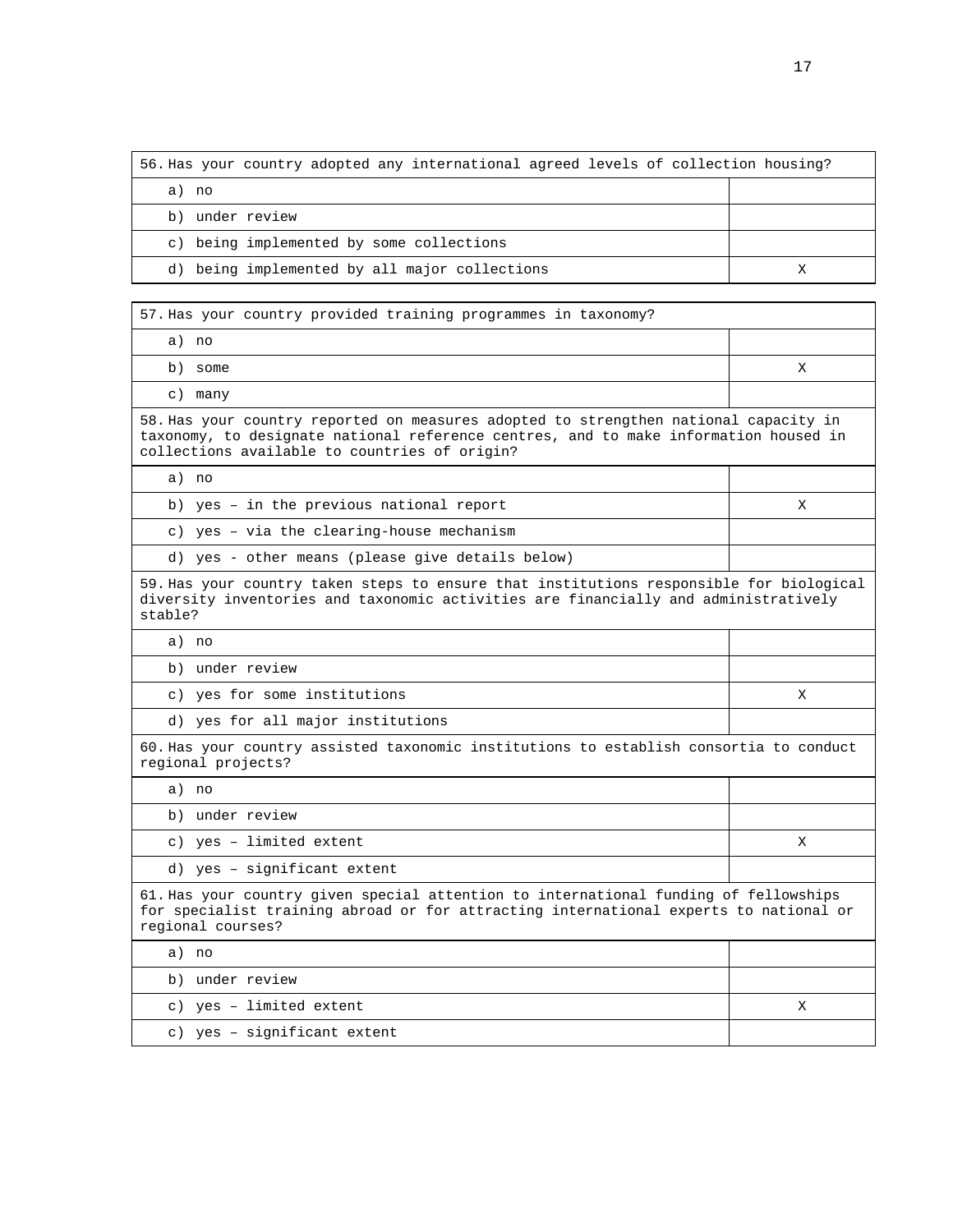|            | 62. Has your country provided programmes for re-training of qualified professionals<br>moving into taxonomy-related fields? |  |
|------------|-----------------------------------------------------------------------------------------------------------------------------|--|
| no.<br>a)  |                                                                                                                             |  |
| b.<br>some |                                                                                                                             |  |
| many<br>C  |                                                                                                                             |  |

# **Decision V/9. Global Taxonomy Initiative: Implementation and further advance of the Suggestions for Action**

| 63. Has your country identified its information requirements in the area of taxonomy,<br>and assessed its national capacity to meet these requirements?                                          |   |
|--------------------------------------------------------------------------------------------------------------------------------------------------------------------------------------------------|---|
| a) no                                                                                                                                                                                            |   |
| b) basic assessment                                                                                                                                                                              | X |
| c) thorough assessment                                                                                                                                                                           |   |
| 64. Has your country established or consolidated taxonomic reference centres?                                                                                                                    |   |
| a) no                                                                                                                                                                                            |   |
| b) yes                                                                                                                                                                                           | X |
| 65. Has your country worked to increase its capacity in the area of taxonomic research?                                                                                                          |   |
| a) no                                                                                                                                                                                            |   |
| b) yes                                                                                                                                                                                           | Χ |
| 66. Has your country communicated information on programmes, projects and initiatives<br>for consideration as pilot projects under the Global Taxonomy Initiative to the<br>Executive Secretary? |   |
| a) no                                                                                                                                                                                            | X |
| b) yes                                                                                                                                                                                           |   |
| 67. Has your country designated a national Global Taxonomy Initiative focal point<br>linked to other national focal points?                                                                      |   |
| a) no                                                                                                                                                                                            | X |
| b) yes                                                                                                                                                                                           |   |
| 68. Has your country participated in the development of regional networks to facilitate<br>information-sharing for the Global Taxonomy Initiative?                                               |   |
| a) no                                                                                                                                                                                            |   |
| b) yes                                                                                                                                                                                           | X |
| If a developing country Party or Party with economy in transition -                                                                                                                              |   |
| 69. Has your country sought resources through the financial mechanism for the priority<br>actions identified in the decision?                                                                    |   |
| a) no                                                                                                                                                                                            | X |
| b) applied for unsuccessfully                                                                                                                                                                    |   |
| c) applied for successfully                                                                                                                                                                      |   |

 $\overline{\phantom{a}}$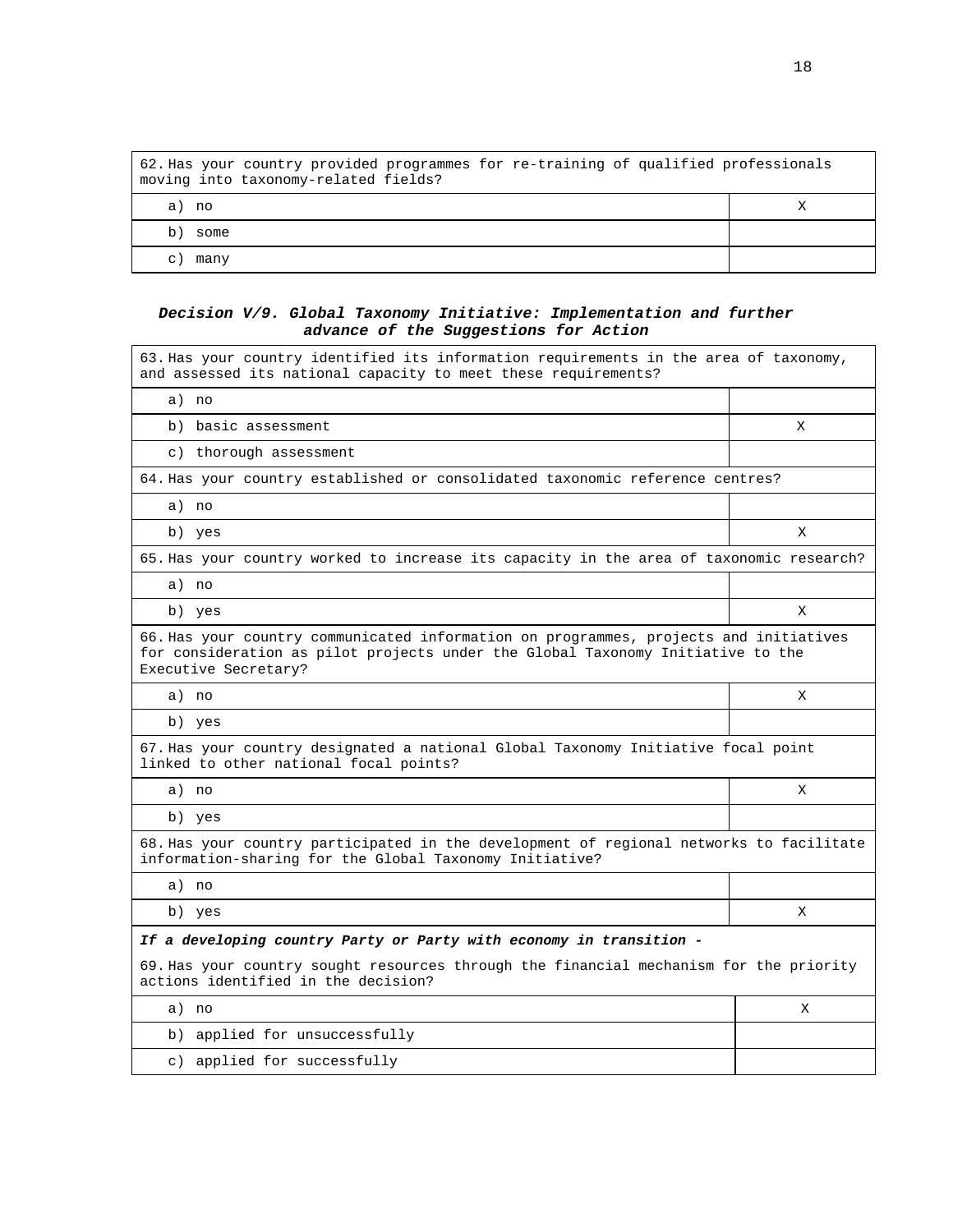**Further comments on implementation of these decisions**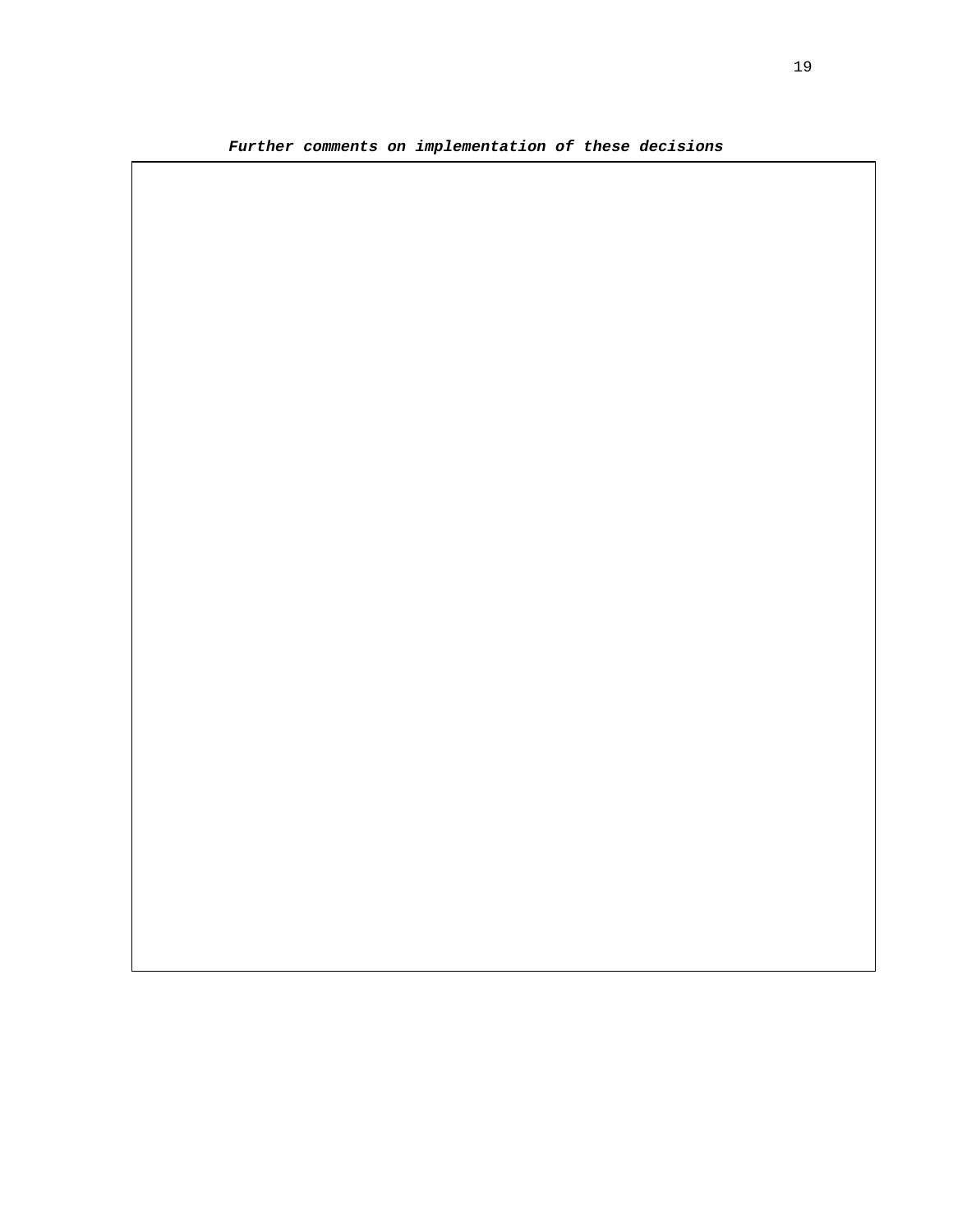# **Article 8 In situ conservation [excluding Articles 8h and 8j]**

| 70. What is the relative priority afforded to implementation of this Article and the<br>associated decisions by your country?                                                                                      |                                                                                                                  |                                                  |  |   |             |                                                          |  |    |                   |   |  |
|--------------------------------------------------------------------------------------------------------------------------------------------------------------------------------------------------------------------|------------------------------------------------------------------------------------------------------------------|--------------------------------------------------|--|---|-------------|----------------------------------------------------------|--|----|-------------------|---|--|
| High<br>a)                                                                                                                                                                                                         | X<br>Medium<br>b)<br>$\in$ )<br>Low                                                                              |                                                  |  |   |             |                                                          |  |    |                   |   |  |
|                                                                                                                                                                                                                    | 71. To what extent are the resources available adequate for meeting the obligations and<br>recommendations made? |                                                  |  |   |             |                                                          |  |    |                   |   |  |
| a) Good                                                                                                                                                                                                            |                                                                                                                  | b) Adequate                                      |  | Χ | $\subset$ ) | Limiting                                                 |  | d) | Severely limiting |   |  |
| Further comments on relative priority and on availability of resources                                                                                                                                             |                                                                                                                  |                                                  |  |   |             |                                                          |  |    |                   |   |  |
| Comment :                                                                                                                                                                                                          |                                                                                                                  |                                                  |  |   |             |                                                          |  |    |                   |   |  |
| Frequent conflicts of interest between land uses and needs for maintaining forested<br>areas.<br>72. Has your country established a system of protected areas which aims to conserve<br>biological diversity (8a)? |                                                                                                                  |                                                  |  |   |             |                                                          |  |    |                   |   |  |
|                                                                                                                                                                                                                    |                                                                                                                  | a) system under development                      |  |   |             |                                                          |  |    |                   |   |  |
|                                                                                                                                                                                                                    |                                                                                                                  |                                                  |  |   |             | b) national review of protected areas coverage available |  |    |                   |   |  |
|                                                                                                                                                                                                                    |                                                                                                                  | c) national protected area systems plan in place |  |   |             |                                                          |  |    |                   | X |  |
|                                                                                                                                                                                                                    |                                                                                                                  | d) relatively complete system in place           |  |   |             |                                                          |  |    |                   |   |  |
| 73. Are there nationally adopted guidelines for the selection, establishment and<br>management of protected areas (8b)?                                                                                            |                                                                                                                  |                                                  |  |   |             |                                                          |  |    |                   |   |  |
| a) no                                                                                                                                                                                                              |                                                                                                                  |                                                  |  |   |             |                                                          |  |    |                   |   |  |
| b) no, under development                                                                                                                                                                                           |                                                                                                                  |                                                  |  |   |             |                                                          |  |    |                   |   |  |
| c) yes                                                                                                                                                                                                             |                                                                                                                  |                                                  |  |   |             |                                                          |  |    |                   | Χ |  |
|                                                                                                                                                                                                                    |                                                                                                                  | d) yes, undergoing review and extension          |  |   |             |                                                          |  |    |                   |   |  |
| 74. Does your country regulate or manage biological resources important for the<br>conservation of biological diversity with a view to ensuring their conservation and<br>sustainable use (8c)?                    |                                                                                                                  |                                                  |  |   |             |                                                          |  |    |                   |   |  |
| a) no                                                                                                                                                                                                              |                                                                                                                  |                                                  |  |   |             |                                                          |  |    |                   |   |  |
| b)                                                                                                                                                                                                                 |                                                                                                                  | early stages of development                      |  |   |             |                                                          |  |    |                   |   |  |
|                                                                                                                                                                                                                    |                                                                                                                  | c) advanced stages of development                |  |   |             |                                                          |  |    |                   |   |  |
|                                                                                                                                                                                                                    |                                                                                                                  | d) programme or policy in place                  |  |   |             |                                                          |  |    |                   | Χ |  |
|                                                                                                                                                                                                                    |                                                                                                                  | e) reports on implementation available           |  |   |             |                                                          |  |    |                   |   |  |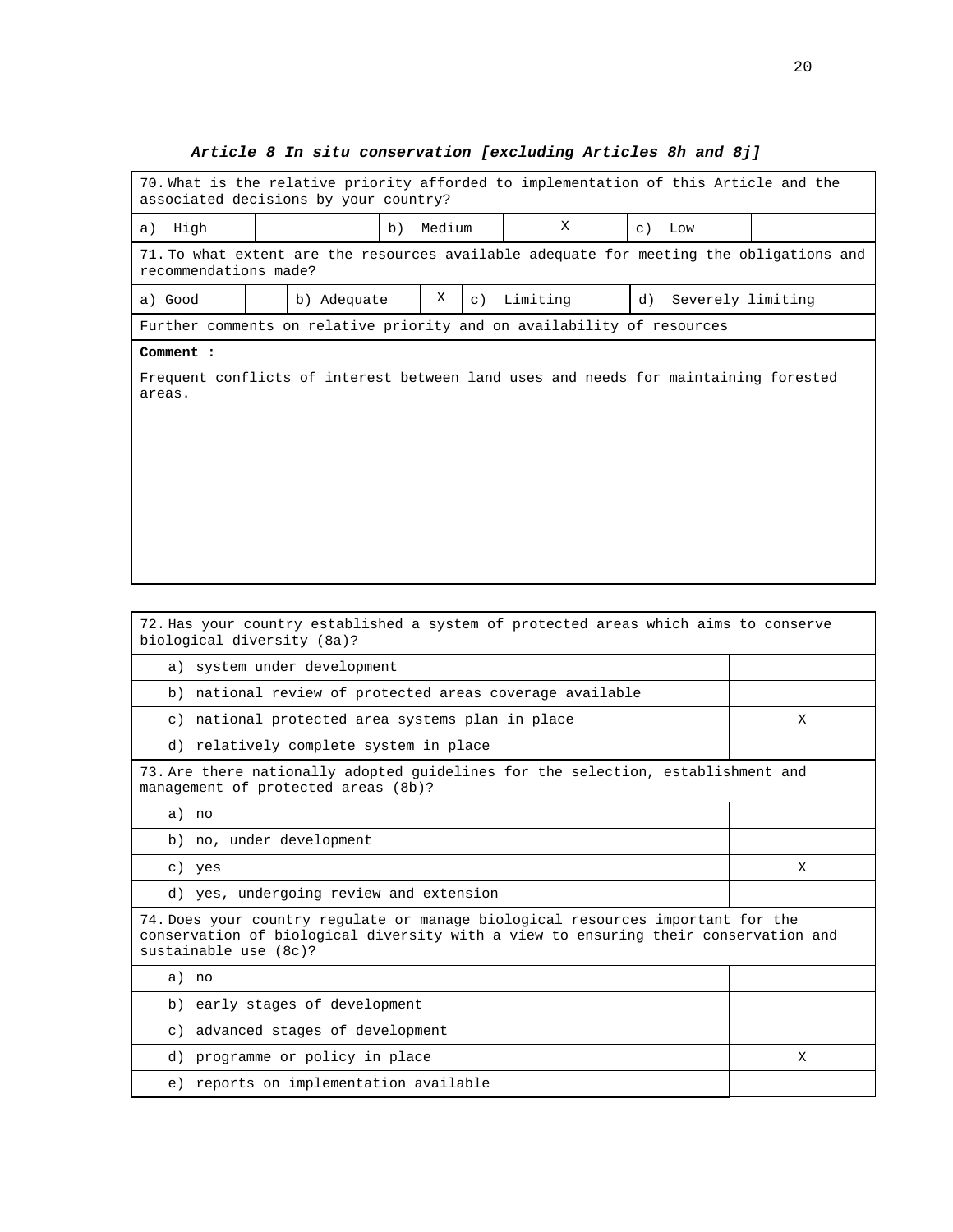75. Has your country undertaken measures that promote the protection of ecosystems, natural habitats and the maintenance of viable populations of species in natural surroundings (8d)? a) no measures b) some measures in place X c) potential measures under review d) reasonably comprehensive measures in place 76. Has your country undertaken measures that promote environmentally sound and sustainable development in areas adjacent to protected areas (8e)? a) no measures b) some measures in place  $\vert$  X c) potential measures under review d) reasonably comprehensive measures in place 77. Has your country undertaken measures to rehabilitate and restore degraded ecosystems (8f)? a) no measures b) some measures in place X c) potential measures under review d) comprehensive measures in place 78. Has your country undertaken measures to promote the recovery of threatened species (8f)? a) no measures b) some measures in place X c) potential measures under review d) comprehensive measures in place 79. Has your country undertaken measures to regulate, manage or control the risks associated with the use and release of living modified organisms resulting from biotechnology (8g)? a) no measures b) some measures in place c) potential measures under review X d) comprehensive measures in place 80. Has your country made attempts to provide the conditions needed for compatibility between present uses and the conservation of biological diversity and sustainable use of its components (8i)? a) no b) early stages of development c) advanced stages of development d) programme or policy in place X e) reports on implementation available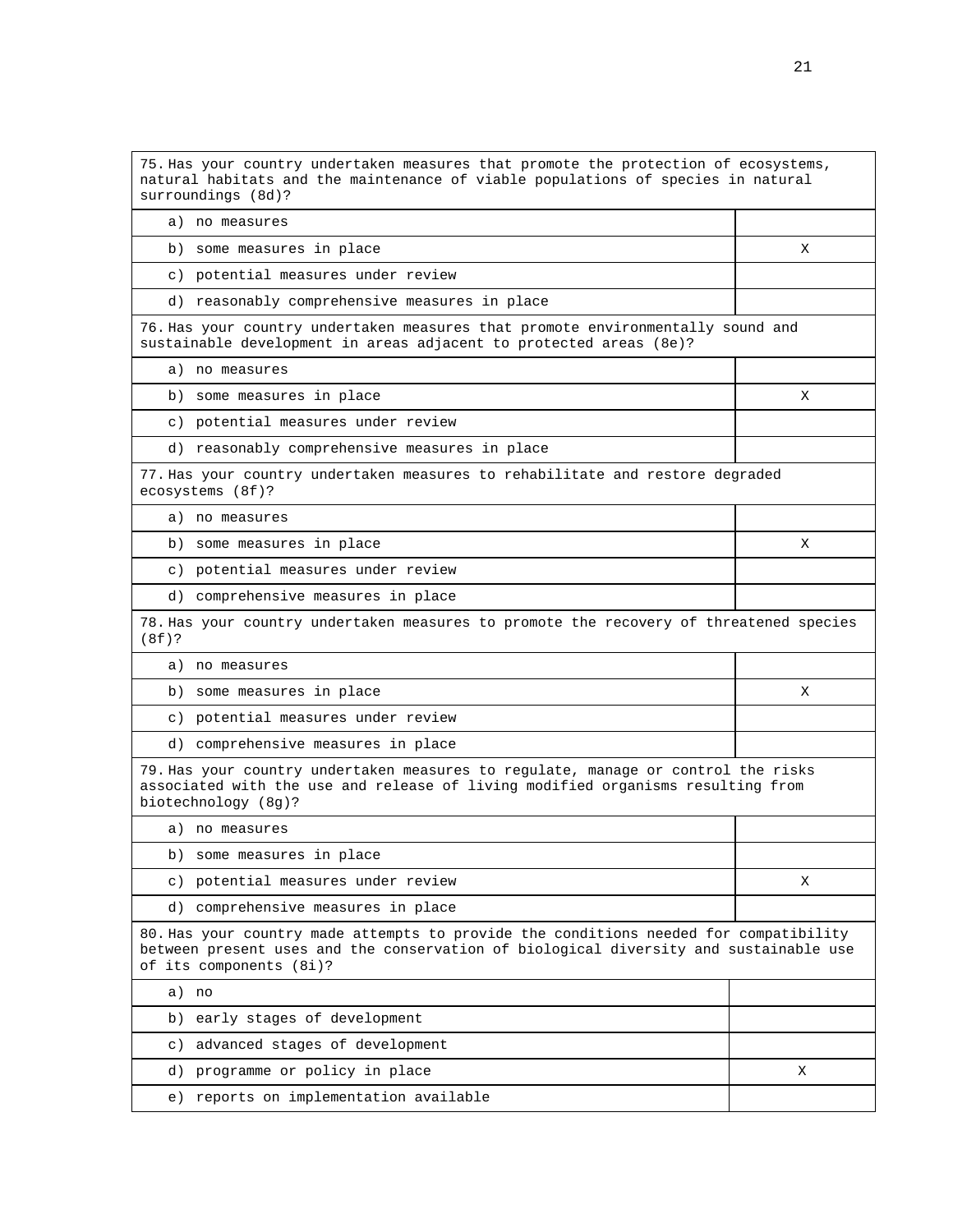81. Has your country developed and maintained the necessary legislation and/or other regulatory provisions for the protection of threatened species and populations (8k)?

a) no

b) early stages of development

c) advanced stages of development

d) legislation or other measures in place  $X$ 

82. Does your country regulate or manage processes and categories of activities identified under Article 7 as having significant adverse effects on biological diversity (8l)?

a) no

b) under review

#### c) yes, to a limited extent  $X$

d) yes, to a significant extent

#### **If a developed country Party -**

83. Does your country cooperate in providing financial and other support for in- situ conservation particularly to developing countries (8m)?

#### **If a developing country Party or Party with economy in transition -**

84. Does your country receive financial and other support for in situ conservation (8m)?

| no                                           |  |
|----------------------------------------------|--|
| yes (if so, please give details below)<br>b) |  |

#### **Decision II/7 Consideration of Articles 6 and 8 of the Convention**

85. Is action being taken to share information and experience on implementation of this Article with other Contracting Parties?

| a) little or no action                              |  |
|-----------------------------------------------------|--|
| b) sharing of written materials and/or case-studies |  |
| c) regional meetings                                |  |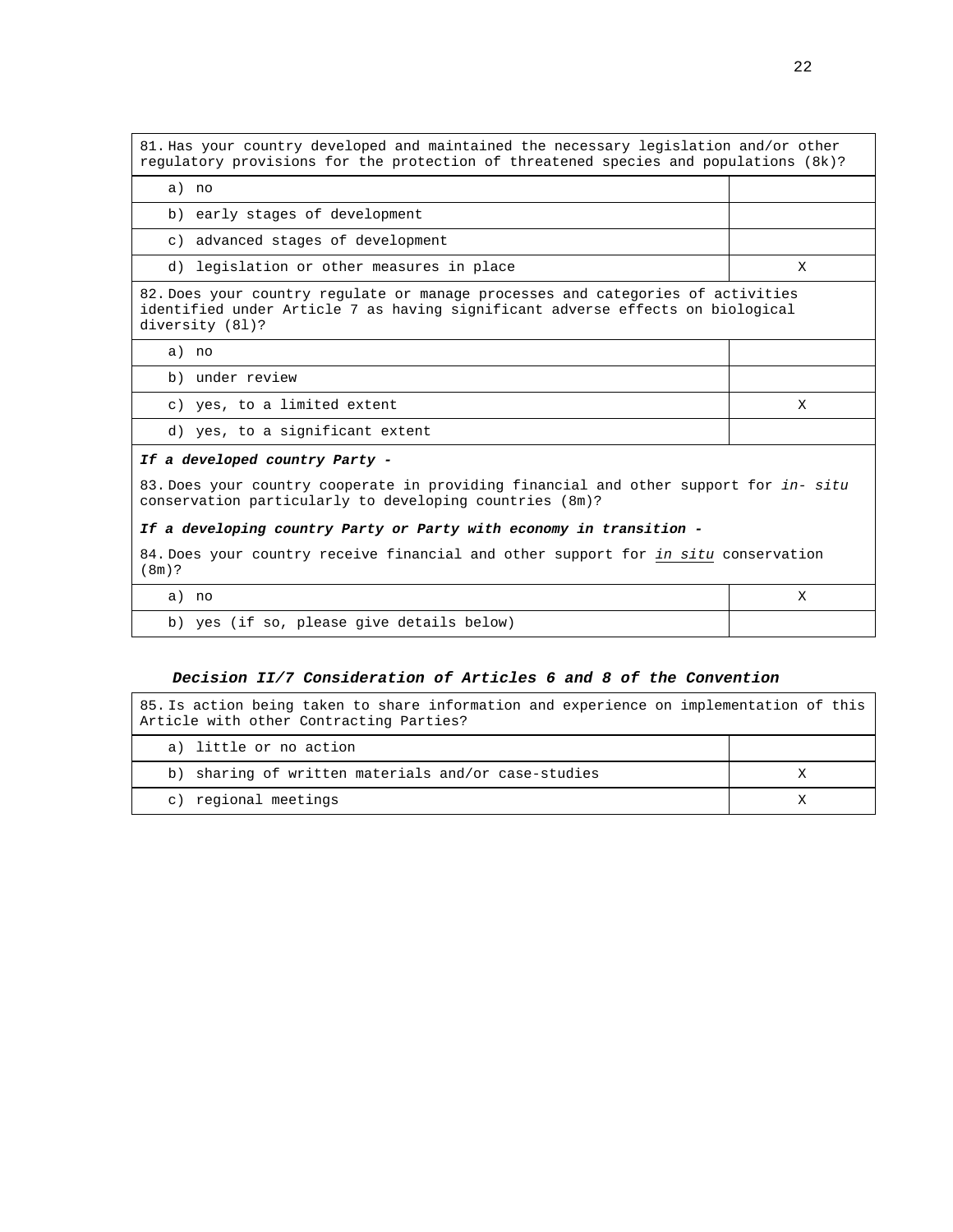**Further comments on implementation of this Article**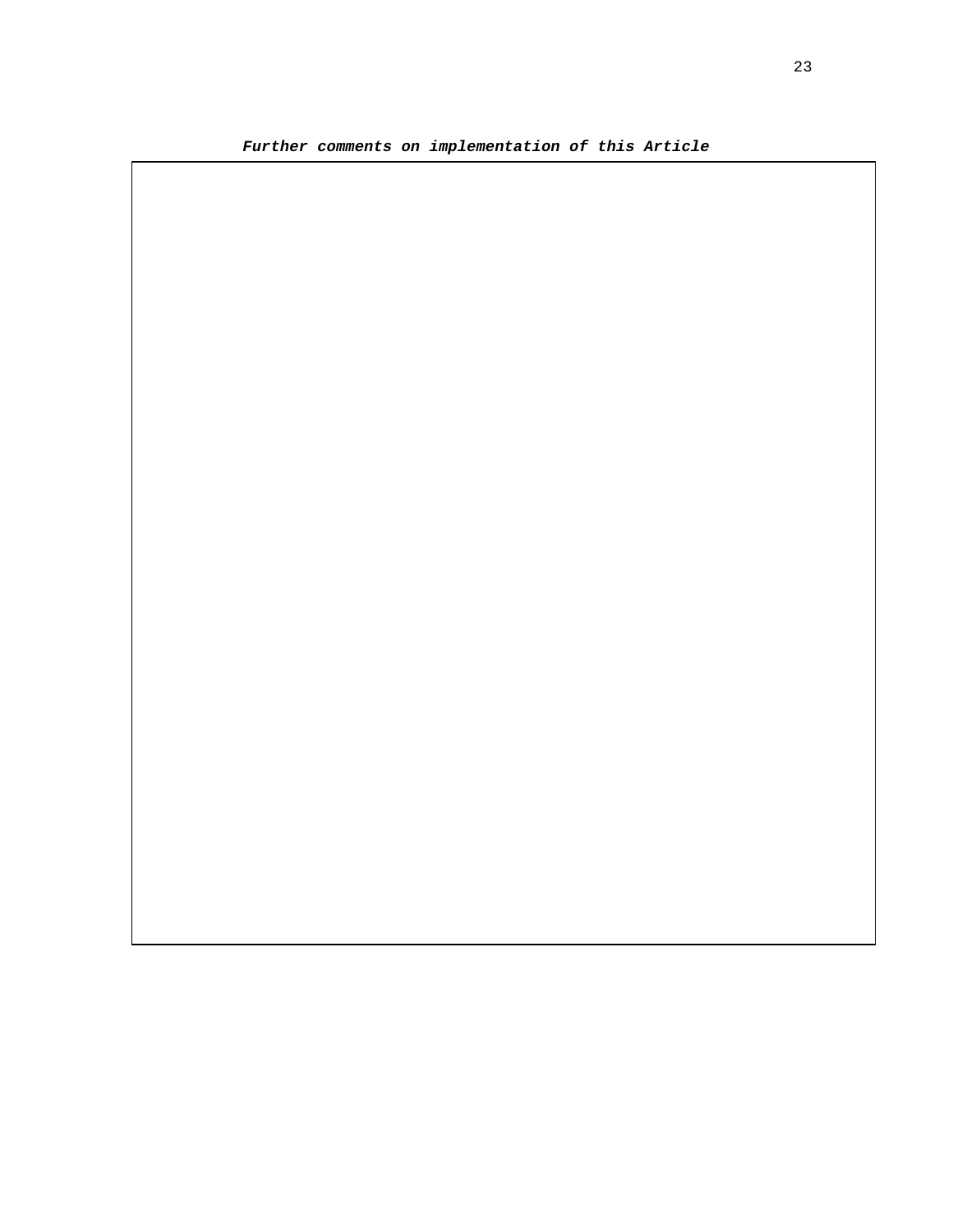# **Article 8h Alien species**

| 86. What is the relative priority afforded to implementation of this Article and the<br>associated decisions by your country? |  |             |    |        |           |          |   |                                                                                         |   |  |
|-------------------------------------------------------------------------------------------------------------------------------|--|-------------|----|--------|-----------|----------|---|-----------------------------------------------------------------------------------------|---|--|
| High<br>a)                                                                                                                    |  |             | b) | Medium |           |          |   | $c)$ Low                                                                                | X |  |
| recommendations made?                                                                                                         |  |             |    |        |           |          |   | 87. To what extent are the resources available adequate for meeting the obligations and |   |  |
| a) Good                                                                                                                       |  | b) Adequate |    |        | $\circ$ ) | Limiting | Χ | d)<br>Severely limiting                                                                 |   |  |
| Further comments on relative priority and on availability of resources                                                        |  |             |    |        |           |          |   |                                                                                         |   |  |
| Secretariat, please refer to the submission for more details.                                                                 |  |             |    |        |           |          |   | Singapore has already submitted the Thematic Report on Alien Species to the CBD         |   |  |

| 88. Has your country identified alien species introduced?                                                                                                            |   |
|----------------------------------------------------------------------------------------------------------------------------------------------------------------------|---|
| a) no                                                                                                                                                                |   |
| b) only major species of concern                                                                                                                                     | X |
| c) only new or recent introductions                                                                                                                                  |   |
| d) a comprehensive system tracks new introductions                                                                                                                   |   |
| e) a comprehensive system tracks all known introductions                                                                                                             |   |
| 89. Has your country assessed the risks posed to ecosystems, habitats or species by the<br>introduction of these alien species?                                      |   |
| a) no                                                                                                                                                                |   |
| b) only some alien species of concern have been assessed                                                                                                             | X |
| c) most alien species have been assessed                                                                                                                             |   |
| 90. Has your country undertaken measures to prevent the introduction of, control or<br>eradicate those alien species which threaten ecosystems, habitats or species? |   |
| a) no measures                                                                                                                                                       |   |
| b) some measures in place                                                                                                                                            | X |
| c) potential measures under review                                                                                                                                   |   |
| d) comprehensive measures in place                                                                                                                                   |   |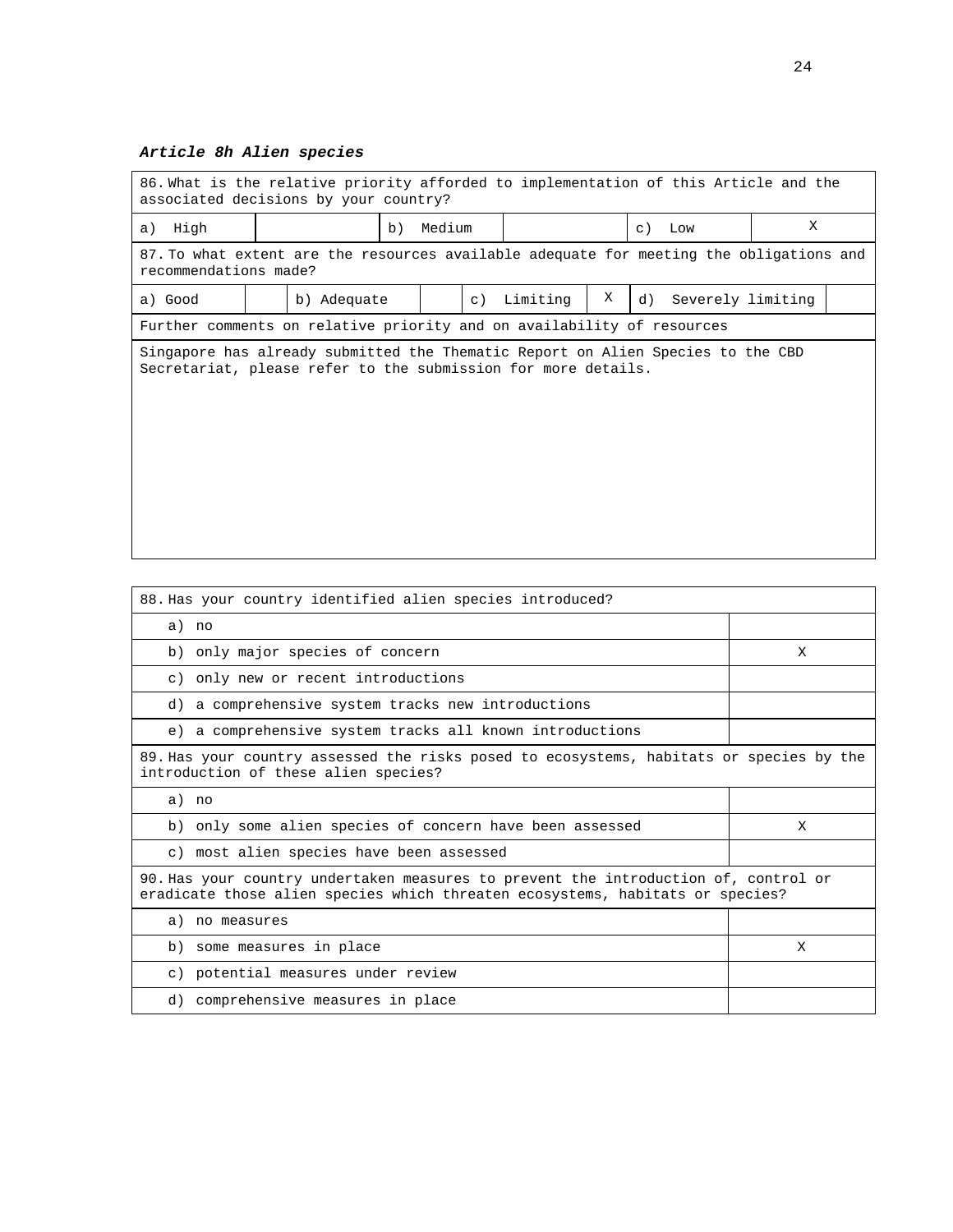| 91. Is your country collaborating in the development of projects at national, regional,<br>sub-regional and international levels to address the issue of alien species? |   |  |  |  |
|-------------------------------------------------------------------------------------------------------------------------------------------------------------------------|---|--|--|--|
| a) little or no action                                                                                                                                                  |   |  |  |  |
| b) discussion on potential projects under way                                                                                                                           | X |  |  |  |
| c) active development of new projects                                                                                                                                   |   |  |  |  |
| 92. Does your national strategy and action plan address the issue of alien species?                                                                                     |   |  |  |  |
| a) no                                                                                                                                                                   |   |  |  |  |
| b) yes - limited extent                                                                                                                                                 |   |  |  |  |
| c) yes - significant extent                                                                                                                                             |   |  |  |  |

**Decision IV/1 Report and recommendations of the third meeting of SBSTTA** 

# **Decision V/8. Alien species that threaten ecosystems, habitats or species**

| 93. Is your country applying the interim quiding principles for prevention,<br>introduction and mitigation of impacts of alien species in the context of activities<br>aimed at implementing article 8(h) of the Convention, and in the various sectors? |   |  |  |  |  |
|----------------------------------------------------------------------------------------------------------------------------------------------------------------------------------------------------------------------------------------------------------|---|--|--|--|--|
| a) no                                                                                                                                                                                                                                                    |   |  |  |  |  |
| b) under consideration                                                                                                                                                                                                                                   |   |  |  |  |  |
| c) limited implementation in some sectors                                                                                                                                                                                                                | X |  |  |  |  |
| d) extensive implementation in some sectors                                                                                                                                                                                                              |   |  |  |  |  |
| e) extensive implementation in most sectors                                                                                                                                                                                                              |   |  |  |  |  |
| 94. Has your country submitted case-studies to the Executive Secretary focusing on<br>thematic assessments?                                                                                                                                              |   |  |  |  |  |
| a) no                                                                                                                                                                                                                                                    | X |  |  |  |  |
| b) in preparation                                                                                                                                                                                                                                        |   |  |  |  |  |
| c) yes                                                                                                                                                                                                                                                   |   |  |  |  |  |
| 95. Has your country submitted written comments on the interim quiding principles to<br>the Executive Secretary?                                                                                                                                         |   |  |  |  |  |
| a) no                                                                                                                                                                                                                                                    | X |  |  |  |  |
| b) yes                                                                                                                                                                                                                                                   |   |  |  |  |  |
| 96. Has your country given priority to the development and implementation of alien<br>invasive species strategies and action plans?                                                                                                                      |   |  |  |  |  |
| a) no                                                                                                                                                                                                                                                    | X |  |  |  |  |
| b) yes                                                                                                                                                                                                                                                   |   |  |  |  |  |

 $\overline{\phantom{0}}$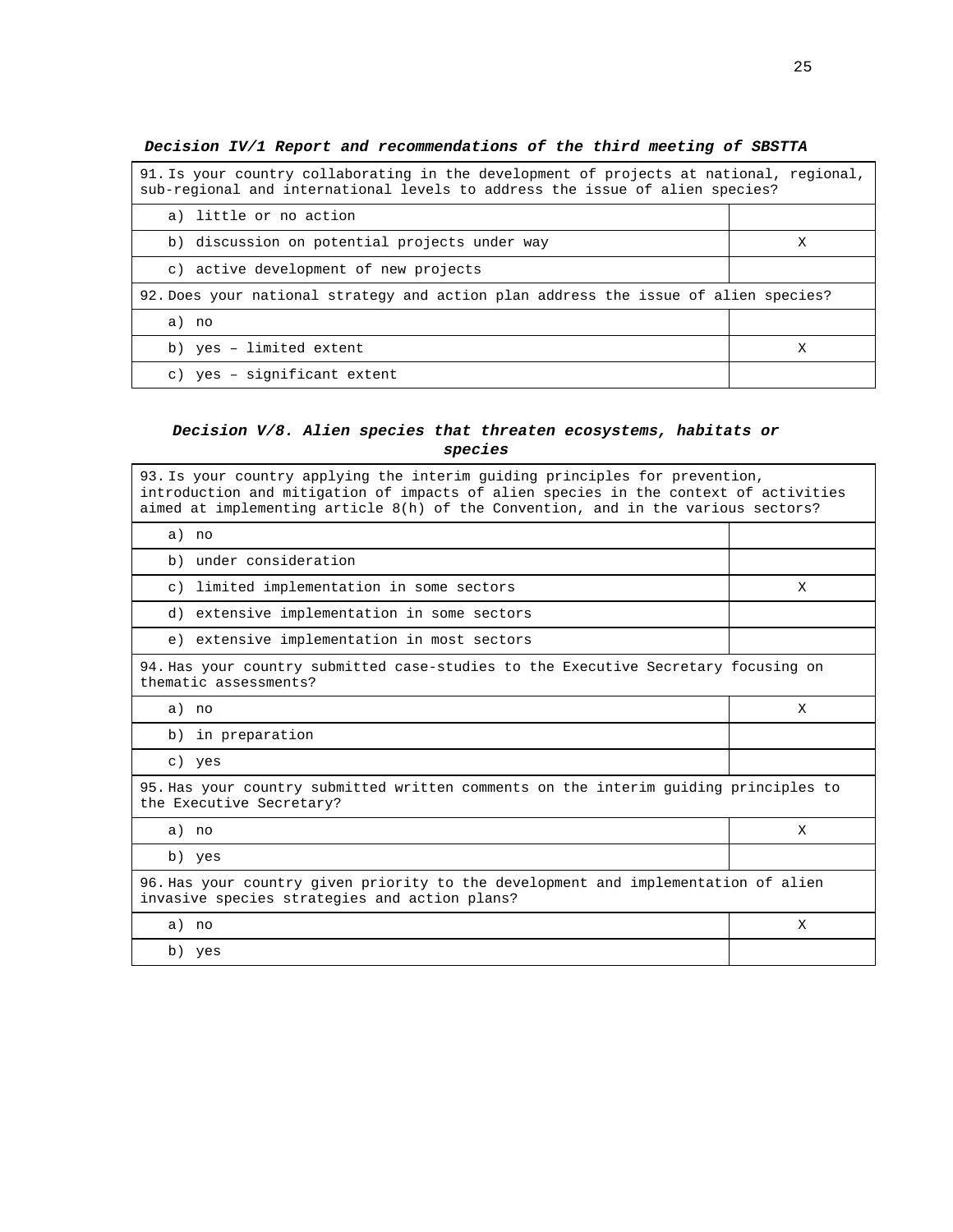| 97. In dealing with the issue of invasive species, has your country developed or<br>involved itself in mechanisms for international co-operation, including the exchange<br>of best practices? |   |  |  |  |  |  |  |
|------------------------------------------------------------------------------------------------------------------------------------------------------------------------------------------------|---|--|--|--|--|--|--|
| a) no                                                                                                                                                                                          | X |  |  |  |  |  |  |
| b) trans-boundary co-operation                                                                                                                                                                 |   |  |  |  |  |  |  |
| c) regional co-operation                                                                                                                                                                       |   |  |  |  |  |  |  |
| d) multilateral co-operation                                                                                                                                                                   |   |  |  |  |  |  |  |
| 98. Is your country giving priority attention to geographically and evolutionarily<br>isolated ecosystems in its work on alien invasive species?                                               |   |  |  |  |  |  |  |
| a) no                                                                                                                                                                                          | X |  |  |  |  |  |  |
| b) yes                                                                                                                                                                                         |   |  |  |  |  |  |  |
| 99. Is your country using the ecosystem approach and precautionary and bio-geographical<br>approaches as appropriate in its work on alien invasive species?                                    |   |  |  |  |  |  |  |
| a) no                                                                                                                                                                                          | X |  |  |  |  |  |  |
| b) yes                                                                                                                                                                                         |   |  |  |  |  |  |  |
| Has your country developed effective education, training and public-awareness<br>100.<br>measures concerning the issue of alien species?                                                       |   |  |  |  |  |  |  |
| a) no                                                                                                                                                                                          |   |  |  |  |  |  |  |
| b) some initiatives                                                                                                                                                                            | X |  |  |  |  |  |  |
| c) many initiatives                                                                                                                                                                            |   |  |  |  |  |  |  |
| 101.<br>Is your country making available the information which it holds on alien<br>species through the CHM?                                                                                   |   |  |  |  |  |  |  |
| a) no                                                                                                                                                                                          | X |  |  |  |  |  |  |
| b) some information                                                                                                                                                                            |   |  |  |  |  |  |  |
| c) all available information                                                                                                                                                                   |   |  |  |  |  |  |  |
| d) information available through other channels (please specify)                                                                                                                               |   |  |  |  |  |  |  |
| 102.<br>Is your country providing support to enable the Global Invasive Species<br>Programme to fulfil the tasks outlined in the decision and its annexes?                                     |   |  |  |  |  |  |  |
| a) no                                                                                                                                                                                          |   |  |  |  |  |  |  |
| b) limited support                                                                                                                                                                             | Χ |  |  |  |  |  |  |
| c) substantial support                                                                                                                                                                         |   |  |  |  |  |  |  |
|                                                                                                                                                                                                |   |  |  |  |  |  |  |

26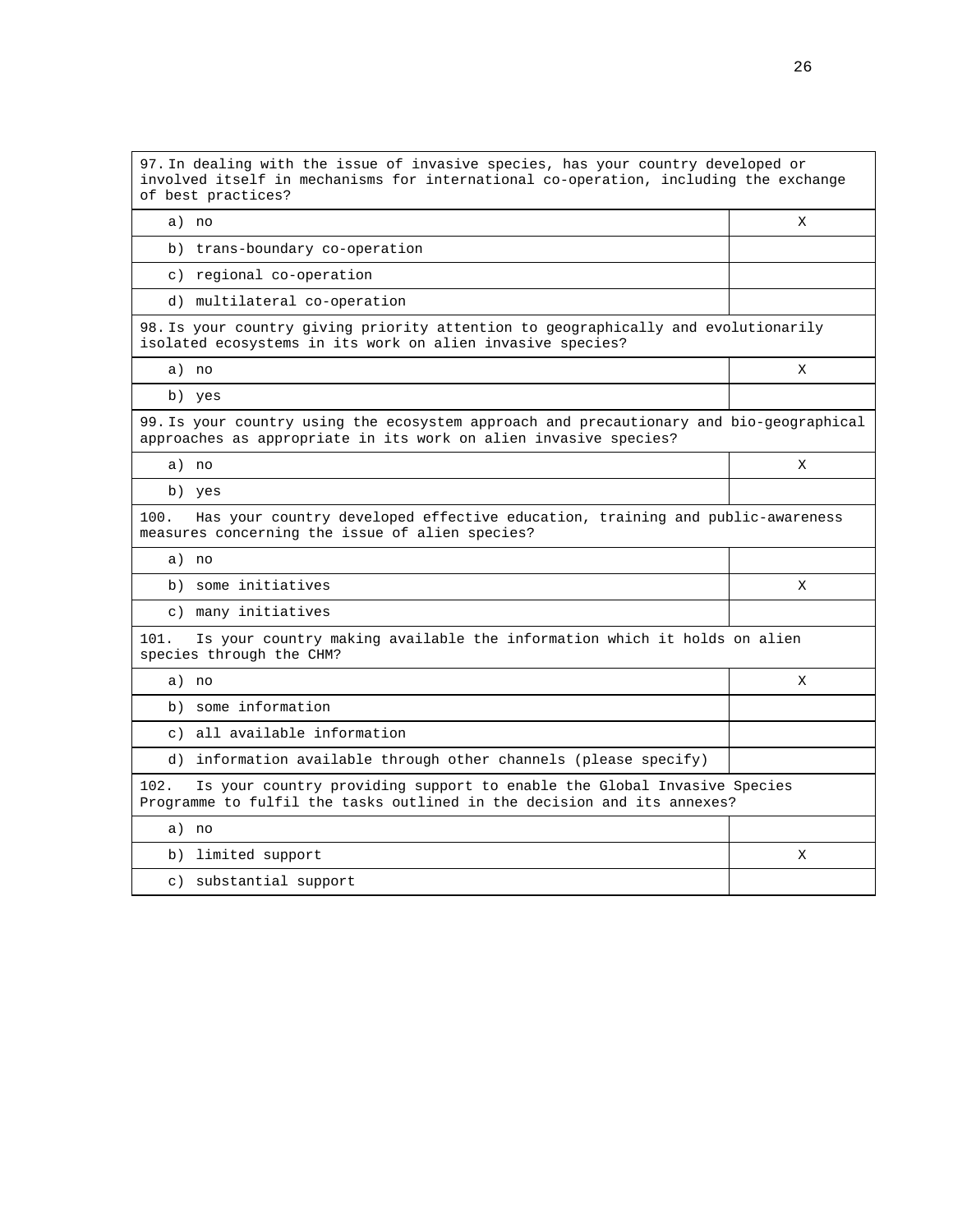**Further comments on implementation of this Article**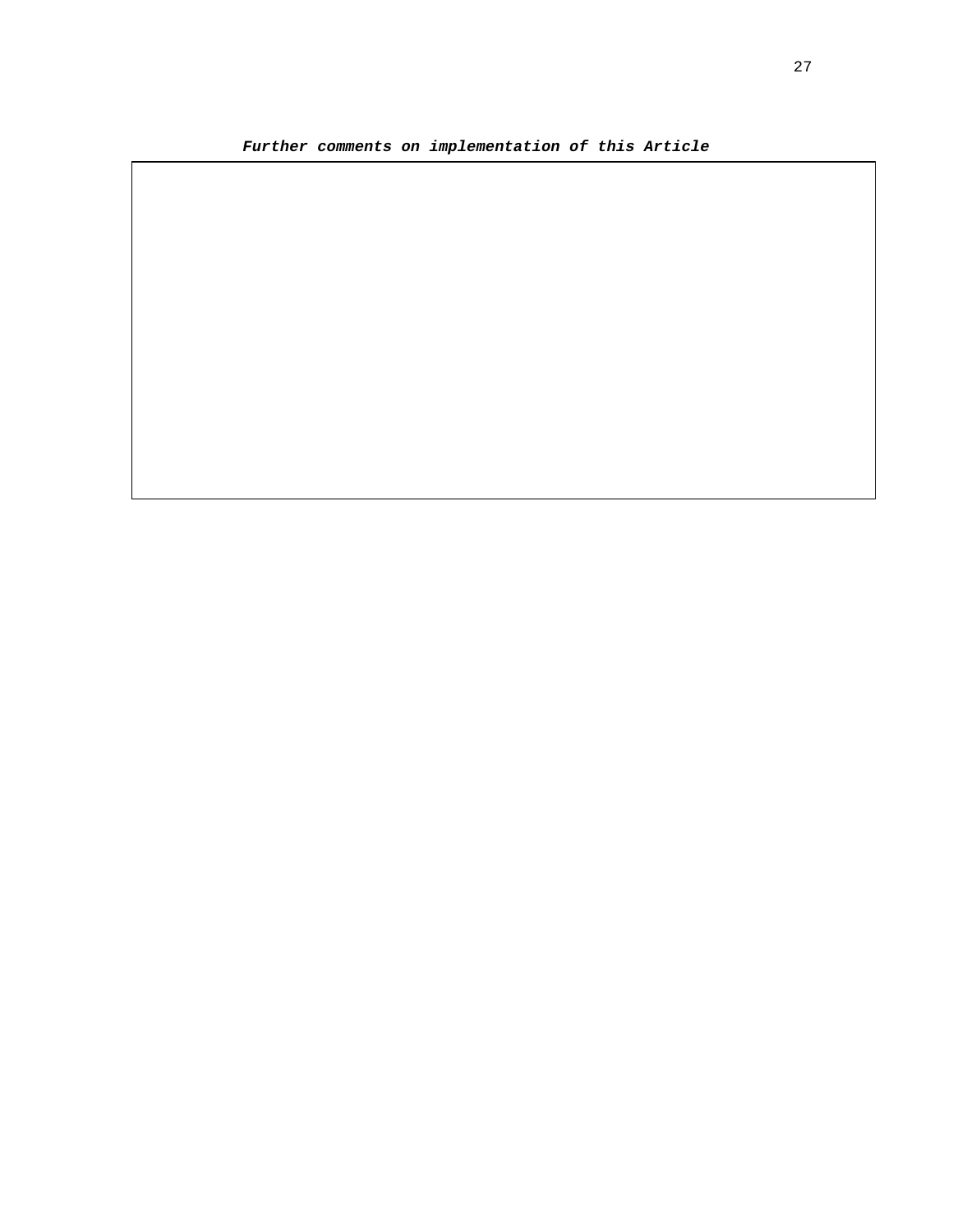# **Article 8j Traditional knowledge and related provisions**

| 103.                                                                                                                 | What is the relative priority afforded to implementation of this Article and<br>the associated decisions by your country?                                                                                                                                                                     |                                  |           |          |  |    |                   |  |
|----------------------------------------------------------------------------------------------------------------------|-----------------------------------------------------------------------------------------------------------------------------------------------------------------------------------------------------------------------------------------------------------------------------------------------|----------------------------------|-----------|----------|--|----|-------------------|--|
| High<br>a)                                                                                                           |                                                                                                                                                                                                                                                                                               | Medium<br>b)<br>$\circ$ )<br>Low |           |          |  |    |                   |  |
| 104.<br>To what extent are the resources available adequate for meeting the obligations<br>and recommendations made? |                                                                                                                                                                                                                                                                                               |                                  |           |          |  |    |                   |  |
| a) Good                                                                                                              | b) Adequate                                                                                                                                                                                                                                                                                   |                                  | $\circ$ ) | Limiting |  | d) | Severely limiting |  |
|                                                                                                                      | Further comments on relative priority and on availability of resources                                                                                                                                                                                                                        |                                  |           |          |  |    |                   |  |
|                                                                                                                      | Q.103 - 124 not relevant to Singapore.                                                                                                                                                                                                                                                        |                                  |           |          |  |    |                   |  |
| 105.                                                                                                                 | Has your country undertaken measures to ensure that the knowledge, innovations<br>and practices of indigenous and local communities embodying traditional lifestyles<br>relevant for the conservation and sustainable use of biological diversity are<br>respected, preserved and maintained? |                                  |           |          |  |    |                   |  |
| a) no measures                                                                                                       |                                                                                                                                                                                                                                                                                               |                                  |           |          |  |    |                   |  |
|                                                                                                                      | b) some measures in place                                                                                                                                                                                                                                                                     |                                  |           |          |  |    |                   |  |
|                                                                                                                      | c) potential measures under review                                                                                                                                                                                                                                                            |                                  |           |          |  |    |                   |  |
|                                                                                                                      | d) comprehensive measures in place                                                                                                                                                                                                                                                            |                                  |           |          |  |    |                   |  |

106. Is your country working to encourage the equitable sharing of benefits arising from the utilization of such knowledge, innovations and practices?

| no<br>a)                           |  |
|------------------------------------|--|
| b) early stages of development     |  |
| c) advanced stages of development  |  |
| programme or policy in place<br>d) |  |

#### **Decision III/4 and Decision IV/9. Implementation of Article 8(j)**

| Has your country developed national legislation and corresponding strategies<br>107.<br>for the implementation of Article $8(i)?$ |  |
|-----------------------------------------------------------------------------------------------------------------------------------|--|
| a) no                                                                                                                             |  |
| b) early stages of development                                                                                                    |  |
| c) advanced stages of development                                                                                                 |  |
| d) legislation or other measures in place                                                                                         |  |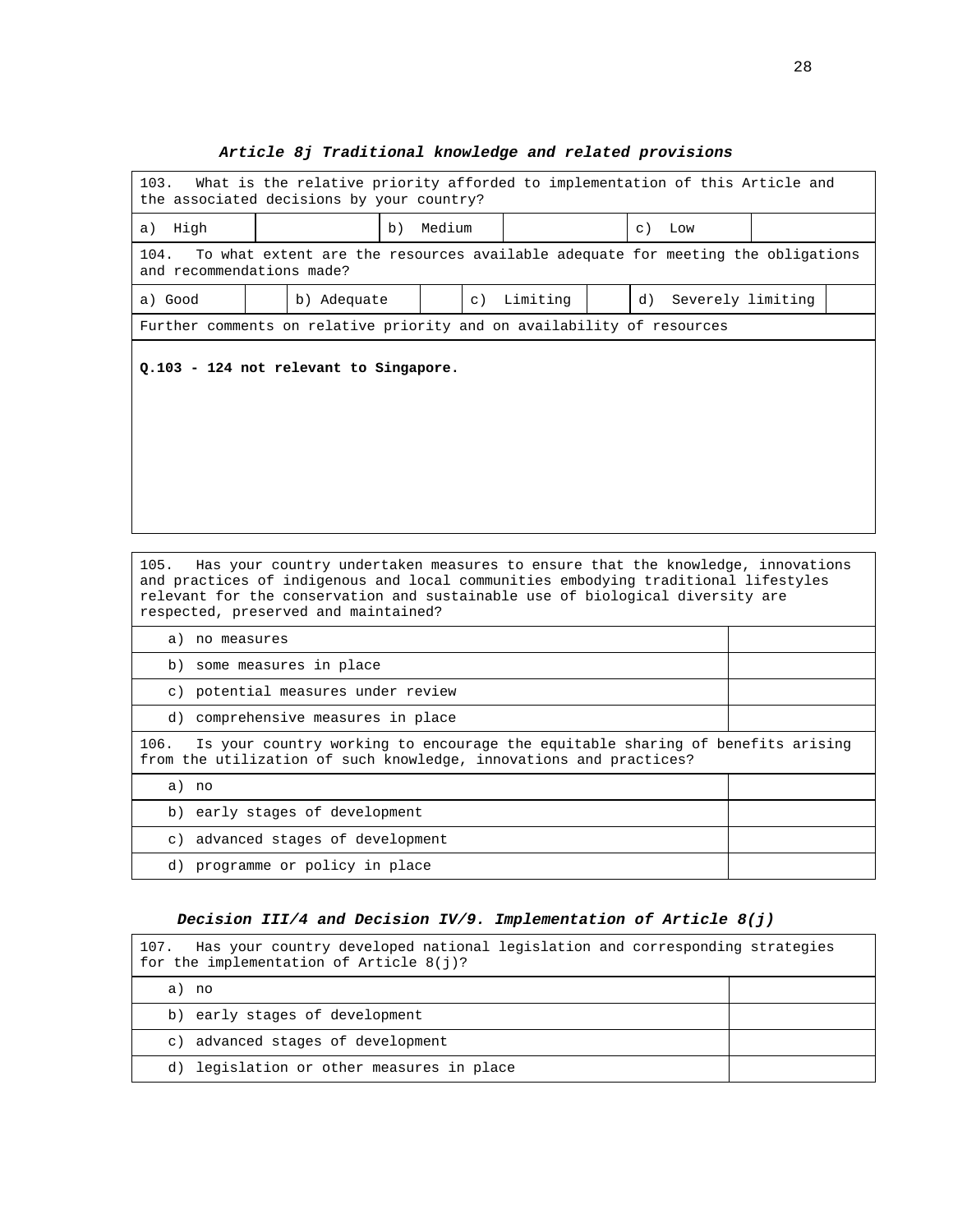| 108. | Has your country supplied information on the implementation of Article $8(j)$ to<br>other Contracting Parties through media such as the national report?                                      |  |
|------|-----------------------------------------------------------------------------------------------------------------------------------------------------------------------------------------------|--|
|      | a) no                                                                                                                                                                                         |  |
|      | b) yes - previous national report                                                                                                                                                             |  |
|      | c) yes - CHM                                                                                                                                                                                  |  |
|      | d) yes - other means (please give details below)                                                                                                                                              |  |
| 109. | Has your country submitted case-studies to the Executive Secretary on measures<br>taken to develop and implement the Convention's provisions relating to indigenous and<br>local communities? |  |
|      | a) no                                                                                                                                                                                         |  |
|      | b) yes                                                                                                                                                                                        |  |
| 110. | Is your country participating in appropriate working groups and meetings?                                                                                                                     |  |
|      | a) none                                                                                                                                                                                       |  |
|      | b) some                                                                                                                                                                                       |  |
|      | $c)$ all                                                                                                                                                                                      |  |
| 111. | Is your country facilitating the active participation of representatives of<br>indigenous and local communities in these working groups and meetings?                                         |  |
|      | a) no                                                                                                                                                                                         |  |
|      | b) yes                                                                                                                                                                                        |  |

# **Decision V/16. Article 8(j) and related provisions**

| 112.<br>Has your country reviewed the programme of work specified in the annex to the<br>decision, and identified how to implement those tasks appropriate to national<br>circumstances? |  |  |  |
|------------------------------------------------------------------------------------------------------------------------------------------------------------------------------------------|--|--|--|
| a) no                                                                                                                                                                                    |  |  |  |
| b) under review                                                                                                                                                                          |  |  |  |
| c) yes (please provide details)                                                                                                                                                          |  |  |  |
| Is your country integrating such tasks into its ongoing programmes, taking into<br>113.<br>account the identified collaboration opportunities?                                           |  |  |  |
| a) no                                                                                                                                                                                    |  |  |  |
| b) not appropriate to national circumstances                                                                                                                                             |  |  |  |
| c) yes - to a limited extent                                                                                                                                                             |  |  |  |
| d) yes - to a significant extent                                                                                                                                                         |  |  |  |
| Is your country taking full account of existing instruments, quidelines, codes<br>114.<br>and other relevant activities in the implementation of the programme of work?                  |  |  |  |
| a) no                                                                                                                                                                                    |  |  |  |
| b) not appropriate to national circumstances                                                                                                                                             |  |  |  |
| c) yes - to a limited extent                                                                                                                                                             |  |  |  |
| d) yes - to a significant extent                                                                                                                                                         |  |  |  |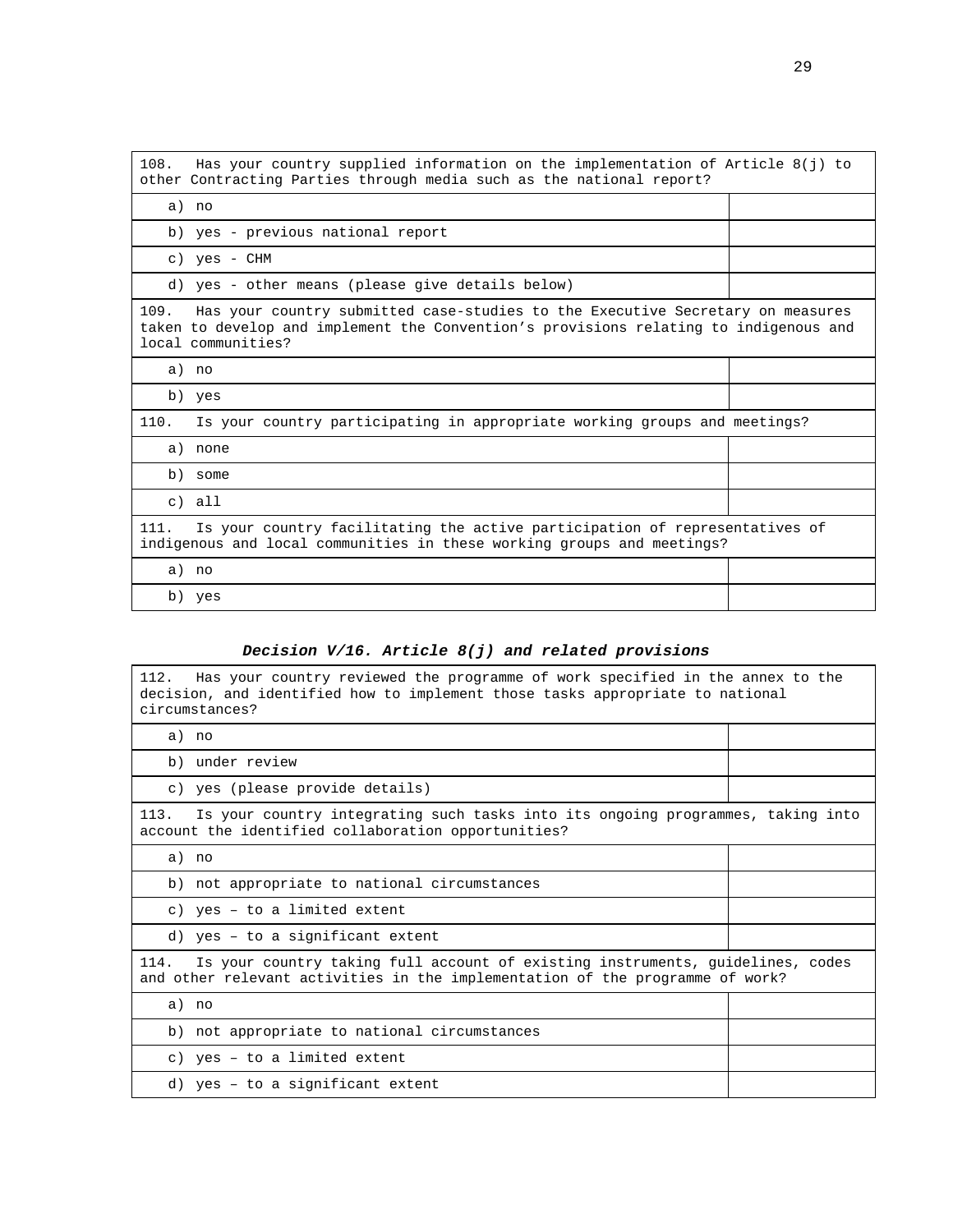115. Has your country provided appropriate financial support for the implementation of the programme of work? a) no b) not appropriate to national circumstances c) yes – to a limited extent d) yes – to a significant extent 116. Has your country fully incorporated women and women's organizations in the activities undertaken to implement the programme of work contained in the annex to the decision and other relevant activities under the Convention? a) no b) yes 117. Has your country taken measures to facilitate the full and effective participation of indigenous and local communities in the implementation of the Convention? a) no b) not appropriate to national circumstances c) yes – to a limited extent d) yes – to a significant extent 118. Has your country provided case studies on methods and approaches concerning the preservation and sharing of traditional knowledge, and the control of that information by indigenous and local communities? a) no b) not relevant c) yes – sent to the Secretariat d) yes – through the national CHM e) yes – available through other means (please specify) 119. Does your country exchange information and share experiences regarding national legislation and other measures for the protection of the knowledge, innovations and practices of indigenous and local communities? a) no b) not relevant c) yes – through the CHM d) yes – with specific countries e) yes – available through other means (please specify) 120. Has your country taken measures to promote the conservation and maintenance of knowledge, innovations, and practices of indigenous and local communities? a) no b) not relevant c) some measures d) extensive measures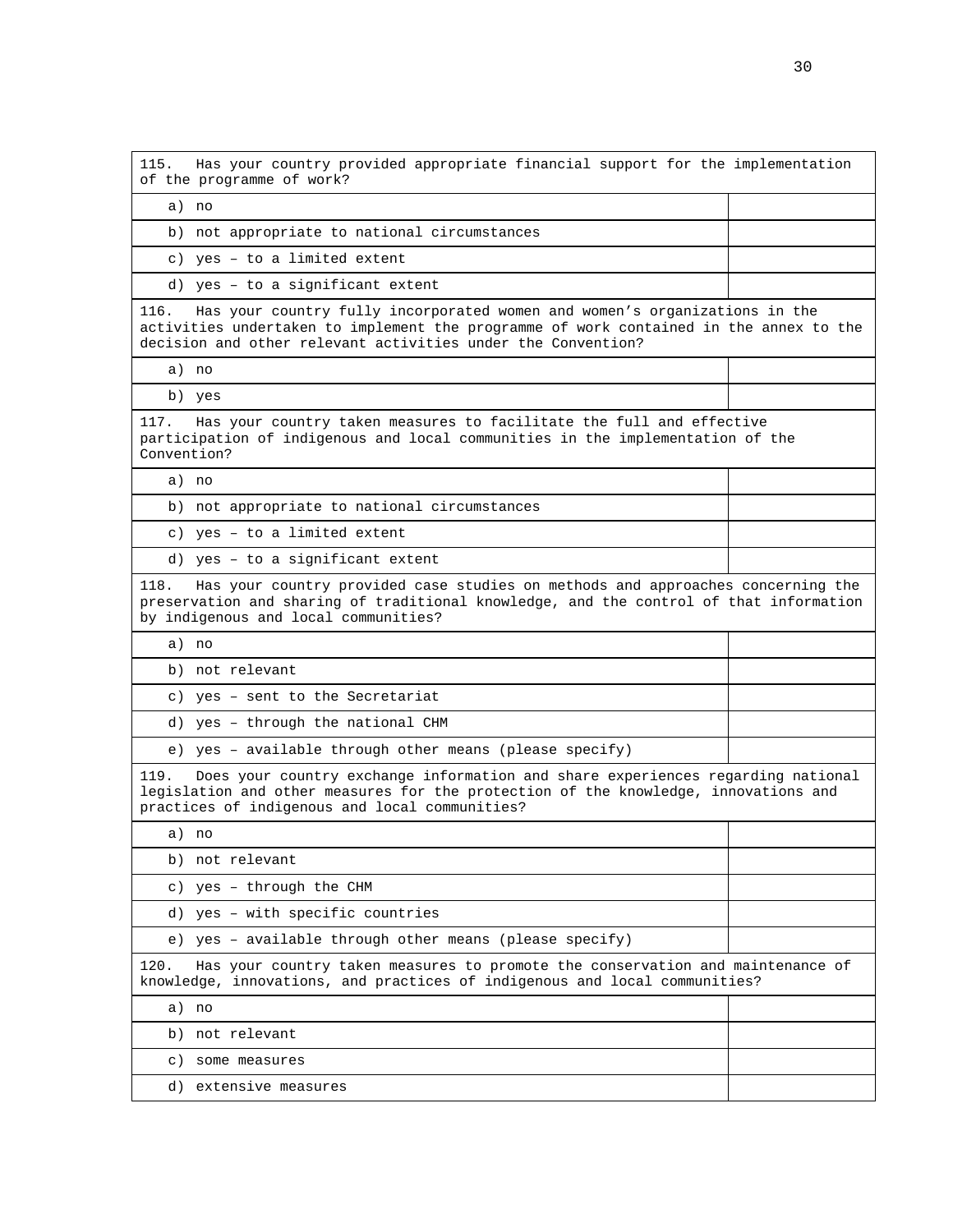121. Has your country supported the development of registers of traditional knowledge, innovations and practices of indigenous and local communities, in collaboration with these communities?

a) no b) not relevant c) development in progress d) register fully developed 122. Have representatives of indigenous and local community organizations participated in your official delegation to meetings held under the Convention on Biological Diversity? a) not relevant b) not appropriate c) yes 123. Is your country assisting the Secretariat to fully utilize the clearing-house mechanism to co-operate closely with indigenous and local communities to explore ways that enable them to make informed decisions concerning release of their traditional knowledge? a) no b) awaiting information on how to proceed c) yes 124. Has your country identified resources for funding the activities identified in the decision? a) no b) not relevant c) partly d) fully

#### **Further comments on implementation of this Article**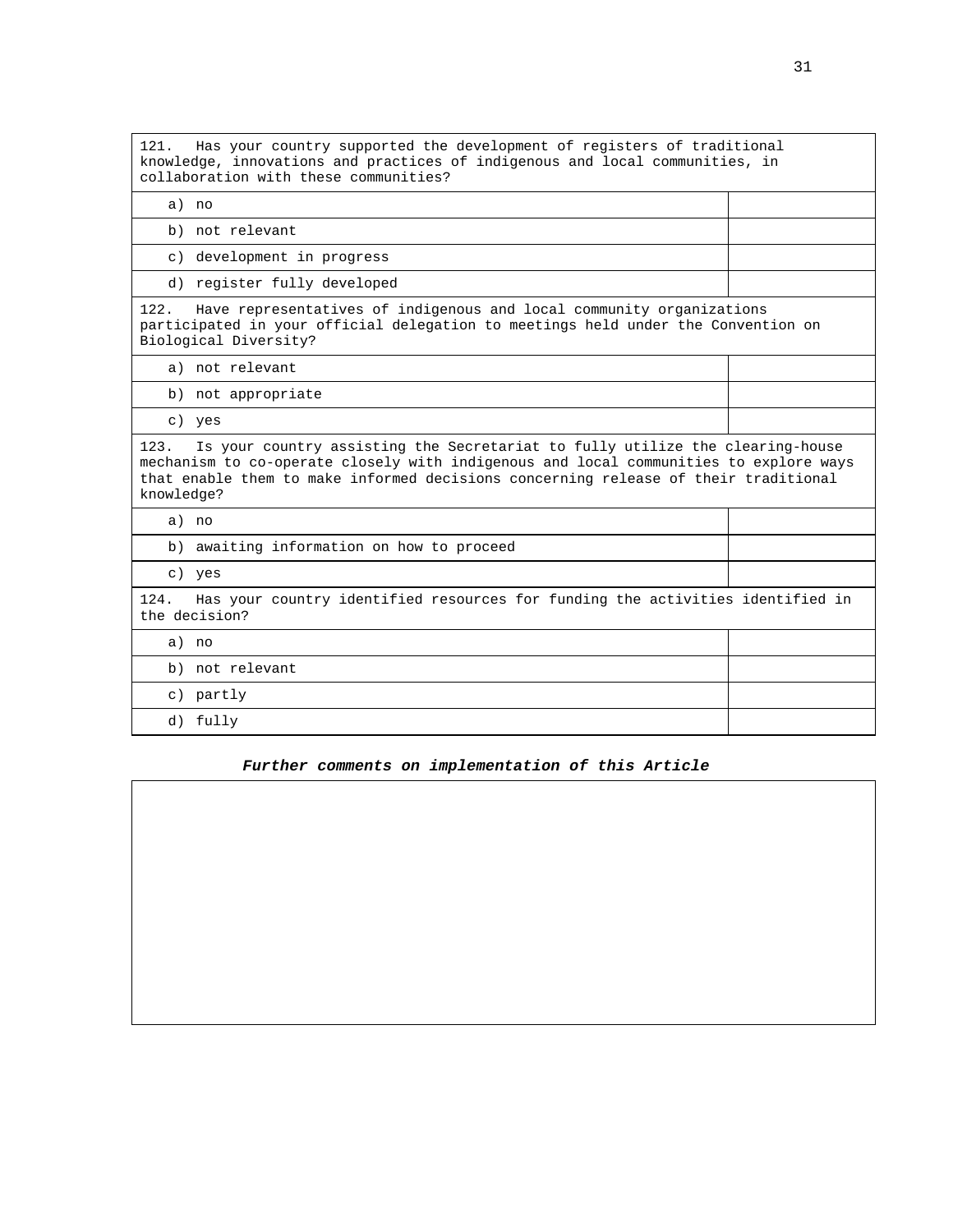| 125.<br>What is the relative priority afforded to implementation of this Article and<br>the associated decisions by your country? |  |                                                                                 |    |        |           |          |    |                   |  |
|-----------------------------------------------------------------------------------------------------------------------------------|--|---------------------------------------------------------------------------------|----|--------|-----------|----------|----|-------------------|--|
| High<br>a)                                                                                                                        |  |                                                                                 | b) | Medium |           | X        |    | $c)$ Low          |  |
| 126.<br>and recommendations made?                                                                                                 |  | To what extent are the resources available adequate for meeting the obligations |    |        |           |          |    |                   |  |
| a) Good                                                                                                                           |  | b) Adequate                                                                     |    | Χ      | $\circ$ ) | Limiting | d) | Severely limiting |  |
| Further comments on relative priority and on availability of resources                                                            |  |                                                                                 |    |        |           |          |    |                   |  |
|                                                                                                                                   |  |                                                                                 |    |        |           |          |    |                   |  |
|                                                                                                                                   |  |                                                                                 |    |        |           |          |    |                   |  |
|                                                                                                                                   |  |                                                                                 |    |        |           |          |    |                   |  |
|                                                                                                                                   |  |                                                                                 |    |        |           |          |    |                   |  |
|                                                                                                                                   |  |                                                                                 |    |        |           |          |    |                   |  |
|                                                                                                                                   |  |                                                                                 |    |        |           |          |    |                   |  |

#### **Article 9 Ex situ conservation**

| 127.<br>Has your country adopted measures for the ex situ conservation of components of<br>biological diversity native to your country (9a)?                                                                           |   |  |  |
|------------------------------------------------------------------------------------------------------------------------------------------------------------------------------------------------------------------------|---|--|--|
| a) no measures                                                                                                                                                                                                         |   |  |  |
| b) some measures in place                                                                                                                                                                                              | X |  |  |
| c) potential measures under review                                                                                                                                                                                     |   |  |  |
| d) comprehensive measures in place                                                                                                                                                                                     |   |  |  |
| 128.<br>Has your country adopted measures for the ex situ conservation of components of<br>biological diversity originating outside your country (9a)?                                                                 |   |  |  |
| a) no measures                                                                                                                                                                                                         |   |  |  |
| b) some measures in place                                                                                                                                                                                              | X |  |  |
| c) potential measures under review                                                                                                                                                                                     |   |  |  |
| d) comprehensive measures in place                                                                                                                                                                                     |   |  |  |
| If the answer to the previous question was yes, is this being done in active<br>129.<br>collaboration with organizations in the other countries (9a)?                                                                  |   |  |  |
| a) no                                                                                                                                                                                                                  | X |  |  |
| b) yes                                                                                                                                                                                                                 |   |  |  |
| 130.<br>Has your country established and maintained facilities for the ex situ<br>conservation of and research on plants, animals and micro-organisms that represent<br>genetic resources native to your country (9b)? |   |  |  |
| a) no                                                                                                                                                                                                                  |   |  |  |
| b) yes - limited extent                                                                                                                                                                                                | X |  |  |
| c) yes - significant extent                                                                                                                                                                                            |   |  |  |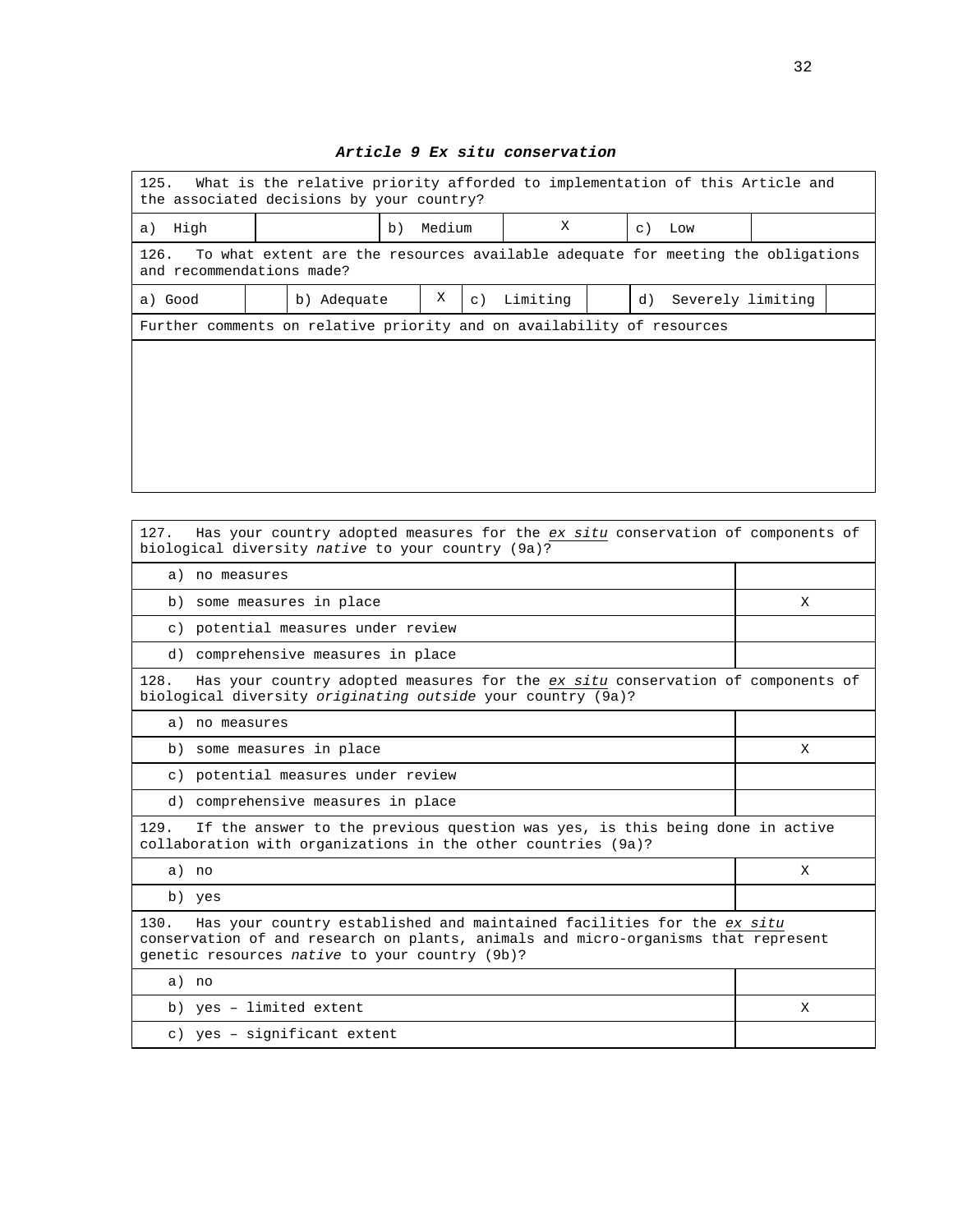131. Has your country established and maintained facilities for the ex situ conservation of and research on plants, animals and micro-organisms that represent genetic resources originating elsewhere (9b)?

| a) no                                                                                                                                                                                                                                      | X |  |  |
|--------------------------------------------------------------------------------------------------------------------------------------------------------------------------------------------------------------------------------------------|---|--|--|
| b) yes - limited extent                                                                                                                                                                                                                    |   |  |  |
| c) yes - significant extent                                                                                                                                                                                                                |   |  |  |
| 132. If the answer to the previous question was yes, is this being done in active<br>collaboration with organizations in the other countries (9a)?                                                                                         |   |  |  |
| a) no                                                                                                                                                                                                                                      |   |  |  |
| b) yes                                                                                                                                                                                                                                     |   |  |  |
| Has your country adopted measures for the reintroduction of threatened species<br>133.<br>into their natural habitats under appropriate conditions (9c)?                                                                                   |   |  |  |
| a) no measures                                                                                                                                                                                                                             |   |  |  |
| b) some measures in place                                                                                                                                                                                                                  | X |  |  |
| c) potential measures under review                                                                                                                                                                                                         |   |  |  |
| d) comprehensive measures in place                                                                                                                                                                                                         |   |  |  |
| 134. Has your country taken measures to regulate and manage the collection of<br>biological resources from natural habitats for ex situ conservation purposes so as not<br>to threaten ecosystems and in situ populations of species (9d)? |   |  |  |

- a) no measures
- b) some measures in place X
- c) potential measures under review
- d) comprehensive measures in place

#### **If a developed country Party -**

135. Has your country cooperated in providing financial and other support for ex situ conservation and in the establishment and maintenance of ex situ conservation facilities in developing countries (9e)?

#### **If a developing country Party or Party with economy in transition -**

136. Has your country received financial and other support for ex situ conservation and in the establishment and maintenance of ex situ conservation facilities (9e)?

| no<br>а             | $- -$<br>. . |
|---------------------|--------------|
| yes<br>$\mathbf{b}$ |              |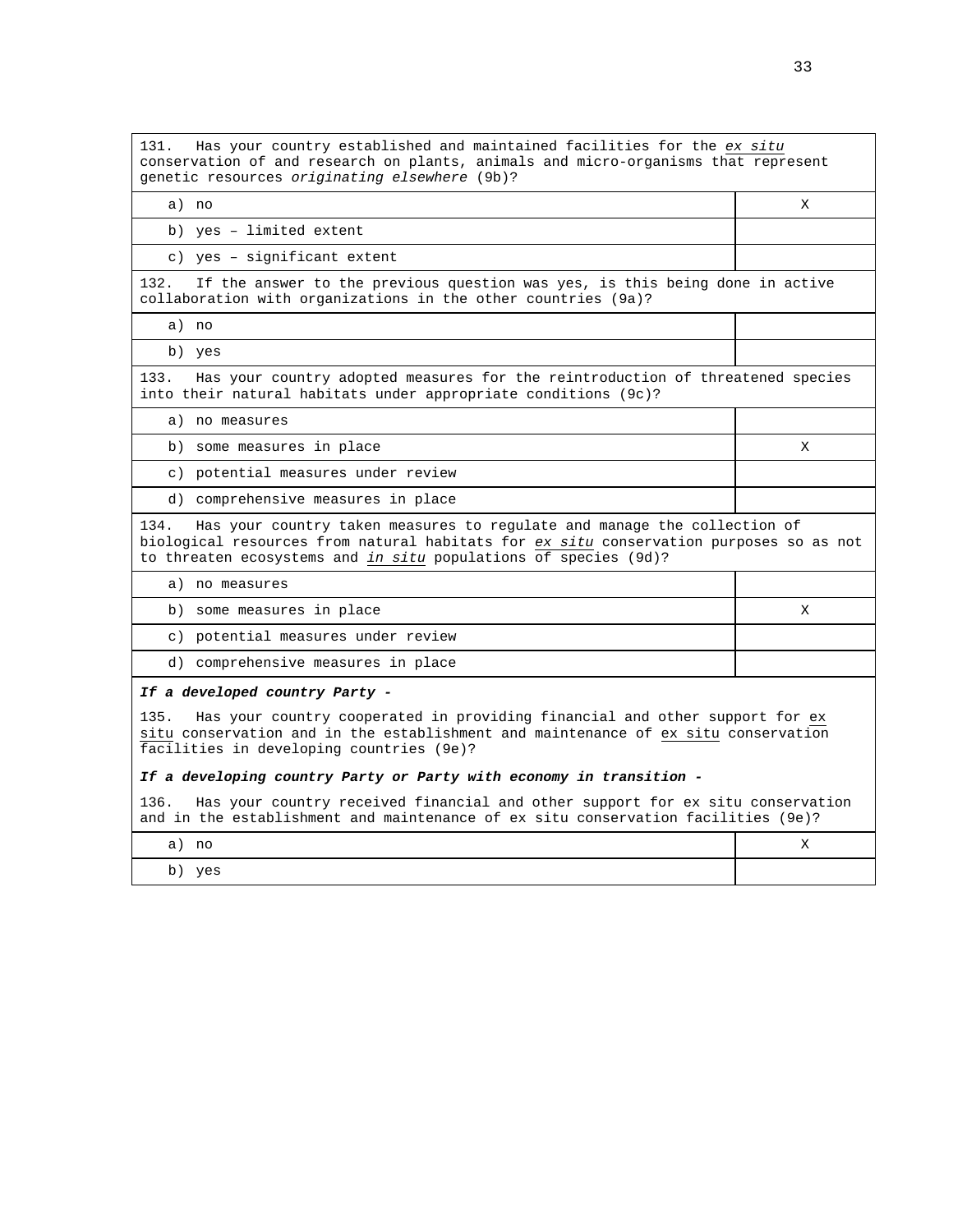**Further comments on implementation of this Article**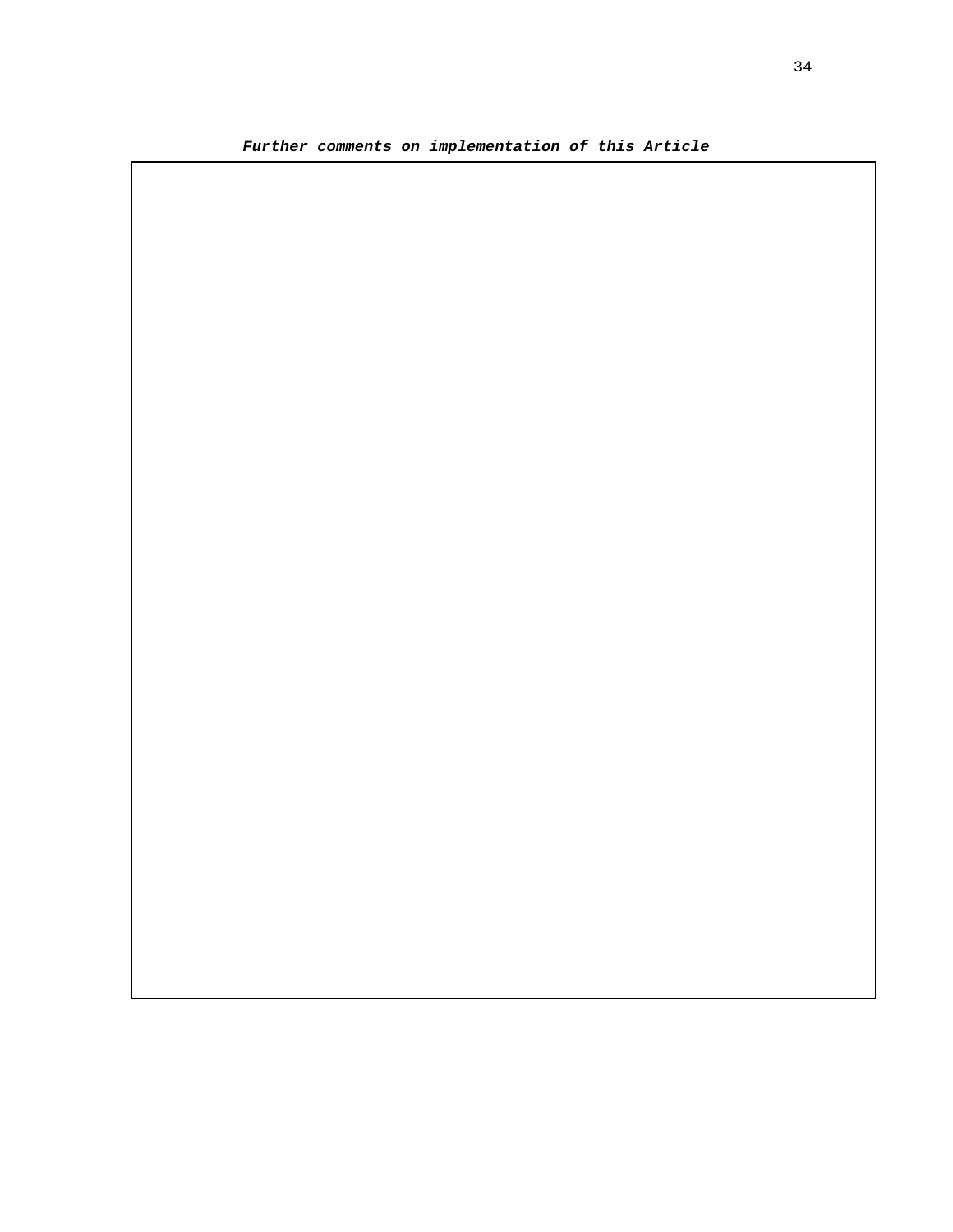# 137. What is the relative priority afforded to implementation of this Article and the associated decisions by your country? a) High  $\begin{vmatrix} b \end{vmatrix}$  b) Medium  $\begin{vmatrix} X & b \end{vmatrix}$  c) Low 138. To what extent are the resources available adequate for meeting the obligations and recommendations made? a) Good  $\begin{vmatrix} b \end{vmatrix}$  b) Adequate  $\begin{vmatrix} c \end{vmatrix}$  Limiting  $\begin{vmatrix} X & d \end{vmatrix}$  Severely limiting Further comments on relative priority and on availability of resources

#### **Article 10 Sustainable use of components of biological diversity**

| Has your country integrated consideration of the conservation and sustainable<br>139.<br>use of biological resources into national decision making (10a)?                                         |      |  |  |
|---------------------------------------------------------------------------------------------------------------------------------------------------------------------------------------------------|------|--|--|
| a) no                                                                                                                                                                                             |      |  |  |
| b) early stages of development                                                                                                                                                                    |      |  |  |
| c) advanced stages of development                                                                                                                                                                 |      |  |  |
| d) programme or policy in place                                                                                                                                                                   | X    |  |  |
| e) review of implementation available                                                                                                                                                             |      |  |  |
| 140.<br>Has your country adopted measures relating to the use of biological resources<br>that avoid or minimize adverse impacts on biological diversity (10b)?                                    |      |  |  |
| a) no measures                                                                                                                                                                                    |      |  |  |
| b) some measures in place                                                                                                                                                                         | X    |  |  |
| c) potential measures under review                                                                                                                                                                |      |  |  |
| d) comprehensive measures in place                                                                                                                                                                |      |  |  |
| Has your country put in place measures that protect and encourage customary use<br>141.<br>of biological resources that is compatible with conservation or sustainable use<br>requirements (10c)? |      |  |  |
| a)<br>no measures                                                                                                                                                                                 | N.A. |  |  |
| b) some measures in place                                                                                                                                                                         |      |  |  |
| c) potential measures under review                                                                                                                                                                |      |  |  |
| d) comprehensive measures in place                                                                                                                                                                |      |  |  |
|                                                                                                                                                                                                   |      |  |  |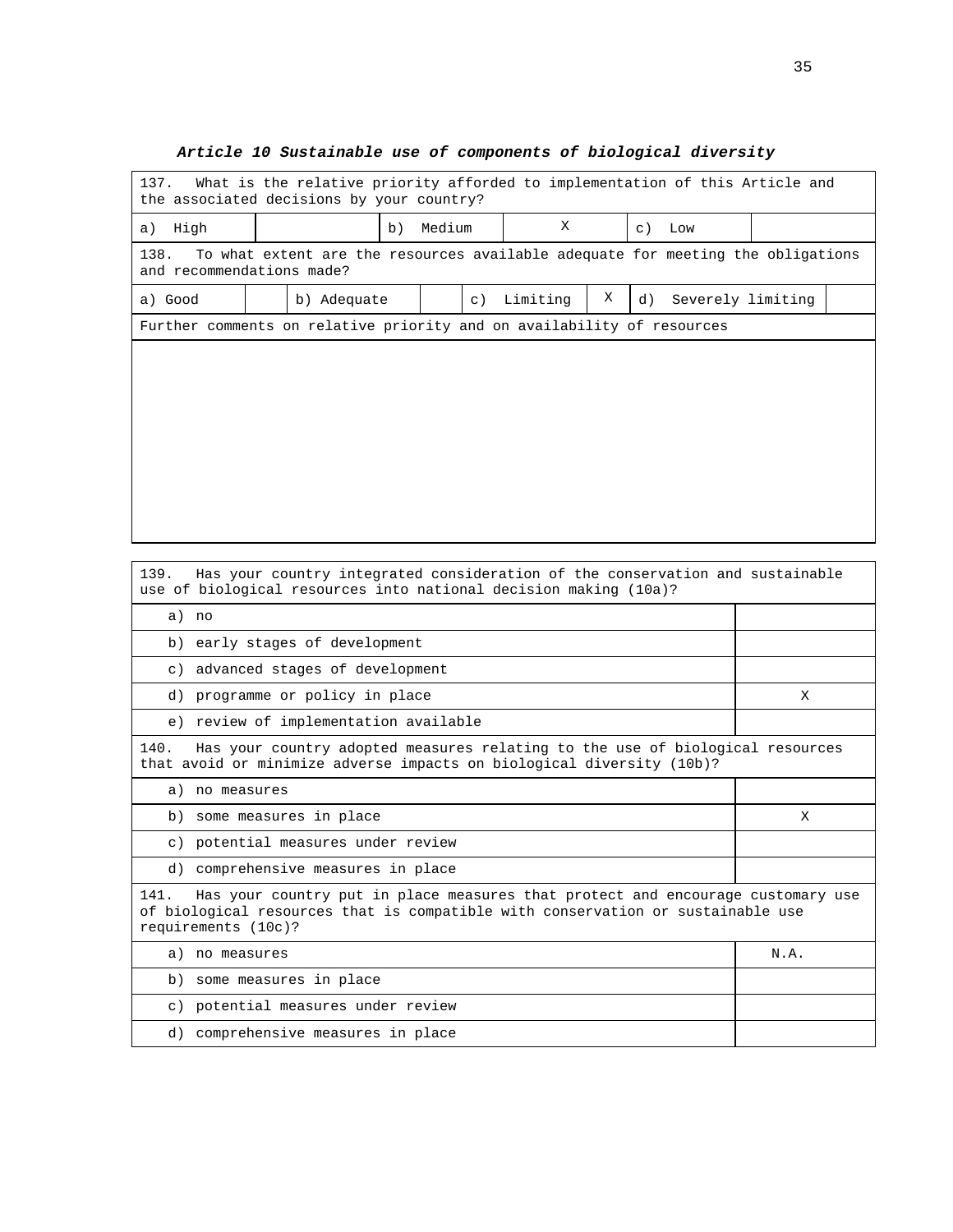142. Has your country put in place measures that help local populations develop and implement remedial action in degraded areas where biological diversity has been reduced (10d)? a) no measures N.A.

b) some measures in place

c) potential measures under review

d) comprehensive measures in place

143. Does your country actively encourage cooperation between government authorities and the private sector in developing methods for sustainable use of biological diversity (10e)?

| no.<br>a)                                |  |
|------------------------------------------|--|
| b) early stages of development           |  |
| c) advanced stages of development        |  |
| d) programme or policy in place          |  |
| review of implementation available<br>e) |  |

#### **Decisions IV/15. Relationship of the Convention with the Commission on Sustainable Development and biodiversity-related conventions**

| 144. Has your country submitted to the Secretariat information on tourism and its<br>impacts on biological diversity, and efforts to effectively plan and manage tourism?                                       |   |  |
|-----------------------------------------------------------------------------------------------------------------------------------------------------------------------------------------------------------------|---|--|
| a) no                                                                                                                                                                                                           | X |  |
| b) yes - previous national report                                                                                                                                                                               |   |  |
| c) yes - case-studies                                                                                                                                                                                           |   |  |
| d) yes - other means (please give details below)                                                                                                                                                                |   |  |
| 145. Has your country submitted to the Secretariat information on biodiversity-<br>related activities of the CSD (such as SIDS, oceans, seas and freshwater resources,<br>consumption and production patterns)? |   |  |
| a) no                                                                                                                                                                                                           | X |  |
| b) yes - previous national report                                                                                                                                                                               |   |  |
| c) yes - correspondence                                                                                                                                                                                         |   |  |
| d) yes - other means (please give details below)                                                                                                                                                                |   |  |

#### **Decision V/24. Sustainable use as a cross-cutting issue**

| Has your country identified indicators and incentive measures for sectors<br>146.<br>relevant to the conservation and sustainable use of biodiversity? |  |
|--------------------------------------------------------------------------------------------------------------------------------------------------------|--|
| a) no                                                                                                                                                  |  |
| b) assessment of potential indicators underway                                                                                                         |  |
| c) indicators identified (if so, please describe below)                                                                                                |  |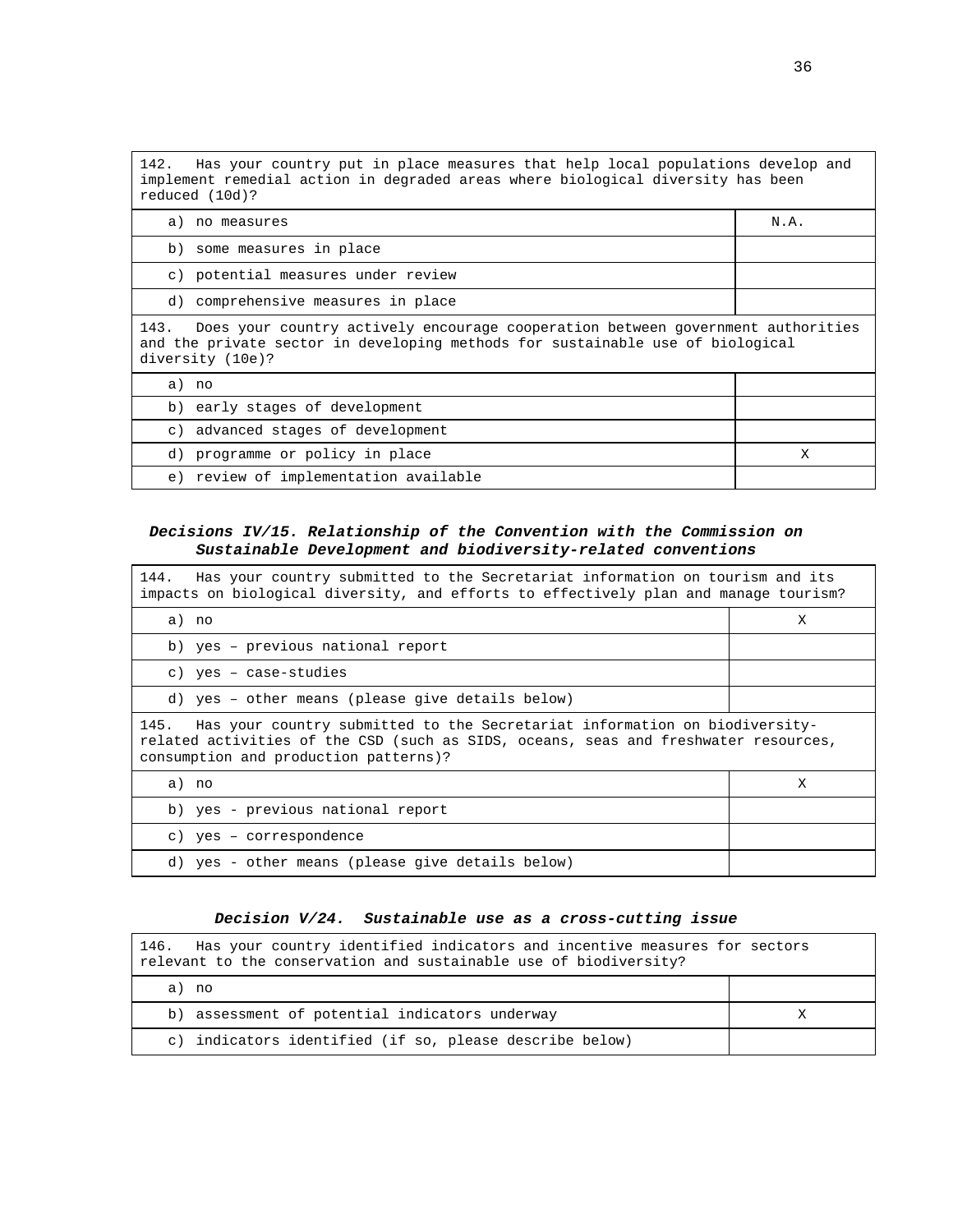147. Has your country assisted other Parties to increase their capacity to implement sustainable-use practices, programmes and policies at regional, national and local levels, especially in pursuit of poverty alleviation?

| a) no                                                                                                                                                                                                                                                          |      |
|----------------------------------------------------------------------------------------------------------------------------------------------------------------------------------------------------------------------------------------------------------------|------|
| b) not relevant                                                                                                                                                                                                                                                | X    |
| c) to a limited extent                                                                                                                                                                                                                                         |      |
| d) to a significant extent (please provide details)                                                                                                                                                                                                            |      |
| 148.<br>Has your country developed mechanisms to involve the private sector and<br>indigenous and local communities in initiatives on sustainable use, and in mechanisms<br>to ensure that indigenous and local communities benefit from such sustainable use? |      |
| a) no                                                                                                                                                                                                                                                          | N.A. |
|                                                                                                                                                                                                                                                                |      |
| b) mechanisms under development                                                                                                                                                                                                                                |      |
| c) mechanisms in place (please describe)                                                                                                                                                                                                                       |      |
| 149.<br>Has your country identified areas for conservation that would benefit through<br>the sustainable use of biological diversity and communicated this information to the<br>Executive Secretary?                                                          |      |
| a) no                                                                                                                                                                                                                                                          | X    |

# Decision V/25. Biological diversity and tourism

| 150.<br>Has your country based its policies, programmes and activities in the field of<br>sustainable tourism on an assessment of the inter-linkages between tourism and<br>biological diversity? |      |  |  |  |  |  |  |
|---------------------------------------------------------------------------------------------------------------------------------------------------------------------------------------------------|------|--|--|--|--|--|--|
| a) no                                                                                                                                                                                             |      |  |  |  |  |  |  |
| b) to a limited extent                                                                                                                                                                            | X    |  |  |  |  |  |  |
| c) to a significant extent                                                                                                                                                                        |      |  |  |  |  |  |  |
| 151.<br>Has your country submitted case-studies on tourism as an example of the<br>sustainable use of biological diversity to the Executive Secretary?                                            |      |  |  |  |  |  |  |
| a) no                                                                                                                                                                                             | X    |  |  |  |  |  |  |
| b) yes                                                                                                                                                                                            |      |  |  |  |  |  |  |
| Has your country undertaken activities relevant to biodiversity and tourism in<br>152.<br>support of the International Year of Ecotourism?                                                        |      |  |  |  |  |  |  |
| a) no                                                                                                                                                                                             | X    |  |  |  |  |  |  |
| b) yes                                                                                                                                                                                            |      |  |  |  |  |  |  |
| 153.<br>Has your country undertaken activities relevant to biodiversity and tourism in<br>support of the International Year of Mountains?                                                         |      |  |  |  |  |  |  |
| a) no                                                                                                                                                                                             | N.A. |  |  |  |  |  |  |
| b) yes                                                                                                                                                                                            |      |  |  |  |  |  |  |
| Has your country undertaken activities relevant to biodiversity and tourism in<br>154.<br>support of the International Coral Reef Initiative?                                                     |      |  |  |  |  |  |  |
| a) no                                                                                                                                                                                             | X    |  |  |  |  |  |  |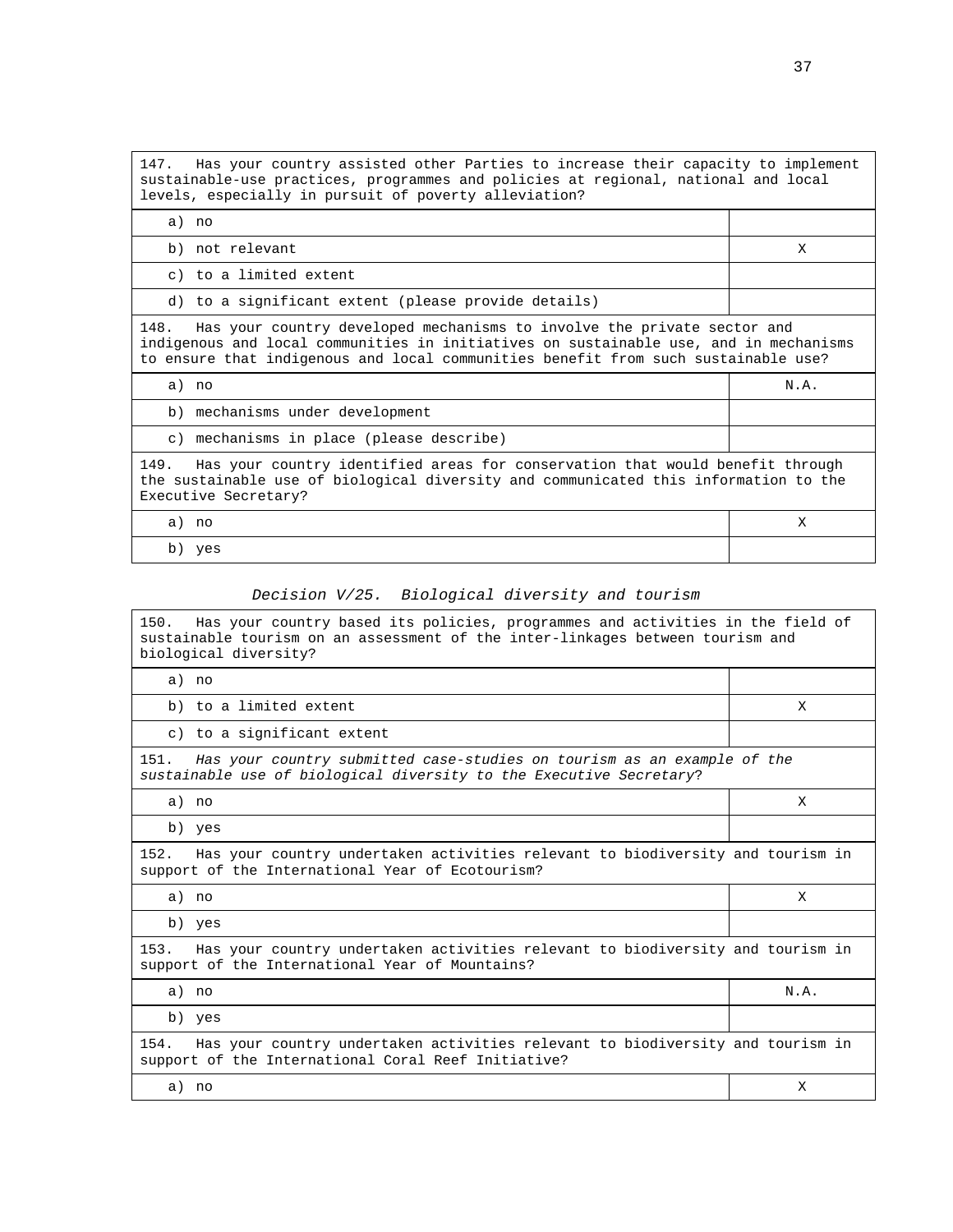| b) yes                                                                                                                                                                  |  |
|-------------------------------------------------------------------------------------------------------------------------------------------------------------------------|--|
| Has your country established enabling policies and legal frameworks to<br>155.<br>complement voluntary efforts for the effective implementation of sustainable tourism? |  |
| a) no                                                                                                                                                                   |  |
| b) to a limited extent                                                                                                                                                  |  |
| c) to a significant extent (please describe)                                                                                                                            |  |

#### **Comment on Q.150 :**

The development of the Southern Islands, of which Singapore Tourism Board (STB) is the co-ordinating body on behalf of Ministry of Technology and Industry (MTI), is an example of a case in point, as well as other examples (elaborated below).

The Southern Islands presents a case of the constant conflict between preservation of Singapore's few natural areas and the need for optimisation of land use. Realising the need for conservation of Singapore's natural heritage, it was thought more interesting and beneficial to harness and safeguard the natural beauty of the islands as green space for the use and enjoyment of all visitors, rather than turn it into a concrete jungle.

To enable utilisation of the islands, the development enables justification of economic cost whilst preserving the natural environment. The developments will enhance the islands by creating amenities next to the existing island for the convenience and use of the public, as well as by providing a live-in community that will form the backbone of a viable and sustainable development without destroying the islands. Approximately 70% of the islands would be left in their natural state.

As part of the overall concept plan for the islands, air pollution would be kept to a minimal by ensuring that vehicles with internal combustion engines will not be allowed on the islands (except for emergency purposes). In addition, the STB and the NUS have entered into an agreement under the joint STB-NUS MOU where NUS will do the following:

- develop an inventory of the flora and fauna on St. John's and Lazarus Islands;
- develop plans to conserve and enhance a coastal botanical collection for the islands;
- study the feasibility of creating a habitat for threatened species on the islands;
- determine the feasibility of developing St. John's and Lazarus Islands as a gateway to eco-tourism attractions in the region

to which STB would seek to implement if feasible. In the works is one of the preliminary proposals by NUS for the propagation of native plants (of Southern Islands, Singapore) for the landscaping of the development areas of the islands.

STB will also be conducting another joint STB-NUS MOU research study into the ecotourism potential of Singapore, which will include identifying ecological sites with tourism appeal within Singapore. The study aims to determine the feasibility and recommendations on necessary policies and developments to be undertaken for discriminate, sensitive and sustainable promotion of ecotourism in Singapore.

In the example of the recently developed 'Green Map of Singapore', the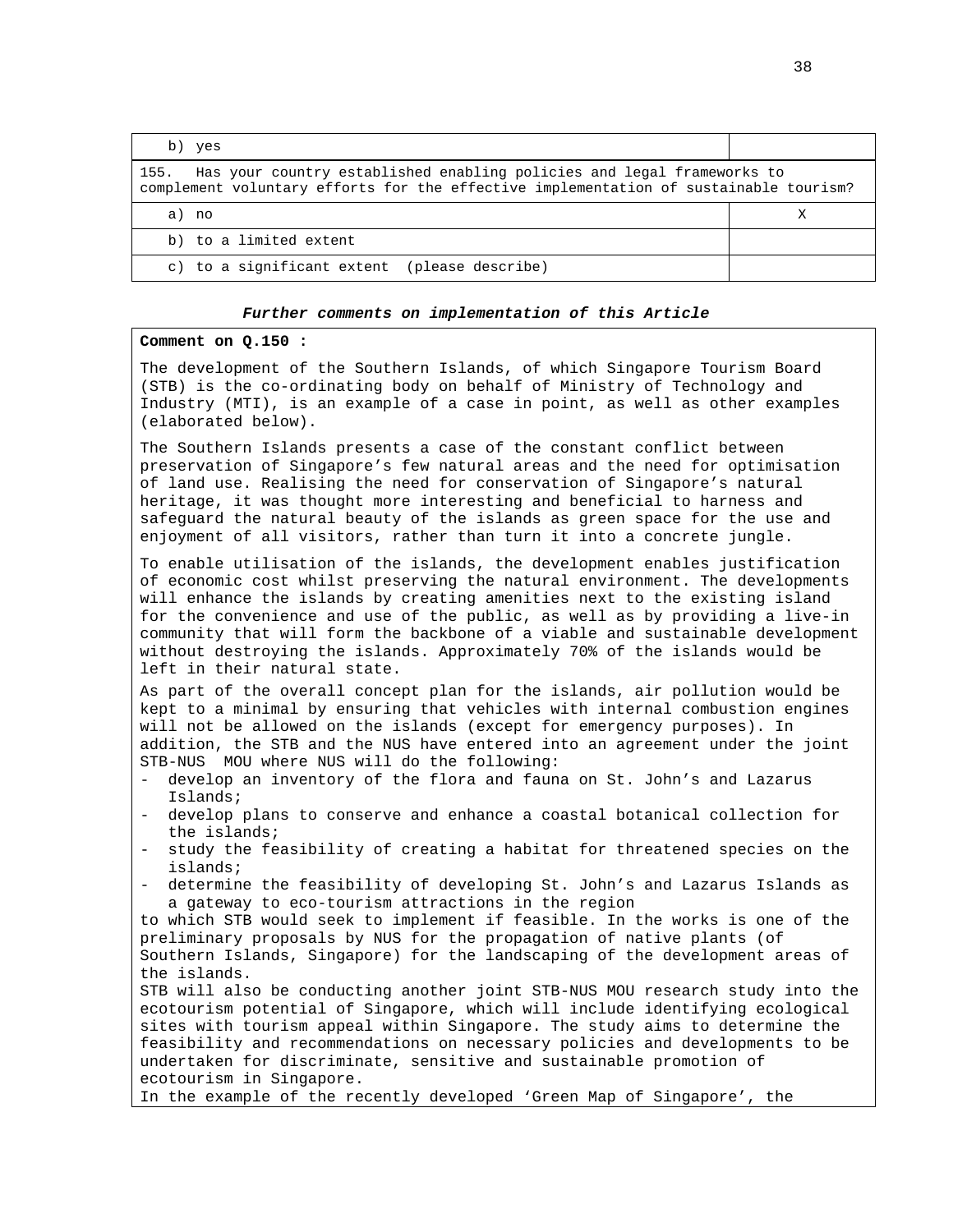Singapore Environment Council and the STB sought to produce a new marketing collateral, in which Singapore's ecological attractions, environmentallyfriendly facilities and green businesses are highlighted to locals and visitors. At the same time, the Map seeks to raise nature appreciation and environmental awareness and action for Singapore's fragile biological diversity among Map users, by featuring, for example, facts on the environment and nature diversity within Singapore, contacts of green organisations, tips on preserving and maintaining the natural environment.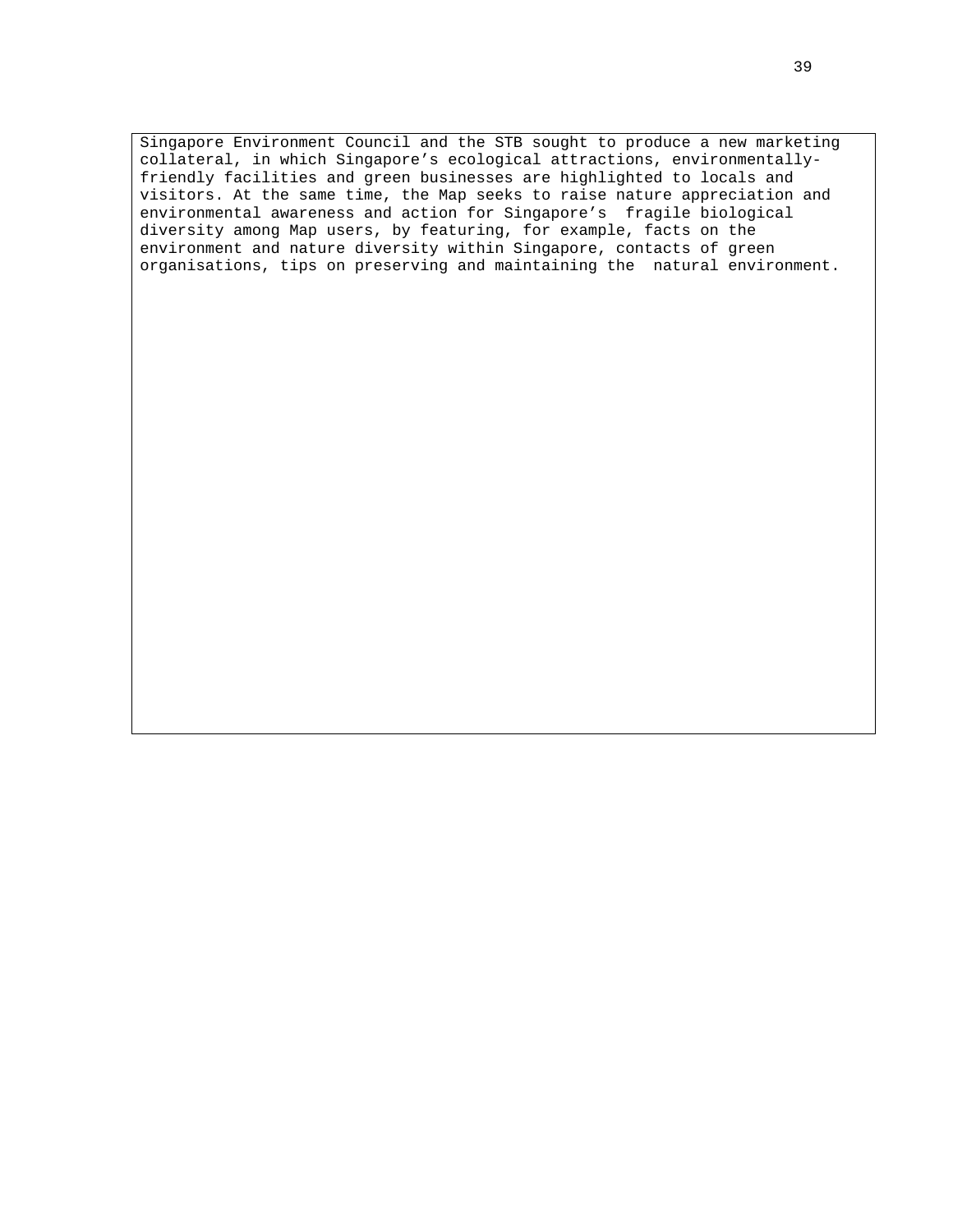| What is the relative priority afforded to implementation of this Article and<br>156.<br>the associated decisions by your country? |                                                                        |        |           |                  |   |    |  |                   |  |
|-----------------------------------------------------------------------------------------------------------------------------------|------------------------------------------------------------------------|--------|-----------|------------------|---|----|--|-------------------|--|
| a) High                                                                                                                           | b)                                                                     | Medium |           | Low<br>$\circ$ ) |   |    |  | X                 |  |
| To what extent are the resources available adequate for meeting the obligations<br>157.<br>and recommendations made?              |                                                                        |        |           |                  |   |    |  |                   |  |
| a) Good                                                                                                                           | b) Adequate                                                            |        | $\circ$ ) | Limiting         | X | d) |  | Severely limiting |  |
|                                                                                                                                   | Further comments on relative priority and on availability of resources |        |           |                  |   |    |  |                   |  |
|                                                                                                                                   |                                                                        |        |           |                  |   |    |  |                   |  |
|                                                                                                                                   |                                                                        |        |           |                  |   |    |  |                   |  |
|                                                                                                                                   |                                                                        |        |           |                  |   |    |  |                   |  |
|                                                                                                                                   |                                                                        |        |           |                  |   |    |  |                   |  |
|                                                                                                                                   |                                                                        |        |           |                  |   |    |  |                   |  |
|                                                                                                                                   |                                                                        |        |           |                  |   |    |  |                   |  |

## **Article 11 Incentive measures**

158. Are programmes in place to identify and ensure the adoption of economically and socially sound measures that act as incentives for the conservation and sustainable use of components of biological diversity?

| a) no                                                                                                                                       | Χ |
|---------------------------------------------------------------------------------------------------------------------------------------------|---|
| b) early stages of development                                                                                                              |   |
| c) advanced stages of development                                                                                                           |   |
| d) programmes in place                                                                                                                      |   |
| e) review of implementation available                                                                                                       |   |
| Do these incentives, and the programmes to identify them and ensure their<br>159.<br>adoption, cover the full range of sectoral activities? |   |
| a) no                                                                                                                                       | Χ |
| b) some sectors                                                                                                                             |   |
| c) all major sectors                                                                                                                        |   |
| all sectors<br>d)                                                                                                                           |   |

#### **Decision III/18. Incentive measures**

160. Has your country reviewed legislation and economic policies to identify and promote incentives for the conservation and sustainable use of components of biological diversity? a) no X b) reviews in progress c) some reviews complete d) as far as practically possible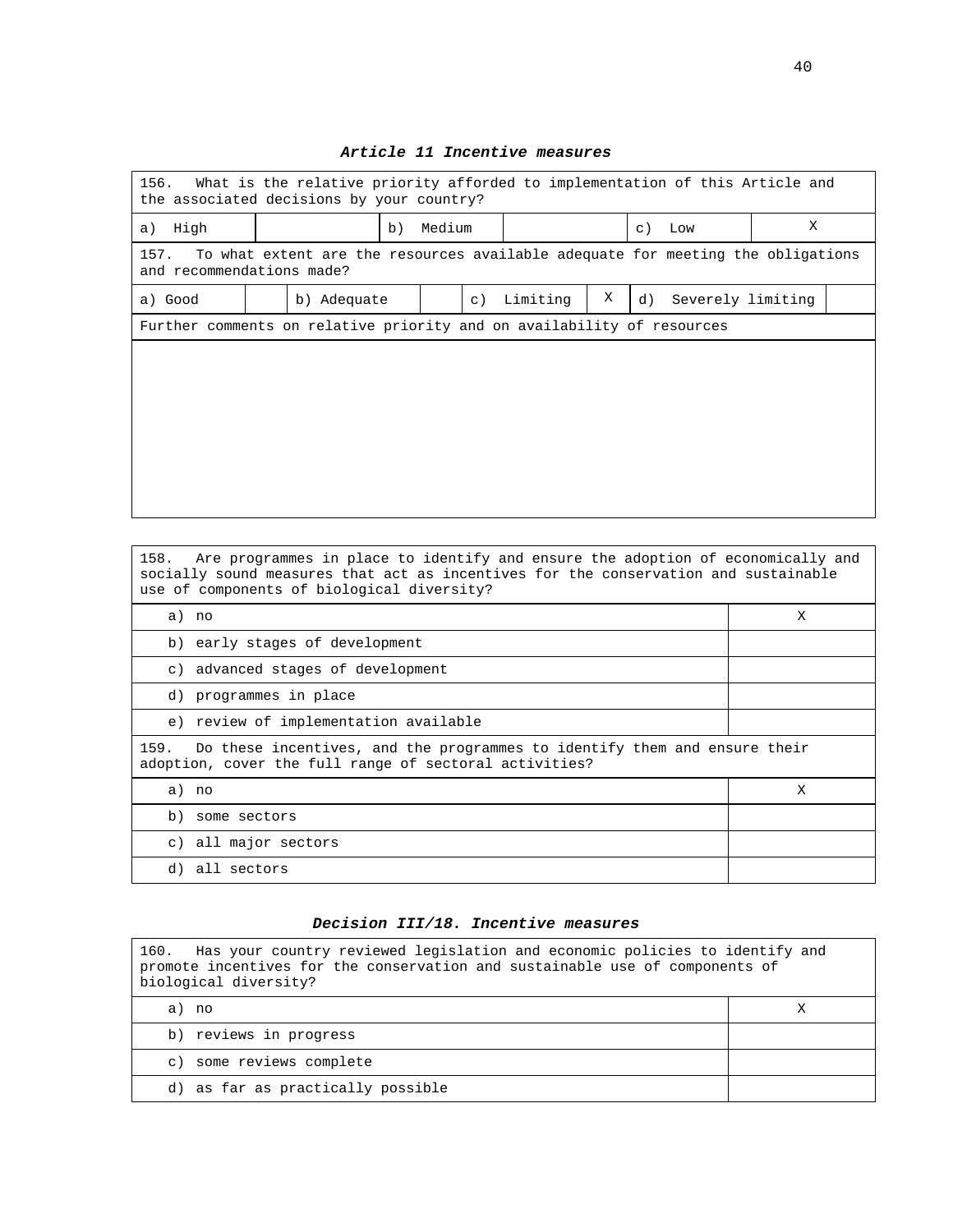161. Has your country ensured the development of mechanisms or approaches to ensure adequate incorporation of both market and non-market values of biological diversity into plans, policies and programmes and other relevant areas, inter alia, national accounting systems and investment strategies?

| a) no                                                                                                                                                                    |   |
|--------------------------------------------------------------------------------------------------------------------------------------------------------------------------|---|
| b) early stages of identifying mechanisms                                                                                                                                | X |
| c) advanced stages of identifying mechanisms                                                                                                                             |   |
| d) mechanisms in place                                                                                                                                                   |   |
| e) review of impact of mechanisms available                                                                                                                              |   |
| 162.<br>Has your country developed training and capacity building programmes to<br>implement incentive measures and promote private-sector initiatives?                  |   |
| a) no                                                                                                                                                                    |   |
| b) planned                                                                                                                                                               |   |
| c) some                                                                                                                                                                  | X |
| d) many                                                                                                                                                                  |   |
| Has your country incorporated biological diversity considerations into impact<br>163.<br>assessments as a step in the design and implementation of incentive measures?   |   |
| a) no                                                                                                                                                                    |   |
| b) yes                                                                                                                                                                   | X |
| Has your country shared experience on incentive measures with other Contracting<br>164.<br>Parties, including making relevant case-studies available to the Secretariat? |   |
| a) no                                                                                                                                                                    | X |
| b) yes - previous national report                                                                                                                                        |   |
| c) yes - case-studies                                                                                                                                                    |   |
| d) yes - other means (please give details below)                                                                                                                         |   |

## **Decision IV/10. Measures for implementing the Convention [part]**

| 165.<br>Is your country actively designing and implementing incentive measures?                                                                                                                  |   |
|--------------------------------------------------------------------------------------------------------------------------------------------------------------------------------------------------|---|
| a) no                                                                                                                                                                                            | Χ |
| b) early stages of development                                                                                                                                                                   |   |
| c) advanced stages of development                                                                                                                                                                |   |
| d) measures in place                                                                                                                                                                             |   |
| e) review of implementation available                                                                                                                                                            |   |
| Has your country identified threats to biological diversity and underlying<br>166.<br>causes of biodiversity loss, including the relevant actors, as a stage in designing<br>incentive measures? |   |
| a) no                                                                                                                                                                                            |   |
| b) partially reviewed                                                                                                                                                                            |   |
| c) thoroughly reviewed                                                                                                                                                                           | X |
| d) measures designed based on the reviews                                                                                                                                                        |   |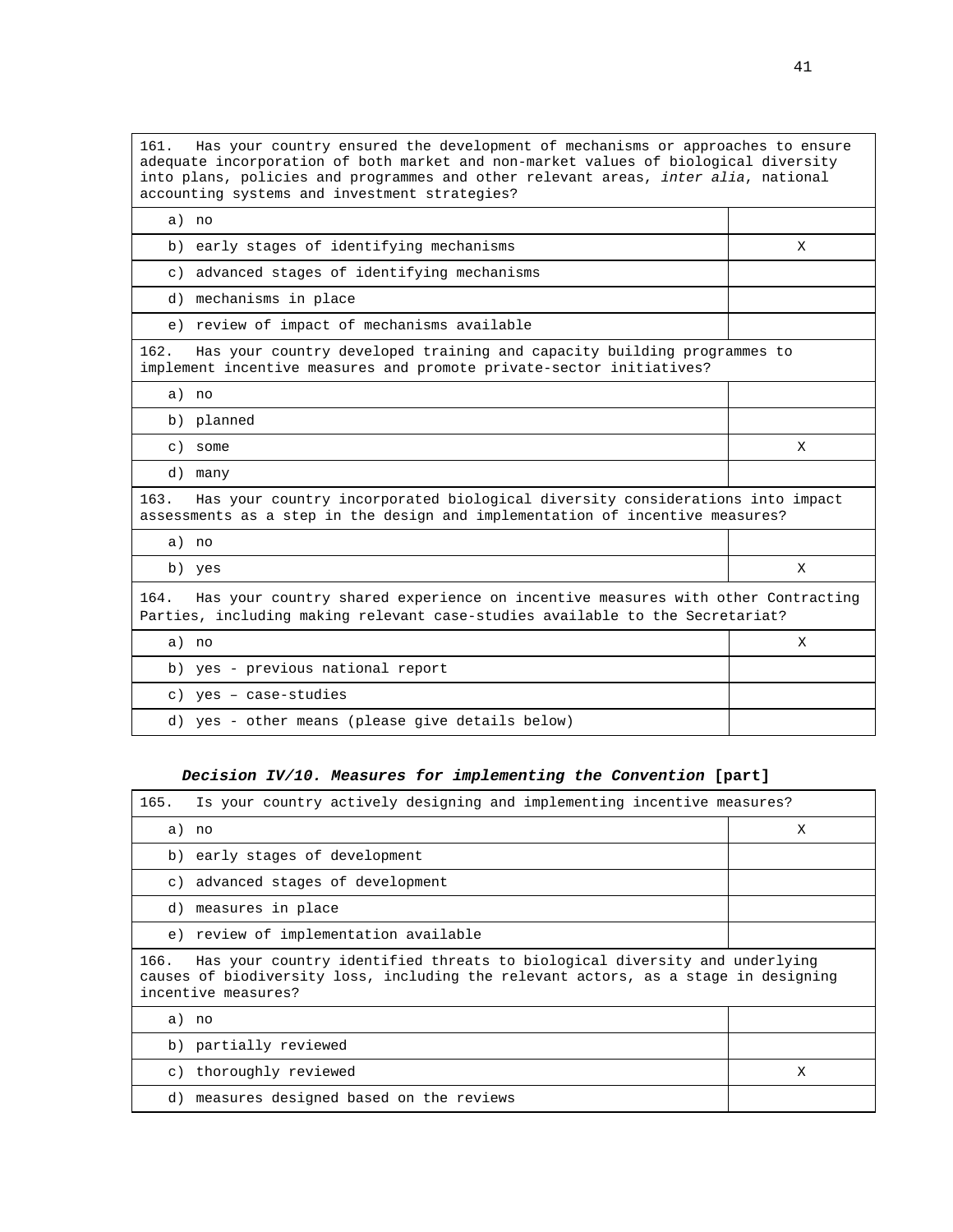| e) review of implementation available                                                                                                                                    |   |
|--------------------------------------------------------------------------------------------------------------------------------------------------------------------------|---|
| 167.<br>Do the existing incentive measures take account of economic, social, cultural<br>and ethical valuation of biological diversity?                                  |   |
| a) no                                                                                                                                                                    | X |
| b) yes - limited extent                                                                                                                                                  |   |
| c) yes - significant extent                                                                                                                                              |   |
| 168.<br>Has your country developed legal and policy frameworks for the design and<br>implementation of incentive measures?                                               |   |
| a) no                                                                                                                                                                    | X |
| b) early stages of development                                                                                                                                           |   |
| c) advanced stages of development                                                                                                                                        |   |
| d) frameworks in place                                                                                                                                                   |   |
| e) review of implementation available                                                                                                                                    |   |
| Does your country carry out consultative processes to define clear target-<br>169.<br>oriented incentive measures to address the underlying causes of biodiversity loss? |   |
| a) no                                                                                                                                                                    |   |
| b) processes being identified                                                                                                                                            | X |
| c) processes identified but not implemented                                                                                                                              |   |
| d) processes in place                                                                                                                                                    |   |
| Has your country identified and considered neutralizing perverse incentives?<br>170.                                                                                     |   |
| a) no                                                                                                                                                                    | X |
| b) identification programme under way                                                                                                                                    |   |
| c) identified but not all neutralized                                                                                                                                    |   |
| d) identified and neutralized                                                                                                                                            |   |

## **Decision V/15. Incentive measures**

| Has your country reviewed the incentive measures promoted through the Kyoto<br>171.<br>Protocol to the UN Framework Convention on Climate Change?                                    |   |  |  |  |  |  |  |
|--------------------------------------------------------------------------------------------------------------------------------------------------------------------------------------|---|--|--|--|--|--|--|
| a) no                                                                                                                                                                                | X |  |  |  |  |  |  |
| b) yes                                                                                                                                                                               |   |  |  |  |  |  |  |
| 172. Has your country explored possible ways and means by which these incentive<br>measures can support the objectives of the Convention on Biological Diversity in your<br>country? |   |  |  |  |  |  |  |
| a) no                                                                                                                                                                                | Х |  |  |  |  |  |  |
| b) under consideration                                                                                                                                                               |   |  |  |  |  |  |  |
| c) early stages of development                                                                                                                                                       |   |  |  |  |  |  |  |
| d) advanced stages of development                                                                                                                                                    |   |  |  |  |  |  |  |
| e) further information available                                                                                                                                                     |   |  |  |  |  |  |  |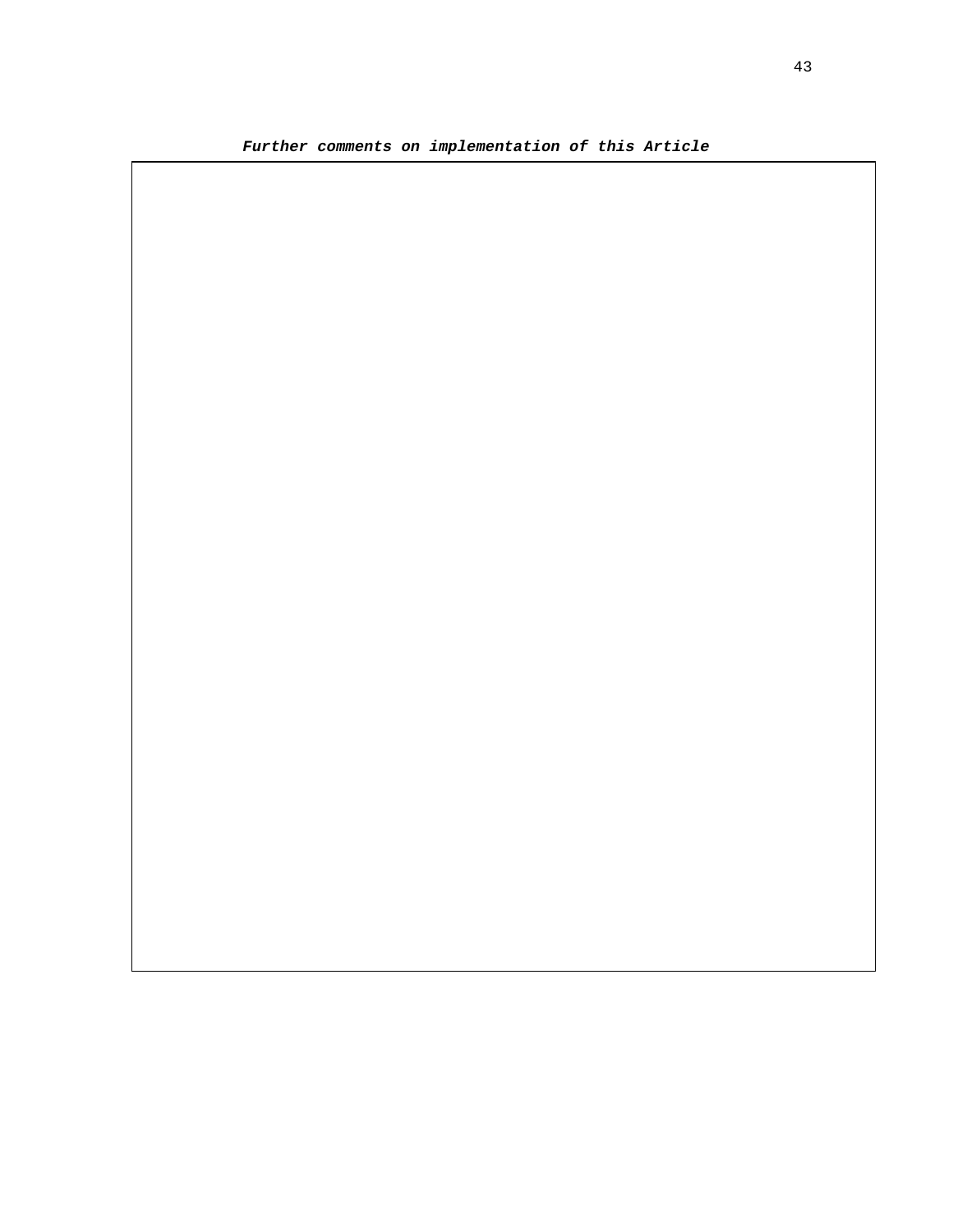| 173.<br>What is the relative priority afforded to implementation of this Article and<br>the associated decisions by your country? |  |                                                                                |    |                                   |           |          |  |    |                   |  |
|-----------------------------------------------------------------------------------------------------------------------------------|--|--------------------------------------------------------------------------------|----|-----------------------------------|-----------|----------|--|----|-------------------|--|
| High<br>a)                                                                                                                        |  |                                                                                | b) | X<br>Medium<br>$\subset$ )<br>Low |           |          |  |    |                   |  |
| 174.<br>To what extent are the resources available adequate for meeting the obligations<br>and recommendations made?              |  |                                                                                |    |                                   |           |          |  |    |                   |  |
| a) Good                                                                                                                           |  | b) Adequate                                                                    |    | X                                 | $\circ$ ) | Limiting |  | d) | Severely limiting |  |
| Further comments on relative priority and on availability of resources                                                            |  |                                                                                |    |                                   |           |          |  |    |                   |  |
|                                                                                                                                   |  |                                                                                |    |                                   |           |          |  |    |                   |  |
|                                                                                                                                   |  |                                                                                |    |                                   |           |          |  |    |                   |  |
|                                                                                                                                   |  |                                                                                |    |                                   |           |          |  |    |                   |  |
|                                                                                                                                   |  |                                                                                |    |                                   |           |          |  |    |                   |  |
|                                                                                                                                   |  |                                                                                |    |                                   |           |          |  |    |                   |  |
|                                                                                                                                   |  |                                                                                |    |                                   |           |          |  |    |                   |  |
|                                                                                                                                   |  |                                                                                |    |                                   |           |          |  |    |                   |  |
|                                                                                                                                   |  |                                                                                |    |                                   |           |          |  |    |                   |  |
| 175.<br>and training in measures for the identification, conservation and sustainable use of                                      |  | Has your country established programmes for scientific and technical education |    |                                   |           |          |  |    |                   |  |

## **Article 12 Research and training**

and training in measures for the identification, conservation and sustainable use of biological diversity and its components (12a)? a) no b) early stages of development X c) advanced stages of development d) programmes in place 176. Has your country provided support to other Parties for education and training in measures for the identification, conservation and sustainable use of biological diversity and its components (12a)? a) no b) yes  $X$ 177. Does your country promote and encourage research which contributes to the conservation and sustainable use of biological diversity (12b)? a) no b) yes – limited extent X c) yes – significant extent 178. Does your country promote and cooperate in the use of scientific advances in biological diversity research in developing methods for conservation and sustainable use of biological resources (12c)? a) no b) yes – limited extent X c) yes – significant extent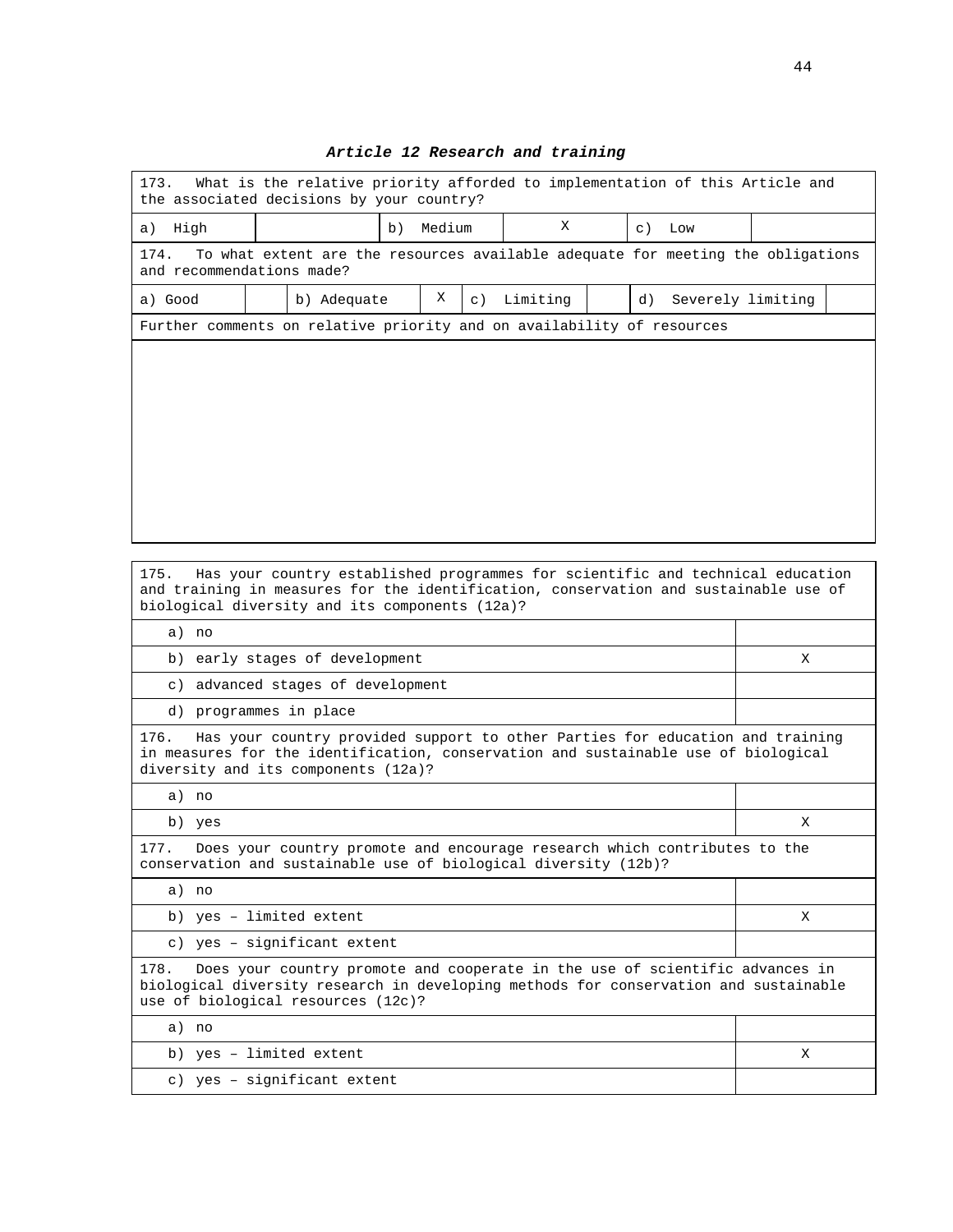| If a developed country Party -                                                                                                     |  |
|------------------------------------------------------------------------------------------------------------------------------------|--|
| Does your country's implementation of the above activities take into account<br>179.<br>the special needs of developing countries? |  |
| a) no                                                                                                                              |  |
| b) yes, where relevant                                                                                                             |  |

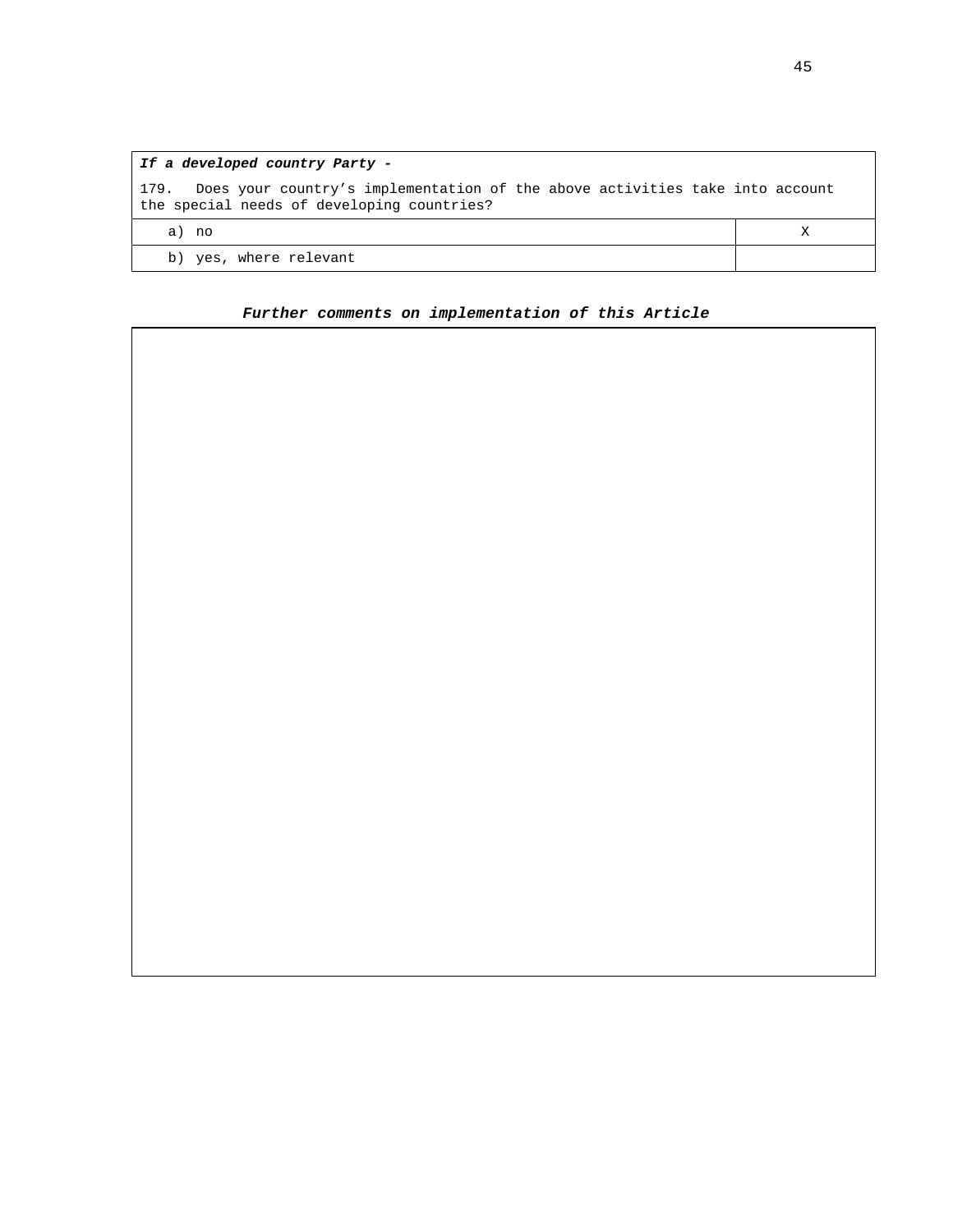| 180.<br>What is the relative priority afforded to implementation of this Article and<br>the associated decisions by your country? |  |                                                                                 |  |             |           |          |          |    |                   |  |
|-----------------------------------------------------------------------------------------------------------------------------------|--|---------------------------------------------------------------------------------|--|-------------|-----------|----------|----------|----|-------------------|--|
| High<br>a)                                                                                                                        |  | b)                                                                              |  | X<br>Medium |           |          | $c)$ Low |    |                   |  |
| 181.<br>and recommendations made?                                                                                                 |  | To what extent are the resources available adequate for meeting the obligations |  |             |           |          |          |    |                   |  |
| a) Good                                                                                                                           |  | b) Adequate                                                                     |  | Χ           | $\circ$ ) | Limiting |          | d) | Severely limiting |  |
| Further comments on relative priority and on availability of resources                                                            |  |                                                                                 |  |             |           |          |          |    |                   |  |
|                                                                                                                                   |  |                                                                                 |  |             |           |          |          |    |                   |  |
|                                                                                                                                   |  |                                                                                 |  |             |           |          |          |    |                   |  |
|                                                                                                                                   |  |                                                                                 |  |             |           |          |          |    |                   |  |
|                                                                                                                                   |  |                                                                                 |  |             |           |          |          |    |                   |  |
|                                                                                                                                   |  |                                                                                 |  |             |           |          |          |    |                   |  |
|                                                                                                                                   |  |                                                                                 |  |             |           |          |          |    |                   |  |
|                                                                                                                                   |  |                                                                                 |  |             |           |          |          |    |                   |  |
|                                                                                                                                   |  |                                                                                 |  |             |           |          |          |    |                   |  |

## **Article 13 Public education and awareness**

| Does your country promote and encourage understanding of the importance of, and<br>182.<br>the measures required for, the conservation of biodiversity (13a) through media?                                                  |   |  |  |
|------------------------------------------------------------------------------------------------------------------------------------------------------------------------------------------------------------------------------|---|--|--|
| a) no                                                                                                                                                                                                                        |   |  |  |
| b) yes - limited extent                                                                                                                                                                                                      | X |  |  |
| c) yes - significant extent                                                                                                                                                                                                  |   |  |  |
| Does your country promote and encourage understanding of the importance of, and<br>183.<br>the measures required for, the conservation of biodiversity (13a) through the<br>inclusion of this topic in education programmes? |   |  |  |
| a) no                                                                                                                                                                                                                        |   |  |  |
| b) yes - limited extent                                                                                                                                                                                                      |   |  |  |
| c) yes - significant extent                                                                                                                                                                                                  | X |  |  |
| Does your country cooperate with other States and international organizations<br>184.<br>in developing relevant educational and public awareness programmes (13b)?                                                           |   |  |  |
| a) no                                                                                                                                                                                                                        |   |  |  |
| b) yes - limited extent                                                                                                                                                                                                      | X |  |  |
| c) yes - significant extent                                                                                                                                                                                                  |   |  |  |

ľ

# **Decision IV/10. Measures for implementing the Convention [part]**

| 185. Are public education and awareness needs covered in the national strategy and<br>action plan? |  |
|----------------------------------------------------------------------------------------------------|--|
| a) no                                                                                              |  |
| b) yes - limited extent                                                                            |  |
| c) yes - significant extent                                                                        |  |

٦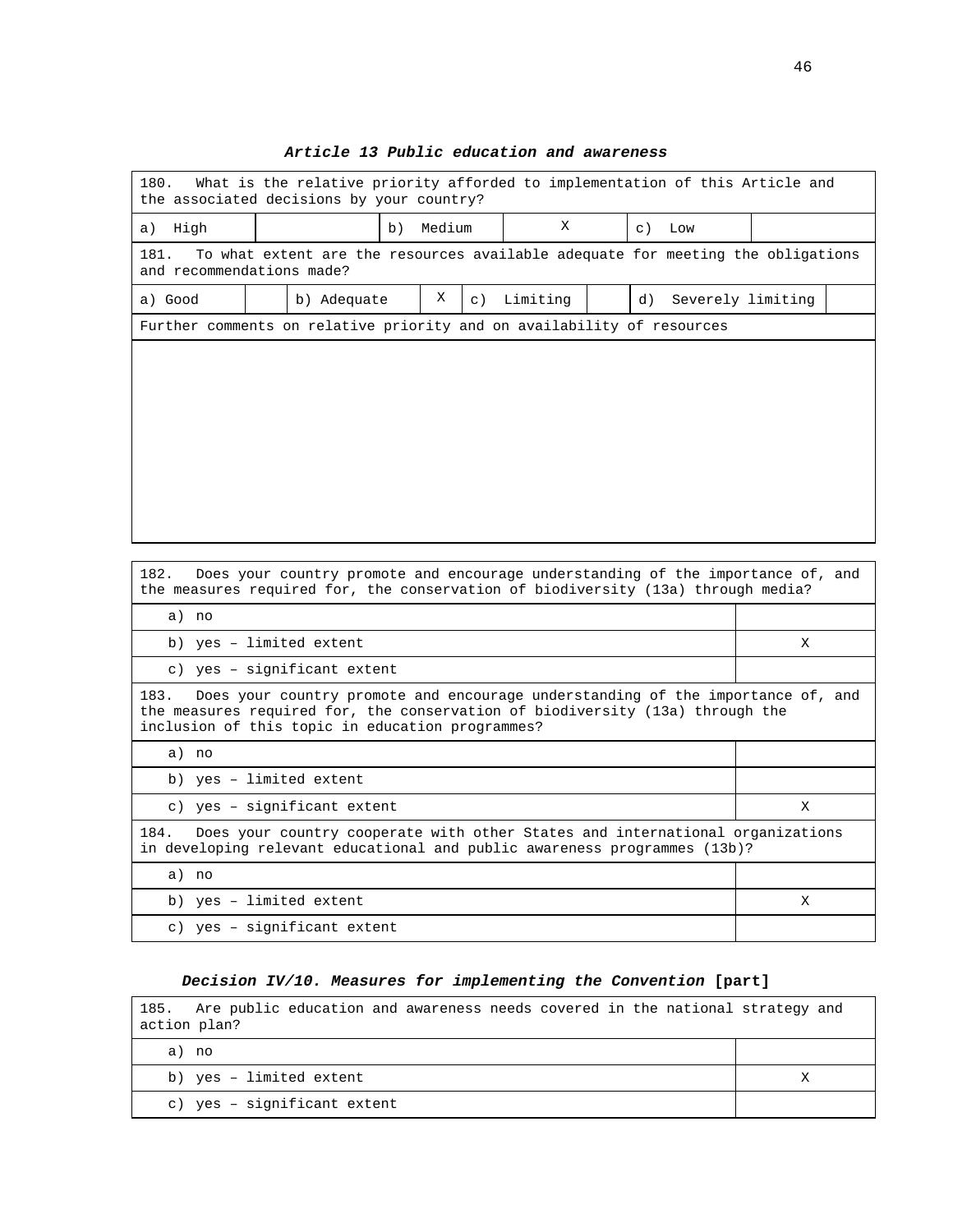| Has your country allocated appropriate resources for the strategic use of<br>186.<br>education and communication instruments at each phase of policy formulation,<br>implementation and evaluation?                |   |  |  |
|--------------------------------------------------------------------------------------------------------------------------------------------------------------------------------------------------------------------|---|--|--|
| a) limited resources                                                                                                                                                                                               |   |  |  |
| b) significant but not adequate resources                                                                                                                                                                          |   |  |  |
| c) adequate resources                                                                                                                                                                                              | X |  |  |
| 187.<br>Does your country support initiatives by major groups that foster stakeholder<br>participation and that integrate biological diversity conservation matters in their<br>practice and education programmes? |   |  |  |
| a) no                                                                                                                                                                                                              |   |  |  |
| b) yes                                                                                                                                                                                                             | X |  |  |
| 188.<br>Has your country integrated biodiversity concerns into education strategies?                                                                                                                               |   |  |  |
| a) no                                                                                                                                                                                                              |   |  |  |
| early stages of development<br>b)                                                                                                                                                                                  |   |  |  |
| c) advanced stages of development                                                                                                                                                                                  |   |  |  |
| d) yes                                                                                                                                                                                                             | X |  |  |
| Has your country made available any case-studies on public education and<br>189.<br>awareness and public participation, or otherwise sought to share experiences?                                                  |   |  |  |
| a) no                                                                                                                                                                                                              |   |  |  |
| b) yes                                                                                                                                                                                                             | X |  |  |
| 190.<br>Has your country illustrated and translated the provisions of the Convention<br>into any local languages to promote public education and awareness raising of relevant<br>sectors?                         |   |  |  |
| a) not relevant                                                                                                                                                                                                    | х |  |  |
| b) still to be done                                                                                                                                                                                                |   |  |  |
| c) under development                                                                                                                                                                                               |   |  |  |
| d) yes                                                                                                                                                                                                             |   |  |  |
| 191.<br>Is your country supporting local, national, sub-regional and regional education<br>and awareness programmes?                                                                                               |   |  |  |
| a) no                                                                                                                                                                                                              |   |  |  |
| b) yes - limited extent                                                                                                                                                                                            | X |  |  |
| c) yes - significant extent                                                                                                                                                                                        |   |  |  |
| If a developing country Party or Party with economy in transition -                                                                                                                                                |   |  |  |
| 192.<br>When requesting assistance through the GEF, has your country proposed projects<br>that promote measures for implementing Article 13 of the Convention?                                                     |   |  |  |
| a) no                                                                                                                                                                                                              | X |  |  |
| b) yes                                                                                                                                                                                                             |   |  |  |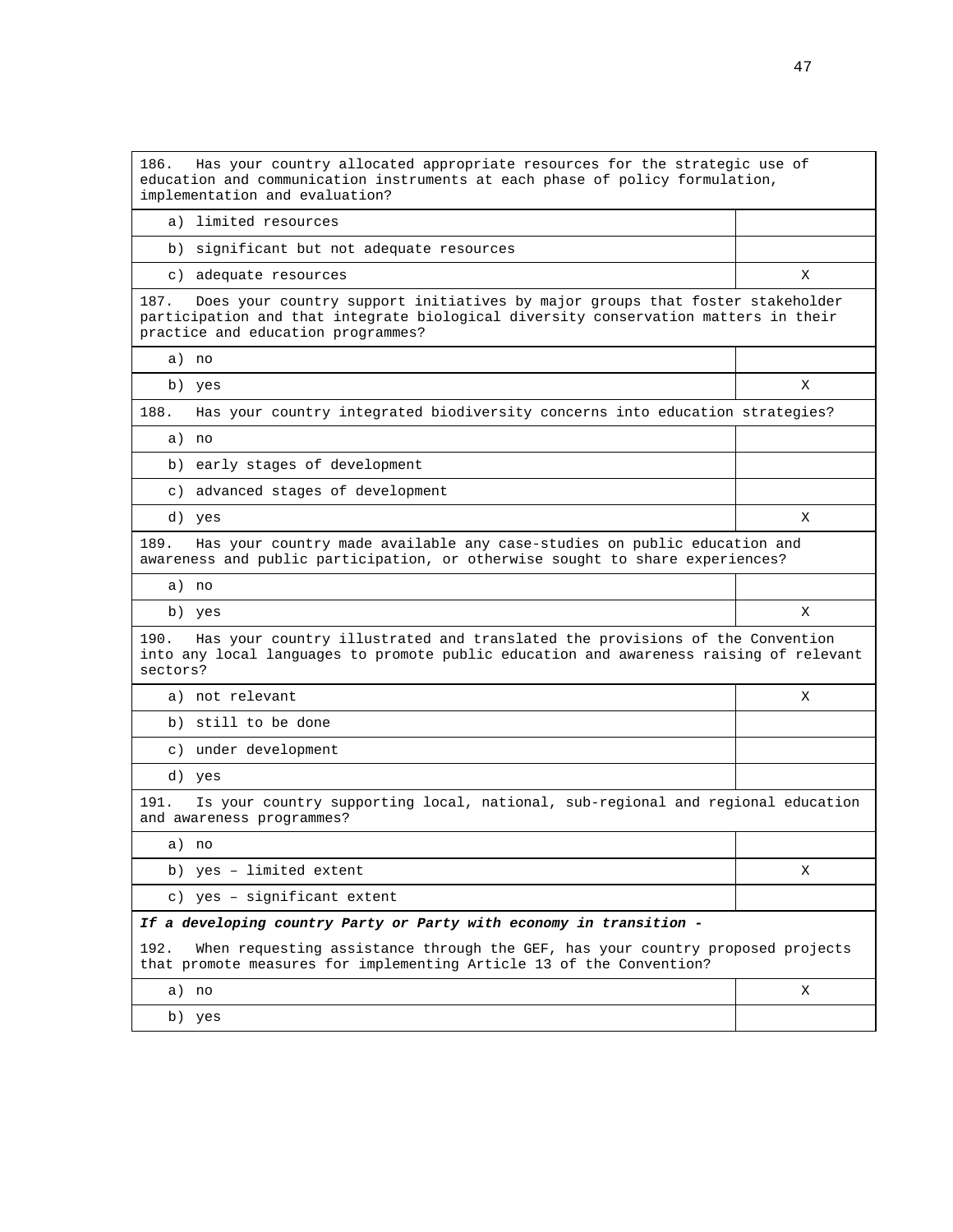**Decision V/17. Education and public awareness** 

| Does your country support capacity-building for education and communication in<br>193.<br>biological diversity as part of the national biodiversity strategy and action plans? |  |
|--------------------------------------------------------------------------------------------------------------------------------------------------------------------------------|--|
| a) no                                                                                                                                                                          |  |
| b) limited support                                                                                                                                                             |  |
| c) yes (please give details)                                                                                                                                                   |  |

## **Comment on Q.183 :**

Biodiversity is taught in the 'O' & 'A' Level syllabus. Simple concept on diversity are also taught at the primary and lower secondary levels. We discuss with UCLES when we review the 'O' & 'A' level syllabus.

#### **Comment :**

Biology program is focusing now on biomedical and molecular structure and junction of living molecules.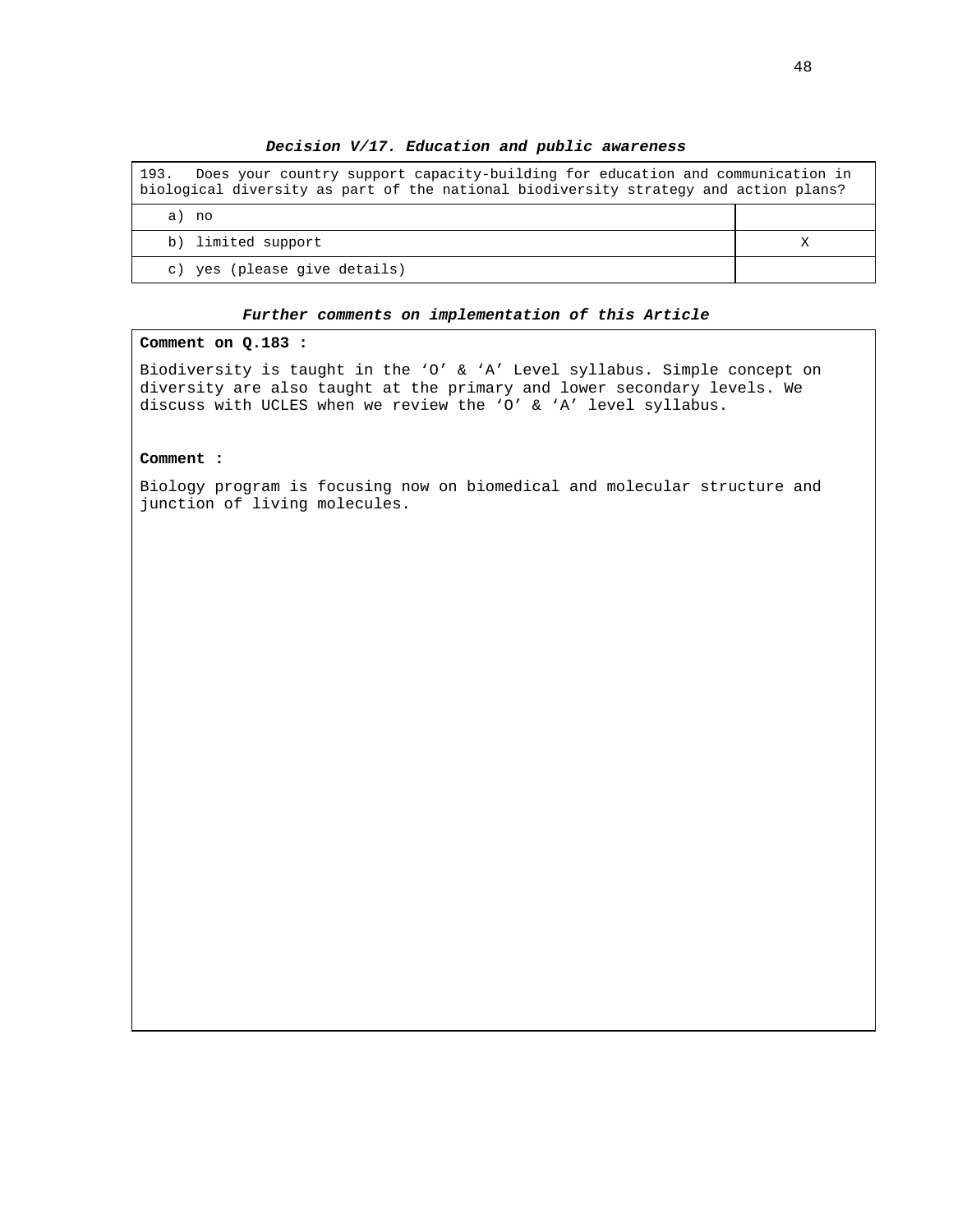| 194.<br>What is the relative priority afforded to implementation of this Article and<br>the associated decisions by your country? |  |                                                                                 |  |             |           |           |     |    |                   |  |
|-----------------------------------------------------------------------------------------------------------------------------------|--|---------------------------------------------------------------------------------|--|-------------|-----------|-----------|-----|----|-------------------|--|
| High<br>a)                                                                                                                        |  | b)                                                                              |  | Χ<br>Medium |           | $\circ$ ) | Low |    |                   |  |
| 195.<br>and recommendations made?                                                                                                 |  | To what extent are the resources available adequate for meeting the obligations |  |             |           |           |     |    |                   |  |
| a) Good                                                                                                                           |  | b) Adequate                                                                     |  |             | $\circ$ ) | Limiting  | Χ   | d) | Severely limiting |  |
| Further comments on relative priority and on availability of resources                                                            |  |                                                                                 |  |             |           |           |     |    |                   |  |
|                                                                                                                                   |  |                                                                                 |  |             |           |           |     |    |                   |  |
|                                                                                                                                   |  |                                                                                 |  |             |           |           |     |    |                   |  |
|                                                                                                                                   |  |                                                                                 |  |             |           |           |     |    |                   |  |
|                                                                                                                                   |  |                                                                                 |  |             |           |           |     |    |                   |  |
|                                                                                                                                   |  |                                                                                 |  |             |           |           |     |    |                   |  |
|                                                                                                                                   |  |                                                                                 |  |             |           |           |     |    |                   |  |
|                                                                                                                                   |  |                                                                                 |  |             |           |           |     |    |                   |  |

## **Article 14 Impact assessment and minimizing adverse impacts**

196. Is legislation in place requiring an environmental impact assessment of proposed projects likely to have adverse effects on biological diversity (14 (1a))?

| a) no                                                                                                                                                                                                                                                           | X |  |  |
|-----------------------------------------------------------------------------------------------------------------------------------------------------------------------------------------------------------------------------------------------------------------|---|--|--|
| b) early stages of development                                                                                                                                                                                                                                  |   |  |  |
| c) advanced stages of development                                                                                                                                                                                                                               |   |  |  |
| d) legislation in place                                                                                                                                                                                                                                         |   |  |  |
| e) review of implementation available                                                                                                                                                                                                                           |   |  |  |
| 197.<br>Do such environmental impact assessment procedures allow for public<br>participation $(14(1a))$ ?                                                                                                                                                       |   |  |  |
| a) no                                                                                                                                                                                                                                                           |   |  |  |
| b) yes - limited extent                                                                                                                                                                                                                                         | X |  |  |
| c) yes - significant extent                                                                                                                                                                                                                                     |   |  |  |
| 198.<br>Does your country have mechanisms in place to ensure that the environmental<br>consequences of national programmes and policies that are likely to have significant<br>adverse impacts on biological diversity are duly taken into account $(14(1b))$ ? |   |  |  |
| a) no                                                                                                                                                                                                                                                           |   |  |  |
| b) early stages of development                                                                                                                                                                                                                                  | X |  |  |
| c) advanced stages of development                                                                                                                                                                                                                               |   |  |  |
| d) fully compliant with current scientific knowledge                                                                                                                                                                                                            |   |  |  |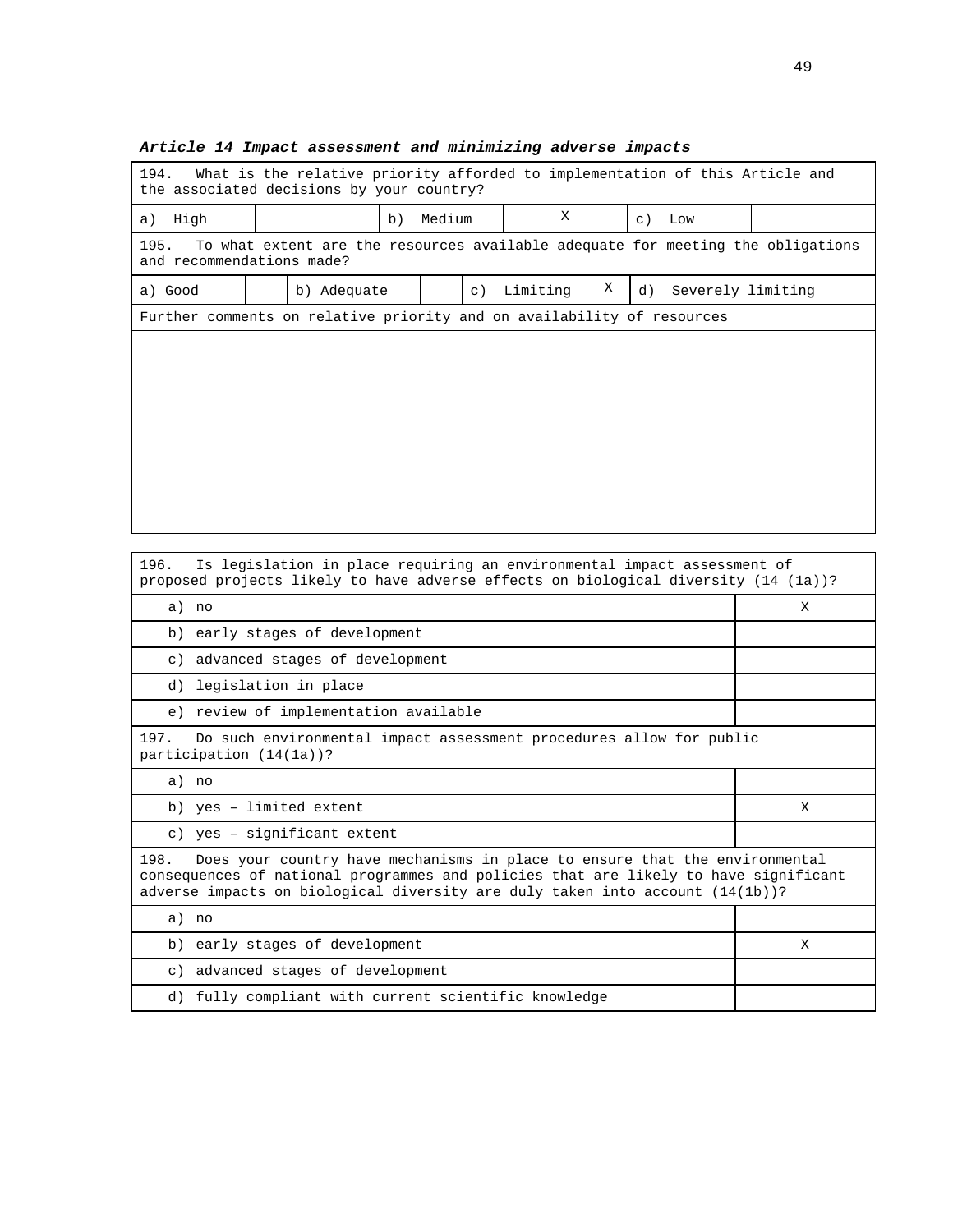199. Is your country involved in bilateral, regional and/or multilateral discussion on activities likely to significantly affect biological diversity outside your country's jurisdiction (14(1c))?

a) no xwenye na kutoka wa kutoka wa kutoka wa kutoka wa kutoka wa kutoka wa kutoka wa kutoka wa kutoka wa kutoka wa kutoka wa kutoka wa kutoka wa kutoka wa kutoka wa kutoka wa kutoka wa kutoka wa kutoka wa kutoka wa kutoka

b) yes – limited extent

c) yes – significant extent

200. Is your country implementing bilateral, regional and/or multilateral agreements on activities likely to significantly affect biological diversity outside your country's jurisdiction (14(1c))?

a) no X

b) no, assessment of options in progress

c) some completed, others in progress

b) yes

201. Has your country mechanisms in place to notify other States of cases of imminent or grave danger or damage to biological diversity originating in your country and potentially affecting those States (14(1d))?

a) no X

b) early stages of development

c) advanced stages of development

d) mechanisms in place

e) no need identified

202. Has your country mechanisms in place to prevent or minimize danger or damage originating in your State to biological diversity in other States or in areas beyond the limits of national jurisdiction (14(1d))?

| a) no                                                                                                                                                                                            |  |
|--------------------------------------------------------------------------------------------------------------------------------------------------------------------------------------------------|--|
| b) early stages of development                                                                                                                                                                   |  |
| c) advanced stages of development                                                                                                                                                                |  |
| d) fully compliant with current scientific knowledge                                                                                                                                             |  |
| e) no need identified                                                                                                                                                                            |  |
| Has your country national mechanisms in place for emergency response to<br>203.<br>restrictions are a stated and the contract of the contract of the contract of the contract of the contract of |  |

activities or events which present a grave and imminent danger to biological diversity (14(1e))?

a) no

| b) early stages of development    |  |
|-----------------------------------|--|
| c) advanced stages of development |  |
| d) mechanisms in place            |  |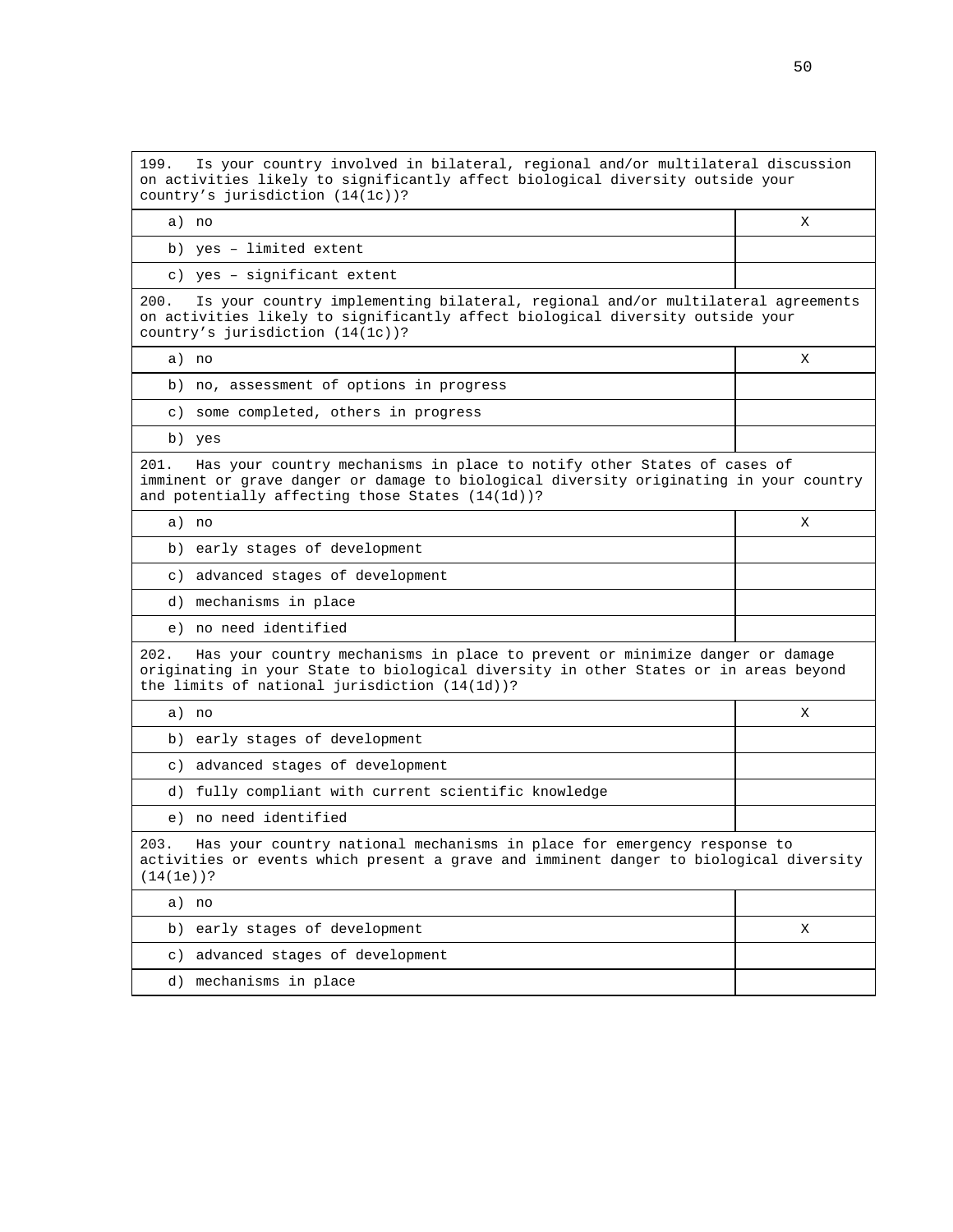| Has your country encouraged international cooperation to establish joint<br>204.<br>contingency plans for emergency responses to activities or events which present a<br>grave and imminent danger to biological diversity $(14(1e))^2$ |  |  |  |
|-----------------------------------------------------------------------------------------------------------------------------------------------------------------------------------------------------------------------------------------|--|--|--|
| a) no                                                                                                                                                                                                                                   |  |  |  |
| b) yes                                                                                                                                                                                                                                  |  |  |  |
| no need identified<br>$\circ$ )                                                                                                                                                                                                         |  |  |  |

## **Decision IV/10. Measures for implementing the Convention [part]**

205. Has your country exchanged with other Contracting Parties information and experience relating to environmental impact assessment and resulting mitigating measures and incentive schemes?

|                                                                                                                                                                                       | a) no                                       | X |  |
|---------------------------------------------------------------------------------------------------------------------------------------------------------------------------------------|---------------------------------------------|---|--|
|                                                                                                                                                                                       | b) information provided to the Secretariat  |   |  |
|                                                                                                                                                                                       | c) information provided to other Parties    |   |  |
| d)                                                                                                                                                                                    | information provided on the national CHM    |   |  |
| Has your country exchanged with other Contracting Parties information on<br>206.<br>measures and agreements on liability and redress applicable to damage to biological<br>diversity? |                                             |   |  |
|                                                                                                                                                                                       | a) no                                       | X |  |
|                                                                                                                                                                                       | b) information provided to the Secretariat  |   |  |
|                                                                                                                                                                                       | c) information provided to other Parties    |   |  |
|                                                                                                                                                                                       | d) information provided on the national CHM |   |  |

## **Decision V/18. Impact assessment, liability and redress**

| 207. Has your country integrated environmental impact assessment into programmes on<br>thematic areas and on alien species and tourism?                                                                                           |   |  |
|-----------------------------------------------------------------------------------------------------------------------------------------------------------------------------------------------------------------------------------|---|--|
| a) no                                                                                                                                                                                                                             |   |  |
| b) partly integrated                                                                                                                                                                                                              | X |  |
| c) fully integrated                                                                                                                                                                                                               |   |  |
| 208.<br>When carrying out environmental impact assessments does your country address<br>loss of biological diversity and the interrelated socio-economic, cultural and human-<br>health aspects relevant to biological diversity? |   |  |
| a) no                                                                                                                                                                                                                             |   |  |
| b) partly                                                                                                                                                                                                                         | X |  |
| c) fully                                                                                                                                                                                                                          |   |  |
| 209. When developing new legislative and regulatory frameworks, does your country<br>have in place mechanisms to ensure the consideration of biological diversity concerns<br>from the early stages of the drafting process?      |   |  |
| a) no                                                                                                                                                                                                                             |   |  |
| b) in some circumstances                                                                                                                                                                                                          | X |  |
| c) in all circumstances                                                                                                                                                                                                           |   |  |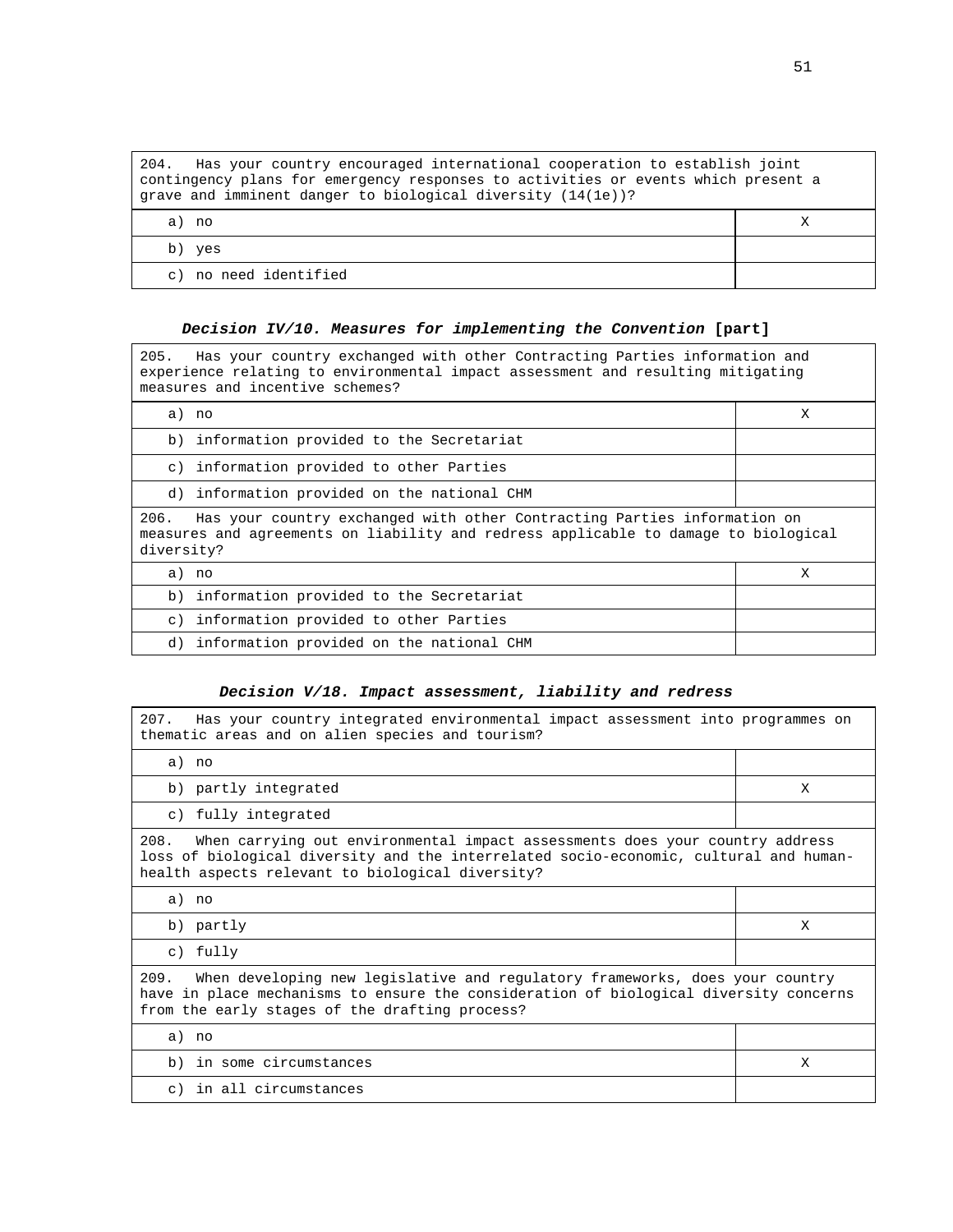210. Does your country ensure the involvement of all interested and affected stakeholders in a participatory approach to all stages of the assessment process?

| a) no                             |  |
|-----------------------------------|--|
| b) yes - in certain circumstances |  |
| c) yes - in all cases             |  |

211. Has your country organised expert meetings, workshops and seminars, and/or training, educational and public awareness programmes and exchange programmes in order to promote the development of local expertise in methodologies, techniques and procedures for impact assessment?

a) no X

b) some programmes in place

c) many programmes in place

d) integrated approach to building expertise

212. Has your country carried out pilot environmental impact assessment projects, in order to promote the development of local expertise in methodologies, techniques and procedures?

| a) no | $\overline{\mathbf{v}}$<br>A |
|-------|------------------------------|
|       |                              |

b) yes (please provide further details)

213. Does your country use strategic environmental assessments to assess not only the impact of individual projects, but also their cumulative and global effects, and ensure the results are applied in the decision making and planning processes?

a) no

| b) to a limited extent                                                  |  |
|-------------------------------------------------------------------------|--|
| c) to a significant extent                                              |  |
| Does your country require the inclusion of development of alternatives. |  |

of development of alternatives, mitigation measures and consideration of the elaboration of compensation measures in environmental impact assessment?

a) no

b) to a limited extent X

c) to a significant extent

215. Is national information available on the practices, systems, mechanisms and experiences in the area of strategic environmental assessment and impact assessment? a) no X b) yes (please append or summarise)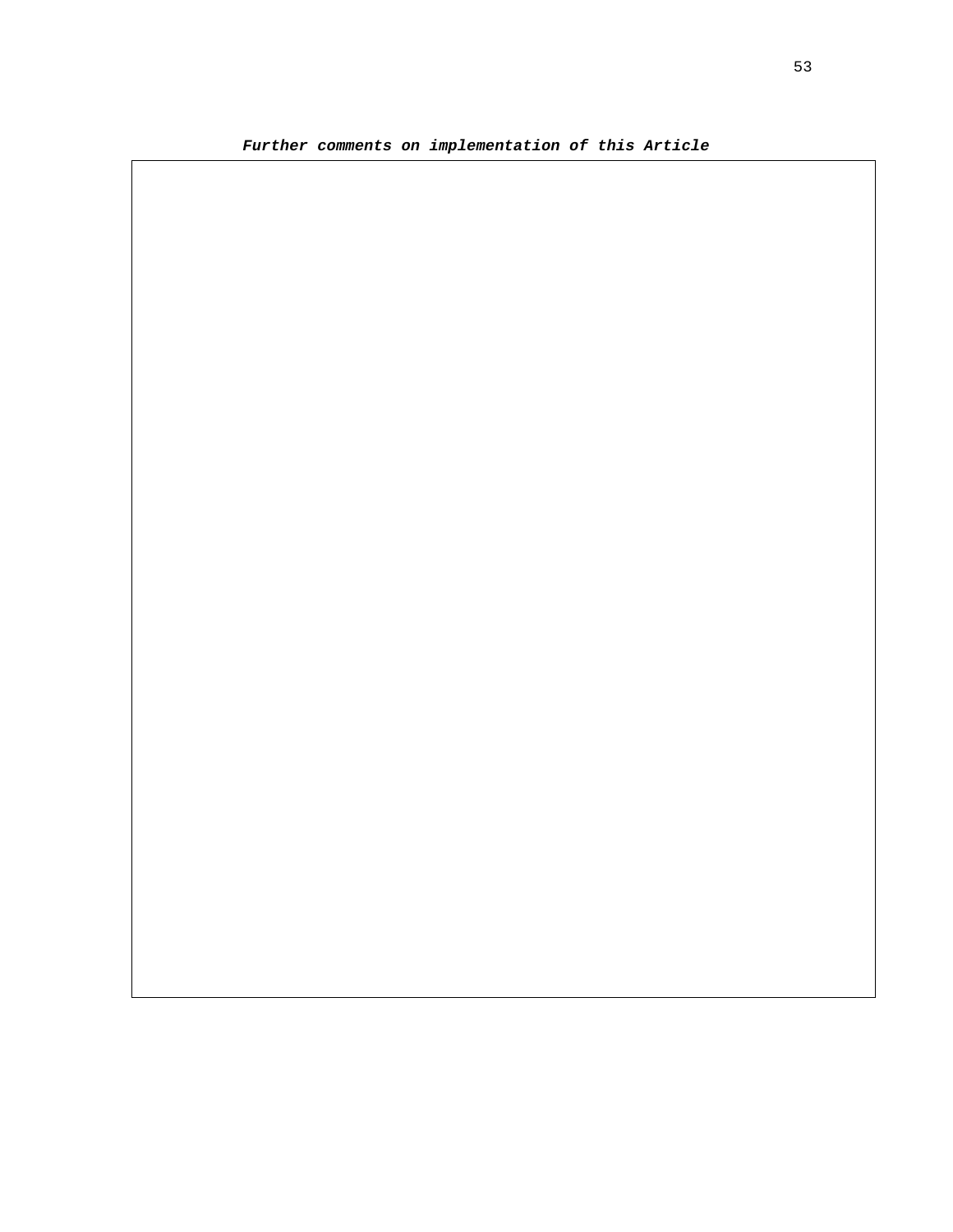| the associated decisions by your country?<br>X<br>Medium<br>High<br>b)<br>$\circ$ )<br>Low<br>a)                     |  |             |  |  |         |          |   |    |                   |  |
|----------------------------------------------------------------------------------------------------------------------|--|-------------|--|--|---------|----------|---|----|-------------------|--|
| To what extent are the resources available adequate for meeting the obligations<br>217.<br>and recommendations made? |  |             |  |  |         |          |   |    |                   |  |
| a) Good                                                                                                              |  | b) Adequate |  |  | $\in$ ) | Limiting | Χ | d) | Severely limiting |  |
| Further comments on relative priority and on availability of resources                                               |  |             |  |  |         |          |   |    |                   |  |
|                                                                                                                      |  |             |  |  |         |          |   |    |                   |  |
|                                                                                                                      |  |             |  |  |         |          |   |    |                   |  |
|                                                                                                                      |  |             |  |  |         |          |   |    |                   |  |
|                                                                                                                      |  |             |  |  |         |          |   |    |                   |  |
|                                                                                                                      |  |             |  |  |         |          |   |    |                   |  |
|                                                                                                                      |  |             |  |  |         |          |   |    |                   |  |
|                                                                                                                      |  |             |  |  |         |          |   |    |                   |  |
|                                                                                                                      |  |             |  |  |         |          |   |    |                   |  |

# **Article 15 Access to genetic resources**

| 410.<br>has your country endeavoured to create conditions to racificate access to<br>genetic resources for environmentally sound uses by other Contracting Parties $(15(2))$ ?                                                                      |   |
|-----------------------------------------------------------------------------------------------------------------------------------------------------------------------------------------------------------------------------------------------------|---|
| a) no                                                                                                                                                                                                                                               |   |
| b) yes - limited extent                                                                                                                                                                                                                             | X |
| c) yes - significant extent                                                                                                                                                                                                                         |   |
| 219.<br>Is there any mutual understanding or agreement in place between different<br>interest groups and the State on access to genetic resources $(15(4))$ ?                                                                                       |   |
| a) no                                                                                                                                                                                                                                               |   |
| b) yes - limited extent                                                                                                                                                                                                                             | X |
| c) yes - significant extent                                                                                                                                                                                                                         |   |
| Has your country an open participation planning process, or any other process<br>220.<br>in place, to ensure that access to resources is subject to prior informed consent<br>$(15(5))$ ?                                                           |   |
| a) no                                                                                                                                                                                                                                               |   |
| b) early stages of development                                                                                                                                                                                                                      | X |
| c) advanced stages of development                                                                                                                                                                                                                   |   |
| d) processes in place                                                                                                                                                                                                                               |   |
| Has your country taken measures to ensure that any scientific research based on<br>221.<br>genetic resources provided by other Contracting Parties is developed and carried out<br>with the full participation of such Contracting Parties (15(6))? |   |
| a) no measures                                                                                                                                                                                                                                      |   |
| b) some measures in place                                                                                                                                                                                                                           |   |
| c) potential measures under review                                                                                                                                                                                                                  | X |
| comprehensive measures in place<br>d)                                                                                                                                                                                                               |   |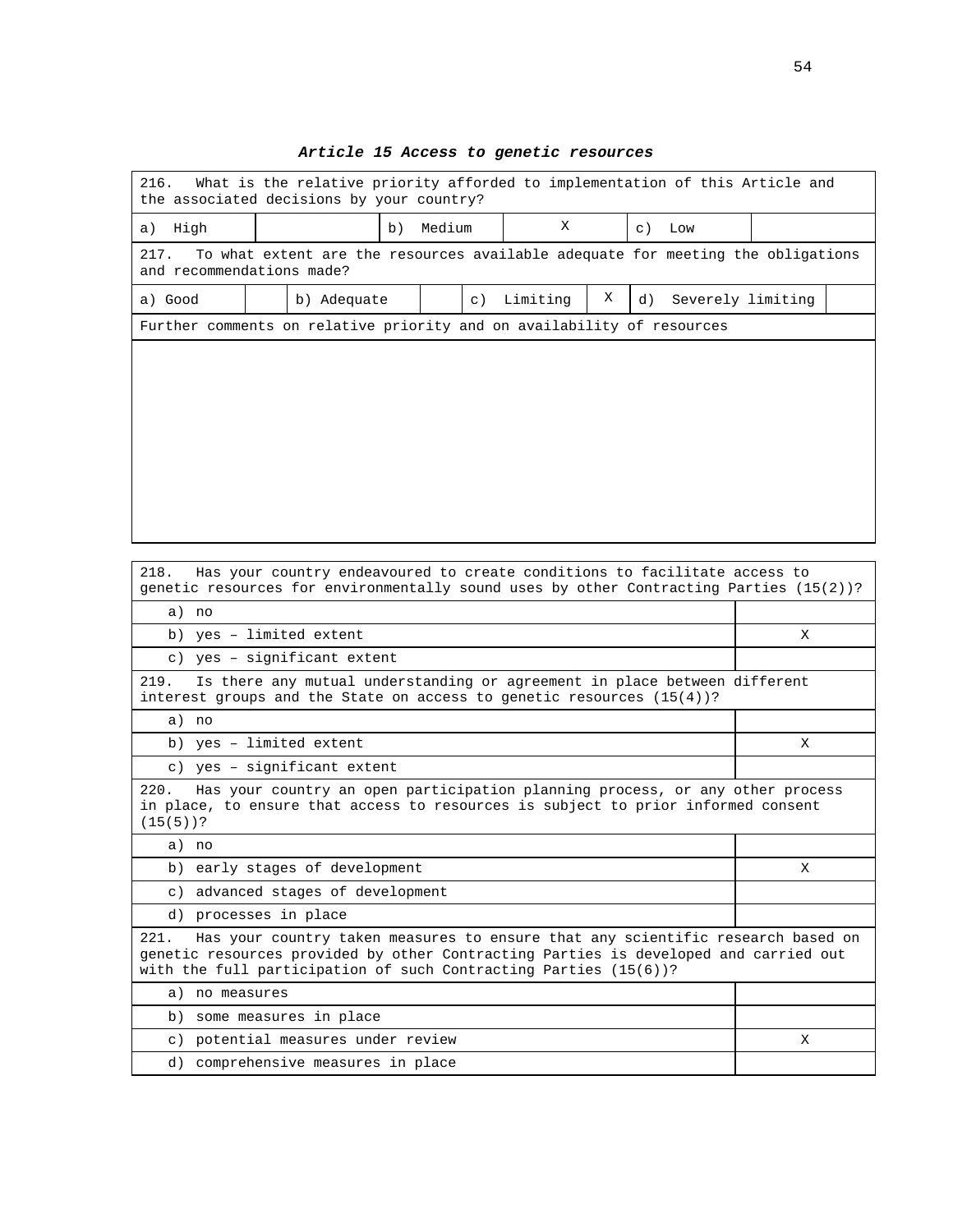222. Has your country taken measures to ensure the fair and equitable sharing of the results of research and development and the benefits arising from the commercial and other use of genetic resources with any Contracting Party providing such resources (15(7))?

| a) no measures                                |  |
|-----------------------------------------------|--|
| b) some measures in place                     |  |
| c) potential measures under review            |  |
| d) comprehensive measures in place            |  |
| If so, are these measures                     |  |
| a) Legislation                                |  |
| b) Statutory policy or subsidiary legislation |  |
| c) Policy and administrative measures         |  |

## **Decision II/11 and Decision III/15. Access to genetic resources**

| Has your country provided the secretariat with information on relevant<br>223.<br>legislation, administrative and policy measures, participatory processes and research<br>programmes?                                                                                                              |   |  |  |  |  |
|-----------------------------------------------------------------------------------------------------------------------------------------------------------------------------------------------------------------------------------------------------------------------------------------------------|---|--|--|--|--|
| a) no                                                                                                                                                                                                                                                                                               |   |  |  |  |  |
| b) yes, within the previous national report                                                                                                                                                                                                                                                         |   |  |  |  |  |
| c) yes, through case-studies                                                                                                                                                                                                                                                                        |   |  |  |  |  |
| d) yes, through other means (please give details below)                                                                                                                                                                                                                                             | X |  |  |  |  |
| 224.<br>Has your country implemented capacity-building programmes to promote successful<br>development and implementation of legislative, administrative and policy measures and<br>guidelines on access, including scientific, technical, business, legal and management<br>skills and capacities? |   |  |  |  |  |
| a) no                                                                                                                                                                                                                                                                                               |   |  |  |  |  |
| b) some programmes covering some needs                                                                                                                                                                                                                                                              | Χ |  |  |  |  |
| many programmes covering some needs<br>$\subset$ )                                                                                                                                                                                                                                                  |   |  |  |  |  |
| d) programmes cover all perceived needs                                                                                                                                                                                                                                                             |   |  |  |  |  |
| e) no perceived need                                                                                                                                                                                                                                                                                |   |  |  |  |  |
| 225.<br>Has your country analysed experiences of legislative, administrative and policy<br>measures and guidelines on access, including regional efforts and initiatives, for use<br>in further development and implementation of measures and guidelines?                                          |   |  |  |  |  |
| a) no                                                                                                                                                                                                                                                                                               |   |  |  |  |  |
| b) analysis in progress                                                                                                                                                                                                                                                                             | Χ |  |  |  |  |
| c) analysis completed                                                                                                                                                                                                                                                                               |   |  |  |  |  |
| Is your country collaborating with all relevant stakeholders to explore,<br>226.<br>develop and implement guidelines and practices that ensure mutual benefits to<br>providers and users of access measures?                                                                                        |   |  |  |  |  |
| a) no                                                                                                                                                                                                                                                                                               |   |  |  |  |  |
| b) yes - limited extent                                                                                                                                                                                                                                                                             | X |  |  |  |  |
| c) yes - significant extent                                                                                                                                                                                                                                                                         |   |  |  |  |  |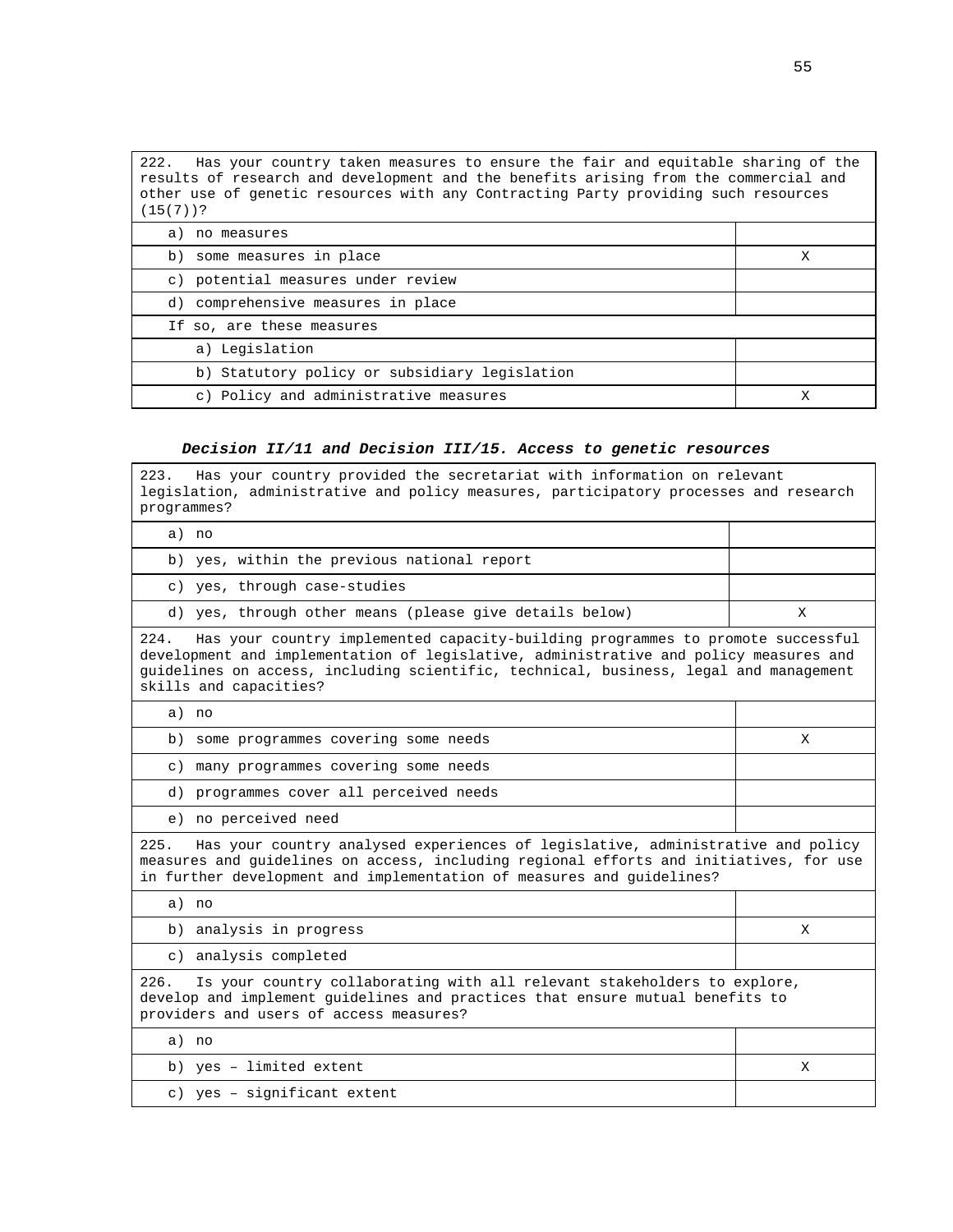| 227.<br>Has your country identified national authorities responsible for granting<br>access to genetic resources?                                                                     |   |  |  |  |  |
|---------------------------------------------------------------------------------------------------------------------------------------------------------------------------------------|---|--|--|--|--|
| a) no                                                                                                                                                                                 | Χ |  |  |  |  |
| b) yes                                                                                                                                                                                |   |  |  |  |  |
| 228. Is your country taking an active role in negotiations associated with the<br>adaptation of the International Undertaking on Plant Genetic Resources for Food and<br>Agriculture? |   |  |  |  |  |
| a) no                                                                                                                                                                                 | X |  |  |  |  |
| b)<br>yes                                                                                                                                                                             |   |  |  |  |  |

#### Decision V/26. Access to genetic resources

229. Has your country designated a national focal point and one or more competent national authorities to be responsible for access and benefit-sharing arrangements or to provide information on such arrangements?

a) no X

b) yes

c) yes, and Executive Secretary notified

230. Do your country's national biodiversity strategy, and legislative, administrative or policy measures on access and benefit-sharing, contribute to conservation and sustainable use objectives?

| b) to a limited extent | a) no                      |  |
|------------------------|----------------------------|--|
|                        |                            |  |
|                        | c) to a significant extent |  |

## **Parties that are recipients of genetic resources**

231. Has your country adopted administrative or policy measures that are supportive of efforts made by provider countries to ensure that access to their genetic resources is subject to Articles 15, 16 and 19 of the Convention?

a) no b) other arrangements made X c) yes 232. Does your country co-operate with other Parties in order to find practical and equitable solutions supportive of efforts made by provider countries to ensure that access to their genetic resources is subject to Articles 15, 16 and 19 of the Convention, recognizing the complexity of the issue, with particular consideration of the multiplicity of prior informed consent considerations? a) no b) yes (please provide details)  $\begin{array}{ccc} \n & \n\end{array}$  X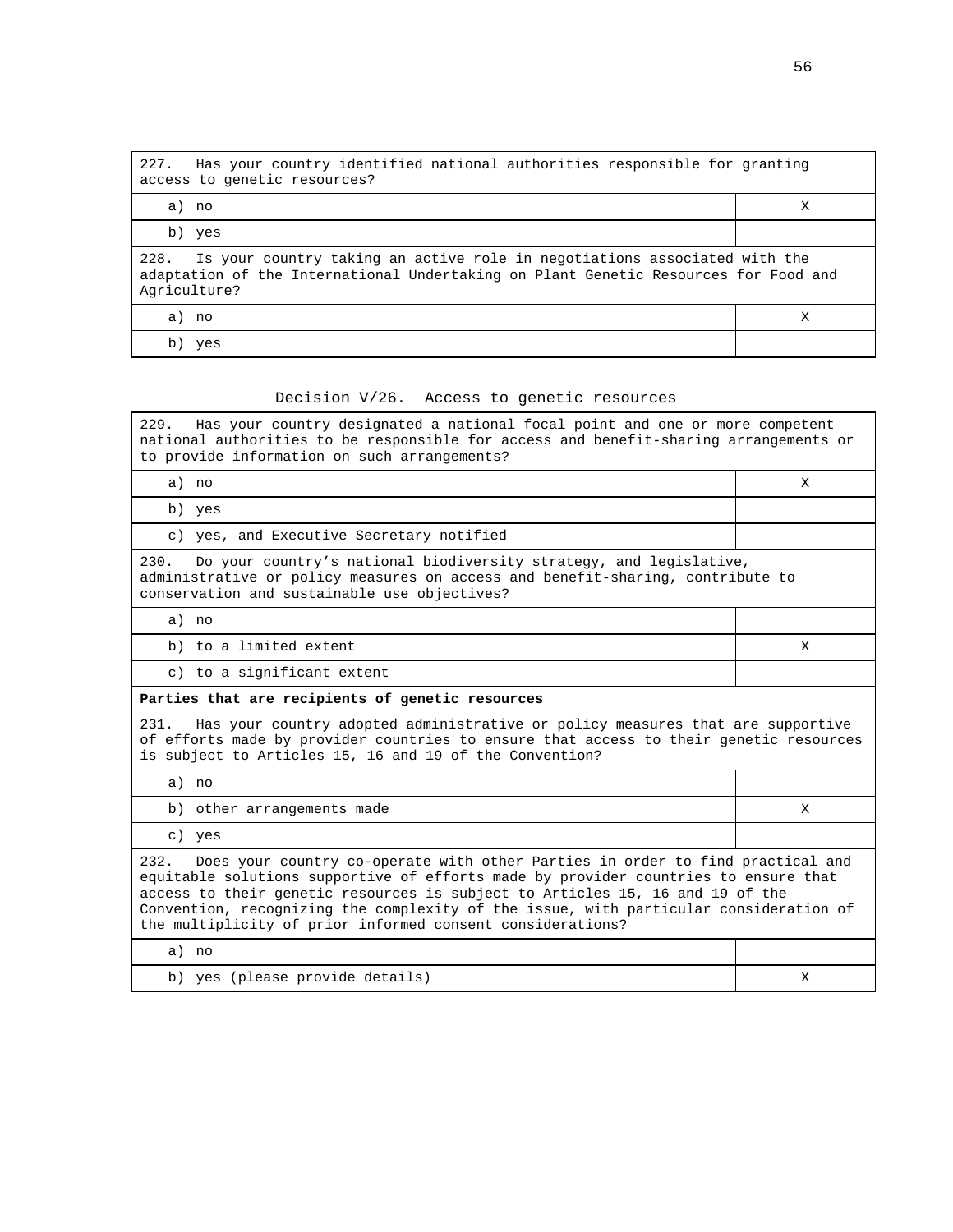233. In developing its legislation on access, has your country taken into account and allowed for the development of a multilateral system to facilitate access and benefit-sharing in the context of the International Undertaking on Plant Genetic Resources?

a) no X

b) legislation under development

c) yes

234. Is your country co-ordinating its positions in both the Convention on Biological Diversity and the International Undertaking on Plant Genetic Resources?

a) no X

b) taking steps to do so

c) yes

235. Has your country provided information to the Executive Secretary on user institutions, the market for genetic resources, non-monetary benefits, new and emerging mechanisms for benefit sharing, incentive measures, clarification of definitions, sui generis systems and "intermediaries"?

a) no X

b) some information provided

c) substantial information provided

236. Has your country submitted information on specific issues related to the role of intellectual property rights in the implementation of access and benefit-sharing arrangements to the Executive Secretary?

a) no X

b) yes

237. Has your country provided capacity-building and technology development and transfer for the maintenance and utilization of ex situ collections?

a) no

b) yes to a limited extent  $X$ 

c) yes to a significant extent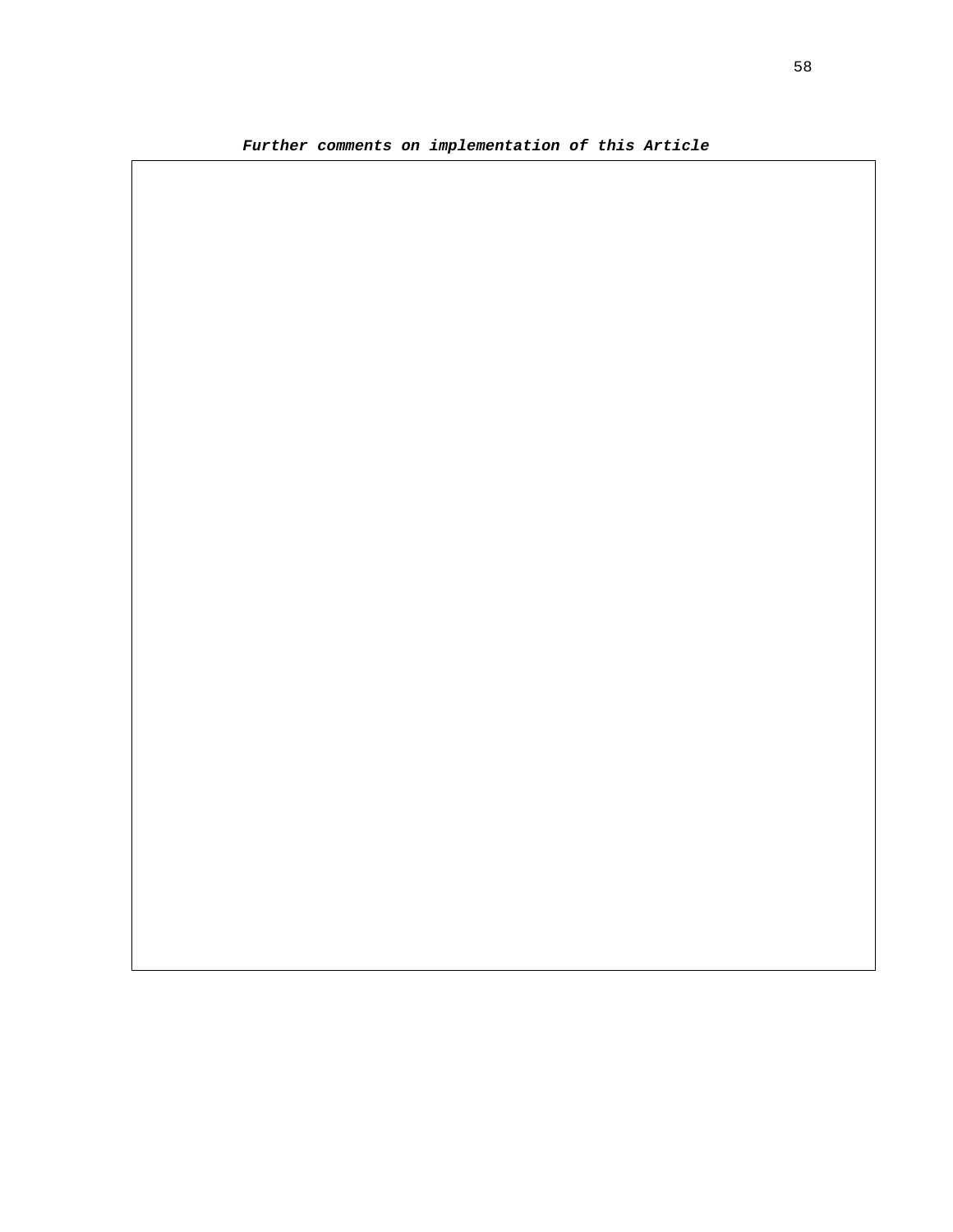| What is the relative priority afforded to implementation of this Article and<br>238.<br>the associated decisions by your country? |  |             |    |        |           |          |   |    |                   |   |  |
|-----------------------------------------------------------------------------------------------------------------------------------|--|-------------|----|--------|-----------|----------|---|----|-------------------|---|--|
| High<br>a)                                                                                                                        |  |             | b) | Medium |           |          |   |    | $c)$ Low          | X |  |
| 239.<br>To what extent are the resources available adequate for meeting the obligations<br>and recommendations made?              |  |             |    |        |           |          |   |    |                   |   |  |
| a) Good                                                                                                                           |  | b) Adequate |    |        | $\circ$ ) | Limiting | Χ | d) | Severely limiting |   |  |
| Further comments on relative priority and on availability of resources                                                            |  |             |    |        |           |          |   |    |                   |   |  |
|                                                                                                                                   |  |             |    |        |           |          |   |    |                   |   |  |
|                                                                                                                                   |  |             |    |        |           |          |   |    |                   |   |  |
|                                                                                                                                   |  |             |    |        |           |          |   |    |                   |   |  |
|                                                                                                                                   |  |             |    |        |           |          |   |    |                   |   |  |
|                                                                                                                                   |  |             |    |        |           |          |   |    |                   |   |  |
|                                                                                                                                   |  |             |    |        |           |          |   |    |                   |   |  |
|                                                                                                                                   |  |             |    |        |           |          |   |    |                   |   |  |

# **Article 16 Access to and transfer of technology**

| 240.<br>Has your country taken measures to provide or facilitate access for and<br>transfer to other Contracting Parties of technologies that are relevant to the<br>conservation and sustainable use of biological diversity or make use of genetic<br>resources and do not cause significant damage to the environment $(16(1))$ ? |   |  |  |  |  |
|--------------------------------------------------------------------------------------------------------------------------------------------------------------------------------------------------------------------------------------------------------------------------------------------------------------------------------------|---|--|--|--|--|
| a) no measures                                                                                                                                                                                                                                                                                                                       | X |  |  |  |  |
| b) some measures in place                                                                                                                                                                                                                                                                                                            |   |  |  |  |  |
| c) potential measures under review                                                                                                                                                                                                                                                                                                   |   |  |  |  |  |
| d) comprehensive measures in place                                                                                                                                                                                                                                                                                                   |   |  |  |  |  |
| 241.<br>Is your country aware of any initiatives under which relevant technology is<br>transferred to your country on concessional or preferential terms $(16(2))$ ?                                                                                                                                                                 |   |  |  |  |  |
| a) no                                                                                                                                                                                                                                                                                                                                | X |  |  |  |  |
| b) yes (please give brief details below)                                                                                                                                                                                                                                                                                             |   |  |  |  |  |
| 242.<br>Has your country taken measures so that Contracting Parties which provide<br>genetic resources are provided access to and transfer of technology which make use of<br>those resources, on mutually agreed terms (16(3))?                                                                                                     |   |  |  |  |  |
| a) not relevant                                                                                                                                                                                                                                                                                                                      | X |  |  |  |  |
| b) relevant, but no measures                                                                                                                                                                                                                                                                                                         |   |  |  |  |  |
| c) some measures in place                                                                                                                                                                                                                                                                                                            |   |  |  |  |  |
| d) potential measures under review                                                                                                                                                                                                                                                                                                   |   |  |  |  |  |
| e) comprehensive measures in place                                                                                                                                                                                                                                                                                                   |   |  |  |  |  |
| If so, are these measures                                                                                                                                                                                                                                                                                                            |   |  |  |  |  |
| a) Legislation                                                                                                                                                                                                                                                                                                                       |   |  |  |  |  |
| b) Statutory policy or subsidiary legislation                                                                                                                                                                                                                                                                                        |   |  |  |  |  |
| c) Policy and administrative arrangements                                                                                                                                                                                                                                                                                            |   |  |  |  |  |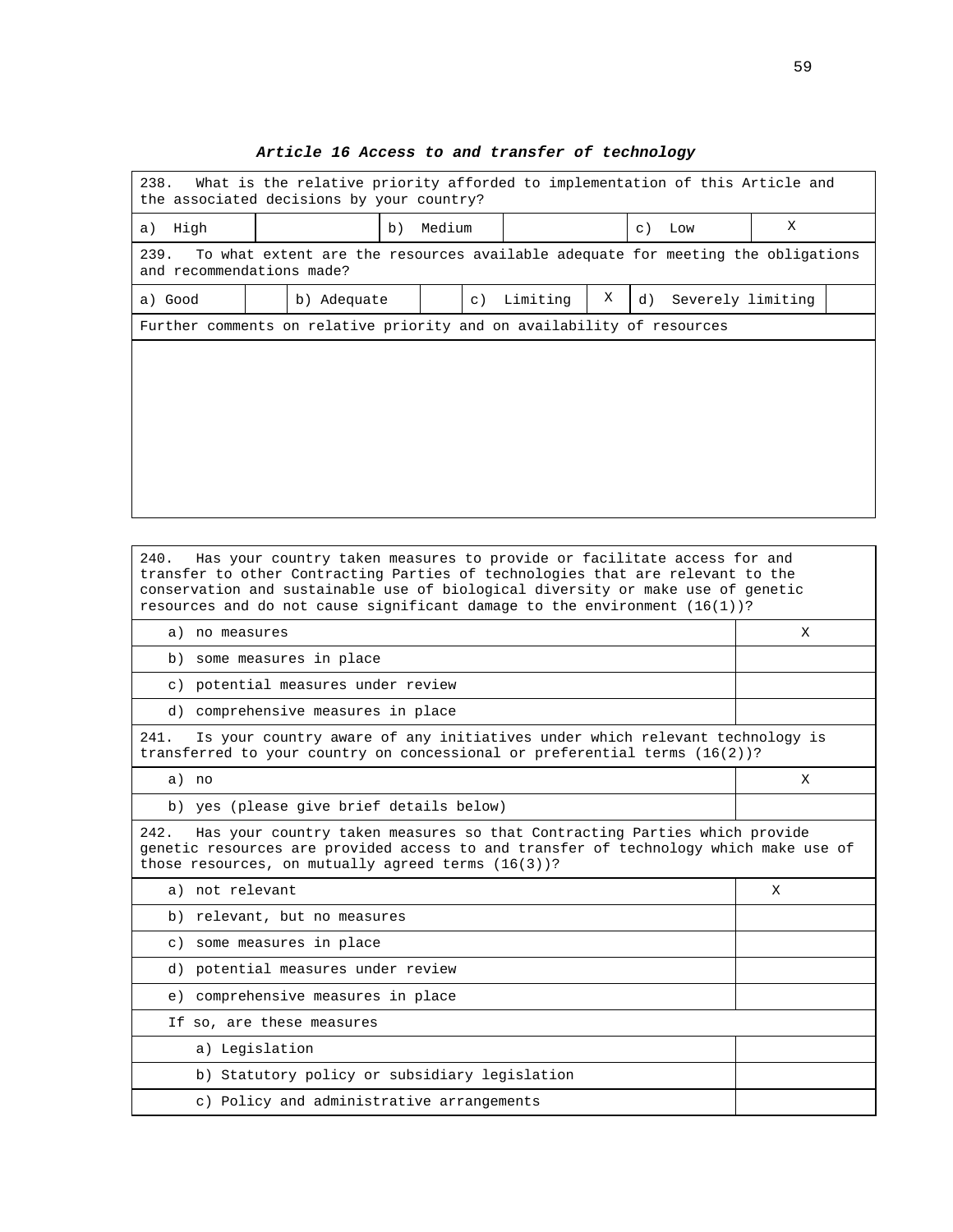243. Has your country taken measures so that the private sector facilitates access to joint development and transfer of relevant technology for the benefit of government institutions and the private sector of developing countries (16(4))?

|              | a) no measures                                                                                     | X |
|--------------|----------------------------------------------------------------------------------------------------|---|
|              | b) some measures in place                                                                          |   |
|              | c) potential measures under review                                                                 |   |
|              | d) comprehensive measures in place                                                                 |   |
|              | If so, are these measures                                                                          |   |
|              | a) Legislation?                                                                                    |   |
|              | b) Statutory policy and subsidiary legislation?                                                    |   |
|              | c) Policy and administrative arrangements?                                                         |   |
| 244.         | Does your country have a national system for intellectual property right<br>protection $(16(5))$ ? |   |
| a) no        |                                                                                                    |   |
|              | b) yes                                                                                             | X |
| 245.<br>way? | If yes, does it cover biological resources (for example, plant species) In any                     |   |
|              | a) no                                                                                              |   |
|              | b) yes - limited extent                                                                            |   |
|              | c) yes - significant extent                                                                        | X |

## **Decision III/17. Intellectual property rights**

| Has your country conducted and provided to the secretariat case-studies of the<br>246.<br>impacts of intellectual property rights on the achievement of the Conventions<br>objectives? |  |
|----------------------------------------------------------------------------------------------------------------------------------------------------------------------------------------|--|
| a) no                                                                                                                                                                                  |  |
| b)<br>some                                                                                                                                                                             |  |
| many<br>$\mathbf{C}$                                                                                                                                                                   |  |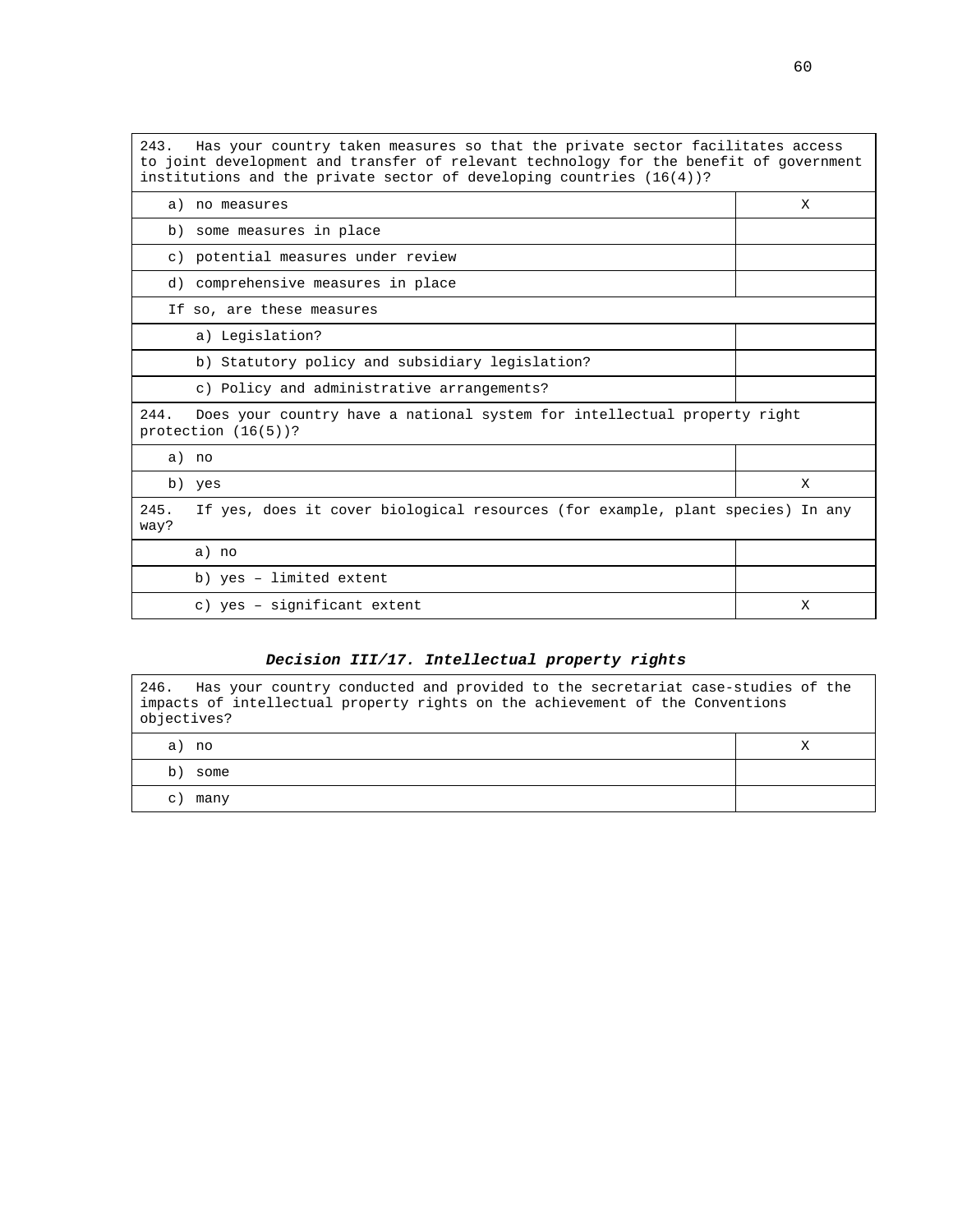Q 245. Under the Intellectual Property Office of Singapore (IPOS) Patents Act (which came into force in Singapore since 23 Feb 95'), patents are available for any inventions, whether products or processes, in all fields of technology, provided they are:

- new,
- involve an inventive step,
- capable of industrial application and,

- such where the publication or exploitation of which would not be generally expected to encourage offensive, immoral or anti-social behaviour.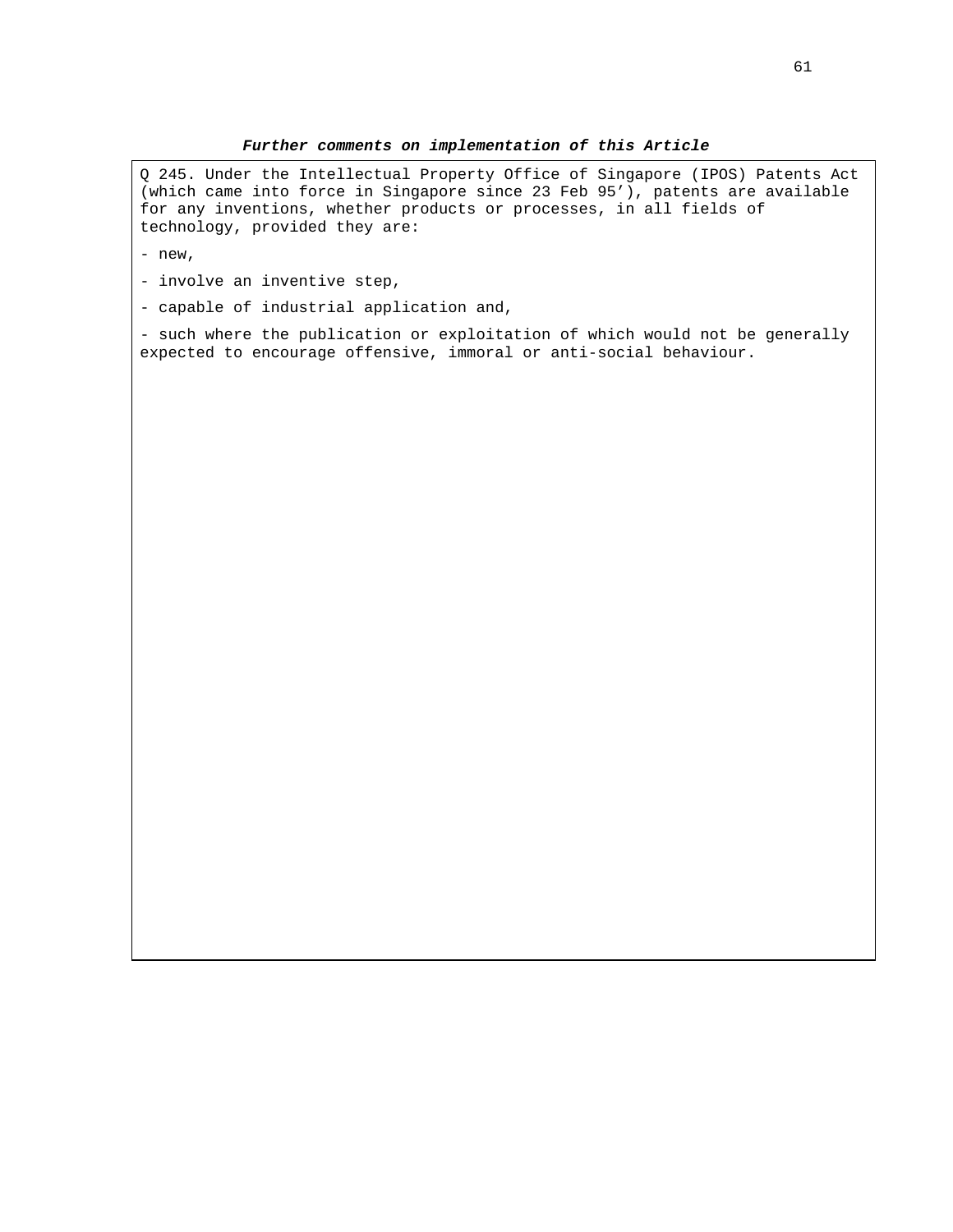| 247.<br>What is the relative priority afforded to implementation of this Article and<br>the associated decisions by your country? |  |             |    |        |         |          |  |    |                   |  |  |
|-----------------------------------------------------------------------------------------------------------------------------------|--|-------------|----|--------|---------|----------|--|----|-------------------|--|--|
| High<br>a)                                                                                                                        |  |             | b) | Medium |         | X        |  |    | $c)$ Low          |  |  |
| To what extent are the resources available adequate for meeting the obligations<br>248.<br>and recommendations made?              |  |             |    |        |         |          |  |    |                   |  |  |
| a) Good                                                                                                                           |  | b) Adequate |    | Χ      | $\in$ ) | Limiting |  | d) | Severely limiting |  |  |
| Further comments on relative priority and on availability of resources                                                            |  |             |    |        |         |          |  |    |                   |  |  |
|                                                                                                                                   |  |             |    |        |         |          |  |    |                   |  |  |
|                                                                                                                                   |  |             |    |        |         |          |  |    |                   |  |  |
|                                                                                                                                   |  |             |    |        |         |          |  |    |                   |  |  |
|                                                                                                                                   |  |             |    |        |         |          |  |    |                   |  |  |
|                                                                                                                                   |  |             |    |        |         |          |  |    |                   |  |  |
|                                                                                                                                   |  |             |    |        |         |          |  |    |                   |  |  |
|                                                                                                                                   |  |             |    |        |         |          |  |    |                   |  |  |
|                                                                                                                                   |  |             |    |        |         |          |  |    |                   |  |  |

# **Article 17 Exchange of information**

| 249.<br>Has your country taken measures to facilitate the exchange of information from<br>publicly available sources (17(1))?                                                                                                                                              |   |  |  |  |  |  |  |
|----------------------------------------------------------------------------------------------------------------------------------------------------------------------------------------------------------------------------------------------------------------------------|---|--|--|--|--|--|--|
| a) no measures                                                                                                                                                                                                                                                             |   |  |  |  |  |  |  |
| b) restricted by lack of resources                                                                                                                                                                                                                                         |   |  |  |  |  |  |  |
| c) some measures in place                                                                                                                                                                                                                                                  | X |  |  |  |  |  |  |
| d) potential measures under review                                                                                                                                                                                                                                         |   |  |  |  |  |  |  |
| e) comprehensive measures in place                                                                                                                                                                                                                                         |   |  |  |  |  |  |  |
| If a developed country Party -                                                                                                                                                                                                                                             |   |  |  |  |  |  |  |
| 250.<br>Do these measures take into account the special needs of developing countries<br>$(17(1))$ ?                                                                                                                                                                       |   |  |  |  |  |  |  |
| a) no                                                                                                                                                                                                                                                                      |   |  |  |  |  |  |  |
| b) yes - limited extent                                                                                                                                                                                                                                                    |   |  |  |  |  |  |  |
| c) yes - significant extent                                                                                                                                                                                                                                                |   |  |  |  |  |  |  |
| If so, do these measures include all the categories of information listed in<br>251.<br>Article 17(2), including technical, scientific and socio-economic research, training<br>and surveying programmes, specialized knowledge, repatriation of information and so<br>on? |   |  |  |  |  |  |  |
| a) no                                                                                                                                                                                                                                                                      |   |  |  |  |  |  |  |
| b) yes - limited extent                                                                                                                                                                                                                                                    |   |  |  |  |  |  |  |
| c) yes - significant extent                                                                                                                                                                                                                                                |   |  |  |  |  |  |  |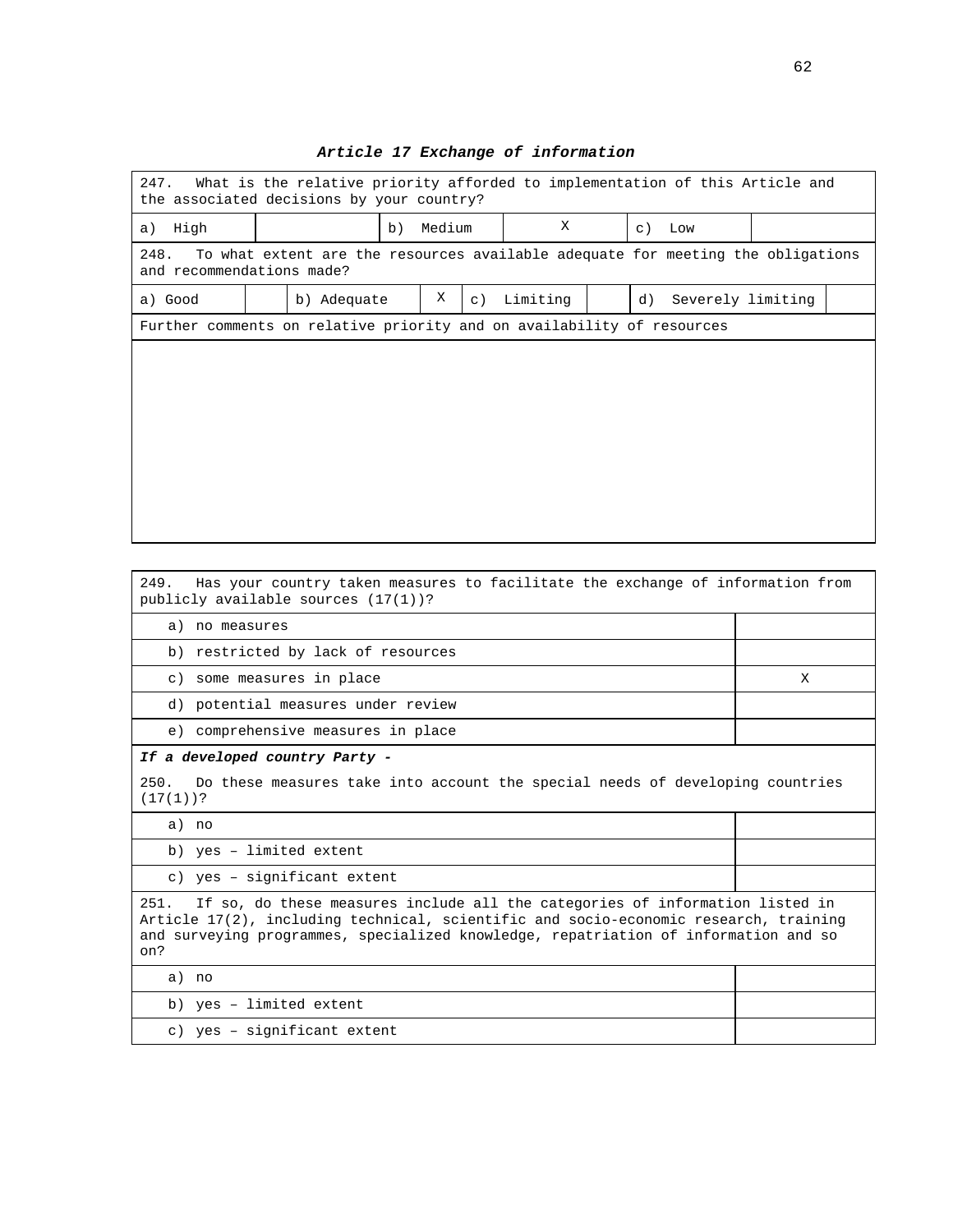| 252.<br>What is the relative priority afforded to implementation of this Article and<br>the associated decisions by your country? |  |             |    |        |           |          |  |             |                   |  |
|-----------------------------------------------------------------------------------------------------------------------------------|--|-------------|----|--------|-----------|----------|--|-------------|-------------------|--|
| High<br>a)                                                                                                                        |  |             | b) | Medium |           | X        |  | $\subset$ ) | Low               |  |
| 253.<br>To what extent are the resources available adequate for meeting the obligations<br>and recommendations made?              |  |             |    |        |           |          |  |             |                   |  |
| a) Good                                                                                                                           |  | b) Adequate |    | Χ      | $\circ$ ) | Limiting |  | d)          | Severely limiting |  |
| Further comments on relative priority and on availability of resources                                                            |  |             |    |        |           |          |  |             |                   |  |
|                                                                                                                                   |  |             |    |        |           |          |  |             |                   |  |
|                                                                                                                                   |  |             |    |        |           |          |  |             |                   |  |
|                                                                                                                                   |  |             |    |        |           |          |  |             |                   |  |
|                                                                                                                                   |  |             |    |        |           |          |  |             |                   |  |
|                                                                                                                                   |  |             |    |        |           |          |  |             |                   |  |
|                                                                                                                                   |  |             |    |        |           |          |  |             |                   |  |
|                                                                                                                                   |  |             |    |        |           |          |  |             |                   |  |
|                                                                                                                                   |  |             |    |        |           |          |  |             |                   |  |

## **Article 18 Technical and scientific cooperation**

254. Has your country taken measures to promote international technical and scientific cooperation in the field of conservation and sustainable use of biological diversity (18(1))?

| no measures<br>a)                  |  |
|------------------------------------|--|
| b) some measures in place          |  |
| c) potential measures under review |  |
| d) comprehensive measures in place |  |

255. Do the measures taken to promote cooperation with other Contracting Parties in the implementation of the Convention pay special attention to the development and strengthening of national capabilities by means of human resources development and institution building (18(2))?

a) no b) yes – limited extent X c) yes – significant extent 256. Has your country encouraged and developed methods of cooperation for the development and use of technologies, including indigenous and traditional technologies, in pursuance of the objectives of this Convention (18(4))? a) no b) early stages of development X c) advanced stages of development d) methods in place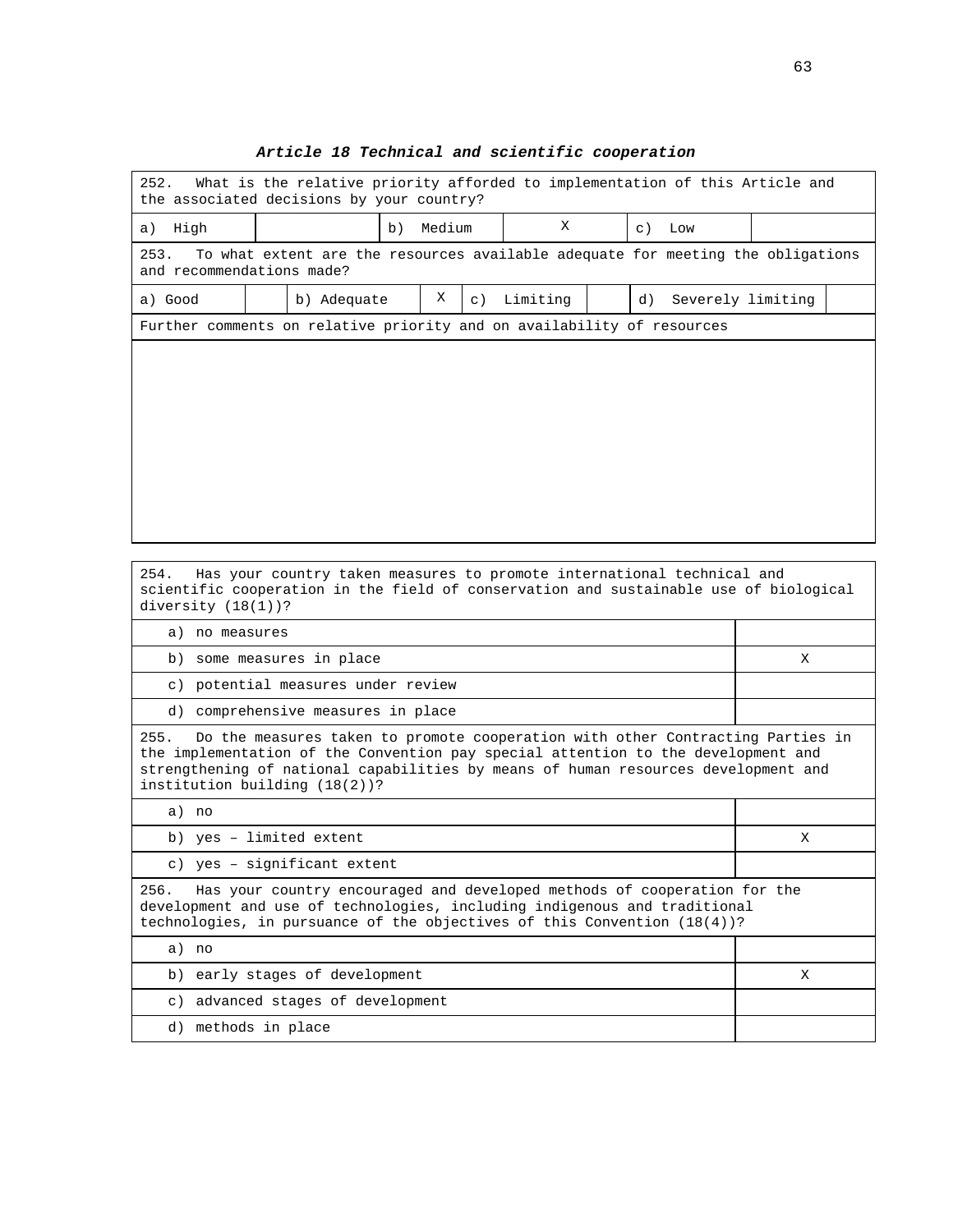| 257. Does such cooperation include the training of personnel and exchange of experts<br>$(18(4))$ ?                                                                                                    |   |  |  |  |  |  |  |
|--------------------------------------------------------------------------------------------------------------------------------------------------------------------------------------------------------|---|--|--|--|--|--|--|
| a) no                                                                                                                                                                                                  |   |  |  |  |  |  |  |
| b) yes - limited extent                                                                                                                                                                                | X |  |  |  |  |  |  |
| c) yes - significant extent                                                                                                                                                                            |   |  |  |  |  |  |  |
| 258.<br>Has your country promoted the establishment of joint research programmes and<br>joint ventures for the development of technologies relevant to the objectives of the<br>Convention $(18(5))$ ? |   |  |  |  |  |  |  |
| a) no                                                                                                                                                                                                  |   |  |  |  |  |  |  |
| b) yes - limited extent                                                                                                                                                                                | X |  |  |  |  |  |  |
| c) yes - significant extent                                                                                                                                                                            |   |  |  |  |  |  |  |

# **Decision II/3, Decision III/4 and Decision IV/2. Clearing House Mechanism**

| 259.<br>Is your country cooperating in the development and operation of the Clearing<br>House Mechanism?                                                                                   |   |  |  |  |  |  |  |  |
|--------------------------------------------------------------------------------------------------------------------------------------------------------------------------------------------|---|--|--|--|--|--|--|--|
| a) no                                                                                                                                                                                      |   |  |  |  |  |  |  |  |
| b) yes                                                                                                                                                                                     | X |  |  |  |  |  |  |  |
| 260.<br>Is your country helping to develop national capabilities through exchanging and<br>disseminating information on experiences and lessons learned in implementing the<br>Convention? |   |  |  |  |  |  |  |  |
| a) no                                                                                                                                                                                      |   |  |  |  |  |  |  |  |
| b) yes - limited extent                                                                                                                                                                    | X |  |  |  |  |  |  |  |
| c) yes - significant extent                                                                                                                                                                |   |  |  |  |  |  |  |  |
| 261.<br>Has your country designated a national focal point for the Clearing-House<br>Mechanism?                                                                                            |   |  |  |  |  |  |  |  |
| a) no                                                                                                                                                                                      |   |  |  |  |  |  |  |  |
| b) yes                                                                                                                                                                                     | X |  |  |  |  |  |  |  |
| 262.<br>Is your country providing resources for the development and implementation of<br>the Clearing-House Mechanism?                                                                     |   |  |  |  |  |  |  |  |
| a) no                                                                                                                                                                                      |   |  |  |  |  |  |  |  |
| b) yes, at the national level                                                                                                                                                              | X |  |  |  |  |  |  |  |
| c) yes, at national and international levels                                                                                                                                               |   |  |  |  |  |  |  |  |
| Is your country facilitating and participating in workshops and other expert<br>263.<br>meetings to further the development of the CHM at international levels?                            |   |  |  |  |  |  |  |  |
| a) no                                                                                                                                                                                      |   |  |  |  |  |  |  |  |
| b) participation only                                                                                                                                                                      | X |  |  |  |  |  |  |  |
| supporting some meetings and participating<br>C)                                                                                                                                           |   |  |  |  |  |  |  |  |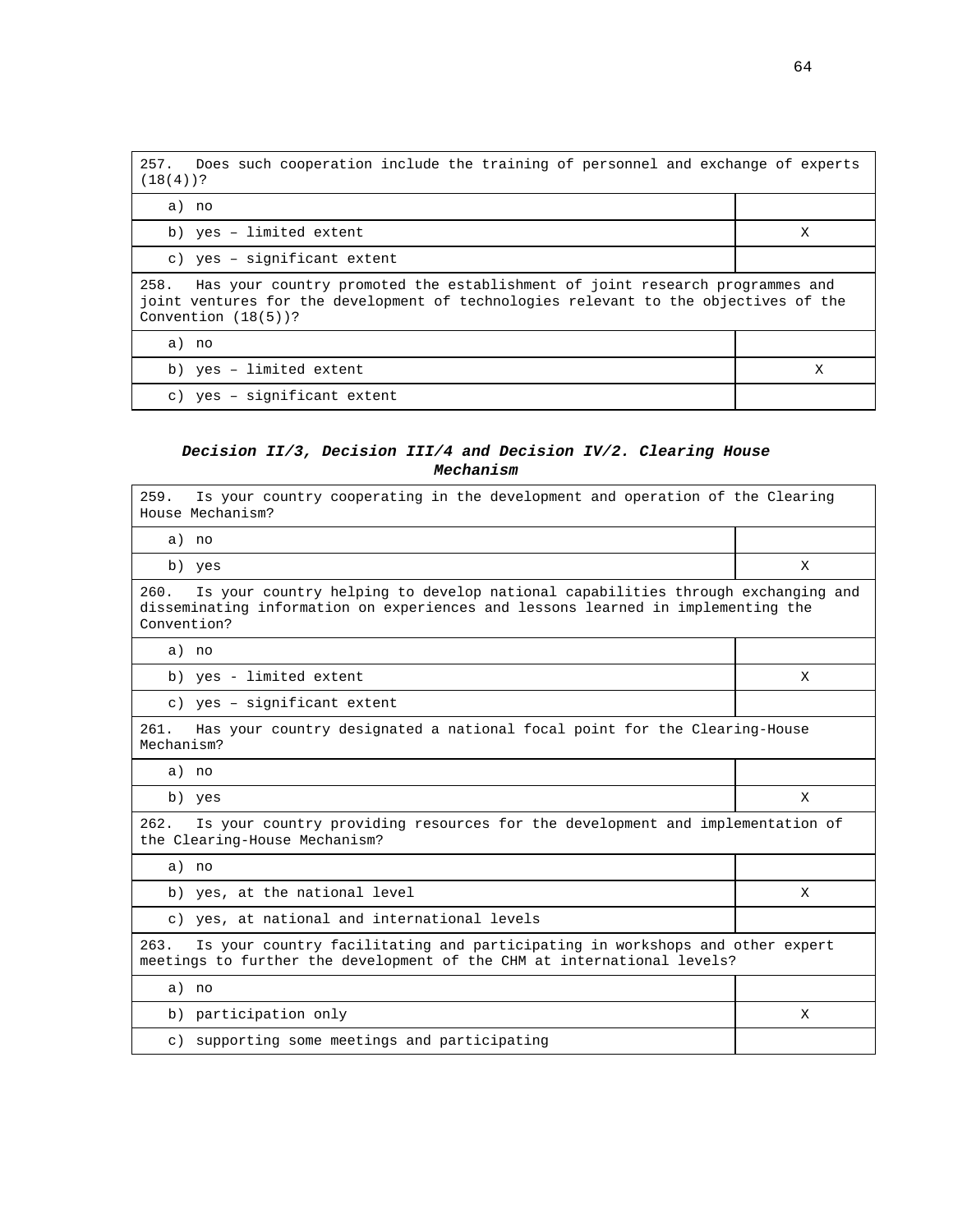| 264. | Is your CHM operational                                                                                                                |   |  |  |  |  |  |  |
|------|----------------------------------------------------------------------------------------------------------------------------------------|---|--|--|--|--|--|--|
|      | a) no                                                                                                                                  |   |  |  |  |  |  |  |
|      | b) under development                                                                                                                   | X |  |  |  |  |  |  |
|      | c) yes (please give details below)                                                                                                     |   |  |  |  |  |  |  |
| 265. | Is your CHM linked to the Internet                                                                                                     |   |  |  |  |  |  |  |
|      | a) no                                                                                                                                  | X |  |  |  |  |  |  |
|      | b) yes                                                                                                                                 |   |  |  |  |  |  |  |
| 266. | Has your country established a multi-sectoral and multi-disciplinary CHM<br>steering committee or working group at the national level? |   |  |  |  |  |  |  |
|      | a) no                                                                                                                                  | X |  |  |  |  |  |  |
| b)   | yes                                                                                                                                    |   |  |  |  |  |  |  |

## **Decision V/14. Scientific and technical co-operation and the clearinghouse mechanisms (Article 18)**

| Has your country reviewed the priorities identified in Annex I to the decision,<br>267.<br>and sought to implement them? |  |
|--------------------------------------------------------------------------------------------------------------------------|--|
| a) not reviewed                                                                                                          |  |
| b) reviewed but not implemented                                                                                          |  |
| c) reviewed and implemented as appropriate                                                                               |  |

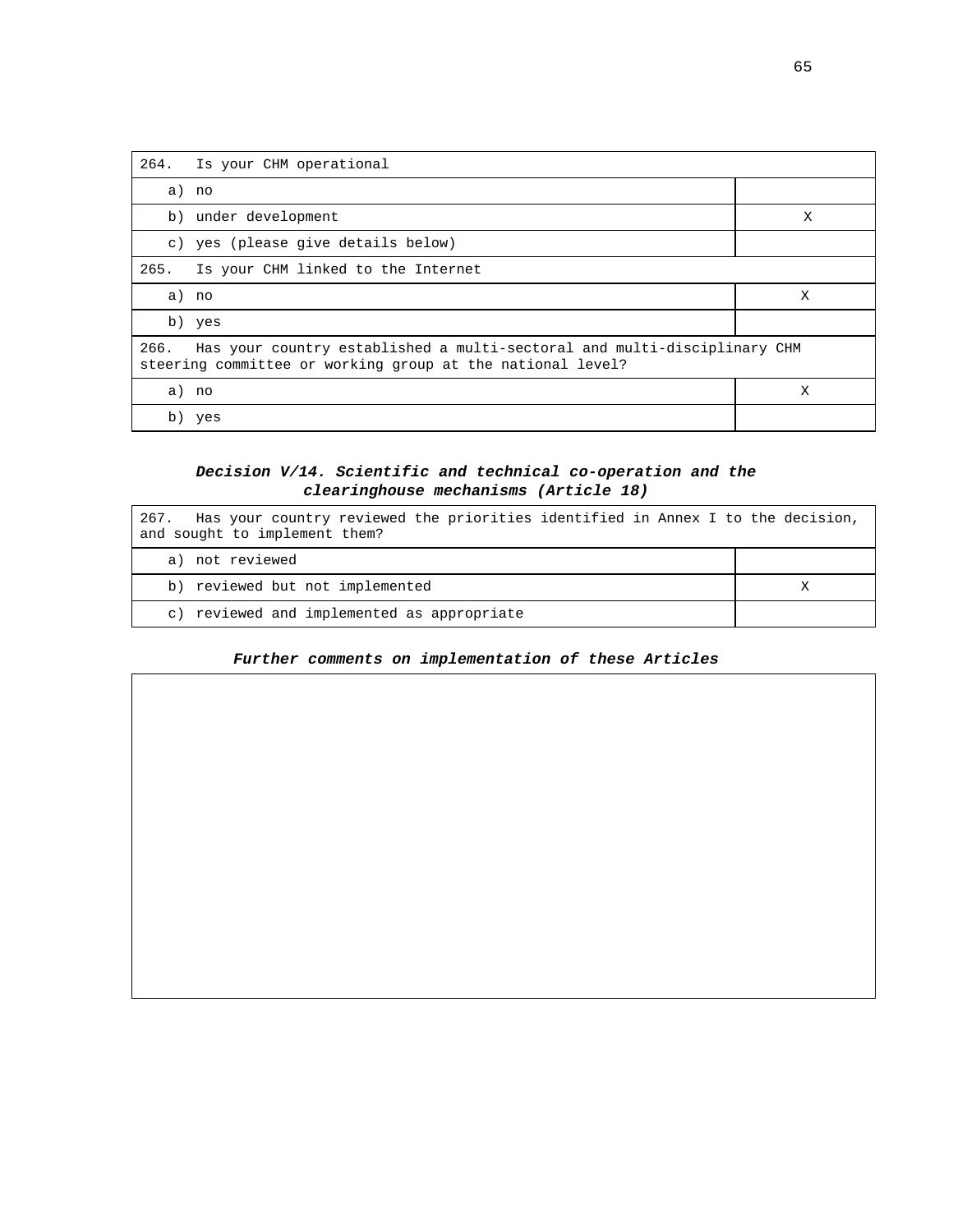# **Article 19 Handling of biotechnology and distribution of its benefits**  268. What is the relative priority afforded to implementation of this Article and

| 268.<br>What is the relative priority afforded to implementation of this Article and<br>the associated decisions by your country? |  |                                     |  |  |  |  |  |  |  |  |
|-----------------------------------------------------------------------------------------------------------------------------------|--|-------------------------------------|--|--|--|--|--|--|--|--|
| a) High                                                                                                                           |  | X<br>Medium<br>b)<br>$\in$ )<br>Low |  |  |  |  |  |  |  |  |
| 269.<br>To what extent are the resources available adequate for meeting the obligations<br>and recommendations made?              |  |                                     |  |  |  |  |  |  |  |  |
| Χ<br>Limiting<br>b) Adequate<br>Severely limiting<br>a) Good<br>d)<br>$\circ$ )                                                   |  |                                     |  |  |  |  |  |  |  |  |
| Further comments on relative priority and on availability of resources                                                            |  |                                     |  |  |  |  |  |  |  |  |
|                                                                                                                                   |  |                                     |  |  |  |  |  |  |  |  |
|                                                                                                                                   |  |                                     |  |  |  |  |  |  |  |  |
|                                                                                                                                   |  |                                     |  |  |  |  |  |  |  |  |
|                                                                                                                                   |  |                                     |  |  |  |  |  |  |  |  |
|                                                                                                                                   |  |                                     |  |  |  |  |  |  |  |  |
|                                                                                                                                   |  |                                     |  |  |  |  |  |  |  |  |
|                                                                                                                                   |  |                                     |  |  |  |  |  |  |  |  |
|                                                                                                                                   |  |                                     |  |  |  |  |  |  |  |  |

270. Has your country taken measures to provide for the effective participation in biotechnological research activities by those Contracting Parties which provide the genetic resources for such research (19(1))?

| a) no measures                                                                                                                                                                                                                                                                                 |   |  |  |  |  |  |  |
|------------------------------------------------------------------------------------------------------------------------------------------------------------------------------------------------------------------------------------------------------------------------------------------------|---|--|--|--|--|--|--|
| b) some measures in place                                                                                                                                                                                                                                                                      | X |  |  |  |  |  |  |
| c) potential measures under review                                                                                                                                                                                                                                                             |   |  |  |  |  |  |  |
| d) comprehensive measures in place                                                                                                                                                                                                                                                             |   |  |  |  |  |  |  |
| If so, are these measures:                                                                                                                                                                                                                                                                     |   |  |  |  |  |  |  |
| a) Legislation                                                                                                                                                                                                                                                                                 |   |  |  |  |  |  |  |
| b) Statutory policy and subsidiary legislation                                                                                                                                                                                                                                                 |   |  |  |  |  |  |  |
| c) Policy and administrative measures                                                                                                                                                                                                                                                          | X |  |  |  |  |  |  |
| 271. Has your country taken all practicable measures to promote and advance priority<br>access on a fair and equitable basis by Contracting Parties to the results and<br>benefits arising from biotechnologies based upon genetic resources provided by those<br>Contracting Parties (19(2))? |   |  |  |  |  |  |  |
| a) no measures                                                                                                                                                                                                                                                                                 |   |  |  |  |  |  |  |
| b) some measures in place                                                                                                                                                                                                                                                                      | X |  |  |  |  |  |  |
| c) potential measures under review                                                                                                                                                                                                                                                             |   |  |  |  |  |  |  |
| d) comprehensive measures in place                                                                                                                                                                                                                                                             |   |  |  |  |  |  |  |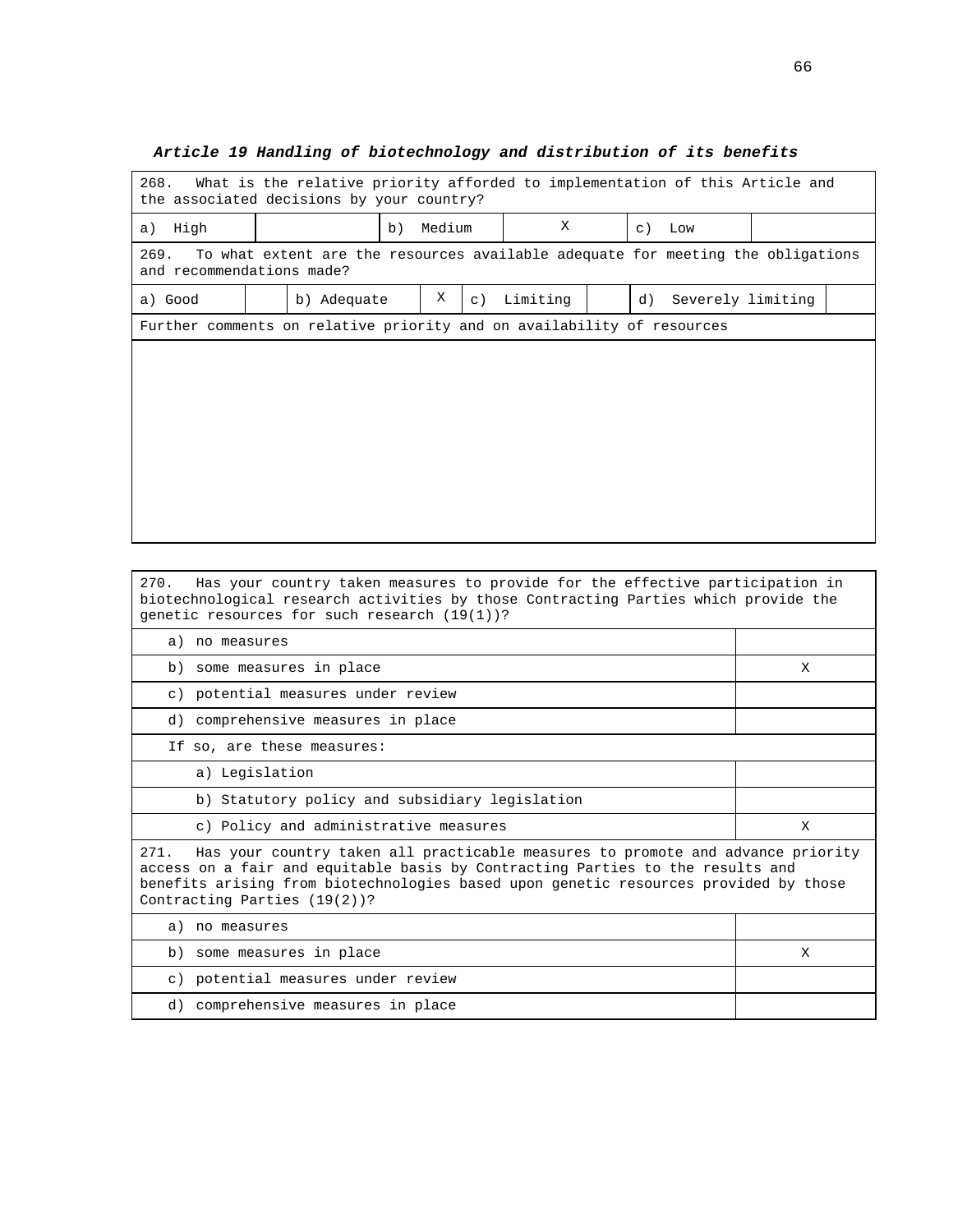# **Decision IV/3. Issues related to biosafety and Decision V/1. Work Plan of the Intergovernmental Committee for the Cartagena Protocol on Biosafety**

| 272.      | Is your country a Contracting Party to the Cartagena Protocol on Biosafety? |  |
|-----------|-----------------------------------------------------------------------------|--|
|           | a) not a signatory                                                          |  |
|           | b) signed, ratification in progress                                         |  |
| $\circ$ ) | instrument of ratification deposited                                        |  |

## **Further comments on implementation of this Article**

67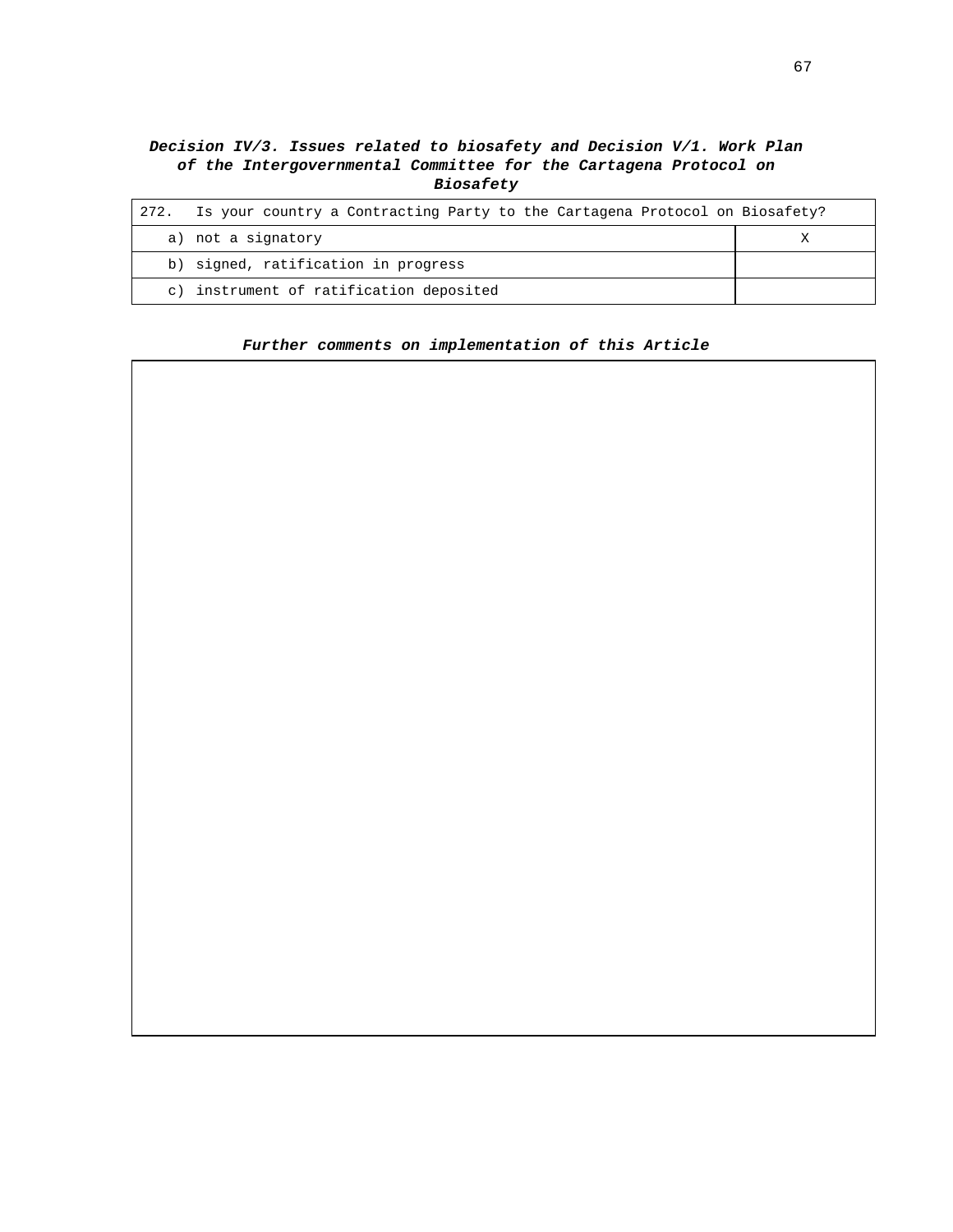| 273.<br>What is the relative priority afforded to implementation of this Article and<br>the associated decisions by your country? |  |             |    |        |           |          |   |                         |   |  |
|-----------------------------------------------------------------------------------------------------------------------------------|--|-------------|----|--------|-----------|----------|---|-------------------------|---|--|
| a) High                                                                                                                           |  |             | b) | Medium |           |          |   | $\subset$ )<br>Low      | X |  |
| To what extent are the resources available adequate for meeting the obligations<br>274.<br>and recommendations made?              |  |             |    |        |           |          |   |                         |   |  |
| a) Good                                                                                                                           |  | b) Adequate |    |        | $\circ$ ) | Limiting | Χ | Severely limiting<br>d) |   |  |
| Further comments on relative priority and on availability of resources                                                            |  |             |    |        |           |          |   |                         |   |  |
|                                                                                                                                   |  |             |    |        |           |          |   |                         |   |  |
|                                                                                                                                   |  |             |    |        |           |          |   |                         |   |  |
|                                                                                                                                   |  |             |    |        |           |          |   |                         |   |  |
|                                                                                                                                   |  |             |    |        |           |          |   |                         |   |  |
|                                                                                                                                   |  |             |    |        |           |          |   |                         |   |  |
|                                                                                                                                   |  |             |    |        |           |          |   |                         |   |  |
|                                                                                                                                   |  |             |    |        |           |          |   |                         |   |  |

## **Article 20 Financial resources**

275. Has your country provided financial support and incentives in respect of those national activities which are intended to achieve the objectives of the Convention (20(1))?

| ٠ | C<br>r |
|---|--------|

| no<br>a)                                  |  |
|-------------------------------------------|--|
| b) yes - incentives only                  |  |
| c) yes - financial support only           |  |
| d) yes - financial support and incentives |  |

#### **If a developed country Party -**

276. Has your country provided new and additional financial resources to enable developing country Parties to meet the agreed incremental costs to them of implementing measures which fulfil the obligations of the Convention, as agreed between you and the interim financial mechanism (20(2))?

a) no

b) yes

**If a developing country Party or Party with economy in transition –** 

277. Has your country received new and additional financial resources to enable you to meet the agreed full incremental costs of implementing measures which fulfil the obligations of the Convention (20(2))?

|       | $\overline{z}$ |
|-------|----------------|
| a) no |                |
|       | A              |
|       |                |

b) yes

Τ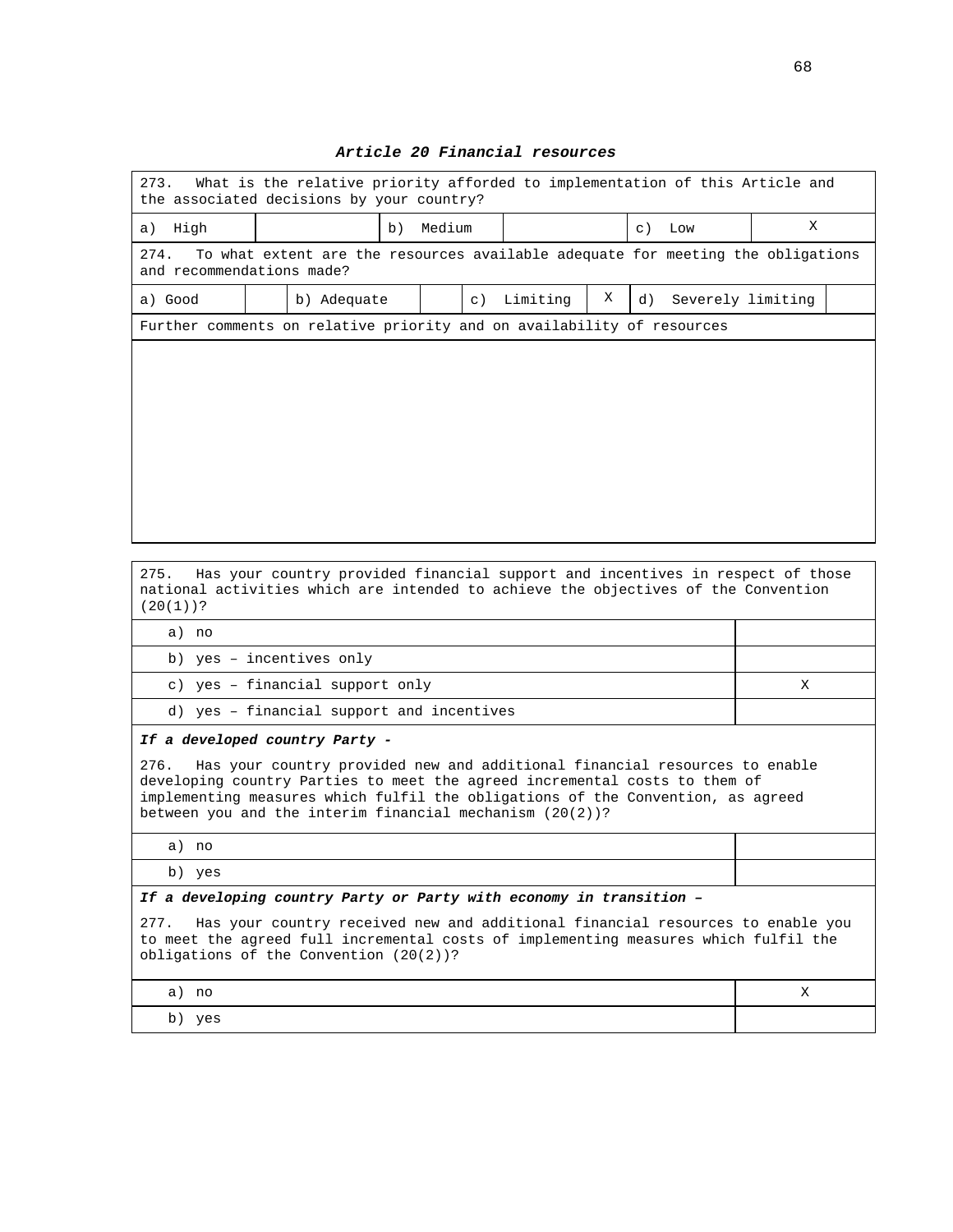278. Has your country provided financial resources related to implementation of the Convention through bilateral, regional and other multilateral channels (20(3))?

#### **If a developing country Party or Party with economy in transition -**

279. Has your country used financial resources related to implementation of the Convention from bilateral, regional and other multilateral channels (20(3))?

a) no X

b) yes

## **Decision III/6. Additional financial resources**

280. Is your country working to ensure that all funding institutions (including bilateral assistance agencies) are striving to make their activities more supportive of the Convention?

| a)<br>no                                                                                                                                             |   |  |  |  |
|------------------------------------------------------------------------------------------------------------------------------------------------------|---|--|--|--|
| b) yes - limited extent                                                                                                                              | Х |  |  |  |
| c) yes - significant extent                                                                                                                          |   |  |  |  |
| Is your country cooperating in any efforts to develop standardized information<br>281.<br>on financial support for the objectives of the Convention? |   |  |  |  |
| a)<br>no                                                                                                                                             | Х |  |  |  |
| b) yes (please attach information)                                                                                                                   |   |  |  |  |

#### **Decision V/11. Additional financial resources**

| 282.<br>Has your country established a process to monitor financial support to<br>biodiversity?                     |   |  |  |  |  |
|---------------------------------------------------------------------------------------------------------------------|---|--|--|--|--|
| a) no                                                                                                               | X |  |  |  |  |
| b) procedures being established                                                                                     |   |  |  |  |  |
| c) yes (please provide details)                                                                                     |   |  |  |  |  |
| 283.<br>Are details available of your country's financial support to national<br>biodiversity activities?           |   |  |  |  |  |
| a) no                                                                                                               | X |  |  |  |  |
| b) not in a standardized format                                                                                     |   |  |  |  |  |
| c) yes (please provide details)                                                                                     |   |  |  |  |  |
| Are details available of your country's financial support to biodiversity<br>284.<br>activities in other countries? |   |  |  |  |  |
| a) not applicable                                                                                                   | X |  |  |  |  |
| b) no                                                                                                               |   |  |  |  |  |
| c) not in a standardized format                                                                                     |   |  |  |  |  |
| d) yes (please provide details)                                                                                     |   |  |  |  |  |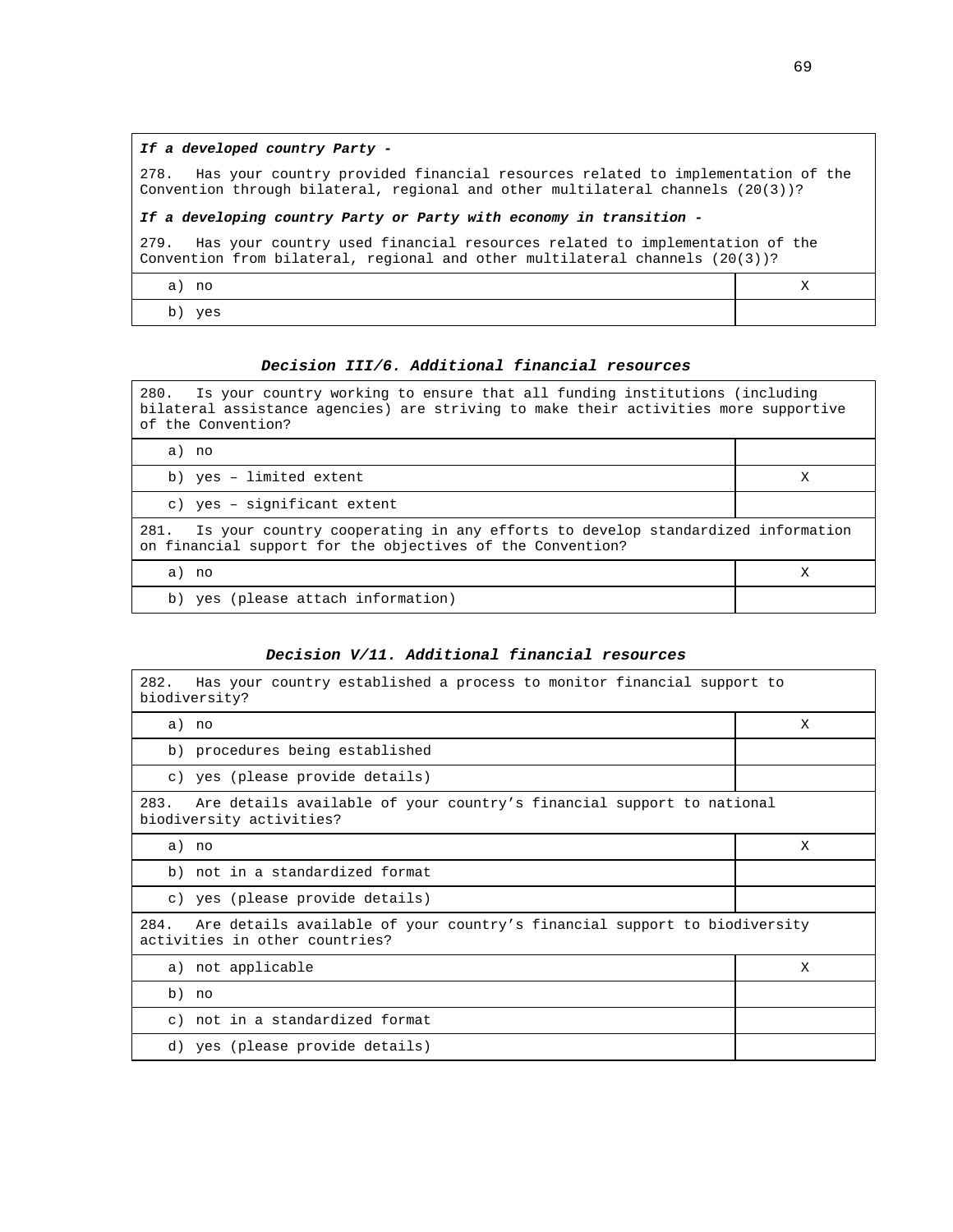## **Developed country Parties -**

285. Does your country promote support for the implementation of the objectives of the Convention in the funding policy of its bilateral funding institutions and those of regional and multilateral funding institutions?

a) no

b) yes

#### **Developing country Parties -**

286. Does your country discuss ways and means to support implementation of the objectives of the Convention in its dialogue with funding institutions?

a) no X

b) yes

287. Has your country compiled information on the additional financial support provided by the private sector?

a) no X

b) yes (please provide details)

288. Has your country considered tax exemptions in national taxation systems for biodiversity-related donations?

a) no X

b) not appropriate to national conditions

c) exemptions under development

d) exemptions in place

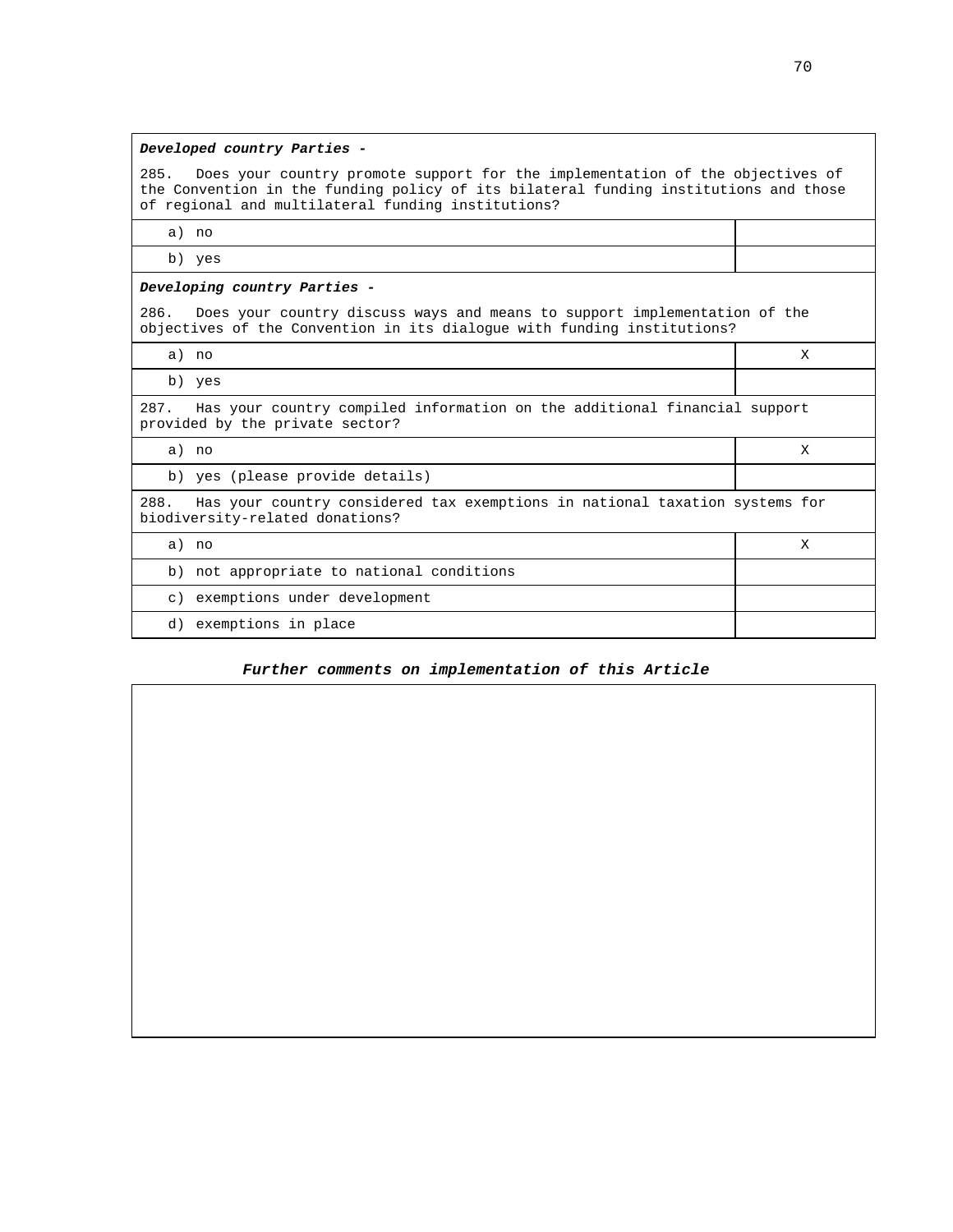| 289. What is the relative priority afforded to implementation of this Article and<br>the associated decisions by your country? |  |             |    |        |             |          |   |         |                      |   |  |
|--------------------------------------------------------------------------------------------------------------------------------|--|-------------|----|--------|-------------|----------|---|---------|----------------------|---|--|
| High<br>a)                                                                                                                     |  |             | b) | Medium |             |          |   | $\in$ ) | Low                  | Χ |  |
| 290.<br>To what extent are the resources available adequate for meeting the obligations<br>and recommendations made?           |  |             |    |        |             |          |   |         |                      |   |  |
| a) Good                                                                                                                        |  | b) Adequate |    |        | $\subset$ ) | Limiting | Χ |         | d) Severely limiting |   |  |
| Further comments on relative priority and on availability of resources                                                         |  |             |    |        |             |          |   |         |                      |   |  |
|                                                                                                                                |  |             |    |        |             |          |   |         |                      |   |  |
|                                                                                                                                |  |             |    |        |             |          |   |         |                      |   |  |
|                                                                                                                                |  |             |    |        |             |          |   |         |                      |   |  |
| 291.<br>Has your country worked to strengthen existing financial institutions to                                               |  |             |    |        |             |          |   |         |                      |   |  |

## **Article 21 Financial mechanism**

| 291. Has your country worked to strengthen existing financial institutions to      |  |  |  |  |
|------------------------------------------------------------------------------------|--|--|--|--|
| provide financial resources for the conservation and sustainable use of biological |  |  |  |  |
| diversity?                                                                         |  |  |  |  |
| a) no                                                                              |  |  |  |  |
| b) yes                                                                             |  |  |  |  |

## **Decision III/7. Guidelines for the review of the effectiveness of the financial mechanism**

| Has your country provided information on experiences gained through activities<br>292.<br>funded by the financial mechanism? |  |  |  |  |
|------------------------------------------------------------------------------------------------------------------------------|--|--|--|--|
| a) no activities                                                                                                             |  |  |  |  |
| b) no, although there are activities                                                                                         |  |  |  |  |
| c) yes, within the previous national report                                                                                  |  |  |  |  |
| d) yes, through case-studies                                                                                                 |  |  |  |  |
| yes, through other means (please give details below)<br>e)                                                                   |  |  |  |  |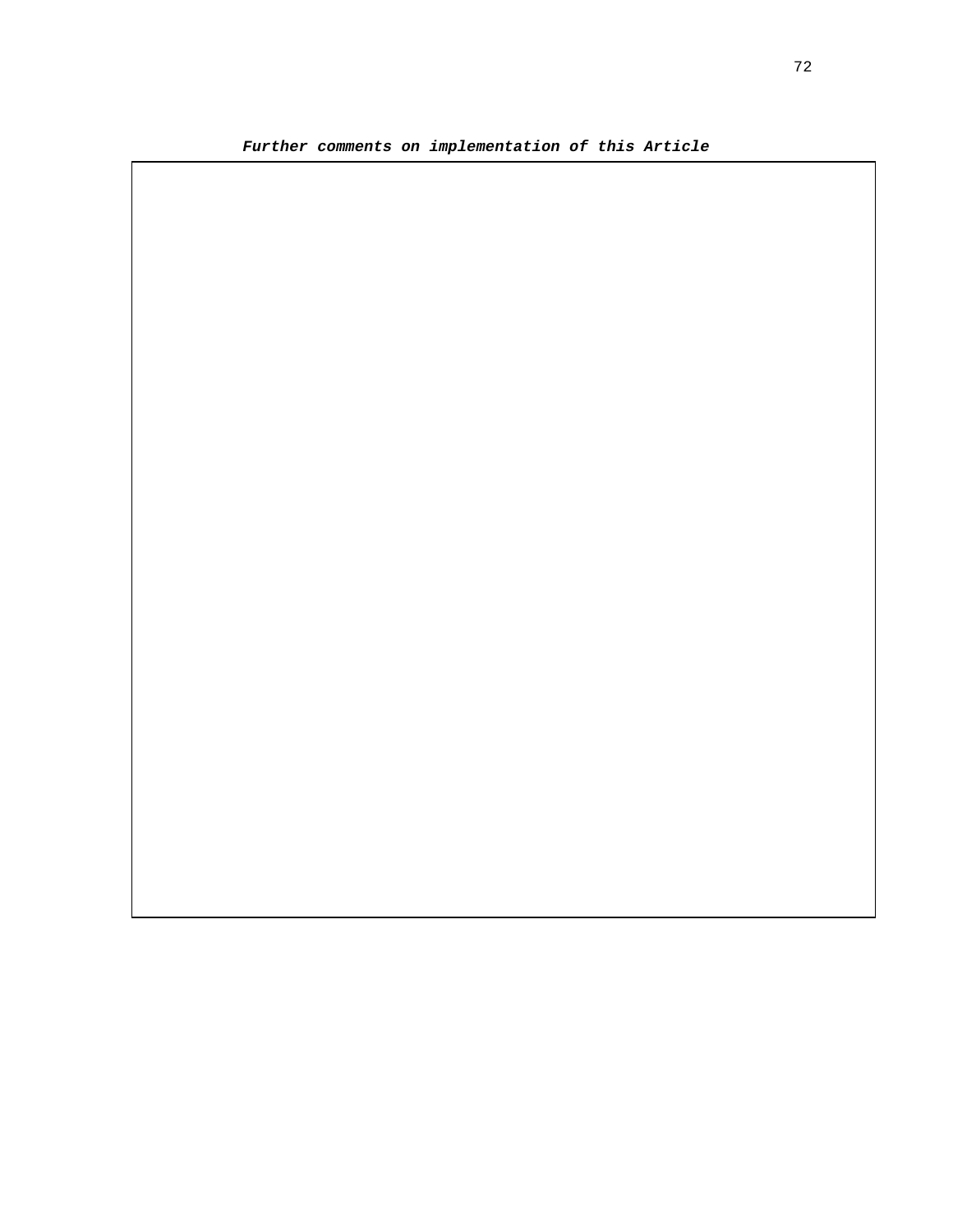| 293.<br>How many people from your country participated in each of the meetings of the<br>Conference of the Parties? |  |  |
|---------------------------------------------------------------------------------------------------------------------|--|--|
| a) COP 1 (Nassau)                                                                                                   |  |  |
| b) COP 2 (Jakarta)                                                                                                  |  |  |
| c) COP 3 (Buenos Aires)                                                                                             |  |  |
| d) COP 4 (Bratislava)                                                                                               |  |  |
| COP 5 (Nairobi)<br>e)                                                                                               |  |  |

**Article 23 Conference of the Parties** 

### **Decision I/6, Decision II/10, Decision III/24 and Decision IV/17. Finance and budget**

| 294. | Has your country paid all of its contributions to the Trust Fund? |  |
|------|-------------------------------------------------------------------|--|
|      | a) no                                                             |  |
|      | b) yes                                                            |  |

### **Decision IV/16 (part) Preparation for meetings of the Conference of the Parties**

295. Has your country participated in regional meetings focused on discussing implementation of the Convention before any meetings of the Conference of the Parties? a) no X b) yes (please specify which) **If a developed country Party –**  296. Has your country funded regional and sub-regional meetings to prepare for the COP, and facilitated the participation of developing countries in such meetings? a) no

b) yes (please provide details below)

### **Decision V/22. Budget for the programme of work for the biennium 2001- 2002**

| 297. Did your country pay its contribution to the core budget (BY Trust Fund) for<br>2001 by $1^{st}$ January 2001? |   |
|---------------------------------------------------------------------------------------------------------------------|---|
| a) yes in advance                                                                                                   |   |
| b) yes on time                                                                                                      |   |
| c) no but subsequently paid                                                                                         | Χ |
| not yet paid<br>d)                                                                                                  |   |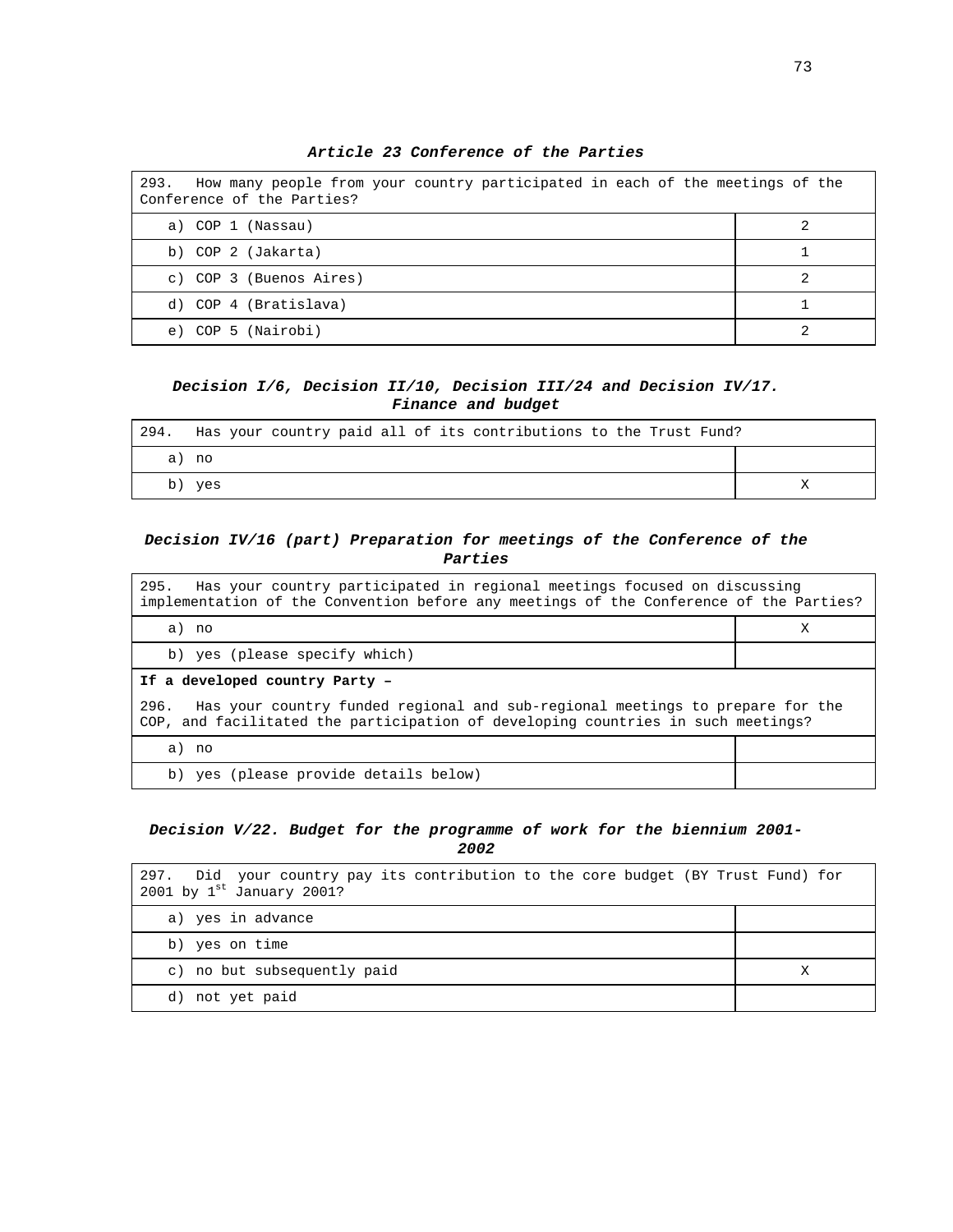| Has your country made additional voluntary contributions to the trust funds of<br>298.<br>the Convention? |  |
|-----------------------------------------------------------------------------------------------------------|--|
| a) yes in the 1999-2000 biennium                                                                          |  |
| b) yes for the 2001-2002 biennium                                                                         |  |
| c) expect to do so for the 2001-2002 biennium                                                             |  |
| d)<br>no.                                                                                                 |  |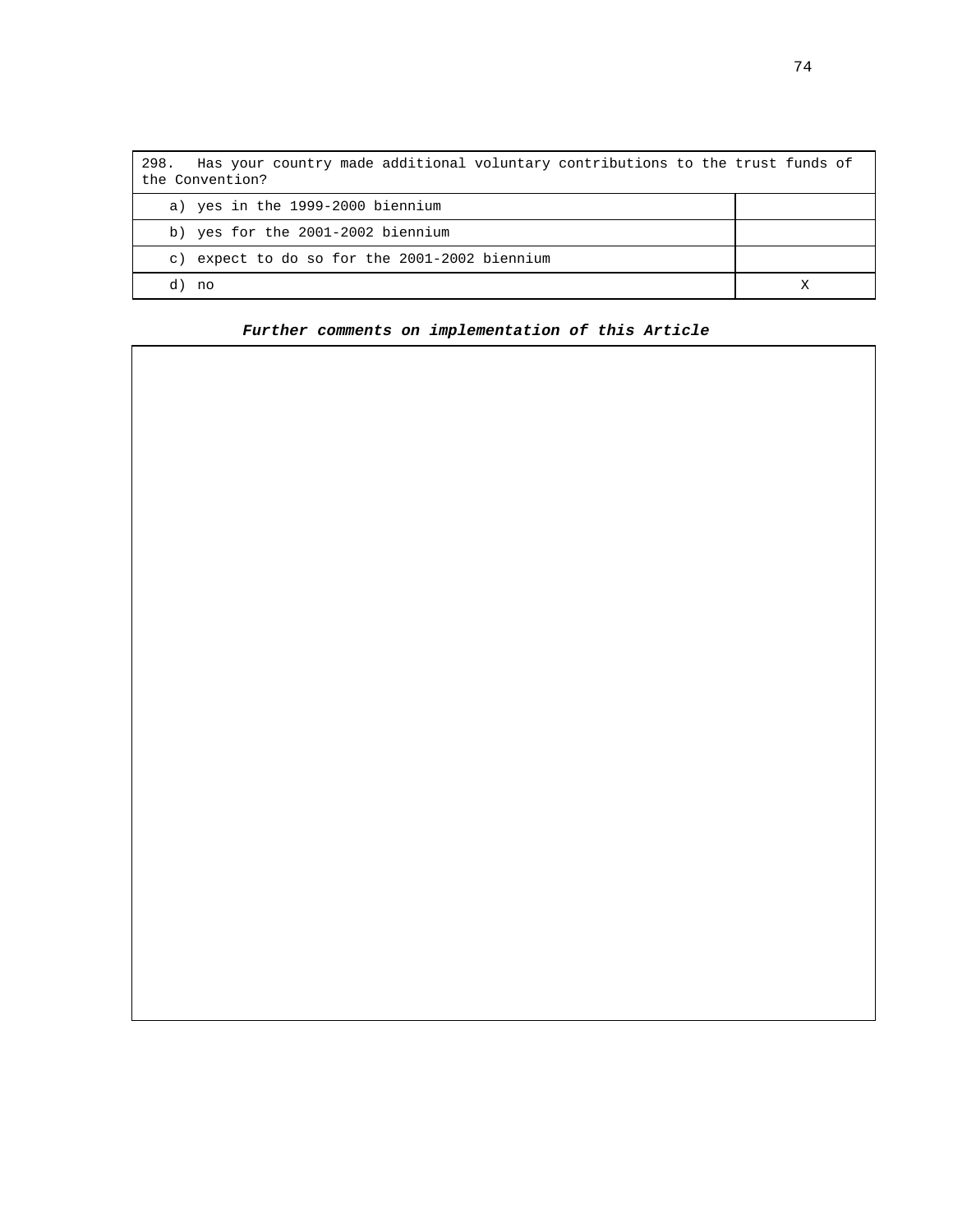| Has your country provided direct support to the Secretariat in terms of<br>299.<br>seconded staff, financial contribution for Secretariat activities, etc? |  |
|------------------------------------------------------------------------------------------------------------------------------------------------------------|--|
| a) no                                                                                                                                                      |  |
| , yes<br>b)                                                                                                                                                |  |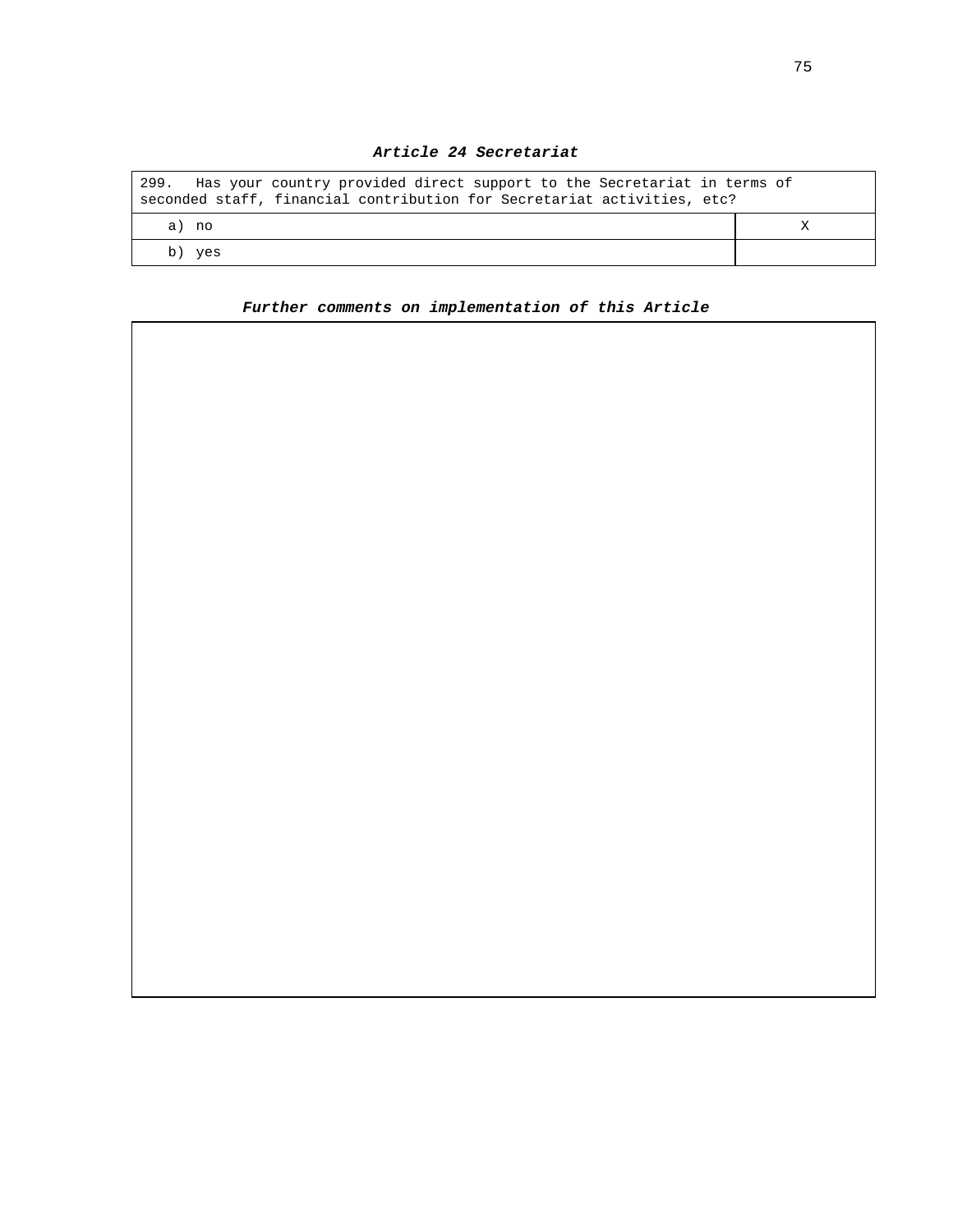### **Article 25 Subsidiary body on scientific, technical and technological advice**

| How many people from your country participated in each of the meetings of<br>300.<br>SBSTTA? |  |  |
|----------------------------------------------------------------------------------------------|--|--|
| SBSTTA I (Paris)<br>a)                                                                       |  |  |
| SBSTTA II (Montreal)<br>b)                                                                   |  |  |
| SBSTTA III (Montreal)<br>$\circ$ )                                                           |  |  |
| SBSTTA IV (Montreal)<br>d)                                                                   |  |  |
| SBSTTA V (Montreal)<br>e)                                                                    |  |  |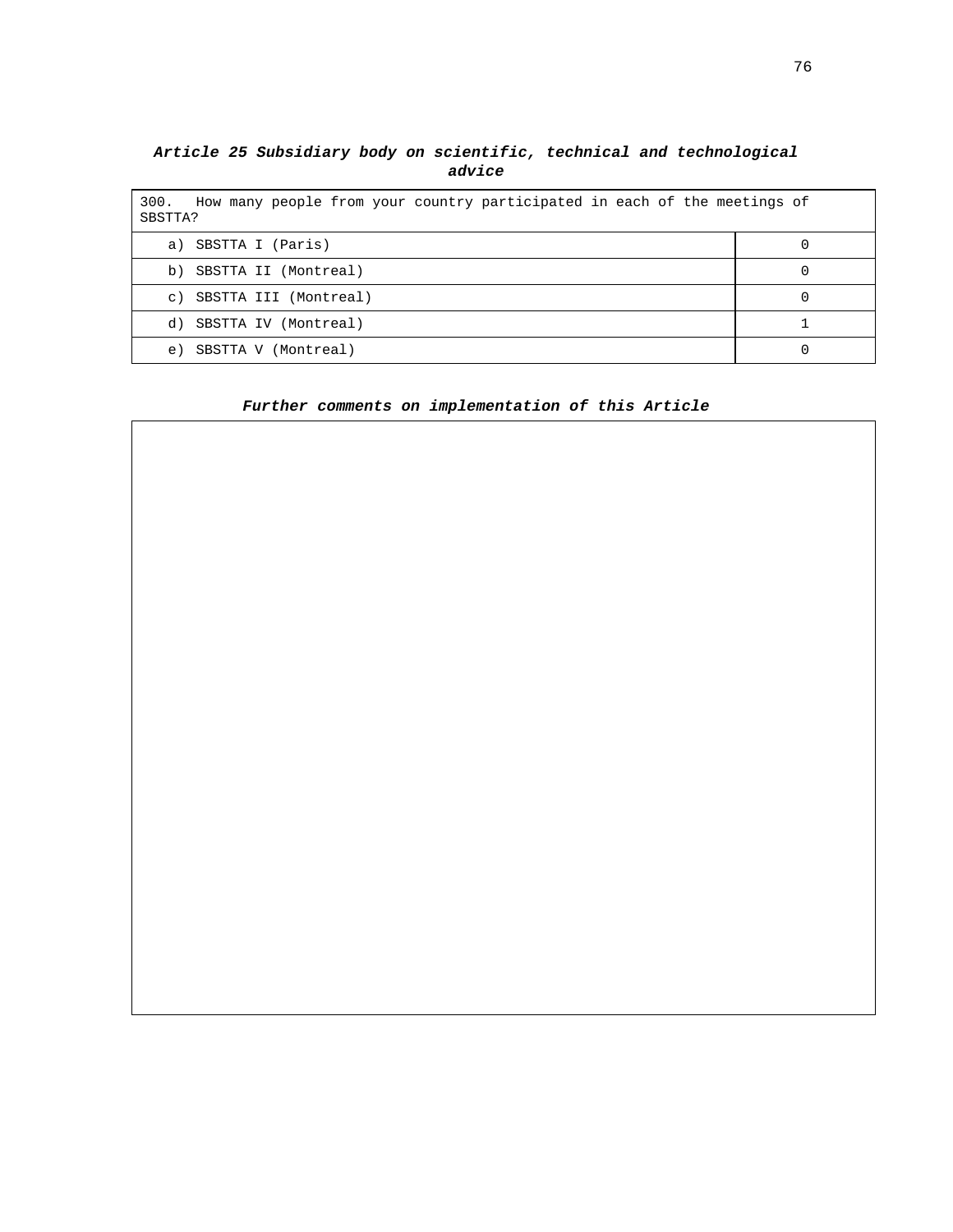| What is the status of your first national report?<br>301. |   |
|-----------------------------------------------------------|---|
| a) Not submitted                                          |   |
| b) Summary report submitted                               |   |
| c) Interim/draft report submitted                         |   |
| d) Final report submitted                                 | Х |
| If b), c) or d), was your report submitted:               |   |
| by the original deadline of $1.1.98$ (Decision III/9)?    |   |
| by the extended deadline of $31.12.98$ (Decision IV/14)?  | X |
| Later (please specify date)                               |   |

**Article 26 Reports** 

# **Decision IV/14 National reports**

| 302. Did all relevant stakeholders participate in the preparation of this national<br>report, or in the compilation of information used in the report? |   |  |
|--------------------------------------------------------------------------------------------------------------------------------------------------------|---|--|
| a) no                                                                                                                                                  |   |  |
| b) yes                                                                                                                                                 | X |  |
| Has your country taken steps to ensure that its first and/or second national<br>303.<br>report(s) is/are available for use by relevant stakeholders?   |   |  |
| a) no                                                                                                                                                  |   |  |
| b) yes                                                                                                                                                 | X |  |
| If yes, was this by:                                                                                                                                   |   |  |
| informal distribution?<br>a)                                                                                                                           |   |  |
| b)<br>publishing the report?                                                                                                                           |   |  |
| making the report available on request?<br>$\circ$ )                                                                                                   | X |  |
| d)<br>posting the report on the Internet?                                                                                                              |   |  |

# **Decision V/19. National reporting**

| 304. Has your country prepared voluntary detailed thematic reports on one or more of<br>the items for in-depth consideration at an ordinary meeting of the parties, following<br>the quidelines provided? |  |
|-----------------------------------------------------------------------------------------------------------------------------------------------------------------------------------------------------------|--|
| a) no                                                                                                                                                                                                     |  |
| b) yes - forest ecosystems                                                                                                                                                                                |  |
| c) yes - alien species                                                                                                                                                                                    |  |
| d) yes - benefit sharing                                                                                                                                                                                  |  |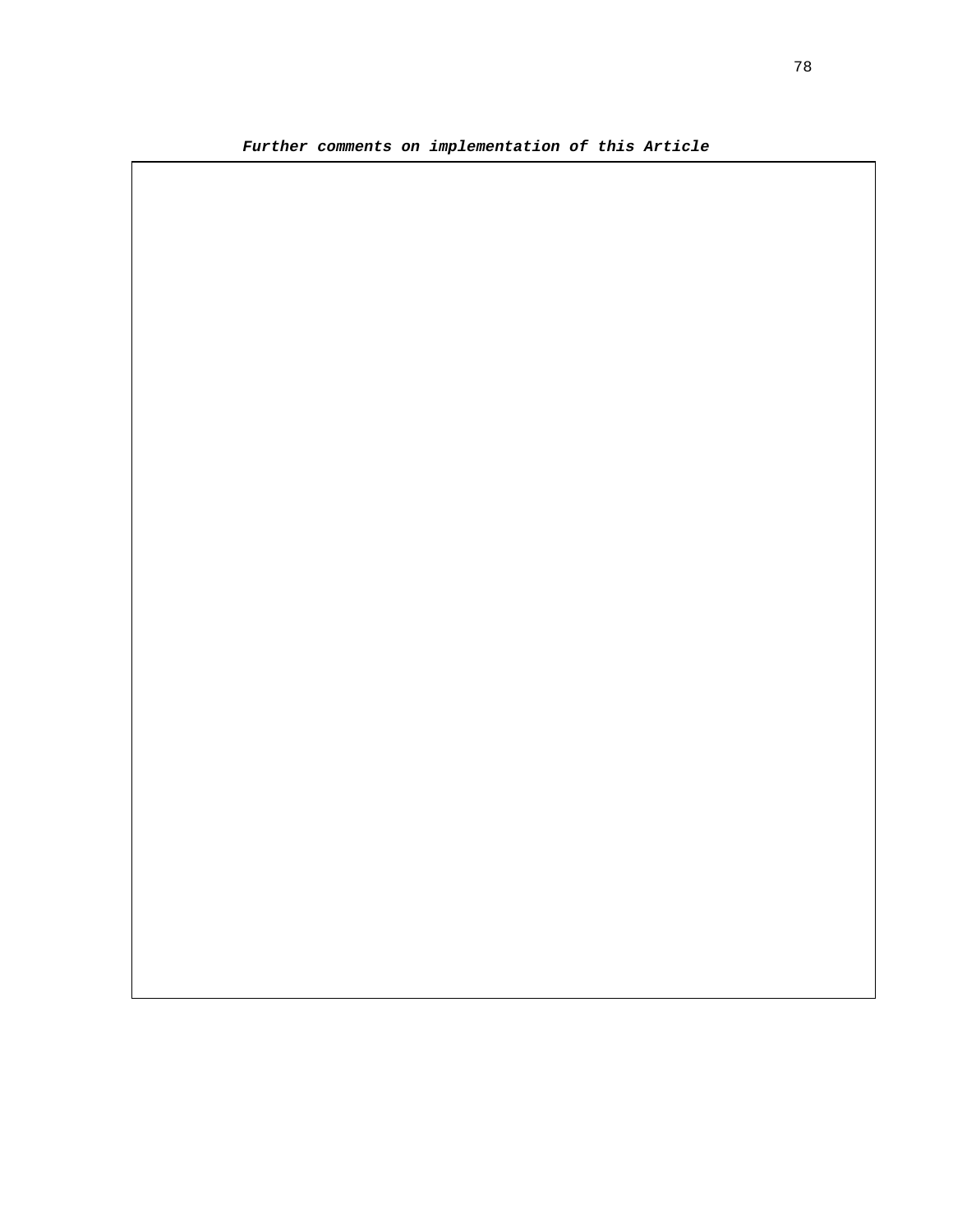## **Decision V/6. Ecosystem approach**

| 305.<br>Is your country applying the ecosystem approach, taking into account the<br>principles and quidance contained in the annex to decision V/6?                                                                                                                                                                                 |   |
|-------------------------------------------------------------------------------------------------------------------------------------------------------------------------------------------------------------------------------------------------------------------------------------------------------------------------------------|---|
| a) no                                                                                                                                                                                                                                                                                                                               |   |
| b) under consideration                                                                                                                                                                                                                                                                                                              |   |
| c) some aspects are being applied                                                                                                                                                                                                                                                                                                   | X |
| d) substantially implemented                                                                                                                                                                                                                                                                                                        |   |
| Is your country developing practical expressions of the ecosystem approach for<br>306.<br>national policies and legislation and for implementation activities, with adaptation<br>to local, national, and regional conditions, in particular in the context of<br>activities developed within the thematic areas of the Convention? |   |
| a) no                                                                                                                                                                                                                                                                                                                               |   |
| b) under consideration                                                                                                                                                                                                                                                                                                              |   |
| c) some aspects are being applied                                                                                                                                                                                                                                                                                                   | X |
| d) substantially implemented                                                                                                                                                                                                                                                                                                        |   |
| Is your country identifying case studies and implementing pilot projects that<br>307.<br>demonstrate the ecosystem approach, and using workshops and other mechanisms to<br>enhance awareness and share experience?                                                                                                                 |   |
| a) no                                                                                                                                                                                                                                                                                                                               |   |
| b) case-studies identified                                                                                                                                                                                                                                                                                                          | X |
| c) pilot projects underway                                                                                                                                                                                                                                                                                                          |   |
| d) workshops planned/held                                                                                                                                                                                                                                                                                                           |   |
| e) information available through CHM                                                                                                                                                                                                                                                                                                |   |
| 308.<br>Is your country strengthening capacities for implementation of the ecosystem<br>approach, and providing technical and financial support for capacity-building to<br>implement the ecosystem approach?                                                                                                                       |   |
| a) no                                                                                                                                                                                                                                                                                                                               |   |
| b) yes within the country                                                                                                                                                                                                                                                                                                           | X |
| c) yes including support to other Parties                                                                                                                                                                                                                                                                                           |   |
| 309.<br>Has your country promoted regional co-operation in applying the ecosystem<br>approach across national borders?                                                                                                                                                                                                              |   |
| a) no                                                                                                                                                                                                                                                                                                                               |   |
| b) informal co-operation                                                                                                                                                                                                                                                                                                            | X |
| c) formal co-operation (please give details)                                                                                                                                                                                                                                                                                        |   |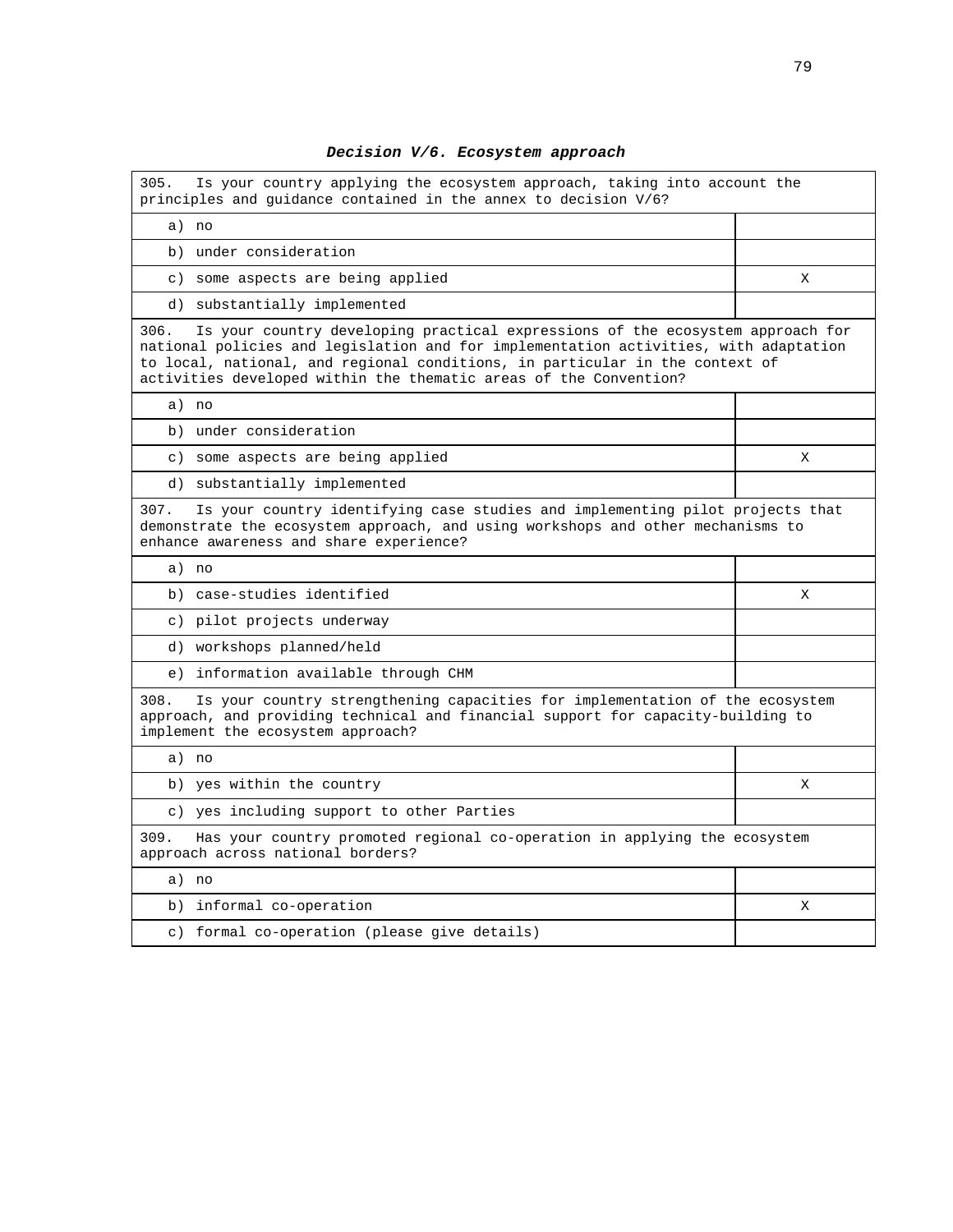#### **Inland water ecosystems**

#### **Decision IV/4. Status and trends of the biological diversity of inland water ecosystems and options for conservation and sustainable use**

310. Has your country included information on biological diversity in wetlands when providing information and reports to the CSD, and considered including inland water biological diversity issues at meetings to further the recommendations of the CSD?

| a) no                                                                                                                                                                                         | X |  |
|-----------------------------------------------------------------------------------------------------------------------------------------------------------------------------------------------|---|--|
| b) yes                                                                                                                                                                                        |   |  |
| Has your country included inland water biological diversity considerations in<br>311.<br>its work with organizations, institutions and conventions affecting or working with<br>inland water? |   |  |
| a) no                                                                                                                                                                                         |   |  |
| b) yes                                                                                                                                                                                        | Х |  |
| If a developing country Party or Party with economy in transition -                                                                                                                           |   |  |
| When requesting support for projects relating to inland water ecosystems from<br>312.<br>the CFF has vour country given priority to identifying important areas for                           |   |  |

the GEF, has your country given priority to identifying important areas for conservation, preparing and implementing integrated watershed, catchment and river basin management plans, and investigating processes contributing to biodiversity loss?

| a) no                                                                                                                                                                         |   |
|-------------------------------------------------------------------------------------------------------------------------------------------------------------------------------|---|
| b) yes                                                                                                                                                                        | Х |
| Has your country reviewed the programme of work specified in annex 1 to the<br>313.<br>decision, and identified priorities for national action in implementing the programme? |   |
| a) no                                                                                                                                                                         |   |
| under review<br>b)                                                                                                                                                            |   |
| ves                                                                                                                                                                           |   |

#### **Decision V/2. Progress report on the implementation of the programme of work on the biological diversity of inland water ecosystems (implementation of decision IV/4)**

| Is your country supporting and/or participating in the River Basin Initiative?<br>314.               |   |  |
|------------------------------------------------------------------------------------------------------|---|--|
| a) no                                                                                                | X |  |
| b) yes                                                                                               |   |  |
| Is your country gathering information on the status of inland water biological<br>315.<br>diversity? |   |  |
| a) no                                                                                                |   |  |
| b) assessments ongoing                                                                               | X |  |
| assessments completed<br>$\circ$ )                                                                   |   |  |
| Is this information available to other Parties?<br>316.                                              |   |  |
| a) no                                                                                                |   |  |
| b) yes - national report                                                                             | X |  |
| c) yes - through the CHM                                                                             |   |  |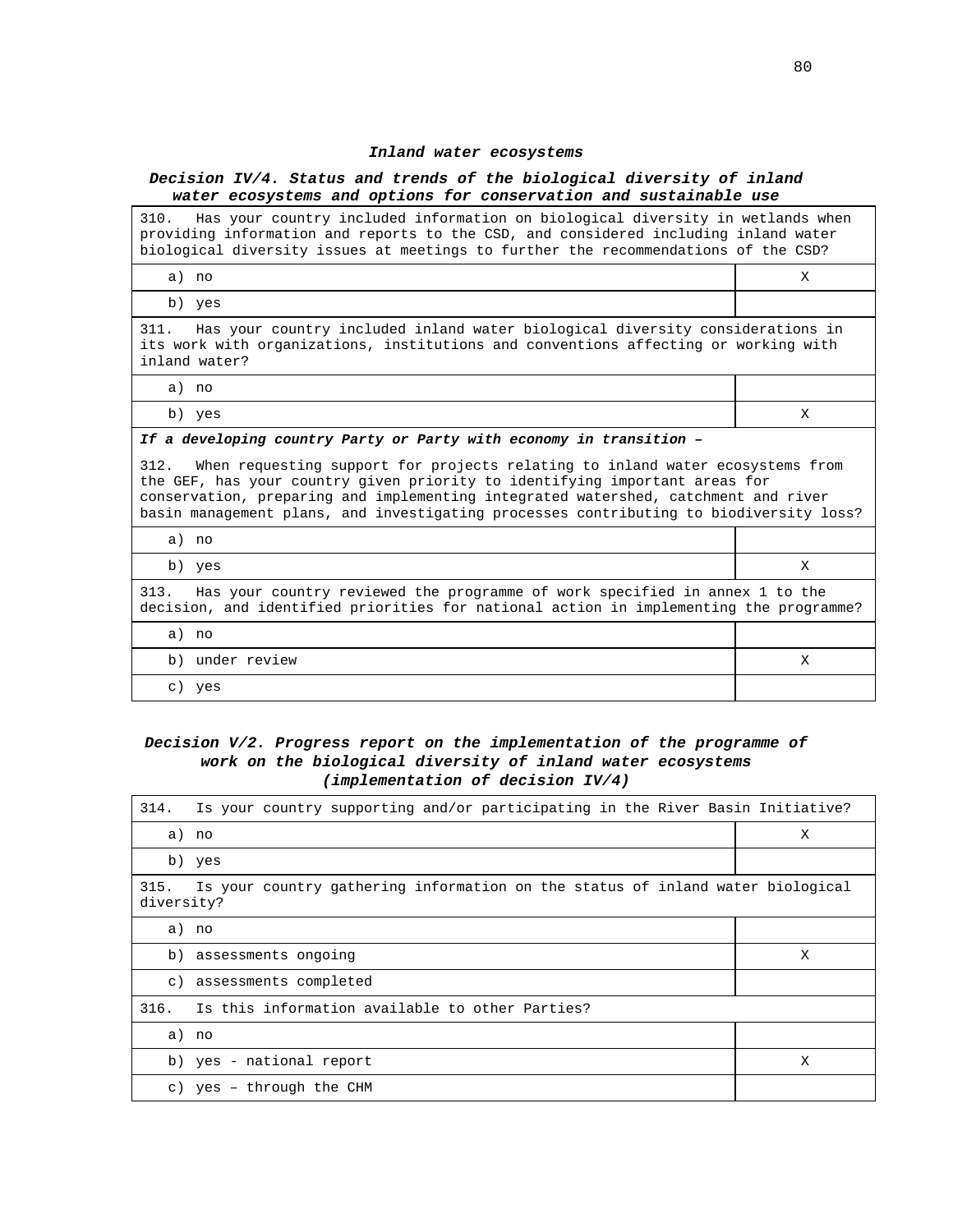| d) yes - other means (please give details below)                                                                                          |   |  |
|-------------------------------------------------------------------------------------------------------------------------------------------|---|--|
| Has your country developed national and/or sectoral plans for the conservation<br>317.<br>and sustainable use of inland water ecosystems? |   |  |
| a) no                                                                                                                                     |   |  |
| yes - national plans only<br>b)                                                                                                           | X |  |
| yes - national plans and major sectors<br>$\circ$ )                                                                                       |   |  |
| yes - national plans and all sectors<br>d)                                                                                                |   |  |
| 318.<br>Has your country implemented capacity-building measures for developing and<br>implementing these plans?                           |   |  |
| a) no                                                                                                                                     | X |  |
| b)<br>yes                                                                                                                                 |   |  |

## **Decision III/21. Relationship of the Convention with the CSD and biodiversity-related conventions**

| 319. Is the conservation and sustainable use of wetlands, and of migratory species<br>and their habitats, fully incorporated into your national strategies, plans and<br>programmes for conserving biological diversity? |  |  |
|--------------------------------------------------------------------------------------------------------------------------------------------------------------------------------------------------------------------------|--|--|
| a) no                                                                                                                                                                                                                    |  |  |
| b) yes                                                                                                                                                                                                                   |  |  |

### **Further comments on implementation of these decisions and the associated programme of work**

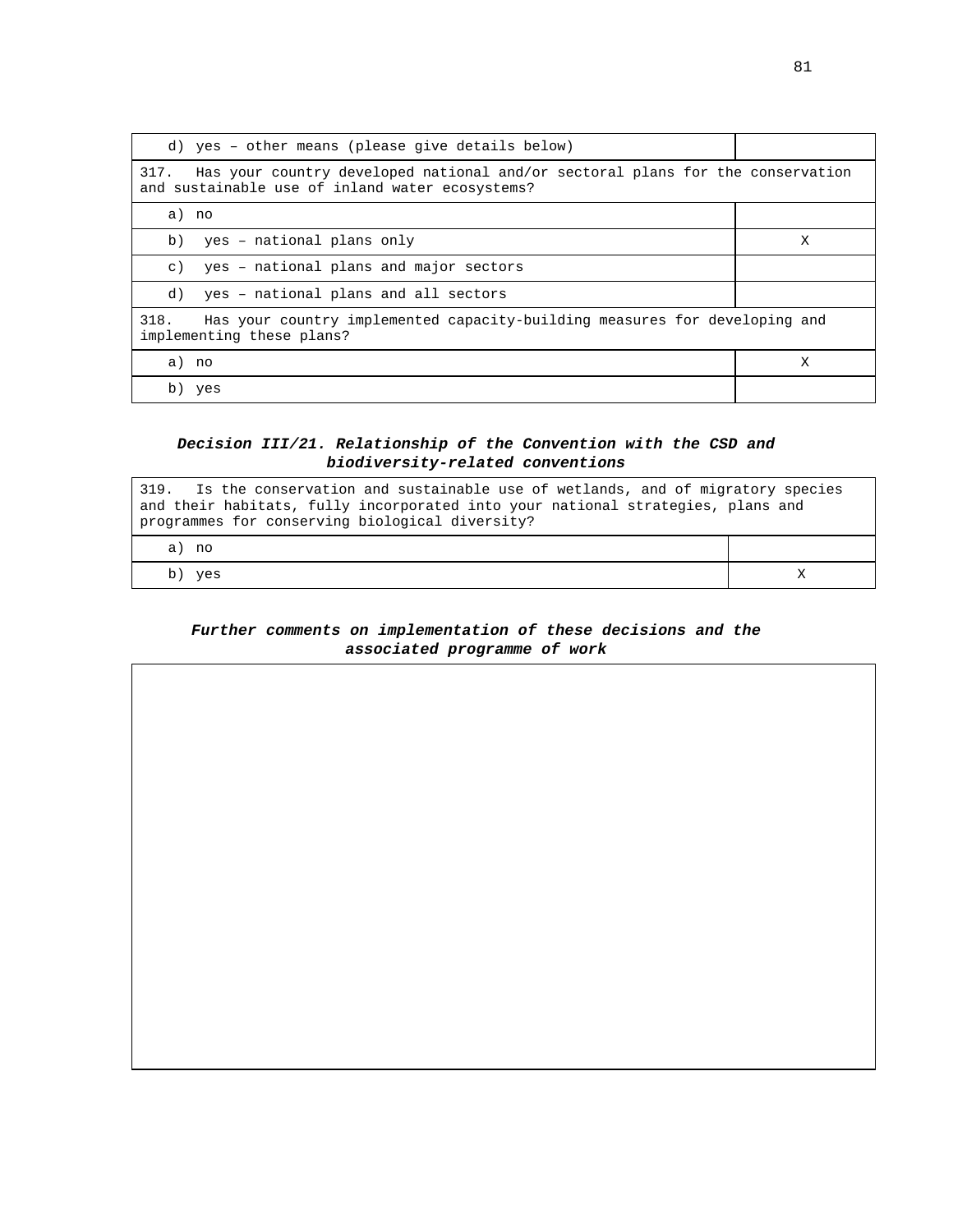#### **Marine and coastal biological diversity**

#### **Decision II/10 and Decision IV/5. Conservation and sustainable use of marine and coastal biological diversity**

320. Does your national strategy and action plan promote the conservation and sustainable use of marine and coastal biological diversity?

a) no b) yes – limited extent X

c) yes – significant extent

321. Has your country established and/or strengthened institutional, administrative and legislative arrangements for the development of integrated management of marine and coastal ecosystems?

a) no

b) early stages of development X

c) advanced stages of development

d) arrangements in place

322. Has your country provided the Executive Secretary with advice and information on future options concerning the conservation and sustainable use of marine and coastal biological diversity?

a) no X

b) yes

323. Has your country undertaken and/or exchanged information on demonstration projects as practical examples of integrated marine and coastal area management?

| a) no                                            |  |
|--------------------------------------------------|--|
| b) yes - previous national report                |  |
| c) yes - case-studies                            |  |
| d) yes - other means (please give details below) |  |

324. Has your country programmes in place to enhance and improve knowledge on the genetic structure of local populations of marine species subjected to stock enhancement and/or sea-ranching activities?

|                           | a) no                                                                                                                                                                  |   |
|---------------------------|------------------------------------------------------------------------------------------------------------------------------------------------------------------------|---|
|                           | b) programmes are being developed                                                                                                                                      |   |
|                           | c) programmes are being implemented for some species                                                                                                                   |   |
|                           | d) programmes are being implemented for many species                                                                                                                   |   |
|                           | e) not a perceived problem                                                                                                                                             | Х |
| 325.                      | Has your country reviewed the programme of work specified in an annex to the<br>decision, and identified priorities for national action in implementing the programme? |   |
|                           | a) no                                                                                                                                                                  |   |
|                           | b) under review                                                                                                                                                        | х |
| $\mathbb{C}^{\mathbb{C}}$ | yes                                                                                                                                                                    |   |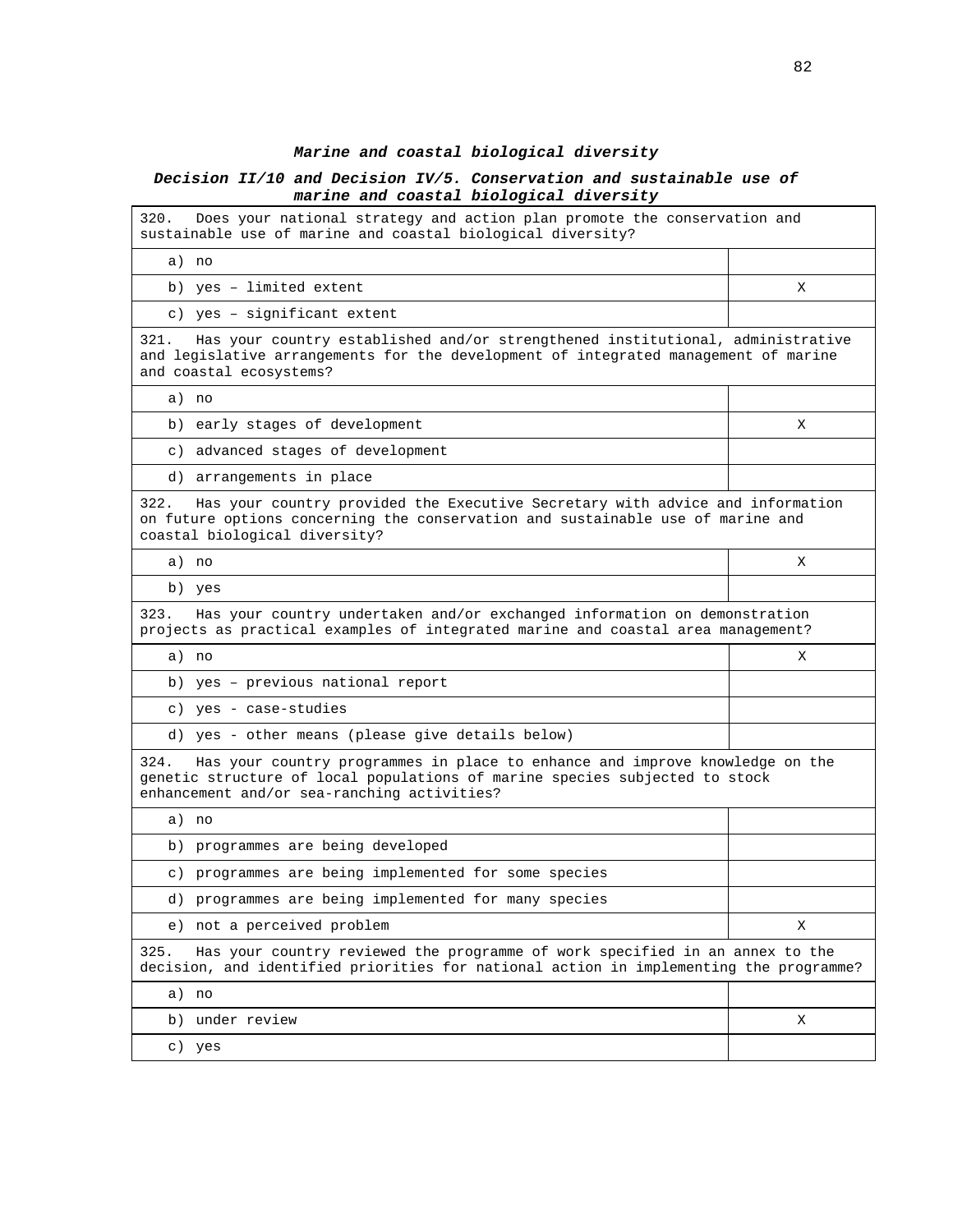## **Decision V/3. Progress report on the implementation of the programme of work on marine and coastal biological diversity (implementation of decision IV/5)**

| Is your country contributing to the implementation of the work plan on coral<br>326.<br>bleaching?               |   |  |  |
|------------------------------------------------------------------------------------------------------------------|---|--|--|
| a) no                                                                                                            | X |  |  |
| b) yes                                                                                                           |   |  |  |
| c) not relevant                                                                                                  |   |  |  |
| 327.<br>Is your country implementing other measures in response to coral bleaching?                              |   |  |  |
| a) no                                                                                                            | X |  |  |
| b) yes (please provide details below)                                                                            |   |  |  |
| c) not relevant                                                                                                  |   |  |  |
| Has your country submitted case-studies on the coral bleaching phenomenon to<br>328.<br>the Executive Secretary? |   |  |  |
| a) no                                                                                                            | X |  |  |
| b) yes                                                                                                           |   |  |  |
| not relevant<br>$\alpha$ )                                                                                       |   |  |  |

### **Further comments on implementation of these decisions and the associated programme of work**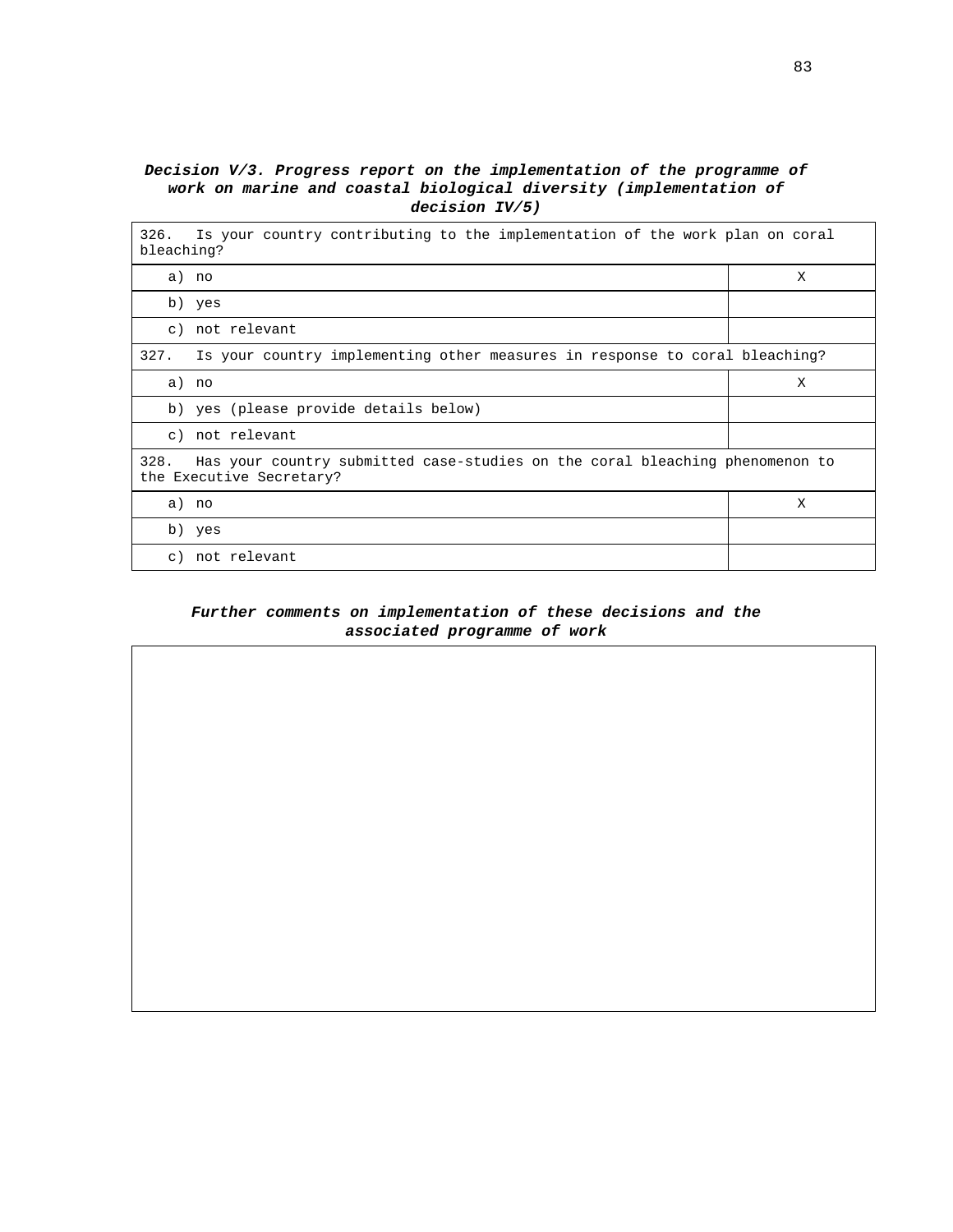## **Agricultural biological diversity**

### **Decision III/11 and Decision IV/6. Conservation and sustainable use of agricultural biological diversity**

j.

| Has your country identified and assessed relevant ongoing activities and<br>329.<br>existing instruments at the national level?                                                                                               |   |  |
|-------------------------------------------------------------------------------------------------------------------------------------------------------------------------------------------------------------------------------|---|--|
| a) no                                                                                                                                                                                                                         |   |  |
| b) early stages of review and assessment                                                                                                                                                                                      | X |  |
| c) advanced stages of review and assessment                                                                                                                                                                                   |   |  |
| d) assessment completed                                                                                                                                                                                                       |   |  |
| 330.<br>Has your country identified issues and priorities that need to be addressed at<br>the national level?                                                                                                                 |   |  |
| a) no                                                                                                                                                                                                                         | X |  |
| b) in progress                                                                                                                                                                                                                |   |  |
| c) yes                                                                                                                                                                                                                        |   |  |
| 331.<br>Is your country using any methods and indicators to monitor the impacts of<br>agricultural development projects, including the intensification and extensification<br>of production systems, on biological diversity? |   |  |
| a) no                                                                                                                                                                                                                         | X |  |
| b) early stages of development                                                                                                                                                                                                |   |  |
| c) advanced stages of development                                                                                                                                                                                             |   |  |
| d) mechanisms in place                                                                                                                                                                                                        |   |  |
| 332.<br>Is your country taking steps to share experiences addressing the conservation<br>and sustainable use of agricultural biological diversity?                                                                            |   |  |
| a) no                                                                                                                                                                                                                         | X |  |
| b) yes - case-studies                                                                                                                                                                                                         |   |  |
| c) yes - other mechanisms (please specify)                                                                                                                                                                                    |   |  |
| Has your country conducted case-studies on the issues identified by SBSTTA: i)<br>333.<br>pollinators, ii) soil biota, and iii) integrated landscape management and farming<br>systems?                                       |   |  |
| a) no                                                                                                                                                                                                                         | Χ |  |
| b) yes - pollinators                                                                                                                                                                                                          |   |  |
| c) yes - soil biota                                                                                                                                                                                                           |   |  |
| d) yes - integrated landscape management and farming systems                                                                                                                                                                  |   |  |
| 334.<br>Is your country establishing or enhancing mechanisms for increasing public<br>awareness and understanding of the importance of the sustainable use of<br>agrobiodiversity components?                                 |   |  |
| a) no                                                                                                                                                                                                                         |   |  |
| b) early stages of development                                                                                                                                                                                                | Χ |  |
| advanced stages of development<br>$\circ$ )                                                                                                                                                                                   |   |  |
| d) mechanisms in place                                                                                                                                                                                                        |   |  |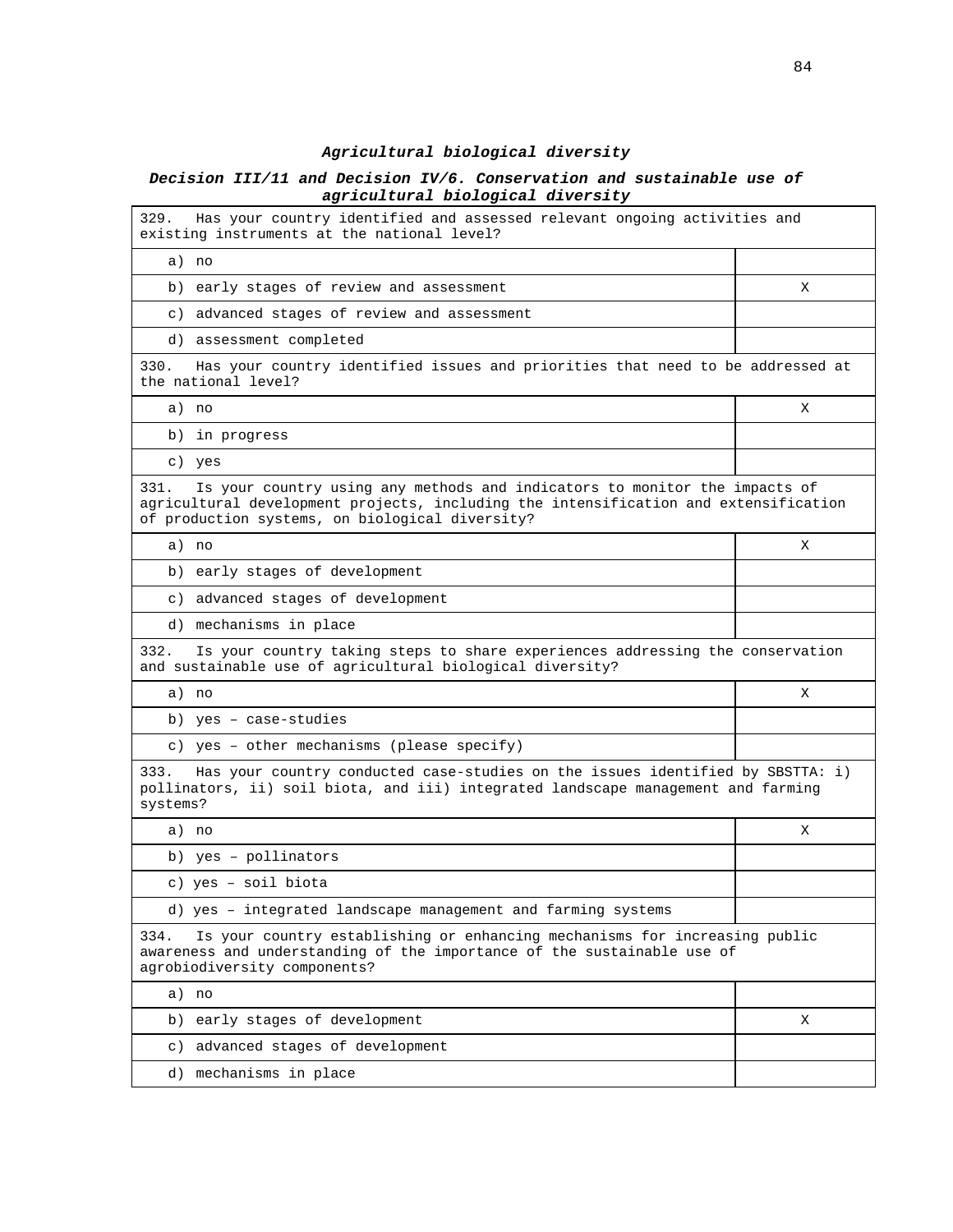335. Does your country have national strategies, programmes and plans which ensure the development and successful implementation of policies and actions that lead to sustainable use of agrobiodiversity components?

a) no

b) early stages of development X

c) advanced stages of development

d) mechanisms in place

336. Is your country promoting the transformation of unsustainable agricultural practices into sustainable production practices adapted to local biotic and abiotic conditions?

a) no

b) yes – limited extent X

c) yes – significant extent

337. Is your country promoting the use of farming practices that not only increase productivity, but also arrest degradation as well as reclaim, rehabilitate, restore and enhance biological diversity?

a) no

b) yes – limited extent X

c) yes – significant extent

338. Is your country promoting mobilization of farming communities for the development, maintenance and use of their knowledge and practices in the conservation and sustainable use of biological diversity?

a) no

b) yes - limited extent X

c) yes - significant extent

339. Is your country helping to implement the Global Plan of Action for the Conservation and Sustainable Utilization of Plant Genetic Resources?

| a) | no                                                                                                                                                                   |  |
|----|----------------------------------------------------------------------------------------------------------------------------------------------------------------------|--|
| b) | yes                                                                                                                                                                  |  |
|    | 340. Is your country collaborating with other Contracting Parties to identify and<br>promote sustainable agricultural practices and integrated landscape management? |  |
| a) | no                                                                                                                                                                   |  |
|    |                                                                                                                                                                      |  |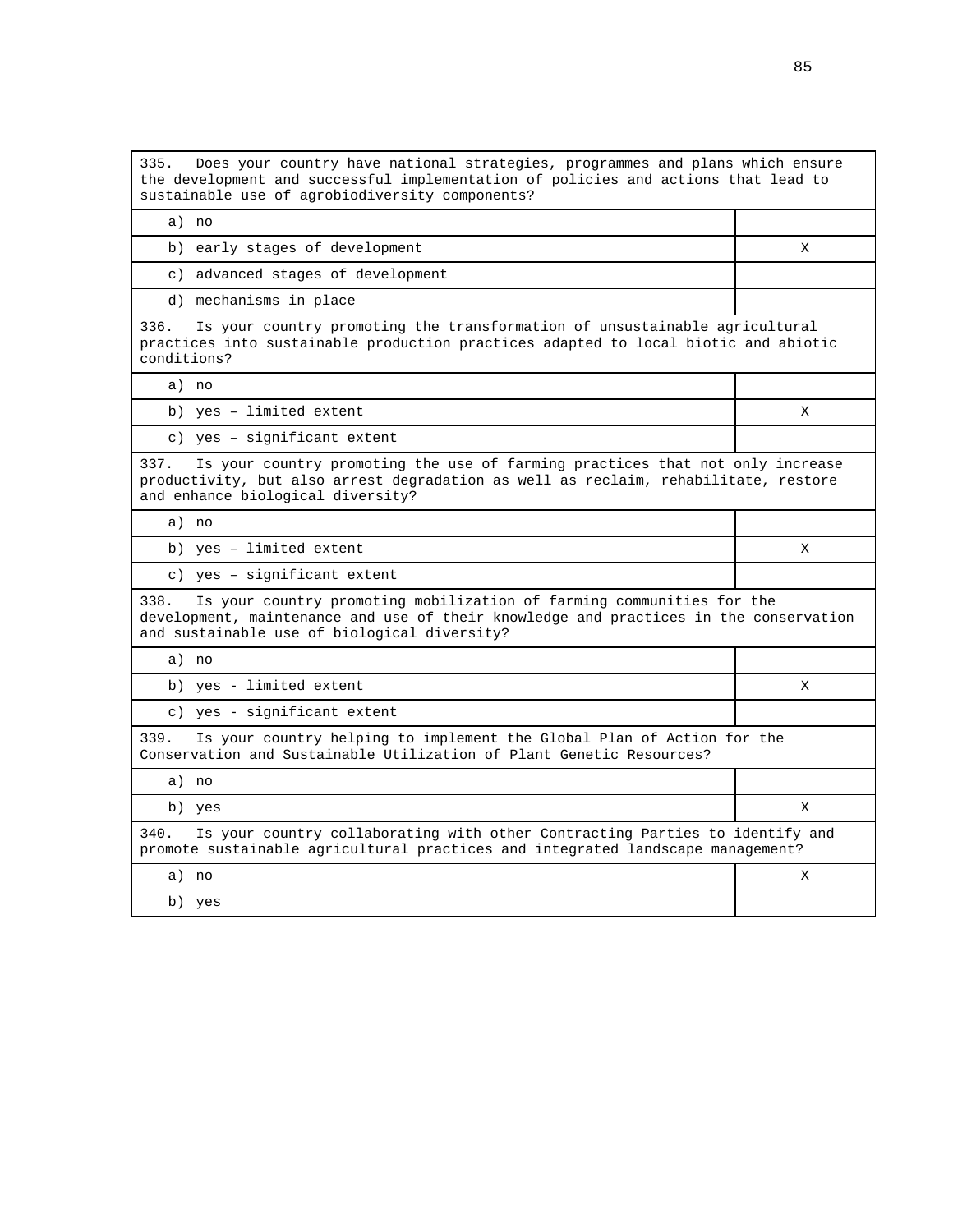#### **Decision V/5. Agricultural biological diversity: review of phase I of the programme of work and adoption of a multi-year work programme**

341. Has your country reviewed the programme of work annexed to the decision and identified how you can collaborate in its implementation? a) no X

b) yes

342. Is your country promoting regional and thematic co-operation within this framework of the programme of work on agricultural biological diversity?

a) no

b) some co-operation X

c) widespread co-operation

d) full co-operation in all areas

343. Has your country provided financial support for implementation of the programme of work on agricultural biological diversity?

a) no X

b) limited additional funds

c) significant additional funds

#### **If a developed country Party –**

344. Has your country provided financial support for implementation of the programme of work on agricultural biological diversity, in particular for capacity building and case-studies, in developing countries and countries with economies in transition?

| no                                                    |  |
|-------------------------------------------------------|--|
| b) yes within existing cooperation programme(s)       |  |
| b) yes, including limited additional funds            |  |
| yes, with significant additional funds<br>$\subset$ ) |  |

345. Has your country supported actions to raise public awareness in support of sustainable farming and food production systems that maintain agricultural biological diversity?

| a) no                                                                                                                                                              |   |  |
|--------------------------------------------------------------------------------------------------------------------------------------------------------------------|---|--|
| b) yes, to a limited extent                                                                                                                                        | Х |  |
| c) yes, to a significant extent                                                                                                                                    |   |  |
| Is your country co-ordinating its position in both the Convention on Biological<br>346.<br>Diversity and the International Undertaking on Plant Genetic Resources? |   |  |
| a) no                                                                                                                                                              | х |  |
| b) taking steps to do so                                                                                                                                           |   |  |
| yes<br>$\circ$ )                                                                                                                                                   |   |  |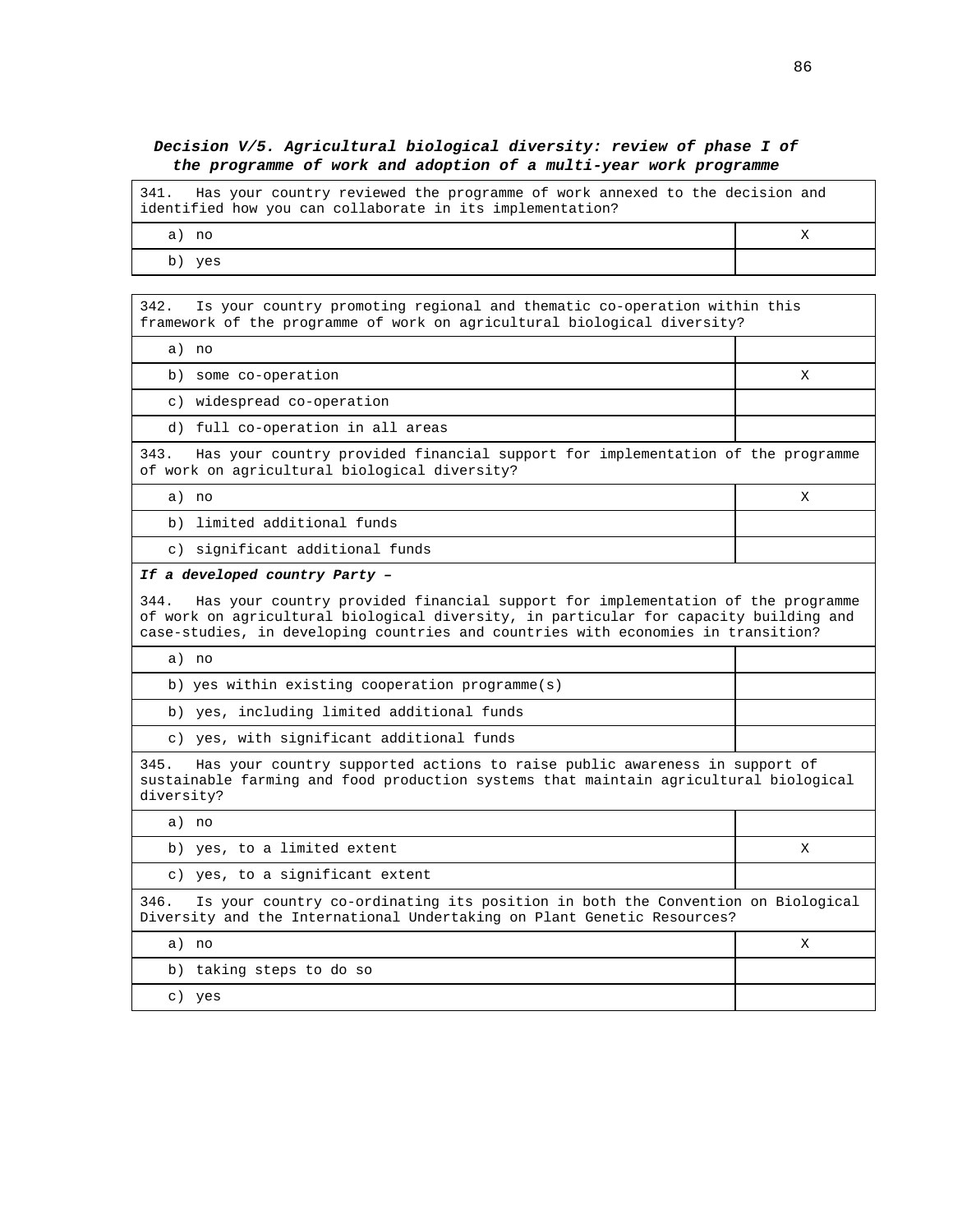| 347. Is your country a Contracting Party to the Rotterdam Convention on the Prior<br>Informed Consent Procedure for Certain Hazardous Chemicals and Pesticides in<br>International Trade? |   |  |
|-------------------------------------------------------------------------------------------------------------------------------------------------------------------------------------------|---|--|
| a) not a signatory                                                                                                                                                                        | Х |  |
| b) signed - ratification in process                                                                                                                                                       |   |  |
| c) instrument of ratification deposited                                                                                                                                                   |   |  |
| Is your country supporting the application of the Executive Secretary for<br>348.<br>observer status in the Committee on Agriculture of the World Trade Organisation?                     |   |  |
| a) no                                                                                                                                                                                     |   |  |
| $\mathbf{1}$ $\mathbf{1}$                                                                                                                                                                 |   |  |

b) yes

349. Is your country collaborating with other Parties on the conservation and sustainable use of pollinators?

a) no X

b) yes

350. Is your country compiling case-studies and implementing pilot projects relevant to the conservation and sustainable use of pollinators?

a) no X

b) yes (please provide details)

351. Has information on scientific assessments relevant to genetic use restriction technologies been supplied to other Contracting Parties through media such as the Clearing-House Mechanism?

a) not applicable  $X$ 

b) no

c) yes - national report

d) yes – through the CHM

e) yes – other means (please give details below)

352. Has your country considered how to address generic concerns regarding such technologies as genetic use restriction technologies under international and national approaches to the safe and sustainable use of germplasm?

| a) no                                                                                                                                                         |   |
|---------------------------------------------------------------------------------------------------------------------------------------------------------------|---|
| b) yes - under consideration                                                                                                                                  |   |
| c) yes - measures under development                                                                                                                           |   |
| Has your country carried out scientific assessments on inter alia ecological,<br>353.<br>social and economic effects of genetic use restriction technologies? |   |
| a) no                                                                                                                                                         | х |
| some assessments<br>b)                                                                                                                                        |   |
| major programme of assessments<br>$\circ$ )                                                                                                                   |   |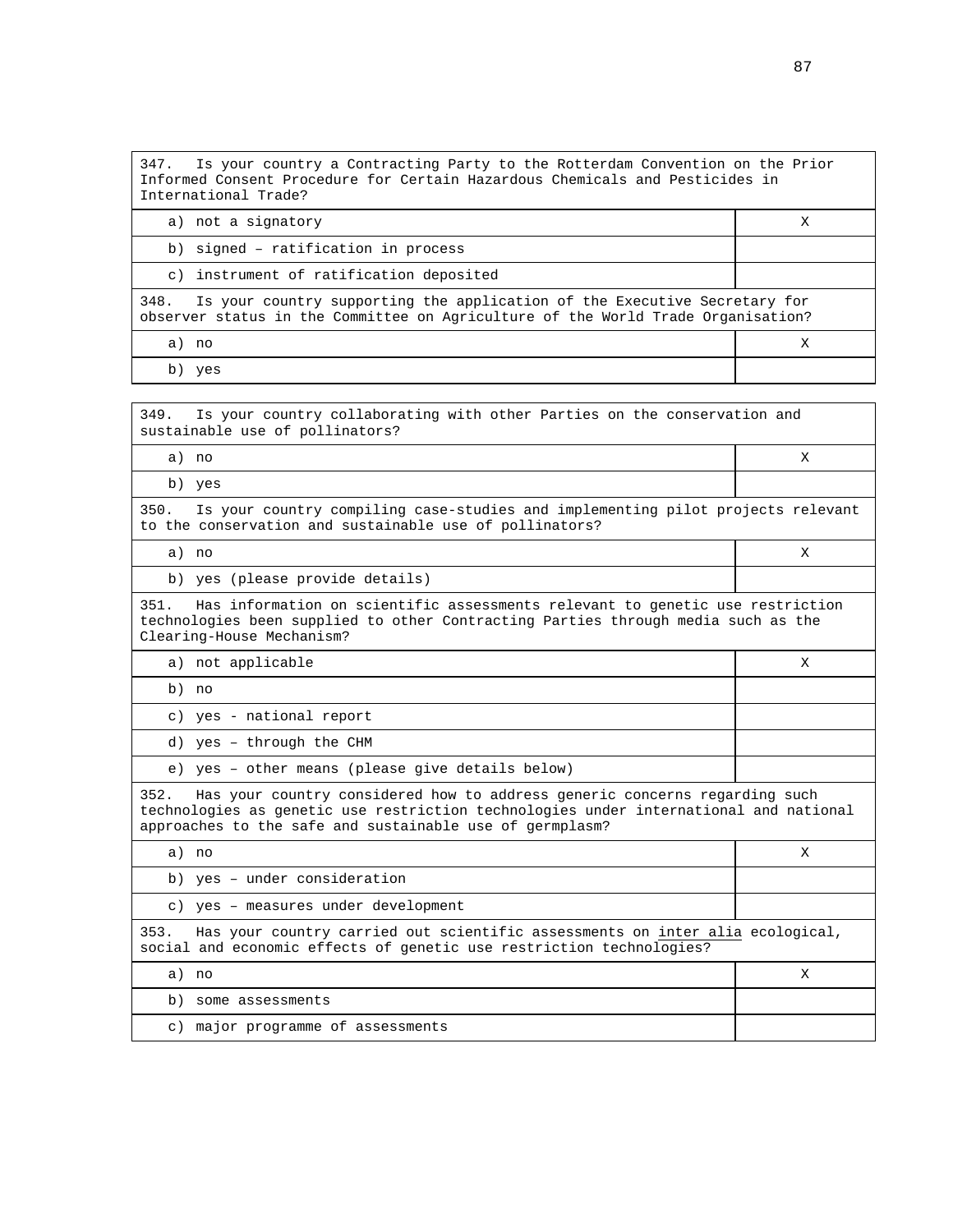354. Has your country disseminated the results of scientific assessments on inter alia ecological, social and economic effects of genetic use restriction technologies? a) no X b) yes – through the CHM c) yes – other means (please give details below) 355. Has your country identified the ways and means to address the potential impacts of genetic use restriction technologies on the in situ and ex situ conservation and sustainable use, including food security, of agricultural biological diversity? a) no X b) some measures identified c) potential measures under review

d) comprehensive review completed

356. Has your country assessed whether there is a need for effective regulations at the national level with respect to genetic use restriction technologies to ensure the safety of human health, the environment, food security and the conservation and sustainable use of biological diversity?

| a) no                                                                                                                                                                                                   | X |  |
|---------------------------------------------------------------------------------------------------------------------------------------------------------------------------------------------------------|---|--|
| b) yes - regulation needed                                                                                                                                                                              |   |  |
| c) yes - requlation not needed (please give more details)                                                                                                                                               |   |  |
| Has your country developed and applied such regulations taking into account,<br>357.<br>inter alia, the specific nature of variety-specific and trait-specific genetic use<br>restriction technologies? |   |  |
| a) no                                                                                                                                                                                                   | X |  |
| b) yes - developed but not yet applied                                                                                                                                                                  |   |  |
| c) yes - developed and applied                                                                                                                                                                          |   |  |
| 358.<br>Has information about these regulations been made available to other<br>Contracting Parties?                                                                                                    |   |  |
| a) no                                                                                                                                                                                                   | X |  |
| b) yes - through the CHM                                                                                                                                                                                |   |  |
| c) yes - other means (please give details below)                                                                                                                                                        |   |  |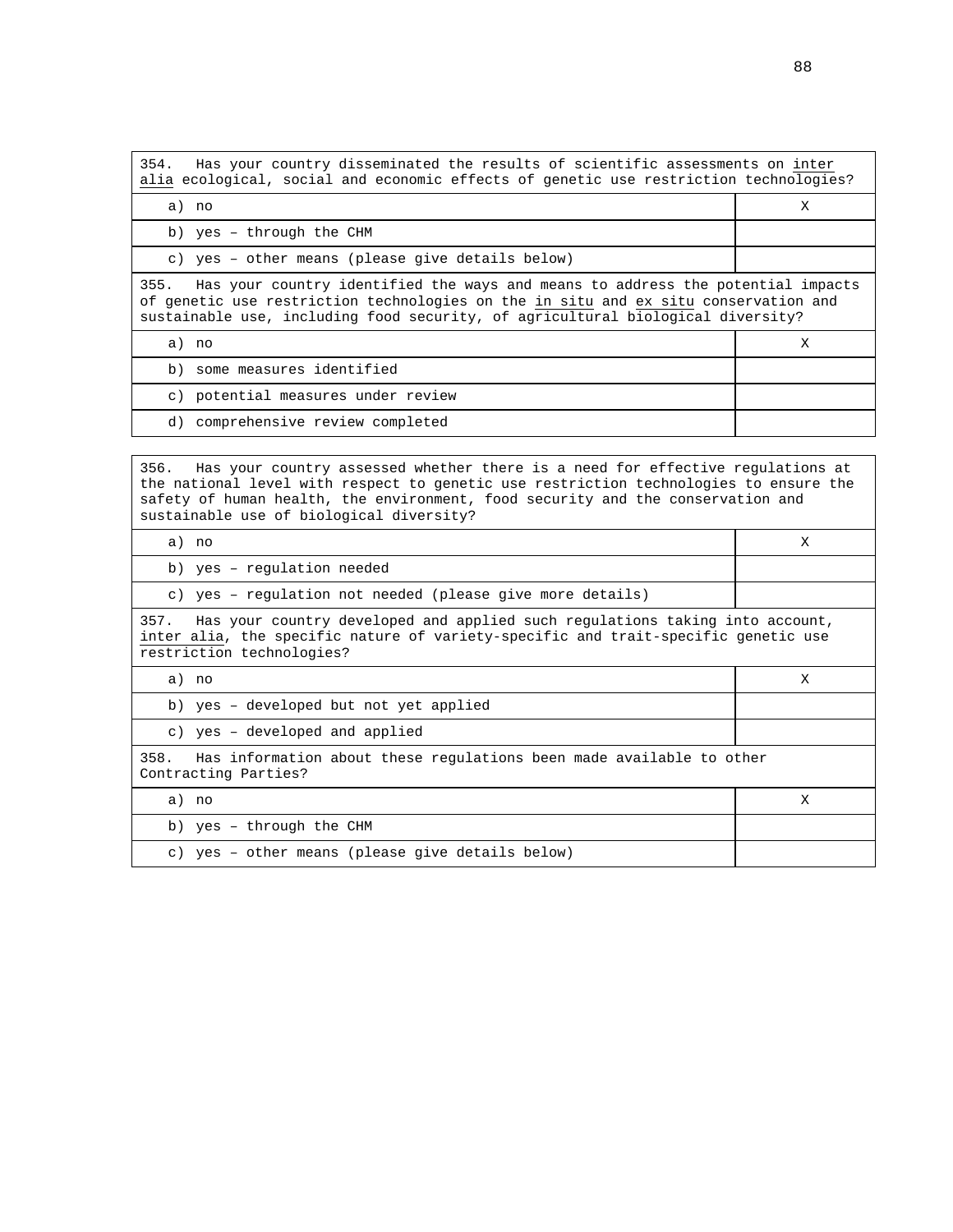## **Further comments on implementation of these decisions and the associated programme of work**

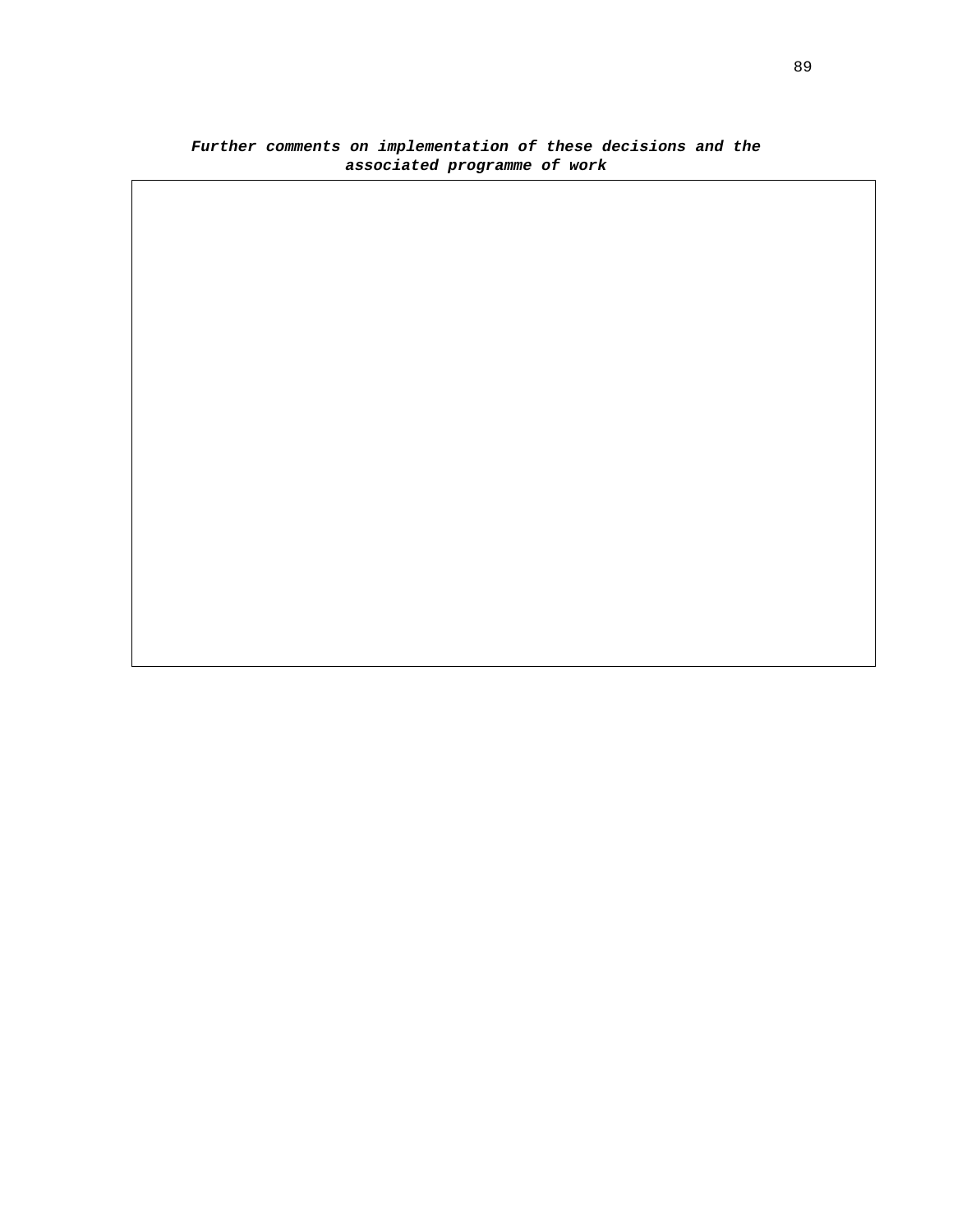# **Forest biological diversity**

## **Decision II/9 and Decision IV/7. Forest biological diversity**

| 359.<br>Has your country included expertise on forest biodiversity in its delegations<br>to the Intergovernmental Panel on Forests?                                                                                                 |   |  |  |
|-------------------------------------------------------------------------------------------------------------------------------------------------------------------------------------------------------------------------------------|---|--|--|
| a) no                                                                                                                                                                                                                               | X |  |  |
| b) yes                                                                                                                                                                                                                              |   |  |  |
| c) not relevant                                                                                                                                                                                                                     |   |  |  |
| Has your country reviewed the programme of work annexed to the decision and<br>360.<br>identified how you can collaborate in its implementation?                                                                                    |   |  |  |
| a) no                                                                                                                                                                                                                               |   |  |  |
| b) under review                                                                                                                                                                                                                     | X |  |  |
| c) yes                                                                                                                                                                                                                              |   |  |  |
| Has your country integrated forest biological diversity considerations in its<br>361.<br>participation and collaboration with organizations, institutions and conventions<br>affecting or working with forest biological diversity? |   |  |  |
| a) no                                                                                                                                                                                                                               |   |  |  |
| b) yes - limited extent                                                                                                                                                                                                             | X |  |  |
| c) yes - significant extent                                                                                                                                                                                                         |   |  |  |
| 362.<br>Does your country give high priority to allocation of resources to activities<br>that advance the objectives of the Convention in respect of forest biological<br>diversity?                                                |   |  |  |
| a) no                                                                                                                                                                                                                               | X |  |  |
| b) yes                                                                                                                                                                                                                              |   |  |  |
| For developing country Parties and Parties with economies in transition -                                                                                                                                                           |   |  |  |
| When requesting assistance through the GEF, Is your country proposing projects<br>363.<br>which promote the implementation of the programme of work?                                                                                |   |  |  |
| a) no                                                                                                                                                                                                                               | X |  |  |
| b) yes                                                                                                                                                                                                                              |   |  |  |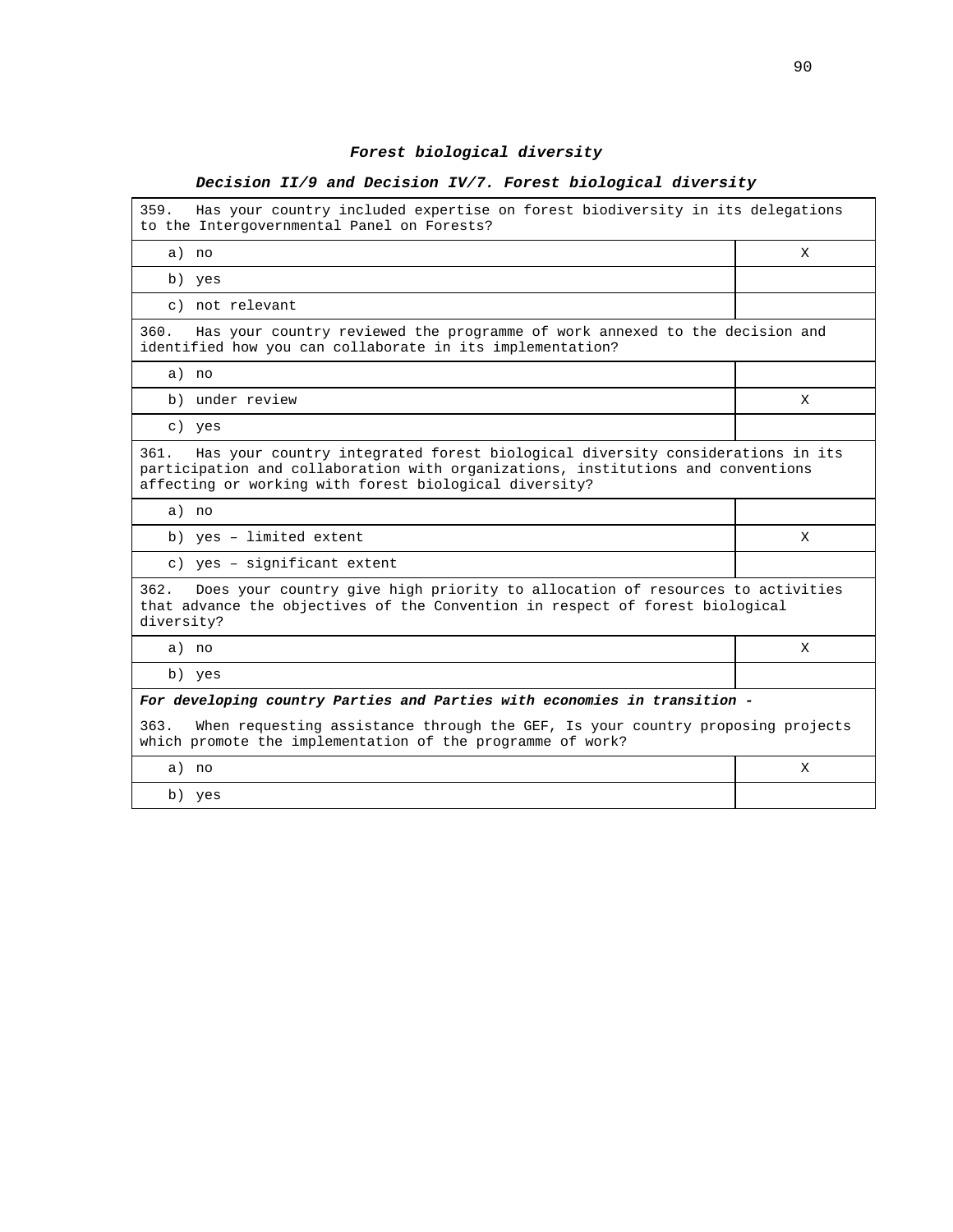#### **Decision V/4. Progress report on the implementation of the programme of work for forest biological diversity**

364. Do the actions that your country is taking to address the conservation and sustainable use of forest biological diversity conform with the ecosystem approach?

a) no b) yes  $X$ 365. Do the actions that your country is taking to address the conservation and sustainable use of forest biological diversity take into consideration the outcome of the fourth session of the Intergovernmental Forum on Forests? a) no N.A.

b) yes

| 366.<br>Will your country contribute to the future work of the UN Forum on Forests?                                                                                                                                                                                                                               |   |
|-------------------------------------------------------------------------------------------------------------------------------------------------------------------------------------------------------------------------------------------------------------------------------------------------------------------|---|
| a) no                                                                                                                                                                                                                                                                                                             | X |
| b) yes                                                                                                                                                                                                                                                                                                            |   |
| 367.<br>Has your country provided relevant information on the implementation of this<br>work programme?                                                                                                                                                                                                           |   |
| a) no                                                                                                                                                                                                                                                                                                             |   |
| b) yes - submission of case-studies                                                                                                                                                                                                                                                                               |   |
| c) yes - thematic national report submitted                                                                                                                                                                                                                                                                       | Χ |
| d) yes - other means (please give details below)                                                                                                                                                                                                                                                                  |   |
| Has your country integrated national forest programmes into its national<br>368.<br>biodiversity strategies and action plans applying the ecosystem approach and<br>sustainable forest management?                                                                                                                |   |
| a) no                                                                                                                                                                                                                                                                                                             |   |
| b) yes - limited extent                                                                                                                                                                                                                                                                                           | X |
| c) yes - significant extent                                                                                                                                                                                                                                                                                       |   |
| 369.<br>Has your country undertaken measures to ensure participation by the forest<br>sector, private sector, indigenous and local communities and non-governmental<br>organisations in the implementation of the programme of work?                                                                              |   |
| a) no                                                                                                                                                                                                                                                                                                             |   |
| b) yes - some stakeholders                                                                                                                                                                                                                                                                                        | X |
| c) yes - all stakeholders                                                                                                                                                                                                                                                                                         |   |
| 370.<br>Has your country taken measures to strengthen national capacities including<br>local capacities, to enhance the effectiveness and functions of forest protected area<br>networks, as well as national and local capacities for implementation of sustainable<br>forest management, including restoration? |   |
| a) no                                                                                                                                                                                                                                                                                                             |   |
| b) some programmes covering some needs                                                                                                                                                                                                                                                                            | X |
| many programmes covering some needs<br>$\circ$ )                                                                                                                                                                                                                                                                  |   |
| d) programmes cover all perceived needs                                                                                                                                                                                                                                                                           |   |
| e) no perceived need                                                                                                                                                                                                                                                                                              |   |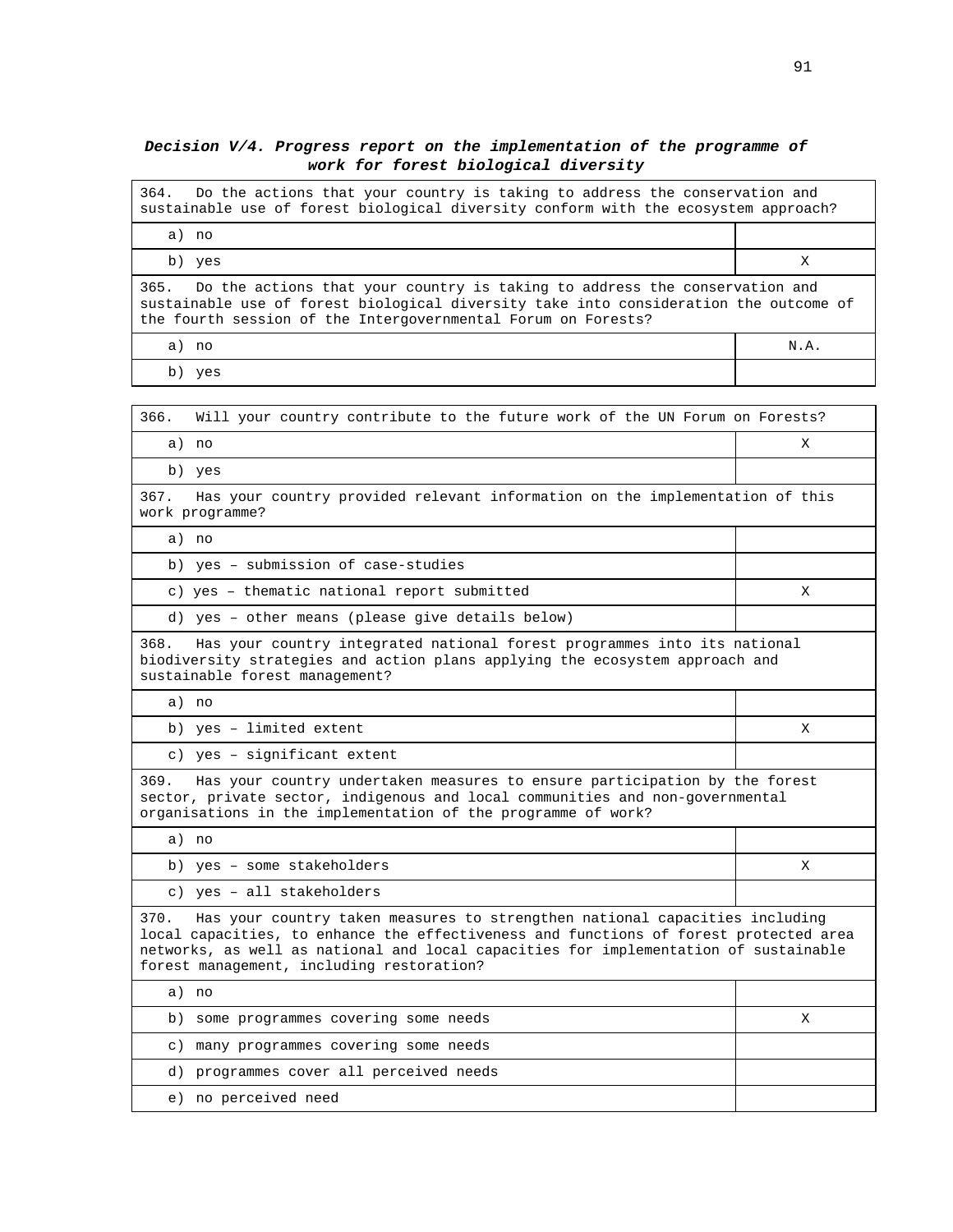| 371. Has your country taken measures to implement the proposals for action of the<br>Intergovernmental Forum on Forests and the Intergovernmental Panel on Forests on<br>valuation of forest goods and services? |  |  |
|------------------------------------------------------------------------------------------------------------------------------------------------------------------------------------------------------------------|--|--|
| a) no                                                                                                                                                                                                            |  |  |
| b) under consideration                                                                                                                                                                                           |  |  |
| measures taken<br>$\subset$ )                                                                                                                                                                                    |  |  |

#### **Biological diversity of dry and sub-humid lands**

### **Decision V/23. Consideration of options for conservation and sustainable use of biological diversity in dryland, Mediterranean, arid, semi-arid, grassland and savannah ecosystems**

| 372. Has your country reviewed the programme of work annexed to the decision and<br>identified how you will implement it?                                                   |      |  |
|-----------------------------------------------------------------------------------------------------------------------------------------------------------------------------|------|--|
| a) no                                                                                                                                                                       | N.A. |  |
| b) under review                                                                                                                                                             |      |  |
| c) yes                                                                                                                                                                      |      |  |
| Is your country supporting scientifically, technically and financially, at the<br>373.<br>national and regional levels, the activities identified in the programme of work? |      |  |
| a) no                                                                                                                                                                       |      |  |
| b) to a limited extent                                                                                                                                                      |      |  |
| c) to a significant extent                                                                                                                                                  |      |  |
| Is your country fostering cooperation for the regional or subregional<br>374.<br>implementation of the programme among countries sharing similar biomes?                    |      |  |
| a) no                                                                                                                                                                       |      |  |
| b) to a limited extent                                                                                                                                                      |      |  |
| c) to a significant extent                                                                                                                                                  |      |  |

#### **Further comments on implementation of these Decisions and the associated programme of work**

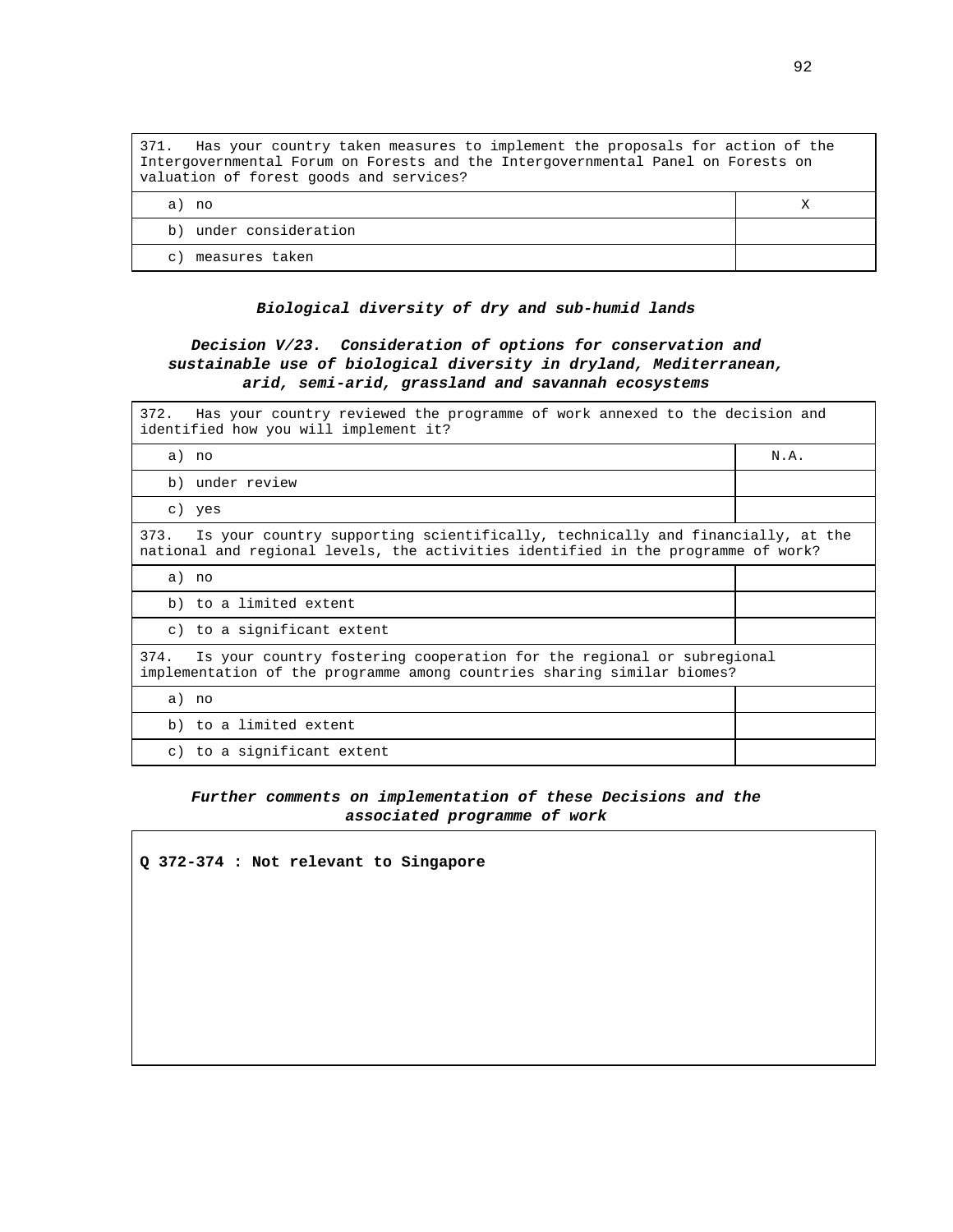**Decision V/20. Operations of the Convention** 

| 375.<br>Does your country take into consideration gender balance, involvement of<br>indigenous people and members of local communities, and the range of relevant<br>disciplines and expertise, when nominating experts for inclusion in the roster? |   |  |
|------------------------------------------------------------------------------------------------------------------------------------------------------------------------------------------------------------------------------------------------------|---|--|
| a) no                                                                                                                                                                                                                                                |   |  |
| b) yes                                                                                                                                                                                                                                               | X |  |
| 376.<br>Has you country actively participated in subregional and regional activities in<br>order to prepare for Convention meetings and enhance implementation of the Convention?                                                                    |   |  |
| a) no                                                                                                                                                                                                                                                | X |  |
| b) to a limited extent                                                                                                                                                                                                                               |   |  |
| c) to a significant extent                                                                                                                                                                                                                           |   |  |
| Has your country undertaken a review of national programmes and needs related<br>377.<br>to the implementation of the Convention and, if appropriate, informed the Executive<br>Secretary?                                                           |   |  |
| a) no                                                                                                                                                                                                                                                | X |  |
| b) under way                                                                                                                                                                                                                                         |   |  |
| c) yes                                                                                                                                                                                                                                               |   |  |

**Please use this box to identify what specific activities your country has carried out as a DIRECT RESULT of becoming a Contracting Party to the Convention, referring back to previous questions as appropriate:**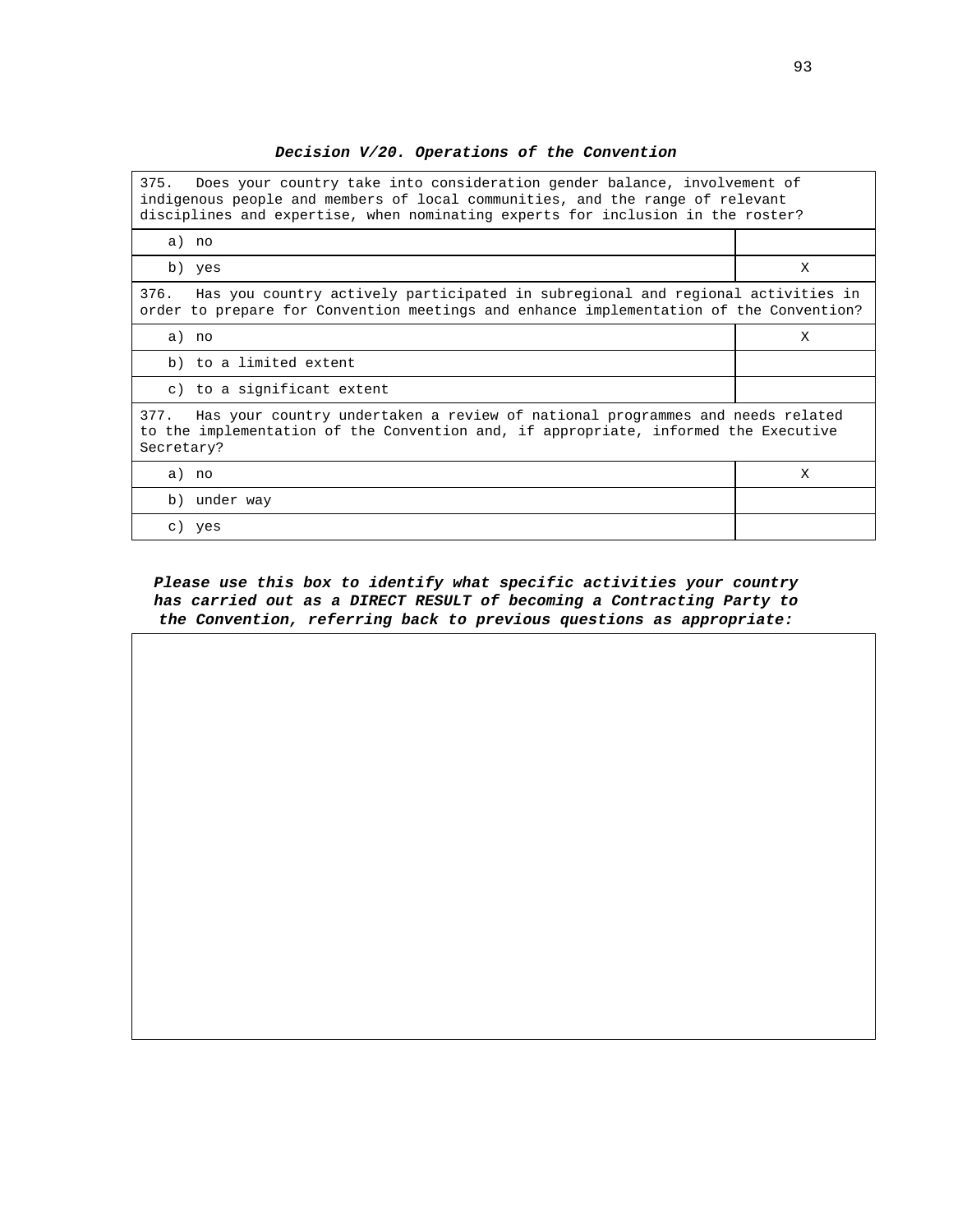**Please use this box to identify joint initiatives with other Parties, referring back to previous questions as appropriate:** 

**Please use this box to provide any further comments on matters related to national implementation of the Convention:**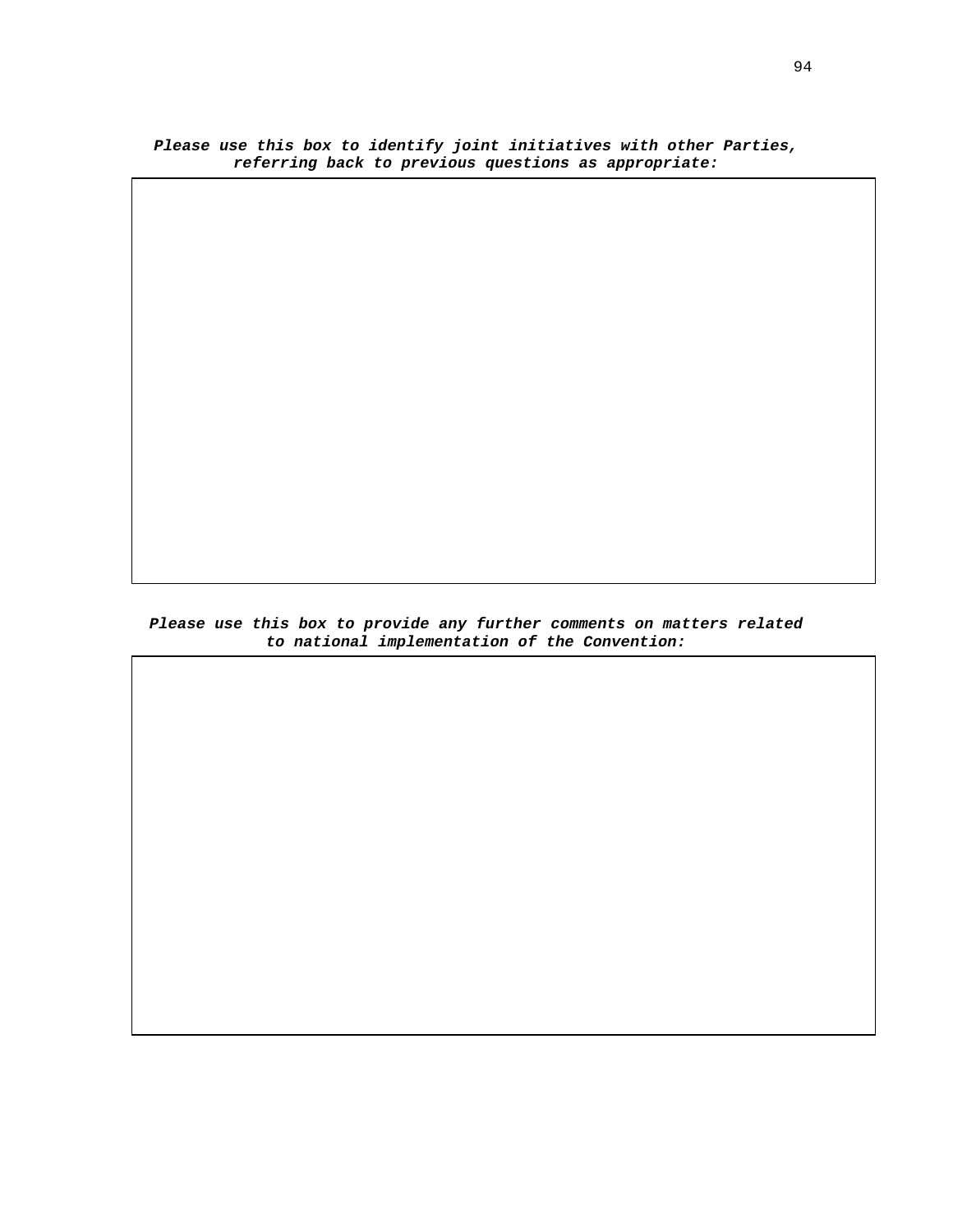**The wording of these questions is based on the Articles of the Convention and the decisions of the Conference of the Parties. Please provide information on any difficulties that you have encountered in interpreting the wording of these questions**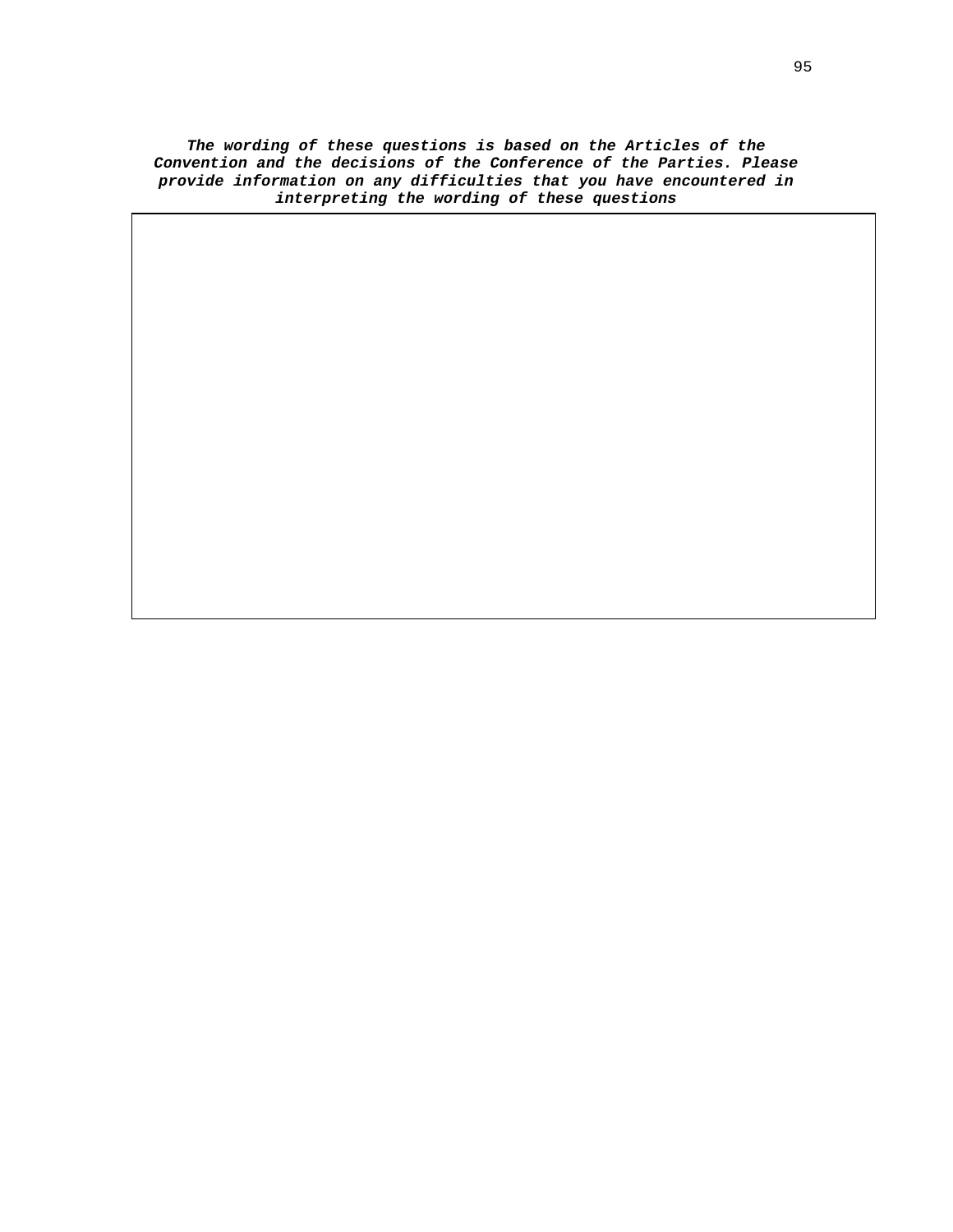| accion pian (Nobar), piease give the forfowing finormation.          |  |    |  |
|----------------------------------------------------------------------|--|----|--|
| Date of completion:                                                  |  |    |  |
| If the NBSAP has been adopted by the Government                      |  |    |  |
| By which authority?                                                  |  |    |  |
| On what date?                                                        |  |    |  |
| If the NBSAP has been published please give                          |  |    |  |
| Title:                                                               |  |    |  |
| Name and address of publisher:                                       |  |    |  |
| ISBN:                                                                |  |    |  |
| Price (if applicable):                                               |  |    |  |
| Other information on ordering:                                       |  |    |  |
| If the NBSAP has not been published                                  |  |    |  |
| Please give full details of how<br>copies can be obtained:           |  |    |  |
| If the NBSAP has been posted on a national website                   |  |    |  |
| Please give full URL:                                                |  |    |  |
| If the NBSAP has been lodged with an Implementing Agency of the GEF  |  |    |  |
| Please indicate which agency:                                        |  |    |  |
| Has a copy of the NBSAP been lodged with the Convention Secretariat? |  |    |  |
| Yes                                                                  |  | No |  |

### **If your country has completed its national biodiversity strategy and action plan (NBSAP), please give the following information:**